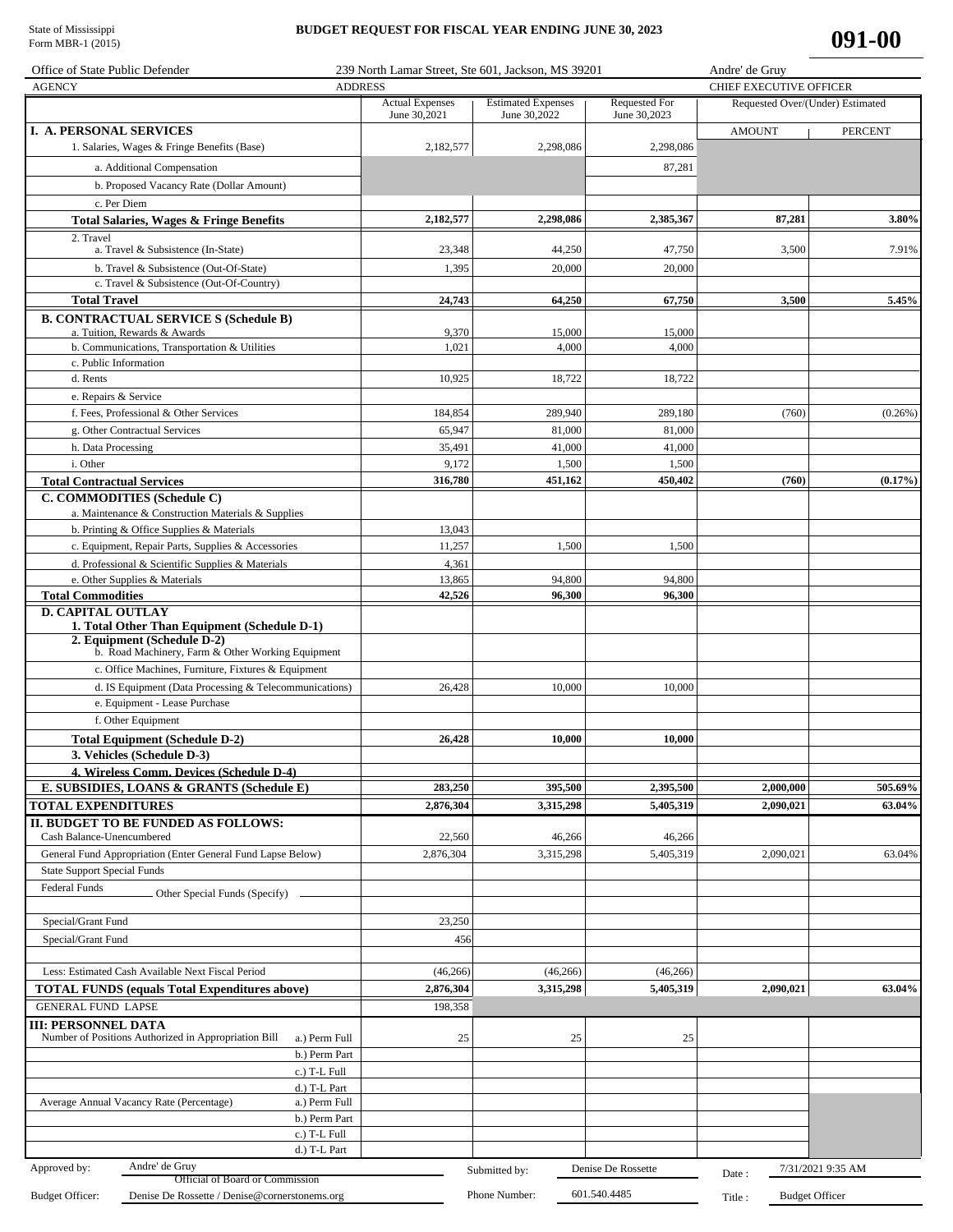| <b>Specify Funding Sources</b><br>As Shown Below                      | FY 2021<br><b>Actual</b><br><b>Amount</b> | $%$ of<br>Line<br><b>Item</b> | $%$ of<br><b>Total</b><br><b>Budget</b> | FY 2022<br><b>Estimated</b><br><b>Amount</b> | $%$ of<br>Line<br>Item | $%$ of<br><b>Total</b><br><b>Budget</b> | FY 2023<br><b>Requested</b><br>Amount | $%$ of<br>Line<br>Item | $%$ of<br><b>Total</b><br><b>Budget</b> |
|-----------------------------------------------------------------------|-------------------------------------------|-------------------------------|-----------------------------------------|----------------------------------------------|------------------------|-----------------------------------------|---------------------------------------|------------------------|-----------------------------------------|
| 1. General<br>State Support Special (Specify)                         | 2,182,577                                 | 100.00                        |                                         | 2,298,086                                    | 100.00                 |                                         | 2,385,367                             | 100.00                 |                                         |
| 2. Budget Contingency Fund                                            |                                           |                               |                                         |                                              |                        |                                         |                                       |                        |                                         |
| 3. Education Enhancement Fund                                         |                                           |                               |                                         |                                              |                        |                                         |                                       |                        |                                         |
| 4. Health Care Expendable Fund                                        |                                           |                               |                                         |                                              |                        |                                         |                                       |                        |                                         |
| 5. Tobacco Control Fund                                               |                                           |                               |                                         |                                              |                        |                                         |                                       |                        |                                         |
| 6. Capital Expense Fund                                               |                                           |                               |                                         |                                              |                        |                                         |                                       |                        |                                         |
| 7. Working Cash Stabilization Reserve Fund                            |                                           |                               |                                         |                                              |                        |                                         |                                       |                        |                                         |
| 8. BP Settlement Fund                                                 |                                           |                               |                                         |                                              |                        |                                         |                                       |                        |                                         |
| 9. Gulf Coast Restoration Fund                                        |                                           |                               |                                         |                                              |                        |                                         |                                       |                        |                                         |
| 10. Back To Business Mississippi Grant Fund                           |                                           |                               |                                         |                                              |                        |                                         |                                       |                        |                                         |
| 11. MS COVID-19 Relief Payment Fund                                   |                                           |                               |                                         |                                              |                        |                                         |                                       |                        |                                         |
| 12. DFA CARES Act COVID-19 Fund                                       |                                           |                               |                                         |                                              |                        |                                         |                                       |                        |                                         |
| 13. MS Tourism Recovery Fund                                          |                                           |                               |                                         |                                              |                        |                                         |                                       |                        |                                         |
| 14. MS Nonprofit Museums Recovery Fund                                |                                           |                               |                                         |                                              |                        |                                         |                                       |                        |                                         |
| 15. Equity in Distance Learning Fund                                  |                                           |                               |                                         |                                              |                        |                                         |                                       |                        |                                         |
| 16. Postsecondary Education COVID-19 Relief Grant Fund                |                                           |                               |                                         |                                              |                        |                                         |                                       |                        |                                         |
| 17. Independent Schools' COVID-19 Assistance Grant Fund               |                                           |                               |                                         |                                              |                        |                                         |                                       |                        |                                         |
| 18. MS Pandemic Response Broadband Availability Grant<br>Program Fund |                                           |                               |                                         |                                              |                        |                                         |                                       |                        |                                         |
| 19. MS Emergency Management Agency COVID-19 Fund                      |                                           |                               |                                         |                                              |                        |                                         |                                       |                        |                                         |
| 20. MS Electric Cooperatives Broadband COVID-19 Grant<br>Program Fund |                                           |                               |                                         |                                              |                        |                                         |                                       |                        |                                         |
| 21. COVID-19 Broadband Provider Grant Program Fund                    |                                           |                               |                                         |                                              |                        |                                         |                                       |                        |                                         |
| 22. Rental Assistance Grant Program Fund                              |                                           |                               |                                         |                                              |                        |                                         |                                       |                        |                                         |
| 23. ICU Infrastructure Fund                                           |                                           |                               |                                         |                                              |                        |                                         |                                       |                        |                                         |
| 24. Poultry Farmer Stabilization Grant Program Fund                   |                                           |                               |                                         |                                              |                        |                                         |                                       |                        |                                         |
| 25. Mississippi Supplemental CFAP Grant Program Fund                  |                                           |                               |                                         |                                              |                        |                                         |                                       |                        |                                         |
| 26. Sweet Potato Farm Sustainment Grant Program Fund                  |                                           |                               |                                         |                                              |                        |                                         |                                       |                        |                                         |
| 27. Coronavirus Local Fiscal Recovery Fund                            |                                           |                               |                                         |                                              |                        |                                         |                                       |                        |                                         |
| 28. Coronavirus State Fiscal Recovery Fund                            |                                           |                               |                                         |                                              |                        |                                         |                                       |                        |                                         |
| 29. Federal<br>Other Special (Specify)                                |                                           |                               |                                         |                                              |                        |                                         |                                       |                        |                                         |
| 30.                                                                   |                                           |                               |                                         |                                              |                        |                                         |                                       |                        |                                         |
| 31. Special/Grant Fund                                                |                                           |                               |                                         |                                              |                        |                                         |                                       |                        |                                         |
| 32. Special/Grant Fund                                                |                                           |                               |                                         |                                              |                        |                                         |                                       |                        |                                         |
| 33.                                                                   |                                           |                               |                                         |                                              |                        |                                         |                                       |                        |                                         |
| <b>Total Salaries</b>                                                 | 2,182,577                                 |                               | 75.88%                                  | 2,298,086                                    |                        | 69.32%                                  | 2,385,367                             |                        | 44.13%                                  |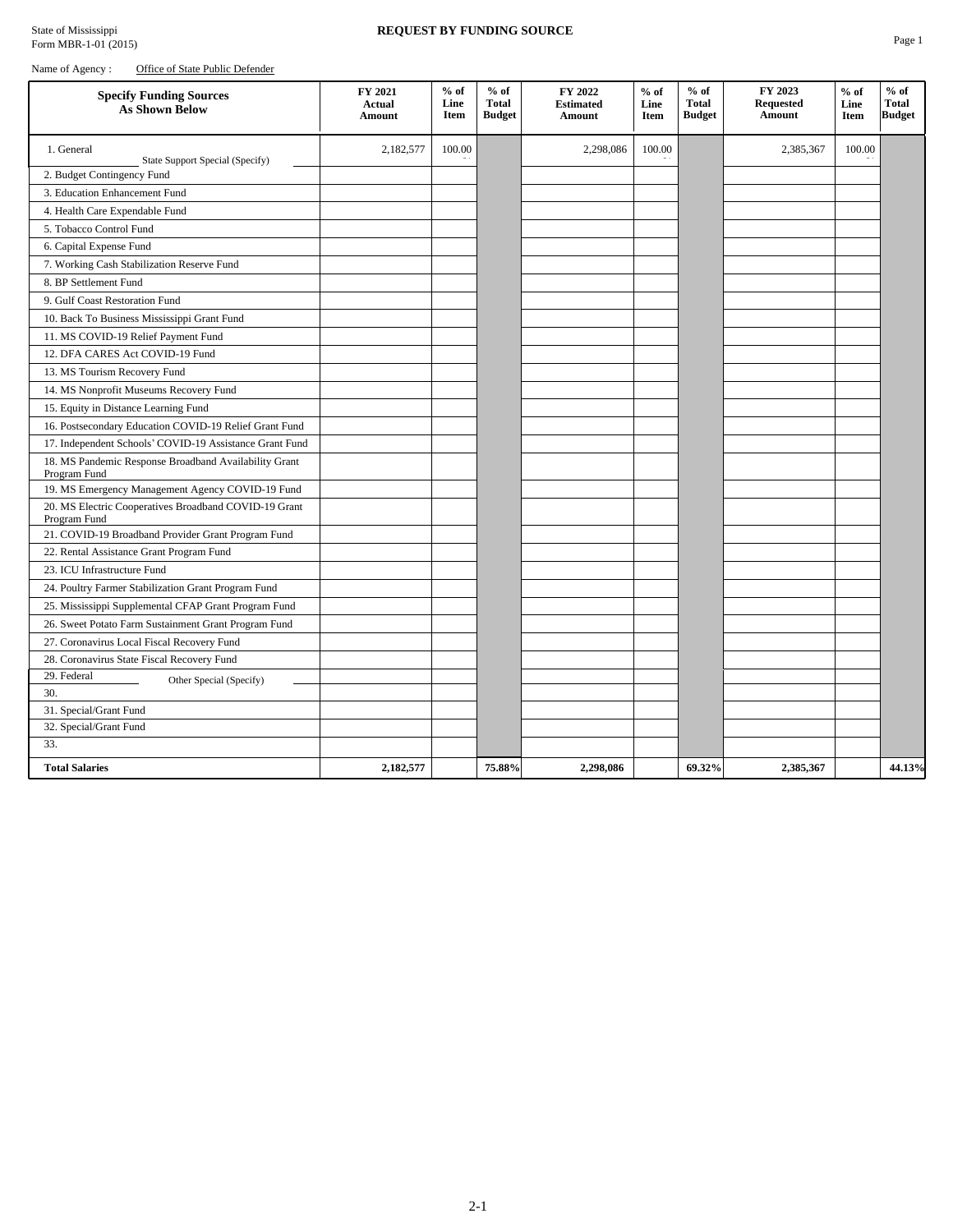| Name of Agency: | Office of State Public Defender |
|-----------------|---------------------------------|
|-----------------|---------------------------------|

| <b>Specify Funding Sources</b><br>As Shown Below                      | FY 2021<br><b>Actual</b><br>Amount | $%$ of<br>Line<br>Item | $%$ of<br><b>Total</b><br><b>Budget</b> | FY 2022<br><b>Estimated</b><br>Amount | $%$ of<br>Line<br>Item | $%$ of<br><b>Total</b><br><b>Budget</b> | FY 2023<br><b>Requested</b><br>Amount | $%$ of<br>Line<br>Item | $%$ of<br>Total<br><b>Budget</b> |
|-----------------------------------------------------------------------|------------------------------------|------------------------|-----------------------------------------|---------------------------------------|------------------------|-----------------------------------------|---------------------------------------|------------------------|----------------------------------|
| 1. General<br>State Support Special (Specify)                         | 24,743                             | 100.00                 |                                         | 64,250                                | 100.00                 |                                         | 67,750                                | 100.00                 |                                  |
| 2. Budget Contingency Fund                                            |                                    |                        |                                         |                                       |                        |                                         |                                       |                        |                                  |
| 3. Education Enhancement Fund                                         |                                    |                        |                                         |                                       |                        |                                         |                                       |                        |                                  |
| 4. Health Care Expendable Fund                                        |                                    |                        |                                         |                                       |                        |                                         |                                       |                        |                                  |
| 5. Tobacco Control Fund                                               |                                    |                        |                                         |                                       |                        |                                         |                                       |                        |                                  |
| 6. Capital Expense Fund                                               |                                    |                        |                                         |                                       |                        |                                         |                                       |                        |                                  |
| 7. Working Cash Stabilization Reserve Fund                            |                                    |                        |                                         |                                       |                        |                                         |                                       |                        |                                  |
| 8. BP Settlement Fund                                                 |                                    |                        |                                         |                                       |                        |                                         |                                       |                        |                                  |
| 9. Gulf Coast Restoration Fund                                        |                                    |                        |                                         |                                       |                        |                                         |                                       |                        |                                  |
| 10. Back To Business Mississippi Grant Fund                           |                                    |                        |                                         |                                       |                        |                                         |                                       |                        |                                  |
| 11. MS COVID-19 Relief Payment Fund                                   |                                    |                        |                                         |                                       |                        |                                         |                                       |                        |                                  |
| 12. DFA CARES Act COVID-19 Fund                                       |                                    |                        |                                         |                                       |                        |                                         |                                       |                        |                                  |
| 13. MS Tourism Recovery Fund                                          |                                    |                        |                                         |                                       |                        |                                         |                                       |                        |                                  |
| 14. MS Nonprofit Museums Recovery Fund                                |                                    |                        |                                         |                                       |                        |                                         |                                       |                        |                                  |
| 15. Equity in Distance Learning Fund                                  |                                    |                        |                                         |                                       |                        |                                         |                                       |                        |                                  |
| 16. Postsecondary Education COVID-19 Relief Grant Fund                |                                    |                        |                                         |                                       |                        |                                         |                                       |                        |                                  |
| 17. Independent Schools' COVID-19 Assistance Grant Fund               |                                    |                        |                                         |                                       |                        |                                         |                                       |                        |                                  |
| 18. MS Pandemic Response Broadband Availability Grant<br>Program Fund |                                    |                        |                                         |                                       |                        |                                         |                                       |                        |                                  |
| 19. MS Emergency Management Agency COVID-19 Fund                      |                                    |                        |                                         |                                       |                        |                                         |                                       |                        |                                  |
| 20. MS Electric Cooperatives Broadband COVID-19 Grant<br>Program Fund |                                    |                        |                                         |                                       |                        |                                         |                                       |                        |                                  |
| 21. COVID-19 Broadband Provider Grant Program Fund                    |                                    |                        |                                         |                                       |                        |                                         |                                       |                        |                                  |
| 22. Rental Assistance Grant Program Fund                              |                                    |                        |                                         |                                       |                        |                                         |                                       |                        |                                  |
| 23. ICU Infrastructure Fund                                           |                                    |                        |                                         |                                       |                        |                                         |                                       |                        |                                  |
| 24. Poultry Farmer Stabilization Grant Program Fund                   |                                    |                        |                                         |                                       |                        |                                         |                                       |                        |                                  |
| 25. Mississippi Supplemental CFAP Grant Program Fund                  |                                    |                        |                                         |                                       |                        |                                         |                                       |                        |                                  |
| 26. Sweet Potato Farm Sustainment Grant Program Fund                  |                                    |                        |                                         |                                       |                        |                                         |                                       |                        |                                  |
| 27. Coronavirus Local Fiscal Recovery Fund                            |                                    |                        |                                         |                                       |                        |                                         |                                       |                        |                                  |
| 28. Coronavirus State Fiscal Recovery Fund                            |                                    |                        |                                         |                                       |                        |                                         |                                       |                        |                                  |
| 29. Federal<br>Other Special (Specify)                                |                                    |                        |                                         |                                       |                        |                                         |                                       |                        |                                  |
| 30.                                                                   |                                    |                        |                                         |                                       |                        |                                         |                                       |                        |                                  |
| 31. Special/Grant Fund                                                |                                    |                        |                                         |                                       |                        |                                         |                                       |                        |                                  |
| 32. Special/Grant Fund                                                |                                    |                        |                                         |                                       |                        |                                         |                                       |                        |                                  |
| 33.                                                                   |                                    |                        |                                         |                                       |                        |                                         |                                       |                        |                                  |
| <b>Total Travel</b>                                                   | 24,743                             |                        | 0.86%                                   | 64,250                                |                        | 1.94%                                   | 67,750                                |                        | 1.25%                            |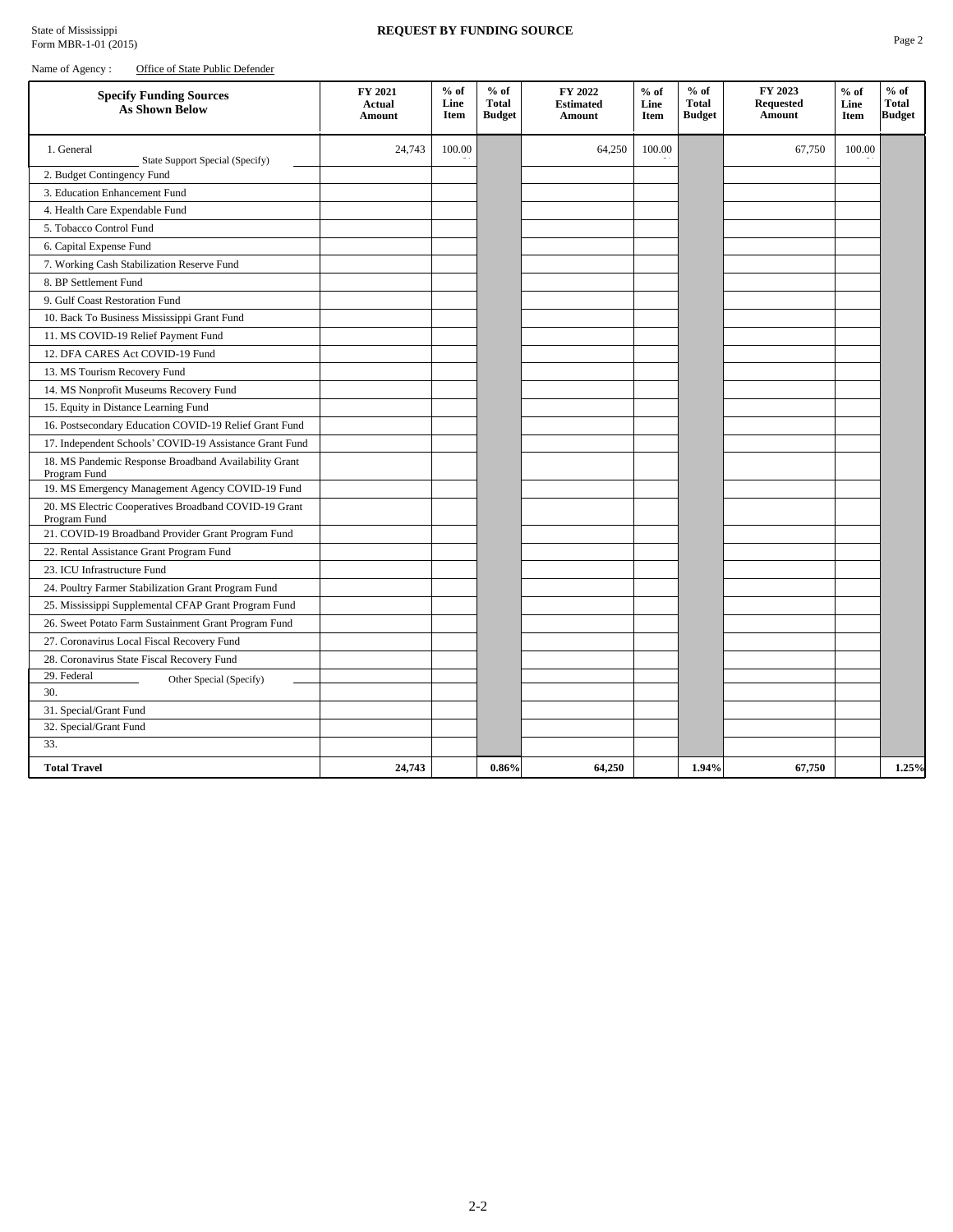| <b>Specify Funding Sources</b><br>As Shown Below                      | FY 2021<br><b>Actual</b><br><b>Amount</b> | $%$ of<br>Line<br>Item | $%$ of<br><b>Total</b><br><b>Budget</b> | FY 2022<br><b>Estimated</b><br>Amount | $%$ of<br>Line<br>Item | $%$ of<br><b>Total</b><br><b>Budget</b> | FY 2023<br><b>Requested</b><br><b>Amount</b> | $%$ of<br>Line<br>Item | $%$ of<br><b>Total</b><br><b>Budget</b> |
|-----------------------------------------------------------------------|-------------------------------------------|------------------------|-----------------------------------------|---------------------------------------|------------------------|-----------------------------------------|----------------------------------------------|------------------------|-----------------------------------------|
| 1. General<br>State Support Special (Specify)                         | 316,780                                   | 100.00                 |                                         | 451,162                               | 100.00                 |                                         | 450,402                                      | 100.00                 |                                         |
| 2. Budget Contingency Fund                                            |                                           |                        |                                         |                                       |                        |                                         |                                              |                        |                                         |
| 3. Education Enhancement Fund                                         |                                           |                        |                                         |                                       |                        |                                         |                                              |                        |                                         |
| 4. Health Care Expendable Fund                                        |                                           |                        |                                         |                                       |                        |                                         |                                              |                        |                                         |
| 5. Tobacco Control Fund                                               |                                           |                        |                                         |                                       |                        |                                         |                                              |                        |                                         |
| 6. Capital Expense Fund                                               |                                           |                        |                                         |                                       |                        |                                         |                                              |                        |                                         |
| 7. Working Cash Stabilization Reserve Fund                            |                                           |                        |                                         |                                       |                        |                                         |                                              |                        |                                         |
| 8. BP Settlement Fund                                                 |                                           |                        |                                         |                                       |                        |                                         |                                              |                        |                                         |
| 9. Gulf Coast Restoration Fund                                        |                                           |                        |                                         |                                       |                        |                                         |                                              |                        |                                         |
| 10. Back To Business Mississippi Grant Fund                           |                                           |                        |                                         |                                       |                        |                                         |                                              |                        |                                         |
| 11. MS COVID-19 Relief Payment Fund                                   |                                           |                        |                                         |                                       |                        |                                         |                                              |                        |                                         |
| 12. DFA CARES Act COVID-19 Fund                                       |                                           |                        |                                         |                                       |                        |                                         |                                              |                        |                                         |
| 13. MS Tourism Recovery Fund                                          |                                           |                        |                                         |                                       |                        |                                         |                                              |                        |                                         |
| 14. MS Nonprofit Museums Recovery Fund                                |                                           |                        |                                         |                                       |                        |                                         |                                              |                        |                                         |
| 15. Equity in Distance Learning Fund                                  |                                           |                        |                                         |                                       |                        |                                         |                                              |                        |                                         |
| 16. Postsecondary Education COVID-19 Relief Grant Fund                |                                           |                        |                                         |                                       |                        |                                         |                                              |                        |                                         |
| 17. Independent Schools' COVID-19 Assistance Grant Fund               |                                           |                        |                                         |                                       |                        |                                         |                                              |                        |                                         |
| 18. MS Pandemic Response Broadband Availability Grant<br>Program Fund |                                           |                        |                                         |                                       |                        |                                         |                                              |                        |                                         |
| 19. MS Emergency Management Agency COVID-19 Fund                      |                                           |                        |                                         |                                       |                        |                                         |                                              |                        |                                         |
| 20. MS Electric Cooperatives Broadband COVID-19 Grant<br>Program Fund |                                           |                        |                                         |                                       |                        |                                         |                                              |                        |                                         |
| 21. COVID-19 Broadband Provider Grant Program Fund                    |                                           |                        |                                         |                                       |                        |                                         |                                              |                        |                                         |
| 22. Rental Assistance Grant Program Fund                              |                                           |                        |                                         |                                       |                        |                                         |                                              |                        |                                         |
| 23. ICU Infrastructure Fund                                           |                                           |                        |                                         |                                       |                        |                                         |                                              |                        |                                         |
| 24. Poultry Farmer Stabilization Grant Program Fund                   |                                           |                        |                                         |                                       |                        |                                         |                                              |                        |                                         |
| 25. Mississippi Supplemental CFAP Grant Program Fund                  |                                           |                        |                                         |                                       |                        |                                         |                                              |                        |                                         |
| 26. Sweet Potato Farm Sustainment Grant Program Fund                  |                                           |                        |                                         |                                       |                        |                                         |                                              |                        |                                         |
| 27. Coronavirus Local Fiscal Recovery Fund                            |                                           |                        |                                         |                                       |                        |                                         |                                              |                        |                                         |
| 28. Coronavirus State Fiscal Recovery Fund                            |                                           |                        |                                         |                                       |                        |                                         |                                              |                        |                                         |
| 29. Federal<br>Other Special (Specify)                                |                                           |                        |                                         |                                       |                        |                                         |                                              |                        |                                         |
| 30.                                                                   |                                           |                        |                                         |                                       |                        |                                         |                                              |                        |                                         |
| 31. Special/Grant Fund                                                |                                           |                        |                                         |                                       |                        |                                         |                                              |                        |                                         |
| 32. Special/Grant Fund                                                |                                           |                        |                                         |                                       |                        |                                         |                                              |                        |                                         |
| 33.                                                                   |                                           |                        |                                         |                                       |                        |                                         |                                              |                        |                                         |
| <b>Total Contractual</b>                                              | 316,780                                   |                        | 11.01%                                  | 451,162                               |                        | 13.61%                                  | 450.402                                      |                        | 8.33%                                   |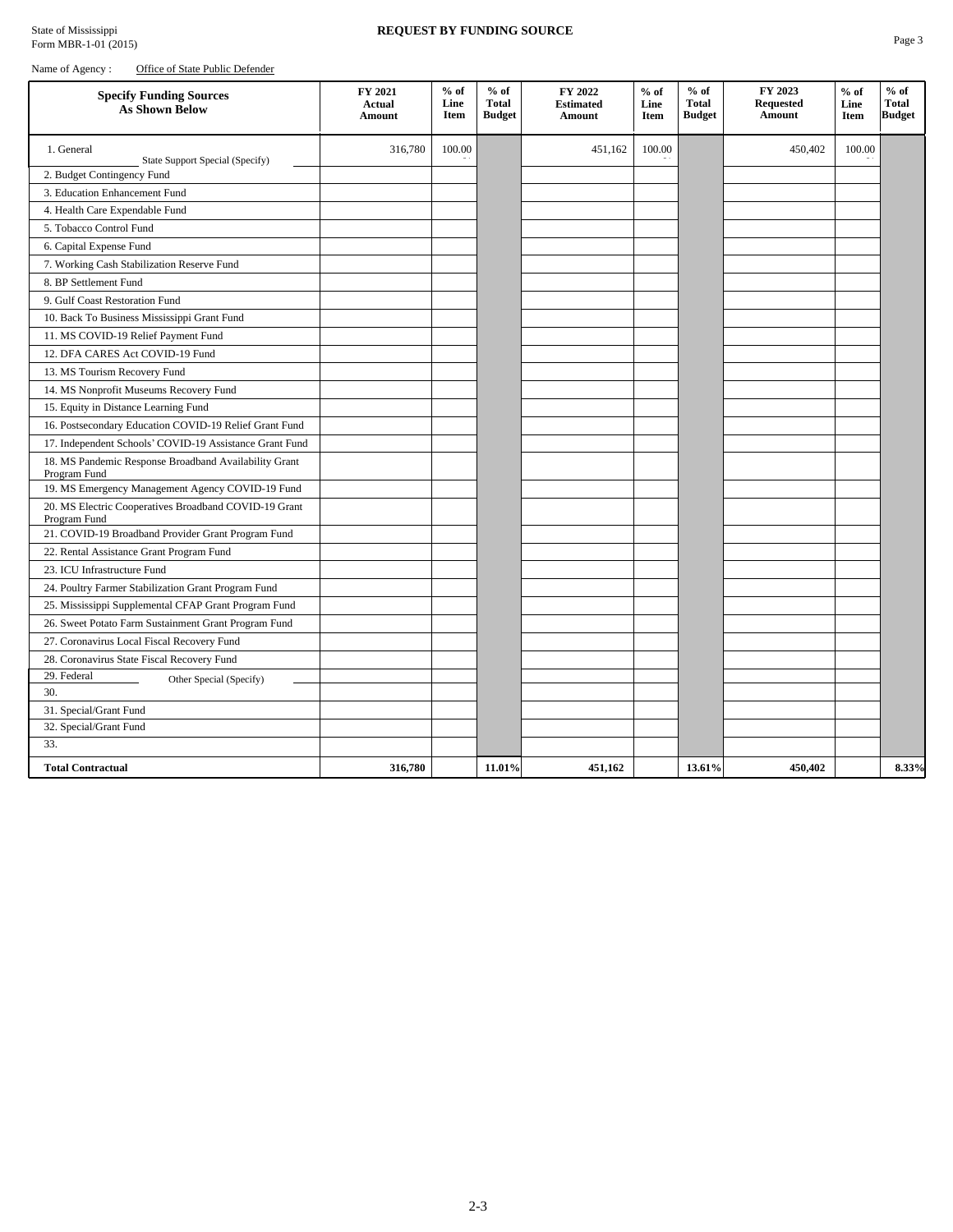| Name of Agency: | Office of State Public Defender |
|-----------------|---------------------------------|
|                 |                                 |

| <b>Specify Funding Sources</b><br><b>As Shown Below</b>               | FY 2021<br>Actual<br>Amount | $%$ of<br>Line<br>Item | $%$ of<br><b>Total</b><br><b>Budget</b> | FY 2022<br><b>Estimated</b><br>Amount | $%$ of<br>Line<br>Item | $%$ of<br><b>Total</b><br><b>Budget</b> | FY 2023<br><b>Requested</b><br>Amount | $%$ of<br>Line<br><b>Item</b> | $\%$ of<br><b>Total</b><br><b>Budget</b> |
|-----------------------------------------------------------------------|-----------------------------|------------------------|-----------------------------------------|---------------------------------------|------------------------|-----------------------------------------|---------------------------------------|-------------------------------|------------------------------------------|
| 1. General<br>State Support Special (Specify)                         | 42,526                      | 100.00                 |                                         | 96,300                                | 100.00                 |                                         | 96,300                                | 100.00                        |                                          |
| 2. Budget Contingency Fund                                            |                             |                        |                                         |                                       |                        |                                         |                                       |                               |                                          |
| 3. Education Enhancement Fund                                         |                             |                        |                                         |                                       |                        |                                         |                                       |                               |                                          |
| 4. Health Care Expendable Fund                                        |                             |                        |                                         |                                       |                        |                                         |                                       |                               |                                          |
| 5. Tobacco Control Fund                                               |                             |                        |                                         |                                       |                        |                                         |                                       |                               |                                          |
| 6. Capital Expense Fund                                               |                             |                        |                                         |                                       |                        |                                         |                                       |                               |                                          |
| 7. Working Cash Stabilization Reserve Fund                            |                             |                        |                                         |                                       |                        |                                         |                                       |                               |                                          |
| 8. BP Settlement Fund                                                 |                             |                        |                                         |                                       |                        |                                         |                                       |                               |                                          |
| 9. Gulf Coast Restoration Fund                                        |                             |                        |                                         |                                       |                        |                                         |                                       |                               |                                          |
| 10. Back To Business Mississippi Grant Fund                           |                             |                        |                                         |                                       |                        |                                         |                                       |                               |                                          |
| 11. MS COVID-19 Relief Payment Fund                                   |                             |                        |                                         |                                       |                        |                                         |                                       |                               |                                          |
| 12. DFA CARES Act COVID-19 Fund                                       |                             |                        |                                         |                                       |                        |                                         |                                       |                               |                                          |
| 13. MS Tourism Recovery Fund                                          |                             |                        |                                         |                                       |                        |                                         |                                       |                               |                                          |
| 14. MS Nonprofit Museums Recovery Fund                                |                             |                        |                                         |                                       |                        |                                         |                                       |                               |                                          |
| 15. Equity in Distance Learning Fund                                  |                             |                        |                                         |                                       |                        |                                         |                                       |                               |                                          |
| 16. Postsecondary Education COVID-19 Relief Grant Fund                |                             |                        |                                         |                                       |                        |                                         |                                       |                               |                                          |
| 17. Independent Schools' COVID-19 Assistance Grant Fund               |                             |                        |                                         |                                       |                        |                                         |                                       |                               |                                          |
| 18. MS Pandemic Response Broadband Availability Grant<br>Program Fund |                             |                        |                                         |                                       |                        |                                         |                                       |                               |                                          |
| 19. MS Emergency Management Agency COVID-19 Fund                      |                             |                        |                                         |                                       |                        |                                         |                                       |                               |                                          |
| 20. MS Electric Cooperatives Broadband COVID-19 Grant<br>Program Fund |                             |                        |                                         |                                       |                        |                                         |                                       |                               |                                          |
| 21. COVID-19 Broadband Provider Grant Program Fund                    |                             |                        |                                         |                                       |                        |                                         |                                       |                               |                                          |
| 22. Rental Assistance Grant Program Fund                              |                             |                        |                                         |                                       |                        |                                         |                                       |                               |                                          |
| 23. ICU Infrastructure Fund                                           |                             |                        |                                         |                                       |                        |                                         |                                       |                               |                                          |
| 24. Poultry Farmer Stabilization Grant Program Fund                   |                             |                        |                                         |                                       |                        |                                         |                                       |                               |                                          |
| 25. Mississippi Supplemental CFAP Grant Program Fund                  |                             |                        |                                         |                                       |                        |                                         |                                       |                               |                                          |
| 26. Sweet Potato Farm Sustainment Grant Program Fund                  |                             |                        |                                         |                                       |                        |                                         |                                       |                               |                                          |
| 27. Coronavirus Local Fiscal Recovery Fund                            |                             |                        |                                         |                                       |                        |                                         |                                       |                               |                                          |
| 28. Coronavirus State Fiscal Recovery Fund                            |                             |                        |                                         |                                       |                        |                                         |                                       |                               |                                          |
| 29. Federal<br>Other Special (Specify)                                |                             |                        |                                         |                                       |                        |                                         |                                       |                               |                                          |
| 30.                                                                   |                             |                        |                                         |                                       |                        |                                         |                                       |                               |                                          |
| 31. Special/Grant Fund                                                |                             |                        |                                         |                                       |                        |                                         |                                       |                               |                                          |
| 32. Special/Grant Fund                                                |                             |                        |                                         |                                       |                        |                                         |                                       |                               |                                          |
| 33.                                                                   |                             |                        |                                         |                                       |                        |                                         |                                       |                               |                                          |
| <b>Total Commodities</b>                                              | 42,526                      |                        | 1.48%                                   | 96,300                                |                        | $2.90\%$                                | 96,300                                |                               | 1.78%                                    |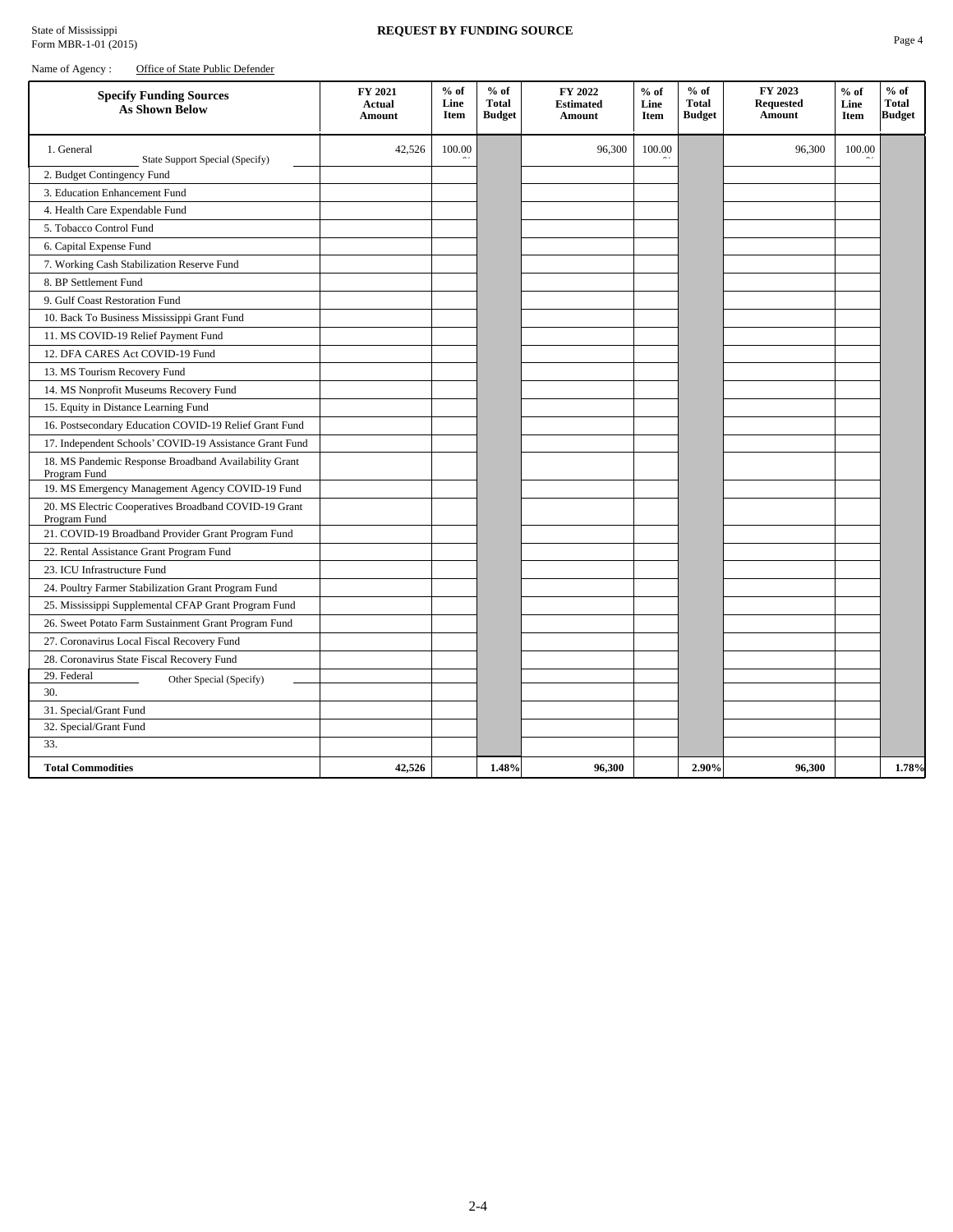| <b>Specify Funding Sources</b><br>As Shown Below                      | FY 2021<br><b>Actual</b><br><b>Amount</b> | $%$ of<br>Line<br>Item | $%$ of<br><b>Total</b><br><b>Budget</b> | FY 2022<br><b>Estimated</b><br>Amount | $%$ of<br>Line<br>Item | $%$ of<br><b>Total</b><br><b>Budget</b> | FY 2023<br><b>Requested</b><br><b>Amount</b> | $%$ of<br>Line<br>Item | $%$ of<br>Total<br><b>Budget</b> |
|-----------------------------------------------------------------------|-------------------------------------------|------------------------|-----------------------------------------|---------------------------------------|------------------------|-----------------------------------------|----------------------------------------------|------------------------|----------------------------------|
| 1. General<br>State Support Special (Specify)                         |                                           |                        |                                         |                                       |                        |                                         |                                              |                        |                                  |
| 2. Budget Contingency Fund                                            |                                           |                        |                                         |                                       |                        |                                         |                                              |                        |                                  |
| 3. Education Enhancement Fund                                         |                                           |                        |                                         |                                       |                        |                                         |                                              |                        |                                  |
| 4. Health Care Expendable Fund                                        |                                           |                        |                                         |                                       |                        |                                         |                                              |                        |                                  |
| 5. Tobacco Control Fund                                               |                                           |                        |                                         |                                       |                        |                                         |                                              |                        |                                  |
| 6. Capital Expense Fund                                               |                                           |                        |                                         |                                       |                        |                                         |                                              |                        |                                  |
| 7. Working Cash Stabilization Reserve Fund                            |                                           |                        |                                         |                                       |                        |                                         |                                              |                        |                                  |
| 8. BP Settlement Fund                                                 |                                           |                        |                                         |                                       |                        |                                         |                                              |                        |                                  |
| 9. Gulf Coast Restoration Fund                                        |                                           |                        |                                         |                                       |                        |                                         |                                              |                        |                                  |
| 10. Back To Business Mississippi Grant Fund                           |                                           |                        |                                         |                                       |                        |                                         |                                              |                        |                                  |
| 11. MS COVID-19 Relief Payment Fund                                   |                                           |                        |                                         |                                       |                        |                                         |                                              |                        |                                  |
| 12. DFA CARES Act COVID-19 Fund                                       |                                           |                        |                                         |                                       |                        |                                         |                                              |                        |                                  |
| 13. MS Tourism Recovery Fund                                          |                                           |                        |                                         |                                       |                        |                                         |                                              |                        |                                  |
| 14. MS Nonprofit Museums Recovery Fund                                |                                           |                        |                                         |                                       |                        |                                         |                                              |                        |                                  |
| 15. Equity in Distance Learning Fund                                  |                                           |                        |                                         |                                       |                        |                                         |                                              |                        |                                  |
| 16. Postsecondary Education COVID-19 Relief Grant Fund                |                                           |                        |                                         |                                       |                        |                                         |                                              |                        |                                  |
| 17. Independent Schools' COVID-19 Assistance Grant Fund               |                                           |                        |                                         |                                       |                        |                                         |                                              |                        |                                  |
| 18. MS Pandemic Response Broadband Availability Grant<br>Program Fund |                                           |                        |                                         |                                       |                        |                                         |                                              |                        |                                  |
| 19. MS Emergency Management Agency COVID-19 Fund                      |                                           |                        |                                         |                                       |                        |                                         |                                              |                        |                                  |
| 20. MS Electric Cooperatives Broadband COVID-19 Grant<br>Program Fund |                                           |                        |                                         |                                       |                        |                                         |                                              |                        |                                  |
| 21. COVID-19 Broadband Provider Grant Program Fund                    |                                           |                        |                                         |                                       |                        |                                         |                                              |                        |                                  |
| 22. Rental Assistance Grant Program Fund                              |                                           |                        |                                         |                                       |                        |                                         |                                              |                        |                                  |
| 23. ICU Infrastructure Fund                                           |                                           |                        |                                         |                                       |                        |                                         |                                              |                        |                                  |
| 24. Poultry Farmer Stabilization Grant Program Fund                   |                                           |                        |                                         |                                       |                        |                                         |                                              |                        |                                  |
| 25. Mississippi Supplemental CFAP Grant Program Fund                  |                                           |                        |                                         |                                       |                        |                                         |                                              |                        |                                  |
| 26. Sweet Potato Farm Sustainment Grant Program Fund                  |                                           |                        |                                         |                                       |                        |                                         |                                              |                        |                                  |
| 27. Coronavirus Local Fiscal Recovery Fund                            |                                           |                        |                                         |                                       |                        |                                         |                                              |                        |                                  |
| 28. Coronavirus State Fiscal Recovery Fund                            |                                           |                        |                                         |                                       |                        |                                         |                                              |                        |                                  |
| 29. Federal<br>Other Special (Specify)                                |                                           |                        |                                         |                                       |                        |                                         |                                              |                        |                                  |
| 30.                                                                   |                                           |                        |                                         |                                       |                        |                                         |                                              |                        |                                  |
| 31. Special/Grant Fund                                                |                                           |                        |                                         |                                       |                        |                                         |                                              |                        |                                  |
| 32. Special/Grant Fund                                                |                                           |                        |                                         |                                       |                        |                                         |                                              |                        |                                  |
| 33.                                                                   |                                           |                        |                                         |                                       |                        |                                         |                                              |                        |                                  |
| <b>Total Capital Other Than Equipment</b>                             |                                           |                        |                                         |                                       |                        |                                         |                                              |                        |                                  |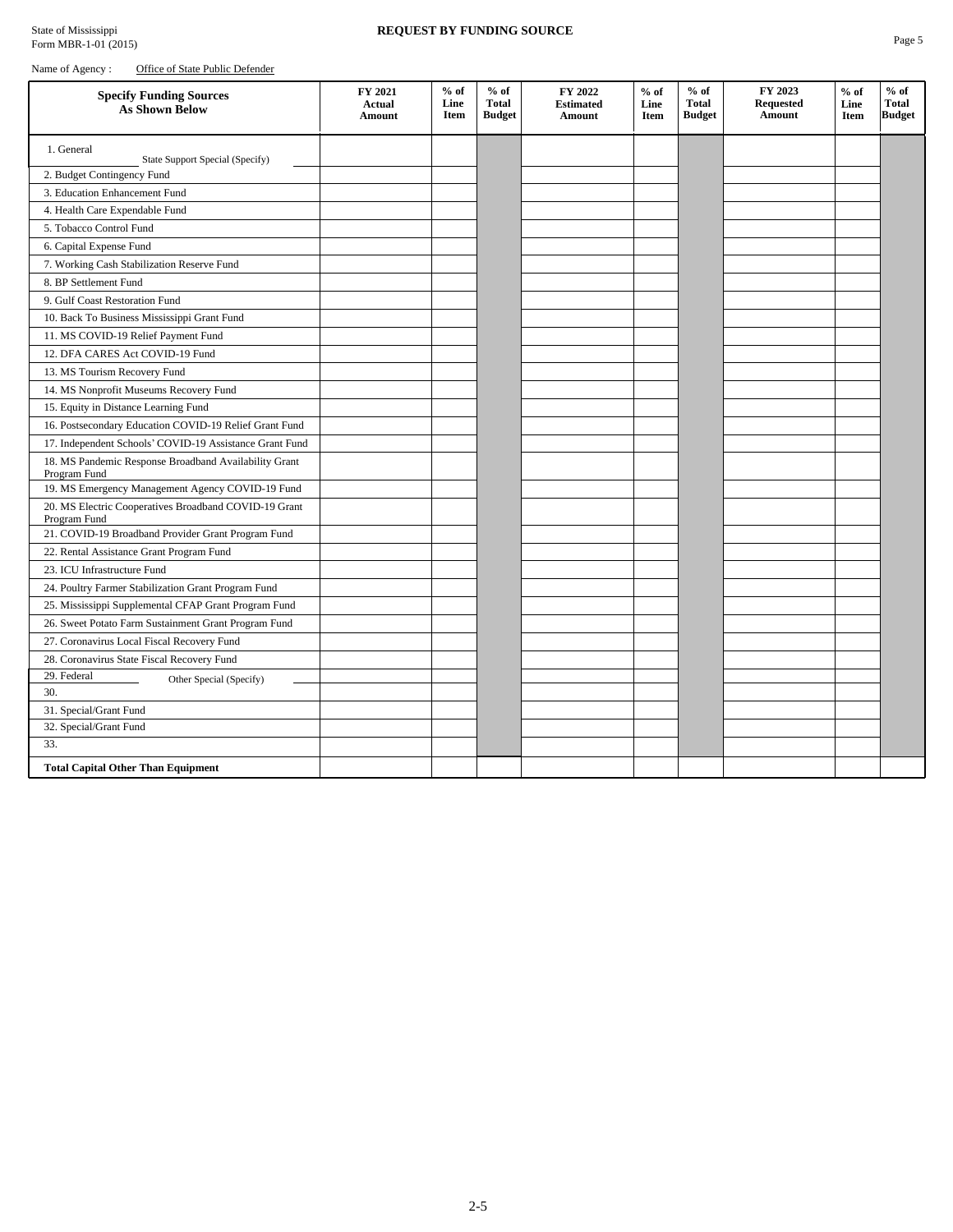| Name of Agency: | Office of State Public Defender |
|-----------------|---------------------------------|
|-----------------|---------------------------------|

| <b>Specify Funding Sources</b><br><b>As Shown Below</b>               | FY 2021<br>Actual<br>Amount | $%$ of<br>Line<br>Item | $%$ of<br><b>Total</b><br><b>Budget</b> | FY 2022<br><b>Estimated</b><br>Amount | $%$ of<br>Line<br>Item | $%$ of<br><b>Total</b><br><b>Budget</b> | FY 2023<br><b>Requested</b><br>Amount | $%$ of<br>Line<br>Item | $%$ of<br>Total<br><b>Budget</b> |
|-----------------------------------------------------------------------|-----------------------------|------------------------|-----------------------------------------|---------------------------------------|------------------------|-----------------------------------------|---------------------------------------|------------------------|----------------------------------|
| 1. General<br>State Support Special (Specify)                         | 26,428                      | 100.00                 |                                         | 10,000                                | 100.00                 |                                         | 10,000                                | 100.00                 |                                  |
| 2. Budget Contingency Fund                                            |                             |                        |                                         |                                       |                        |                                         |                                       |                        |                                  |
| 3. Education Enhancement Fund                                         |                             |                        |                                         |                                       |                        |                                         |                                       |                        |                                  |
| 4. Health Care Expendable Fund                                        |                             |                        |                                         |                                       |                        |                                         |                                       |                        |                                  |
| 5. Tobacco Control Fund                                               |                             |                        |                                         |                                       |                        |                                         |                                       |                        |                                  |
| 6. Capital Expense Fund                                               |                             |                        |                                         |                                       |                        |                                         |                                       |                        |                                  |
| 7. Working Cash Stabilization Reserve Fund                            |                             |                        |                                         |                                       |                        |                                         |                                       |                        |                                  |
| 8. BP Settlement Fund                                                 |                             |                        |                                         |                                       |                        |                                         |                                       |                        |                                  |
| 9. Gulf Coast Restoration Fund                                        |                             |                        |                                         |                                       |                        |                                         |                                       |                        |                                  |
| 10. Back To Business Mississippi Grant Fund                           |                             |                        |                                         |                                       |                        |                                         |                                       |                        |                                  |
| 11. MS COVID-19 Relief Payment Fund                                   |                             |                        |                                         |                                       |                        |                                         |                                       |                        |                                  |
| 12. DFA CARES Act COVID-19 Fund                                       |                             |                        |                                         |                                       |                        |                                         |                                       |                        |                                  |
| 13. MS Tourism Recovery Fund                                          |                             |                        |                                         |                                       |                        |                                         |                                       |                        |                                  |
| 14. MS Nonprofit Museums Recovery Fund                                |                             |                        |                                         |                                       |                        |                                         |                                       |                        |                                  |
| 15. Equity in Distance Learning Fund                                  |                             |                        |                                         |                                       |                        |                                         |                                       |                        |                                  |
| 16. Postsecondary Education COVID-19 Relief Grant Fund                |                             |                        |                                         |                                       |                        |                                         |                                       |                        |                                  |
| 17. Independent Schools' COVID-19 Assistance Grant Fund               |                             |                        |                                         |                                       |                        |                                         |                                       |                        |                                  |
| 18. MS Pandemic Response Broadband Availability Grant<br>Program Fund |                             |                        |                                         |                                       |                        |                                         |                                       |                        |                                  |
| 19. MS Emergency Management Agency COVID-19 Fund                      |                             |                        |                                         |                                       |                        |                                         |                                       |                        |                                  |
| 20. MS Electric Cooperatives Broadband COVID-19 Grant<br>Program Fund |                             |                        |                                         |                                       |                        |                                         |                                       |                        |                                  |
| 21. COVID-19 Broadband Provider Grant Program Fund                    |                             |                        |                                         |                                       |                        |                                         |                                       |                        |                                  |
| 22. Rental Assistance Grant Program Fund                              |                             |                        |                                         |                                       |                        |                                         |                                       |                        |                                  |
| 23. ICU Infrastructure Fund                                           |                             |                        |                                         |                                       |                        |                                         |                                       |                        |                                  |
| 24. Poultry Farmer Stabilization Grant Program Fund                   |                             |                        |                                         |                                       |                        |                                         |                                       |                        |                                  |
| 25. Mississippi Supplemental CFAP Grant Program Fund                  |                             |                        |                                         |                                       |                        |                                         |                                       |                        |                                  |
| 26. Sweet Potato Farm Sustainment Grant Program Fund                  |                             |                        |                                         |                                       |                        |                                         |                                       |                        |                                  |
| 27. Coronavirus Local Fiscal Recovery Fund                            |                             |                        |                                         |                                       |                        |                                         |                                       |                        |                                  |
| 28. Coronavirus State Fiscal Recovery Fund                            |                             |                        |                                         |                                       |                        |                                         |                                       |                        |                                  |
| 29. Federal<br>Other Special (Specify)                                |                             |                        |                                         |                                       |                        |                                         |                                       |                        |                                  |
| 30.                                                                   |                             |                        |                                         |                                       |                        |                                         |                                       |                        |                                  |
| 31. Special/Grant Fund                                                |                             |                        |                                         |                                       |                        |                                         |                                       |                        |                                  |
| 32. Special/Grant Fund                                                |                             |                        |                                         |                                       |                        |                                         |                                       |                        |                                  |
| 33.                                                                   |                             |                        |                                         |                                       |                        |                                         |                                       |                        |                                  |
| <b>Total Capital Equipment</b>                                        | 26,428                      |                        | 0.92%                                   | 10,000                                |                        | $0.30\%$                                | 10,000                                |                        | 0.19%                            |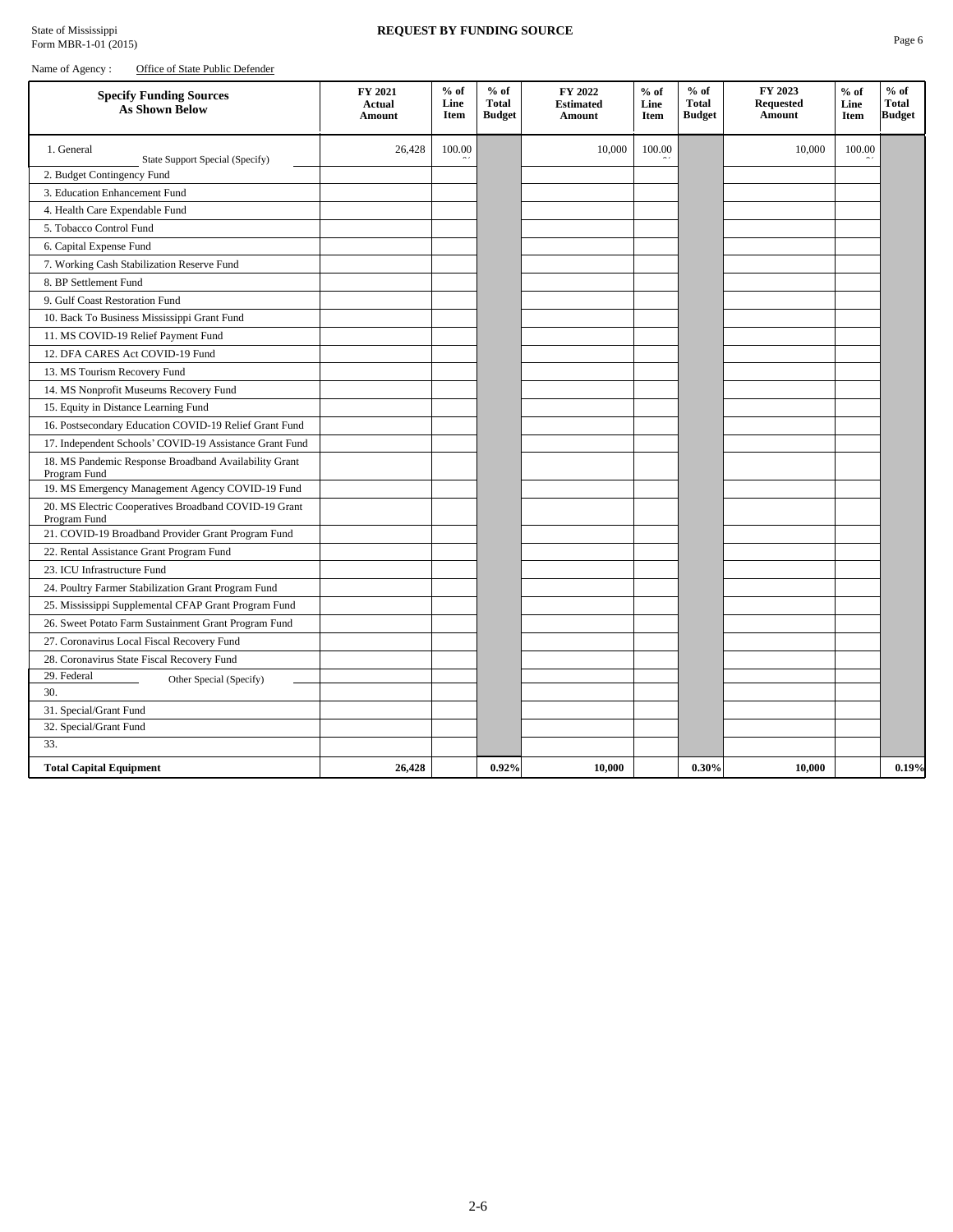| <b>Specify Funding Sources</b><br>As Shown Below                      | FY 2021<br><b>Actual</b><br><b>Amount</b> | $%$ of<br>Line<br>Item | $%$ of<br><b>Total</b><br><b>Budget</b> | FY 2022<br><b>Estimated</b><br><b>Amount</b> | $%$ of<br>Line<br>Item | $%$ of<br><b>Total</b><br><b>Budget</b> | FY 2023<br><b>Requested</b><br>Amount | $%$ of<br>Line<br>Item | $%$ of<br><b>Total</b><br><b>Budget</b> |
|-----------------------------------------------------------------------|-------------------------------------------|------------------------|-----------------------------------------|----------------------------------------------|------------------------|-----------------------------------------|---------------------------------------|------------------------|-----------------------------------------|
| 1. General<br>State Support Special (Specify)                         |                                           |                        |                                         |                                              |                        |                                         |                                       |                        |                                         |
| 2. Budget Contingency Fund                                            |                                           |                        |                                         |                                              |                        |                                         |                                       |                        |                                         |
| 3. Education Enhancement Fund                                         |                                           |                        |                                         |                                              |                        |                                         |                                       |                        |                                         |
| 4. Health Care Expendable Fund                                        |                                           |                        |                                         |                                              |                        |                                         |                                       |                        |                                         |
| 5. Tobacco Control Fund                                               |                                           |                        |                                         |                                              |                        |                                         |                                       |                        |                                         |
| 6. Capital Expense Fund                                               |                                           |                        |                                         |                                              |                        |                                         |                                       |                        |                                         |
| 7. Working Cash Stabilization Reserve Fund                            |                                           |                        |                                         |                                              |                        |                                         |                                       |                        |                                         |
| 8. BP Settlement Fund                                                 |                                           |                        |                                         |                                              |                        |                                         |                                       |                        |                                         |
| 9. Gulf Coast Restoration Fund                                        |                                           |                        |                                         |                                              |                        |                                         |                                       |                        |                                         |
| 10. Back To Business Mississippi Grant Fund                           |                                           |                        |                                         |                                              |                        |                                         |                                       |                        |                                         |
| 11. MS COVID-19 Relief Payment Fund                                   |                                           |                        |                                         |                                              |                        |                                         |                                       |                        |                                         |
| 12. DFA CARES Act COVID-19 Fund                                       |                                           |                        |                                         |                                              |                        |                                         |                                       |                        |                                         |
| 13. MS Tourism Recovery Fund                                          |                                           |                        |                                         |                                              |                        |                                         |                                       |                        |                                         |
| 14. MS Nonprofit Museums Recovery Fund                                |                                           |                        |                                         |                                              |                        |                                         |                                       |                        |                                         |
| 15. Equity in Distance Learning Fund                                  |                                           |                        |                                         |                                              |                        |                                         |                                       |                        |                                         |
| 16. Postsecondary Education COVID-19 Relief Grant Fund                |                                           |                        |                                         |                                              |                        |                                         |                                       |                        |                                         |
| 17. Independent Schools' COVID-19 Assistance Grant Fund               |                                           |                        |                                         |                                              |                        |                                         |                                       |                        |                                         |
| 18. MS Pandemic Response Broadband Availability Grant<br>Program Fund |                                           |                        |                                         |                                              |                        |                                         |                                       |                        |                                         |
| 19. MS Emergency Management Agency COVID-19 Fund                      |                                           |                        |                                         |                                              |                        |                                         |                                       |                        |                                         |
| 20. MS Electric Cooperatives Broadband COVID-19 Grant<br>Program Fund |                                           |                        |                                         |                                              |                        |                                         |                                       |                        |                                         |
| 21. COVID-19 Broadband Provider Grant Program Fund                    |                                           |                        |                                         |                                              |                        |                                         |                                       |                        |                                         |
| 22. Rental Assistance Grant Program Fund                              |                                           |                        |                                         |                                              |                        |                                         |                                       |                        |                                         |
| 23. ICU Infrastructure Fund                                           |                                           |                        |                                         |                                              |                        |                                         |                                       |                        |                                         |
| 24. Poultry Farmer Stabilization Grant Program Fund                   |                                           |                        |                                         |                                              |                        |                                         |                                       |                        |                                         |
| 25. Mississippi Supplemental CFAP Grant Program Fund                  |                                           |                        |                                         |                                              |                        |                                         |                                       |                        |                                         |
| 26. Sweet Potato Farm Sustainment Grant Program Fund                  |                                           |                        |                                         |                                              |                        |                                         |                                       |                        |                                         |
| 27. Coronavirus Local Fiscal Recovery Fund                            |                                           |                        |                                         |                                              |                        |                                         |                                       |                        |                                         |
| 28. Coronavirus State Fiscal Recovery Fund                            |                                           |                        |                                         |                                              |                        |                                         |                                       |                        |                                         |
| 29. Federal<br>Other Special (Specify)                                |                                           |                        |                                         |                                              |                        |                                         |                                       |                        |                                         |
| 30.                                                                   |                                           |                        |                                         |                                              |                        |                                         |                                       |                        |                                         |
| 31. Special/Grant Fund                                                |                                           |                        |                                         |                                              |                        |                                         |                                       |                        |                                         |
| 32. Special/Grant Fund                                                |                                           |                        |                                         |                                              |                        |                                         |                                       |                        |                                         |
| 33.                                                                   |                                           |                        |                                         |                                              |                        |                                         |                                       |                        |                                         |
| <b>Total Vehicles</b>                                                 |                                           |                        |                                         |                                              |                        |                                         |                                       |                        |                                         |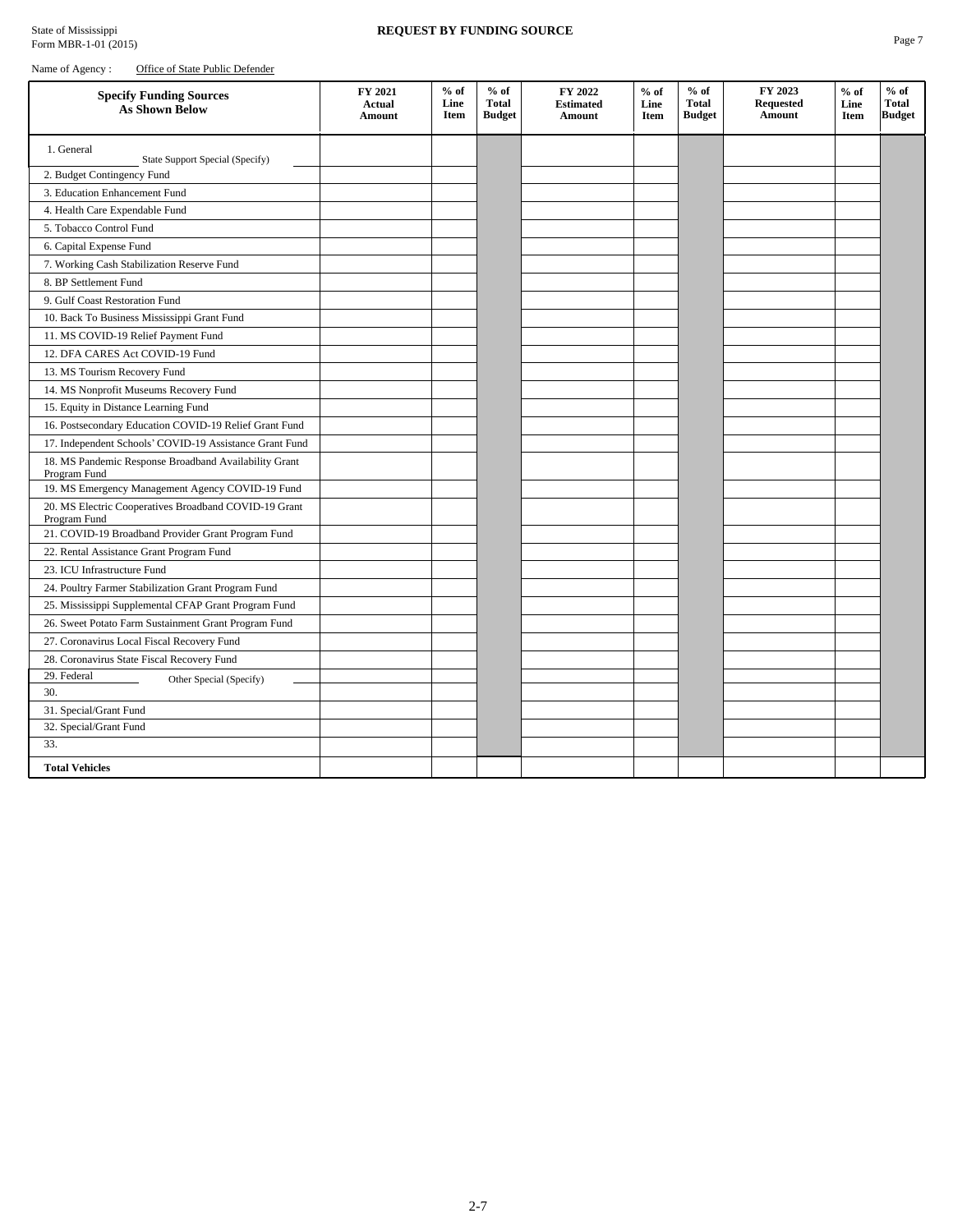| <b>Specify Funding Sources</b><br>As Shown Below                      | FY 2021<br><b>Actual</b><br><b>Amount</b> | $%$ of<br>Line<br>Item | $%$ of<br><b>Total</b><br><b>Budget</b> | FY 2022<br><b>Estimated</b><br><b>Amount</b> | $%$ of<br>Line<br>Item | $%$ of<br><b>Total</b><br><b>Budget</b> | FY 2023<br><b>Requested</b><br>Amount | $%$ of<br>Line<br>Item | $%$ of<br>Total<br><b>Budget</b> |
|-----------------------------------------------------------------------|-------------------------------------------|------------------------|-----------------------------------------|----------------------------------------------|------------------------|-----------------------------------------|---------------------------------------|------------------------|----------------------------------|
| 1. General<br>State Support Special (Specify)                         |                                           |                        |                                         |                                              |                        |                                         |                                       |                        |                                  |
| 2. Budget Contingency Fund                                            |                                           |                        |                                         |                                              |                        |                                         |                                       |                        |                                  |
| 3. Education Enhancement Fund                                         |                                           |                        |                                         |                                              |                        |                                         |                                       |                        |                                  |
| 4. Health Care Expendable Fund                                        |                                           |                        |                                         |                                              |                        |                                         |                                       |                        |                                  |
| 5. Tobacco Control Fund                                               |                                           |                        |                                         |                                              |                        |                                         |                                       |                        |                                  |
| 6. Capital Expense Fund                                               |                                           |                        |                                         |                                              |                        |                                         |                                       |                        |                                  |
| 7. Working Cash Stabilization Reserve Fund                            |                                           |                        |                                         |                                              |                        |                                         |                                       |                        |                                  |
| 8. BP Settlement Fund                                                 |                                           |                        |                                         |                                              |                        |                                         |                                       |                        |                                  |
| 9. Gulf Coast Restoration Fund                                        |                                           |                        |                                         |                                              |                        |                                         |                                       |                        |                                  |
| 10. Back To Business Mississippi Grant Fund                           |                                           |                        |                                         |                                              |                        |                                         |                                       |                        |                                  |
| 11. MS COVID-19 Relief Payment Fund                                   |                                           |                        |                                         |                                              |                        |                                         |                                       |                        |                                  |
| 12. DFA CARES Act COVID-19 Fund                                       |                                           |                        |                                         |                                              |                        |                                         |                                       |                        |                                  |
| 13. MS Tourism Recovery Fund                                          |                                           |                        |                                         |                                              |                        |                                         |                                       |                        |                                  |
| 14. MS Nonprofit Museums Recovery Fund                                |                                           |                        |                                         |                                              |                        |                                         |                                       |                        |                                  |
| 15. Equity in Distance Learning Fund                                  |                                           |                        |                                         |                                              |                        |                                         |                                       |                        |                                  |
| 16. Postsecondary Education COVID-19 Relief Grant Fund                |                                           |                        |                                         |                                              |                        |                                         |                                       |                        |                                  |
| 17. Independent Schools' COVID-19 Assistance Grant Fund               |                                           |                        |                                         |                                              |                        |                                         |                                       |                        |                                  |
| 18. MS Pandemic Response Broadband Availability Grant<br>Program Fund |                                           |                        |                                         |                                              |                        |                                         |                                       |                        |                                  |
| 19. MS Emergency Management Agency COVID-19 Fund                      |                                           |                        |                                         |                                              |                        |                                         |                                       |                        |                                  |
| 20. MS Electric Cooperatives Broadband COVID-19 Grant<br>Program Fund |                                           |                        |                                         |                                              |                        |                                         |                                       |                        |                                  |
| 21. COVID-19 Broadband Provider Grant Program Fund                    |                                           |                        |                                         |                                              |                        |                                         |                                       |                        |                                  |
| 22. Rental Assistance Grant Program Fund                              |                                           |                        |                                         |                                              |                        |                                         |                                       |                        |                                  |
| 23. ICU Infrastructure Fund                                           |                                           |                        |                                         |                                              |                        |                                         |                                       |                        |                                  |
| 24. Poultry Farmer Stabilization Grant Program Fund                   |                                           |                        |                                         |                                              |                        |                                         |                                       |                        |                                  |
| 25. Mississippi Supplemental CFAP Grant Program Fund                  |                                           |                        |                                         |                                              |                        |                                         |                                       |                        |                                  |
| 26. Sweet Potato Farm Sustainment Grant Program Fund                  |                                           |                        |                                         |                                              |                        |                                         |                                       |                        |                                  |
| 27. Coronavirus Local Fiscal Recovery Fund                            |                                           |                        |                                         |                                              |                        |                                         |                                       |                        |                                  |
| 28. Coronavirus State Fiscal Recovery Fund                            |                                           |                        |                                         |                                              |                        |                                         |                                       |                        |                                  |
| 29. Federal<br>Other Special (Specify)                                |                                           |                        |                                         |                                              |                        |                                         |                                       |                        |                                  |
| 30.                                                                   |                                           |                        |                                         |                                              |                        |                                         |                                       |                        |                                  |
| 31. Special/Grant Fund                                                |                                           |                        |                                         |                                              |                        |                                         |                                       |                        |                                  |
| 32. Special/Grant Fund                                                |                                           |                        |                                         |                                              |                        |                                         |                                       |                        |                                  |
| 33.                                                                   |                                           |                        |                                         |                                              |                        |                                         |                                       |                        |                                  |
| <b>Total Wireless Communication Devs.</b>                             |                                           |                        |                                         |                                              |                        |                                         |                                       |                        |                                  |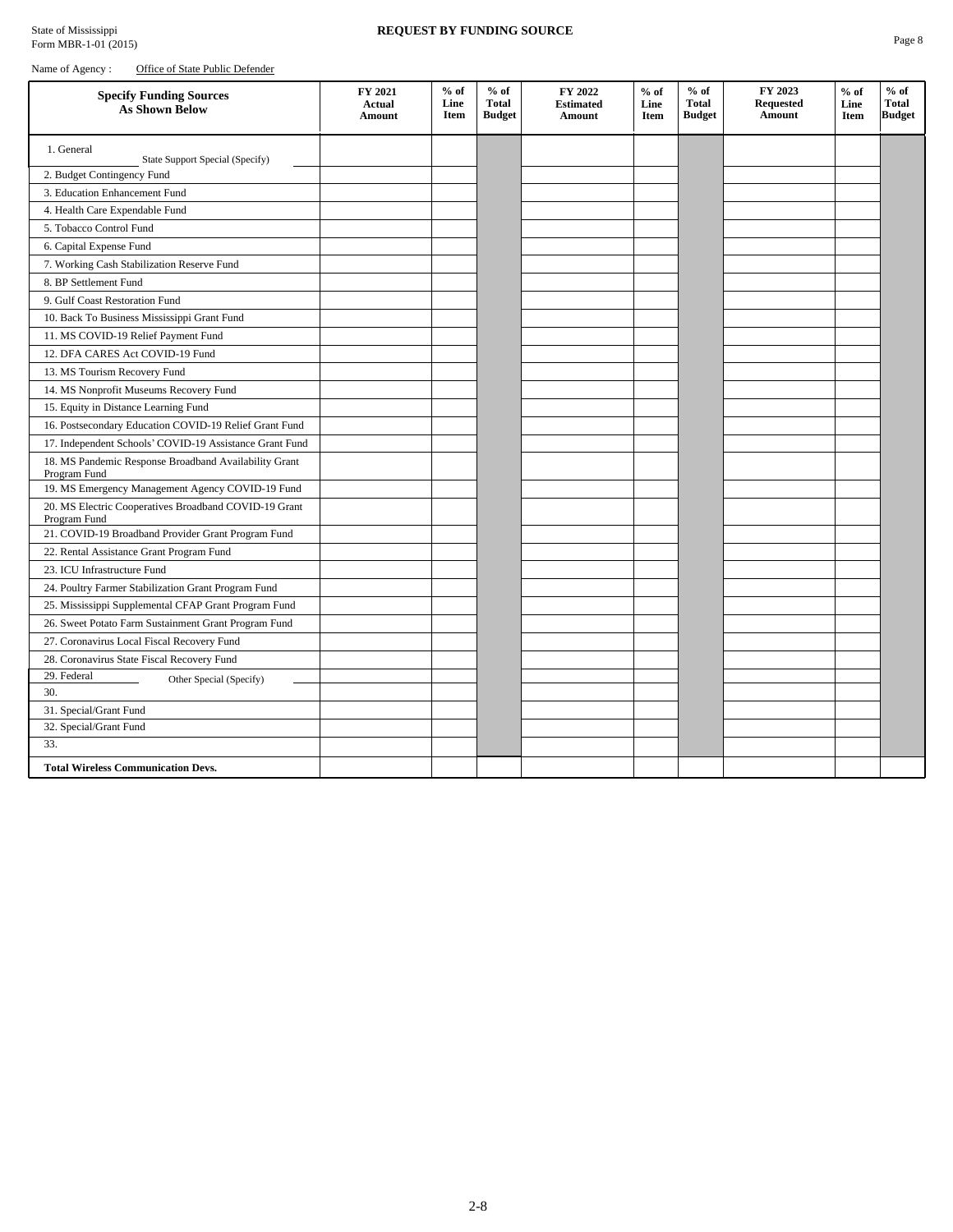| Name of Agency: | Office of State Public Defender |
|-----------------|---------------------------------|
|-----------------|---------------------------------|

| <b>Specify Funding Sources</b><br>As Shown Below                      | FY 2021<br>Actual<br>Amount | $%$ of<br>Line<br><b>Item</b> | $%$ of<br><b>Total</b><br><b>Budget</b> | FY 2022<br><b>Estimated</b><br>Amount | $%$ of<br>Line<br>Item | $%$ of<br><b>Total</b><br><b>Budget</b> | FY 2023<br><b>Requested</b><br>Amount | $%$ of<br>Line<br>Item | $%$ of<br><b>Total</b><br><b>Budget</b> |
|-----------------------------------------------------------------------|-----------------------------|-------------------------------|-----------------------------------------|---------------------------------------|------------------------|-----------------------------------------|---------------------------------------|------------------------|-----------------------------------------|
| 1. General<br>State Support Special (Specify)                         | 283,250                     | 100.00                        |                                         | 395,500                               | 100.00                 |                                         | 2,395,500                             | 100.00                 |                                         |
| 2. Budget Contingency Fund                                            |                             |                               |                                         |                                       |                        |                                         |                                       |                        |                                         |
| 3. Education Enhancement Fund                                         |                             |                               |                                         |                                       |                        |                                         |                                       |                        |                                         |
| 4. Health Care Expendable Fund                                        |                             |                               |                                         |                                       |                        |                                         |                                       |                        |                                         |
| 5. Tobacco Control Fund                                               |                             |                               |                                         |                                       |                        |                                         |                                       |                        |                                         |
| 6. Capital Expense Fund                                               |                             |                               |                                         |                                       |                        |                                         |                                       |                        |                                         |
| 7. Working Cash Stabilization Reserve Fund                            |                             |                               |                                         |                                       |                        |                                         |                                       |                        |                                         |
| 8. BP Settlement Fund                                                 |                             |                               |                                         |                                       |                        |                                         |                                       |                        |                                         |
| 9. Gulf Coast Restoration Fund                                        |                             |                               |                                         |                                       |                        |                                         |                                       |                        |                                         |
| 10. Back To Business Mississippi Grant Fund                           |                             |                               |                                         |                                       |                        |                                         |                                       |                        |                                         |
| 11. MS COVID-19 Relief Payment Fund                                   |                             |                               |                                         |                                       |                        |                                         |                                       |                        |                                         |
| 12. DFA CARES Act COVID-19 Fund                                       |                             |                               |                                         |                                       |                        |                                         |                                       |                        |                                         |
| 13. MS Tourism Recovery Fund                                          |                             |                               |                                         |                                       |                        |                                         |                                       |                        |                                         |
| 14. MS Nonprofit Museums Recovery Fund                                |                             |                               |                                         |                                       |                        |                                         |                                       |                        |                                         |
| 15. Equity in Distance Learning Fund                                  |                             |                               |                                         |                                       |                        |                                         |                                       |                        |                                         |
| 16. Postsecondary Education COVID-19 Relief Grant Fund                |                             |                               |                                         |                                       |                        |                                         |                                       |                        |                                         |
| 17. Independent Schools' COVID-19 Assistance Grant Fund               |                             |                               |                                         |                                       |                        |                                         |                                       |                        |                                         |
| 18. MS Pandemic Response Broadband Availability Grant<br>Program Fund |                             |                               |                                         |                                       |                        |                                         |                                       |                        |                                         |
| 19. MS Emergency Management Agency COVID-19 Fund                      |                             |                               |                                         |                                       |                        |                                         |                                       |                        |                                         |
| 20. MS Electric Cooperatives Broadband COVID-19 Grant<br>Program Fund |                             |                               |                                         |                                       |                        |                                         |                                       |                        |                                         |
| 21. COVID-19 Broadband Provider Grant Program Fund                    |                             |                               |                                         |                                       |                        |                                         |                                       |                        |                                         |
| 22. Rental Assistance Grant Program Fund                              |                             |                               |                                         |                                       |                        |                                         |                                       |                        |                                         |
| 23. ICU Infrastructure Fund                                           |                             |                               |                                         |                                       |                        |                                         |                                       |                        |                                         |
| 24. Poultry Farmer Stabilization Grant Program Fund                   |                             |                               |                                         |                                       |                        |                                         |                                       |                        |                                         |
| 25. Mississippi Supplemental CFAP Grant Program Fund                  |                             |                               |                                         |                                       |                        |                                         |                                       |                        |                                         |
| 26. Sweet Potato Farm Sustainment Grant Program Fund                  |                             |                               |                                         |                                       |                        |                                         |                                       |                        |                                         |
| 27. Coronavirus Local Fiscal Recovery Fund                            |                             |                               |                                         |                                       |                        |                                         |                                       |                        |                                         |
| 28. Coronavirus State Fiscal Recovery Fund                            |                             |                               |                                         |                                       |                        |                                         |                                       |                        |                                         |
| 29. Federal<br>Other Special (Specify)                                |                             |                               |                                         |                                       |                        |                                         |                                       |                        |                                         |
| 30.                                                                   |                             |                               |                                         |                                       |                        |                                         |                                       |                        |                                         |
| 31. Special/Grant Fund                                                |                             |                               |                                         |                                       |                        |                                         |                                       |                        |                                         |
| 32. Special/Grant Fund                                                |                             |                               |                                         |                                       |                        |                                         |                                       |                        |                                         |
| 33.                                                                   |                             |                               |                                         |                                       |                        |                                         |                                       |                        |                                         |
| <b>Total Subsidies</b>                                                | 283,250                     |                               | 9.85%                                   | 395,500                               |                        | 11.93%                                  | 2,395,500                             |                        | 44.32%                                  |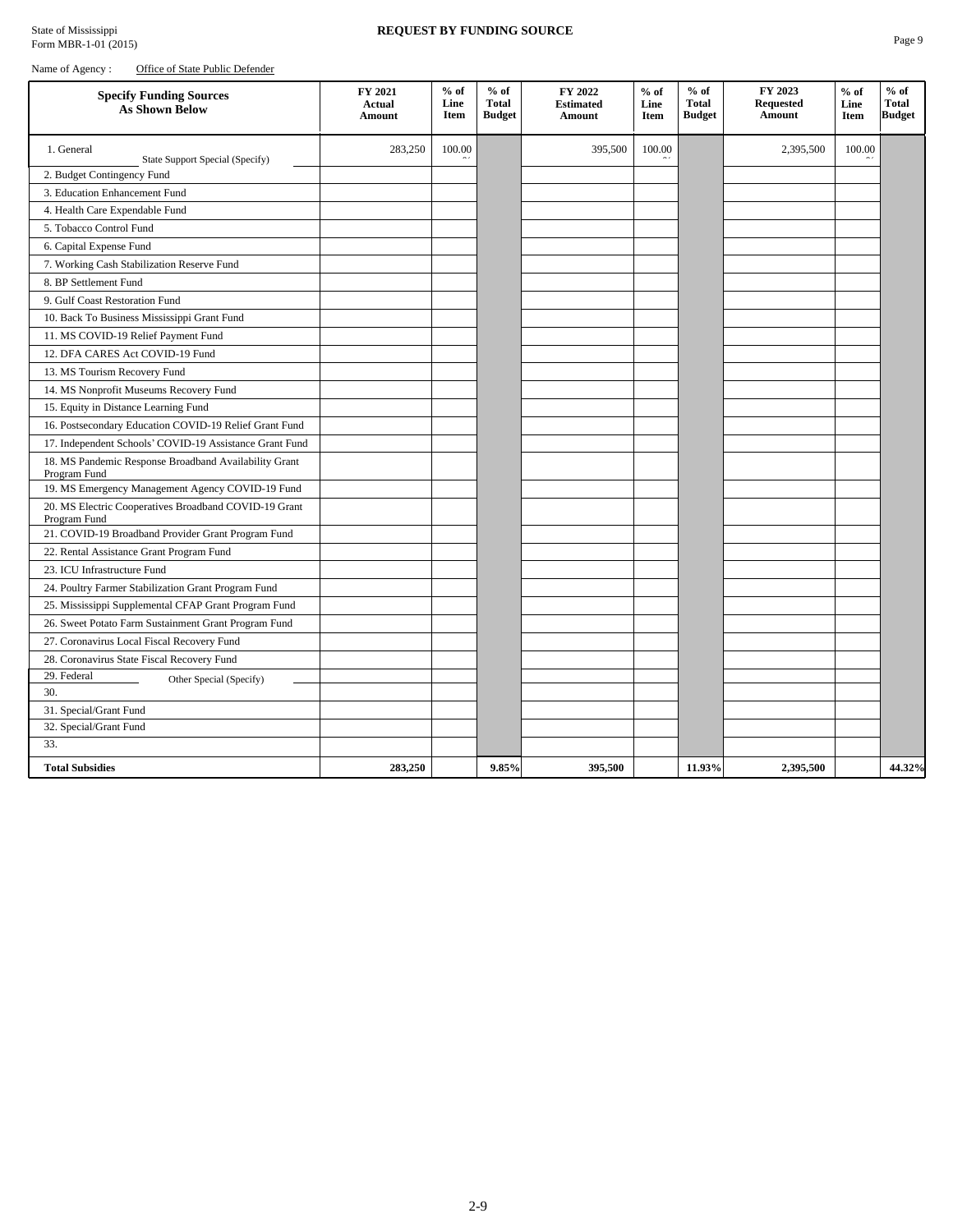|--|--|

| <b>Specify Funding Sources</b><br><b>As Shown Below</b>               | FY 2021<br><b>Actual</b><br><b>Amount</b> | $%$ of<br>Line<br>Item | $%$ of<br><b>Total</b><br><b>Budget</b> | FY 2022<br><b>Estimated</b><br>Amount | $%$ of<br>Line<br>Item | $%$ of<br><b>Total</b><br><b>Budget</b> | FY 2023<br><b>Requested</b><br>Amount | $%$ of<br>Line<br><b>Item</b> | $%$ of<br>Total<br><b>Budget</b> |
|-----------------------------------------------------------------------|-------------------------------------------|------------------------|-----------------------------------------|---------------------------------------|------------------------|-----------------------------------------|---------------------------------------|-------------------------------|----------------------------------|
| 1. General<br>State Support Special (Specify)                         | 2,876,304                                 | 100.00                 |                                         | 3,315,298                             | 100.00                 |                                         | 5,405,319                             | 100.00                        |                                  |
| 2. Budget Contingency Fund                                            |                                           |                        |                                         |                                       |                        |                                         |                                       |                               |                                  |
| 3. Education Enhancement Fund                                         |                                           |                        |                                         |                                       |                        |                                         |                                       |                               |                                  |
| 4. Health Care Expendable Fund                                        |                                           |                        |                                         |                                       |                        |                                         |                                       |                               |                                  |
| 5. Tobacco Control Fund                                               |                                           |                        |                                         |                                       |                        |                                         |                                       |                               |                                  |
| 6. Capital Expense Fund                                               |                                           |                        |                                         |                                       |                        |                                         |                                       |                               |                                  |
| 7. Working Cash Stabilization Reserve Fund                            |                                           |                        |                                         |                                       |                        |                                         |                                       |                               |                                  |
| 8. BP Settlement Fund                                                 |                                           |                        |                                         |                                       |                        |                                         |                                       |                               |                                  |
| 9. Gulf Coast Restoration Fund                                        |                                           |                        |                                         |                                       |                        |                                         |                                       |                               |                                  |
| 10. Back To Business Mississippi Grant Fund                           |                                           |                        |                                         |                                       |                        |                                         |                                       |                               |                                  |
| 11. MS COVID-19 Relief Payment Fund                                   |                                           |                        |                                         |                                       |                        |                                         |                                       |                               |                                  |
| 12. DFA CARES Act COVID-19 Fund                                       |                                           |                        |                                         |                                       |                        |                                         |                                       |                               |                                  |
| 13. MS Tourism Recovery Fund                                          |                                           |                        |                                         |                                       |                        |                                         |                                       |                               |                                  |
| 14. MS Nonprofit Museums Recovery Fund                                |                                           |                        |                                         |                                       |                        |                                         |                                       |                               |                                  |
| 15. Equity in Distance Learning Fund                                  |                                           |                        |                                         |                                       |                        |                                         |                                       |                               |                                  |
| 16. Postsecondary Education COVID-19 Relief Grant Fund                |                                           |                        |                                         |                                       |                        |                                         |                                       |                               |                                  |
| 17. Independent Schools' COVID-19 Assistance Grant Fund               |                                           |                        |                                         |                                       |                        |                                         |                                       |                               |                                  |
| 18. MS Pandemic Response Broadband Availability Grant<br>Program Fund |                                           |                        |                                         |                                       |                        |                                         |                                       |                               |                                  |
| 19. MS Emergency Management Agency COVID-19 Fund                      |                                           |                        |                                         |                                       |                        |                                         |                                       |                               |                                  |
| 20. MS Electric Cooperatives Broadband COVID-19 Grant<br>Program Fund |                                           |                        |                                         |                                       |                        |                                         |                                       |                               |                                  |
| 21. COVID-19 Broadband Provider Grant Program Fund                    |                                           |                        |                                         |                                       |                        |                                         |                                       |                               |                                  |
| 22. Rental Assistance Grant Program Fund                              |                                           |                        |                                         |                                       |                        |                                         |                                       |                               |                                  |
| 23. ICU Infrastructure Fund                                           |                                           |                        |                                         |                                       |                        |                                         |                                       |                               |                                  |
| 24. Poultry Farmer Stabilization Grant Program Fund                   |                                           |                        |                                         |                                       |                        |                                         |                                       |                               |                                  |
| 25. Mississippi Supplemental CFAP Grant Program Fund                  |                                           |                        |                                         |                                       |                        |                                         |                                       |                               |                                  |
| 26. Sweet Potato Farm Sustainment Grant Program Fund                  |                                           |                        |                                         |                                       |                        |                                         |                                       |                               |                                  |
| 27. Coronavirus Local Fiscal Recovery Fund                            |                                           |                        |                                         |                                       |                        |                                         |                                       |                               |                                  |
| 28. Coronavirus State Fiscal Recovery Fund                            |                                           |                        |                                         |                                       |                        |                                         |                                       |                               |                                  |
| 29. Federal<br>Other Special (Specify)                                |                                           |                        |                                         |                                       |                        |                                         |                                       |                               |                                  |
| 30.                                                                   |                                           |                        |                                         |                                       |                        |                                         |                                       |                               |                                  |
| 31. Special/Grant Fund                                                |                                           |                        |                                         |                                       |                        |                                         |                                       |                               |                                  |
| 32. Special/Grant Fund                                                |                                           |                        |                                         |                                       |                        |                                         |                                       |                               |                                  |
| 33.                                                                   |                                           |                        |                                         |                                       |                        |                                         |                                       |                               |                                  |
| <b>TOTAL</b>                                                          | 2.876.304                                 |                        | 100.00%                                 | 3,315,298                             |                        | 100.00%                                 | 5,405,319                             |                               | 100.00%                          |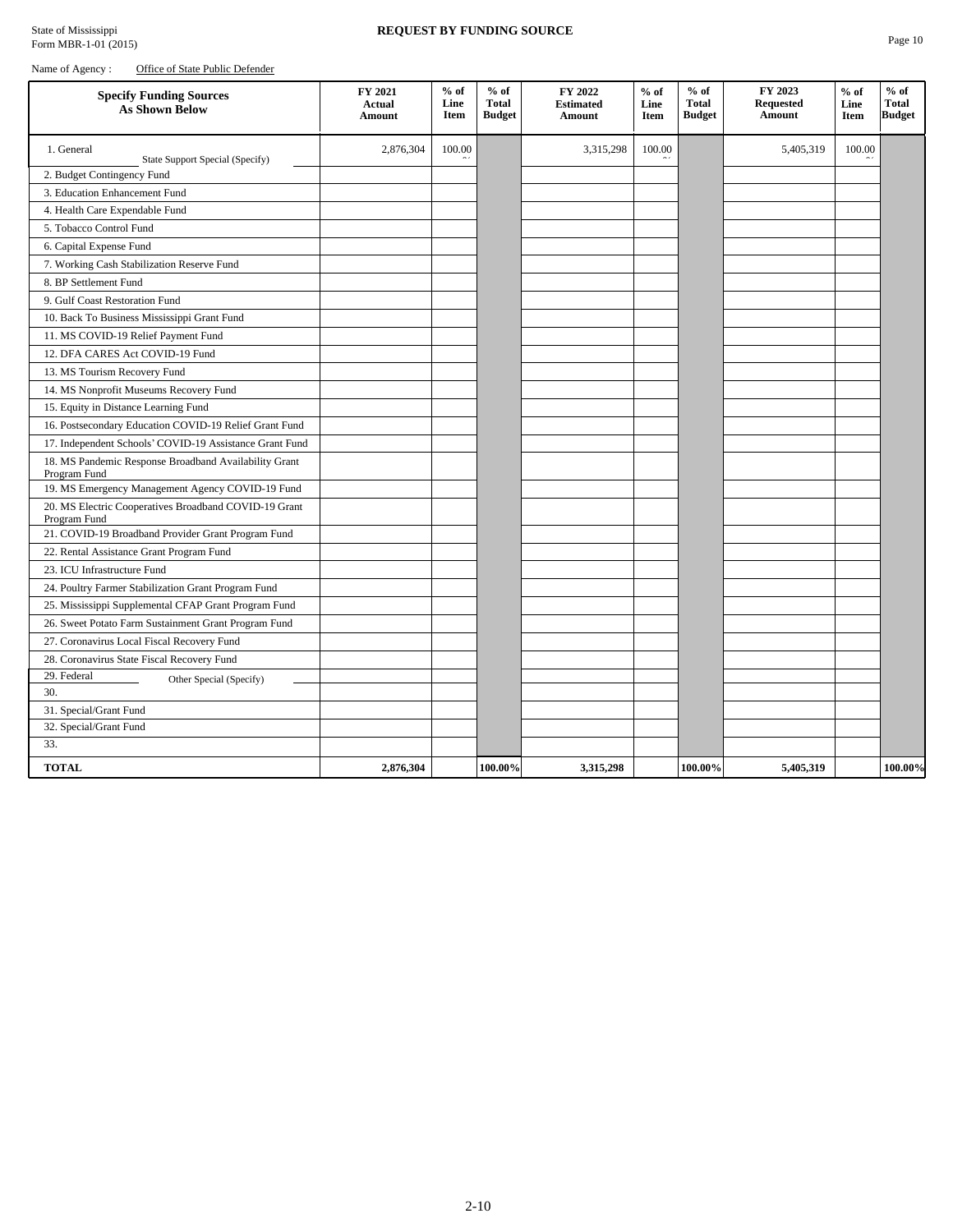Office of State Public Defender (091-00)

| <b>S. STATE SUPPORT SPECIAL</b><br><b>FUNDS</b>                   |                                                                              | (1)<br>Actual<br><b>Revenues</b> | (2)<br><b>Estimated</b><br><b>Revenues</b> | (3)<br><b>Requested</b><br><b>Revenues</b> |
|-------------------------------------------------------------------|------------------------------------------------------------------------------|----------------------------------|--------------------------------------------|--------------------------------------------|
| <b>Source (Fund Number)</b>                                       | <b>Detailed Description of Source</b>                                        | FY 2021                          | FY 2022                                    | FY 2023                                    |
| <b>Budget Contingency Fund</b>                                    | <b>BCF</b> - Budget Contingency Fund                                         |                                  |                                            |                                            |
| <b>Education Enhancement Fund</b>                                 | <b>EEF</b> - Education Enhancement Fund                                      |                                  |                                            |                                            |
| Health Care Expendable Fund                                       | HCEF - Health Care Expendable Fund                                           |                                  |                                            |                                            |
| Tobacco Control Fund                                              | TCF - Tobacco Control Fund                                                   |                                  |                                            |                                            |
| Capital Expense Fund                                              | CEF - Capital Expense Fund                                                   |                                  |                                            |                                            |
| Working Cash Stabilization Reserve<br>Fund                        | WCSRF - Working Cash Stabilization Reserve Fund                              |                                  |                                            |                                            |
| <b>BP</b> Settlement Fund                                         | <b>BPSF - BP Settlement Fund</b>                                             |                                  |                                            |                                            |
| <b>Gulf Coast Restoration Fund</b>                                | <b>GCRF</b> - Gulf Coast Restoration Fund                                    |                                  |                                            |                                            |
| Back To Business Mississippi Grant<br>Fund                        | BTBMGF - Back To Business Mississippi Grant Fund                             |                                  |                                            |                                            |
| MS COVID-19 Relief Payment Fund                                   | MCRPF - MS COVID-19 Relief Payment Fund                                      |                                  |                                            |                                            |
| DFA CARES Act COVID-19 Fund                                       | DCACF - DFA CARES Act COVID-19 Fund                                          |                                  |                                            |                                            |
| MS Tourism Recovery Fund                                          | MTRF - MS Tourism Recovery Fund                                              |                                  |                                            |                                            |
| MS Nonprofit Museums Recovery<br>Fund                             | MNMRF - MS Nonprofit Museums Recovery Fund                                   |                                  |                                            |                                            |
| Equity in Distance Learning Fund                                  | EIDLF - Equity in Distance Learning Fund                                     |                                  |                                            |                                            |
| Postsecondary Education COVID-19<br>Relief Grant Fund             | PECMRGF - Postsecondary Education COVID-19 Relief Grant Fund                 |                                  |                                            |                                            |
| Independent Schools' COVID-19<br><b>Assistance Grant Fund</b>     | ISCAGF - Independent Schools' COVID-19 Assistance Grant Fund                 |                                  |                                            |                                            |
| MS Pandemic Response Broadband<br>Availability Grant Program Fund | MPRBAGPF - MS Pandemic Response Broadband Availability Grant<br>Program Fund |                                  |                                            |                                            |
| MS Emergency Management Agency<br>COVID-19 Fund                   | MEMACF - MS Emergency Management Agency COVID-19 Fund                        |                                  |                                            |                                            |
| MS Electric Cooperatives Broadband<br>COVID-19 Grant Program Fund | MECBCGPF - MS Electric Cooperatives Broadband COVID-19<br>Grant Program Fund |                                  |                                            |                                            |
| COVID-19 Broadband Provider<br>Grant Program Fund                 | CBPGPF - COVID-19 Broadband Provider Grant Program Fund                      |                                  |                                            |                                            |
| Rental Assistance Grant Program<br>Fund                           | RAGPF - Rental Assistance Grant Program Fund                                 |                                  |                                            |                                            |
| <b>ICU</b> Infrastructure Fund                                    | IIF - ICU Infrastructure Fund                                                |                                  |                                            |                                            |
| Poultry Farmer Stabilization Grant<br>Program Fund                | PFSGPF - Poultry Farmer Stabilization Grant Program Fund                     |                                  |                                            |                                            |
| Mississippi Supplemental CFAP<br><b>Grant Program Fund</b>        | MSCGPF - Mississippi Supplemental CFAP Grant Program Fund                    |                                  |                                            |                                            |
| Sweet Potato Farm Sustainment<br><b>Grant Program Fund</b>        | SPFSGPF - Sweet Potato Farm Sustainment Grant Program Fund                   |                                  |                                            |                                            |
| Coronavirus Local Fiscal Recovery<br>Fund                         | CLFRF - Coronavirus Local Fiscal Recovery Fund                               |                                  |                                            |                                            |
| Coronavirus State Fiscal Recovery<br>Fund                         | CSFRF - Coronavirus State Fiscal Recovery Fund                               |                                  |                                            |                                            |
|                                                                   | <b>State Support Special Fund TOTAL</b>                                      |                                  |                                            |                                            |
| STATE SUPPORT SPECIAL FUND LAPSE                                  |                                                                              |                                  |                                            |                                            |

| <b>A. FEDERAL FUNDS *</b><br><b>Source (Fund Number)</b> | Detailed Description of Source | Percentage<br>Match<br>Requirement<br>FY 2022 FY 2023 | Actual<br><b>Revenues</b><br><b>FY 2021</b> | (2)<br><b>Estimated</b><br><b>Revenues</b><br><b>FY 2022</b> | (3)<br><b>Requested</b><br><b>Revenues</b><br>FY 2023 |
|----------------------------------------------------------|--------------------------------|-------------------------------------------------------|---------------------------------------------|--------------------------------------------------------------|-------------------------------------------------------|
|                                                          | Cash Balance-Unencumbered      |                                                       |                                             |                                                              |                                                       |
|                                                          | <b>Federal Fund TOTAL</b>      |                                                       |                                             |                                                              |                                                       |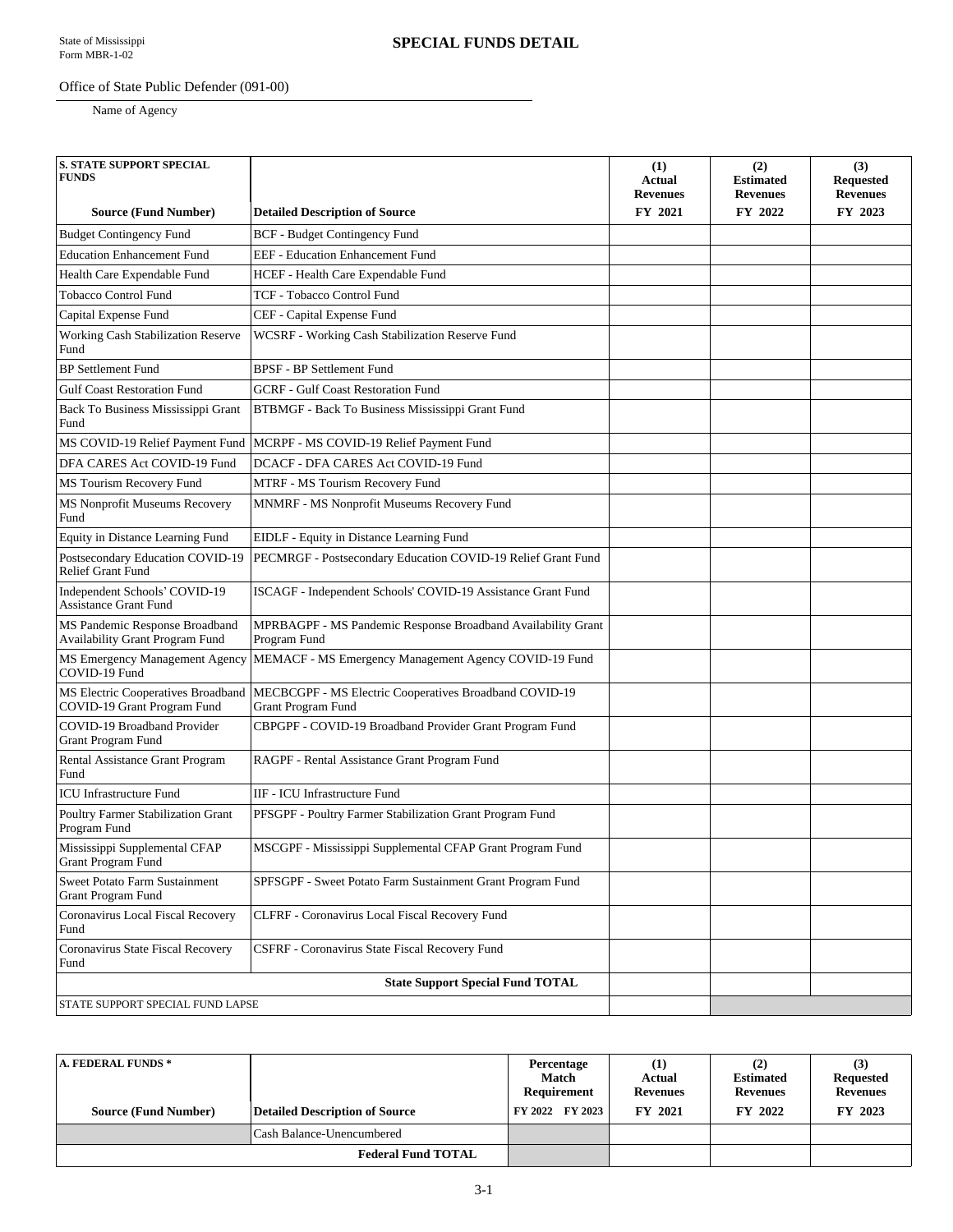Office of State Public Defender (091-00)

Name of Agency

| <b>B. OTHER SPECIAL FUNDS</b><br>(NON-FED'L)<br><b>Source (Fund Number)</b> | Detailed Description of Source  | (1)<br>Actual<br><b>Revenues</b><br>FY 2021 | (2)<br><b>Estimated</b><br><b>Revenues</b><br>FY 2022 | (3)<br><b>Requested</b><br><b>Revenues</b><br>FY 2023 |
|-----------------------------------------------------------------------------|---------------------------------|---------------------------------------------|-------------------------------------------------------|-------------------------------------------------------|
|                                                                             | Cash Balance-Unencumbered       | 22,560                                      | 46,266                                                | 46,266                                                |
| Special/Grant Fund<br>(3209100000/5309100000)                               | Private Grant from Kellogg      | 23,250                                      |                                                       |                                                       |
| Special/Grant Fund<br>(3209100000/5309100000)                               | Interest                        | 456                                         |                                                       |                                                       |
|                                                                             | <b>Other Special Fund TOTAL</b> | 46,266                                      | 46,266                                                | 46,266                                                |
|                                                                             |                                 |                                             |                                                       |                                                       |
|                                                                             | SECTIONS $S + A + B$ TOTAL      | 46,266                                      | 46,266                                                | 46,266                                                |

| <b>C. TREASURY FUND/BANK</b> |                     |                              |                                     | (2             | (3)             |
|------------------------------|---------------------|------------------------------|-------------------------------------|----------------|-----------------|
| <b>ACCOUNTS</b> *            | <b>Fund/Account</b> |                              | <b>Reconciled</b><br><b>Balance</b> | <b>Balance</b> | <b>Balance</b>  |
| Name of Fund/Account         | <b>Number</b>       | Name of Bank (If Applicable) | as of 6/30/21                       | as of 6/30/22  | as of $6/30/23$ |

\* Any non-federal funds that have restricted uses must be identified and narrative of restrictions attached.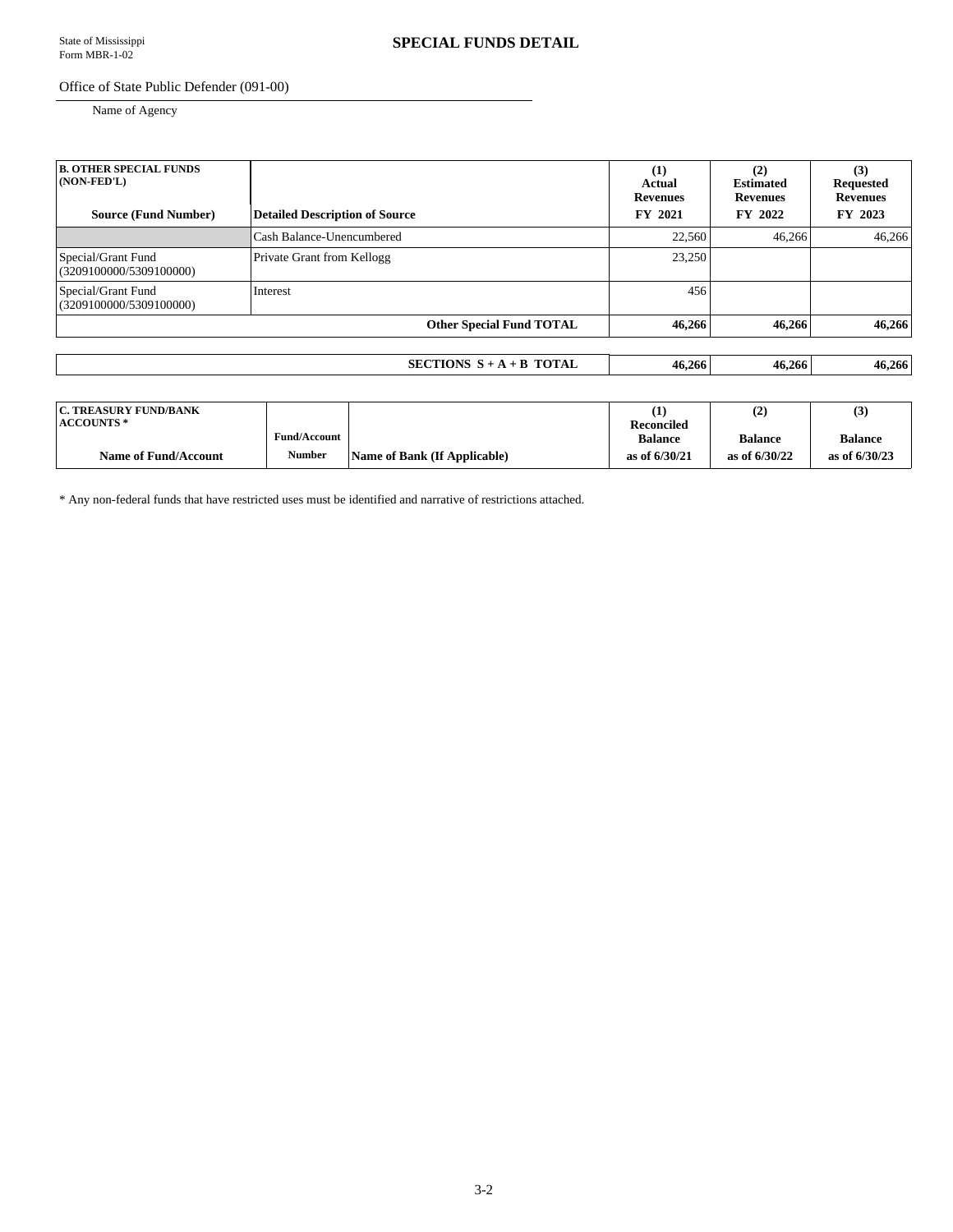#### **NARRATIVE OF SPECIAL FUNDS DETAIL AND TREASURY FUND/BANK ACCOUNTS**

Office of State Public Defender (091-00)

Name of Agency

#### **OTHER SPECIAL FUNDS**

In the past, the Office received grant funds for pilot parent representation projects. There is a small cash balance left in the grant fund; however, these funds will not be utilized until an agreement is reached with CPS on use of federal funds for parent defense. As there is no agreement in place at this time, these funds are not reflected in the FY22 expenditure amounts.

**TREASURY FUND / BANK**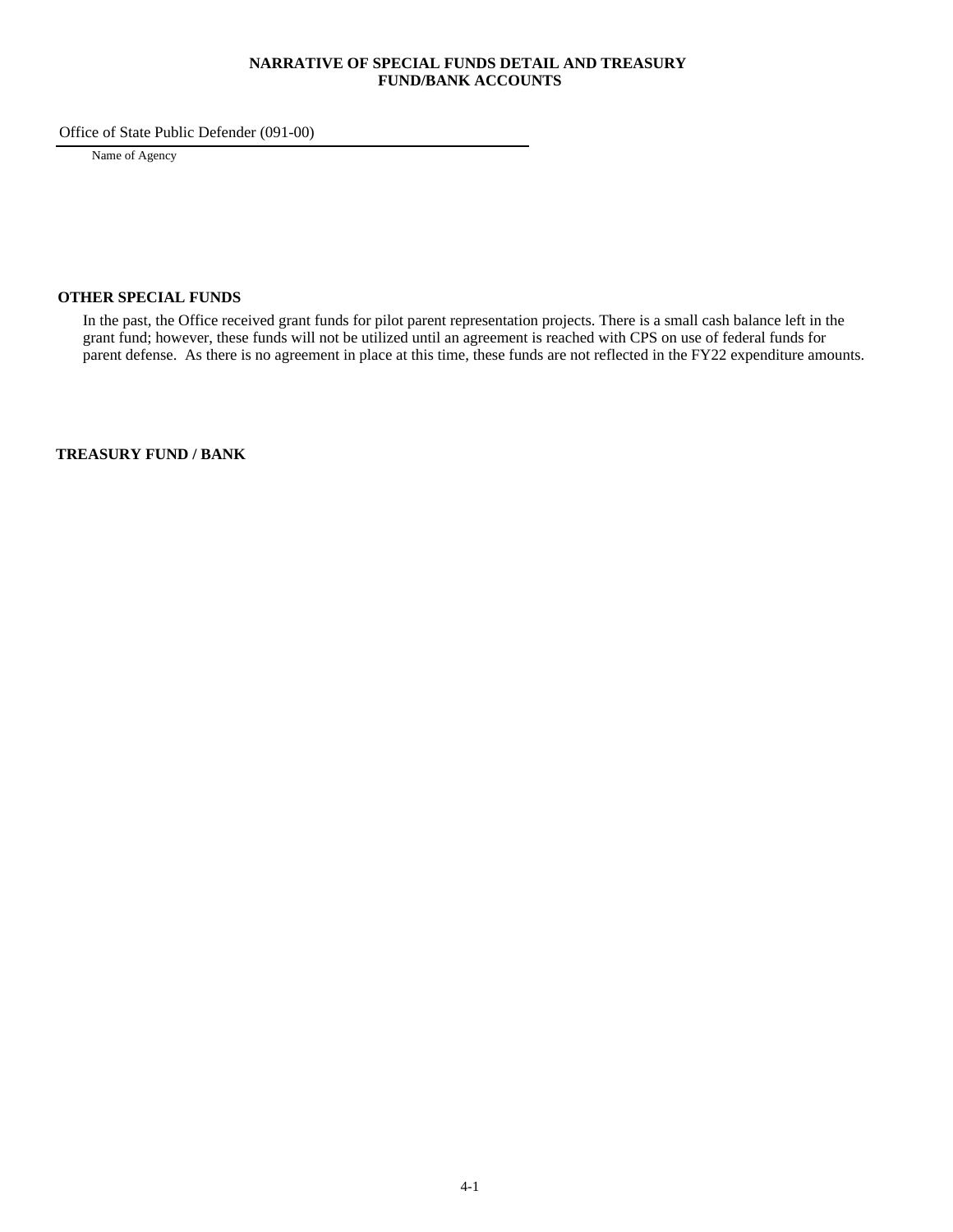#### Office of State Public Defender (091-00)

Name of Agency

SUMMARY OF ALL PROGRAMS

Program

|                                       |           | FY 2021 Actual               |         |                      |              |  |  |  |
|---------------------------------------|-----------|------------------------------|---------|----------------------|--------------|--|--|--|
|                                       | (1)       | (2)                          | (3)     | (4)                  | (5)          |  |  |  |
|                                       | General   | <b>State Support Special</b> | Federal | <b>Other Special</b> | <b>Total</b> |  |  |  |
| Salaries, Wages & Fringe              | 2,182,577 |                              |         |                      | 2,182,577    |  |  |  |
| Travel                                | 24,743    |                              |         |                      | 24,743       |  |  |  |
| Contractual Services                  | 316,780   |                              |         |                      | 316,780      |  |  |  |
| Commodities                           | 42,526    |                              |         |                      | 42,526       |  |  |  |
| Other Than Equipment                  |           |                              |         |                      |              |  |  |  |
| Equipment                             | 26,428    |                              |         |                      | 26,428       |  |  |  |
| Vehicles                              |           |                              |         |                      |              |  |  |  |
| <b>Wireless Communication Devices</b> |           |                              |         |                      |              |  |  |  |
| Subsidies, Loans & Grants             | 283,250   |                              |         |                      | 283,250      |  |  |  |
| <b>Total</b>                          | 2,876,304 |                              |         |                      | 2,876,304    |  |  |  |
| No. of Positions (FTE)                | 25.00     |                              |         |                      | 25.00        |  |  |  |

|                                       |           | FY 2022 Estimated            |         |                      |              |  |  |  |  |
|---------------------------------------|-----------|------------------------------|---------|----------------------|--------------|--|--|--|--|
|                                       | (6)       | (7)                          | (8)     | (9)                  | (10)         |  |  |  |  |
|                                       | General   | <b>State Support Special</b> | Federal | <b>Other Special</b> | <b>Total</b> |  |  |  |  |
| Salaries, Wages & Fringe              | 2,298,086 |                              |         |                      | 2,298,086    |  |  |  |  |
| Travel                                | 64,250    |                              |         |                      | 64,250       |  |  |  |  |
| <b>Contractual Services</b>           | 451,162   |                              |         |                      | 451,162      |  |  |  |  |
| Commodities                           | 96,300    |                              |         |                      | 96,300       |  |  |  |  |
| Other Than Equipment                  |           |                              |         |                      |              |  |  |  |  |
| Equipment                             | 10,000    |                              |         |                      | 10,000       |  |  |  |  |
| Vehicles                              |           |                              |         |                      |              |  |  |  |  |
| <b>Wireless Communication Devices</b> |           |                              |         |                      |              |  |  |  |  |
| Subsidies, Loans & Grants             | 395,500   |                              |         |                      | 395,500      |  |  |  |  |
| <b>Total</b>                          | 3,315,298 |                              |         |                      | 3,315,298    |  |  |  |  |
| No. of Positions (FTE)                | 25.00     |                              |         |                      | 25.00        |  |  |  |  |

|                                       |         | FY 2023 Increase/Decrease for Continuation |         |                      |              |  |  |  |  |
|---------------------------------------|---------|--------------------------------------------|---------|----------------------|--------------|--|--|--|--|
|                                       | (11)    | (12)                                       | (13)    | (14)                 | (15)         |  |  |  |  |
|                                       | General | <b>State Support Special</b>               | Federal | <b>Other Special</b> | <b>Total</b> |  |  |  |  |
| Salaries, Wages & Fringe              | 87,281  |                                            |         |                      | 87,281       |  |  |  |  |
| Travel                                |         |                                            |         |                      |              |  |  |  |  |
| <b>Contractual Services</b>           | (760)   |                                            |         |                      | (760)        |  |  |  |  |
| Commodities                           |         |                                            |         |                      |              |  |  |  |  |
| Other Than Equipment                  |         |                                            |         |                      |              |  |  |  |  |
| Equipment                             |         |                                            |         |                      |              |  |  |  |  |
| Vehicles                              |         |                                            |         |                      |              |  |  |  |  |
| <b>Wireless Communication Devices</b> |         |                                            |         |                      |              |  |  |  |  |
| Subsidies, Loans & Grants             |         |                                            |         |                      |              |  |  |  |  |
| <b>Total</b>                          | 86,521  |                                            |         |                      | 86,521       |  |  |  |  |
| No. of Positions (FTE)                |         |                                            |         |                      |              |  |  |  |  |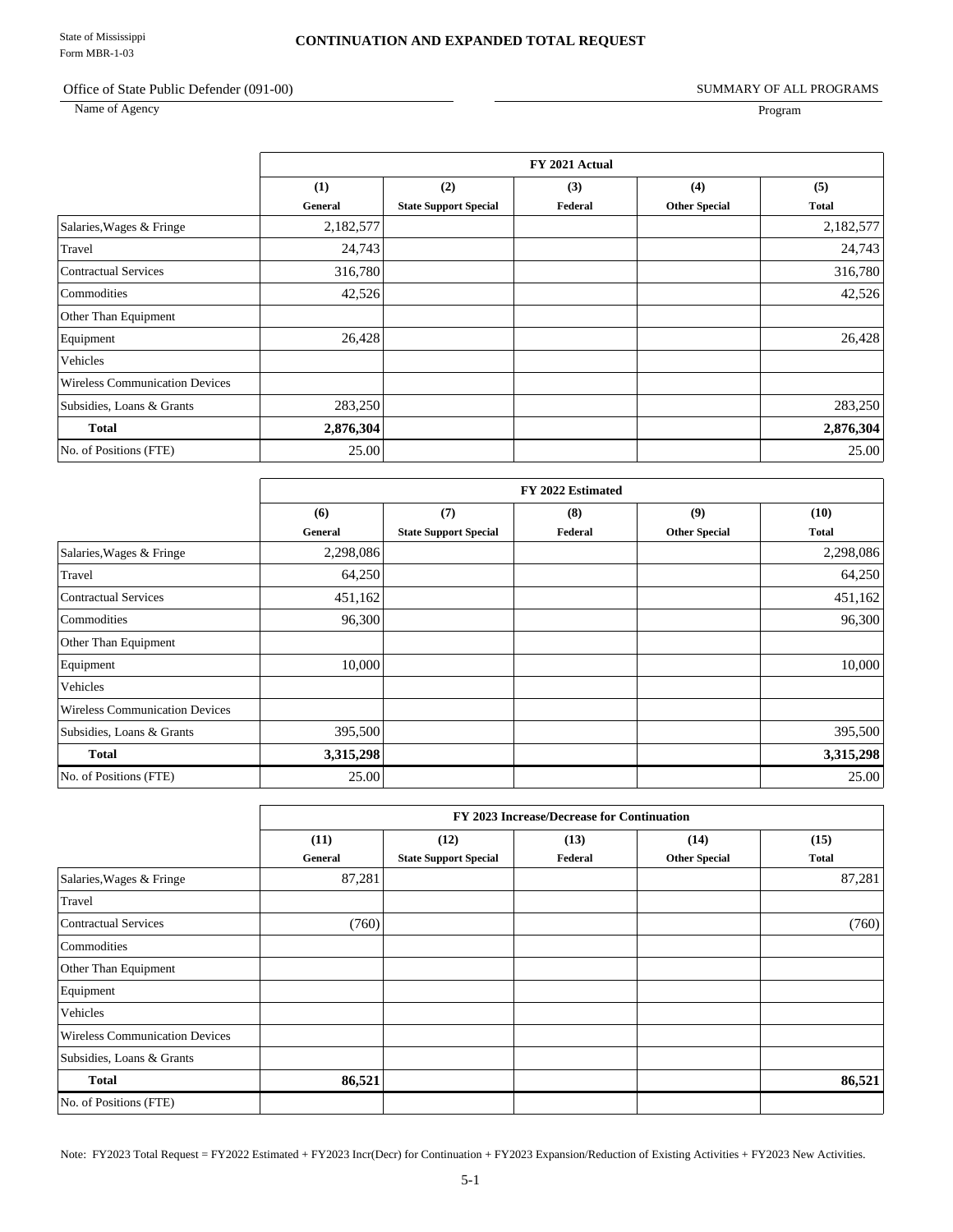#### Office of State Public Defender (091-00)

Name of Agency

SUMMARY OF ALL PROGRAMS

Program

|                                       | FY 2023 Expansion/Reduction of Existing Activities |                                      |                 |                              |              |  |  |
|---------------------------------------|----------------------------------------------------|--------------------------------------|-----------------|------------------------------|--------------|--|--|
|                                       | (16)                                               | (20)                                 |                 |                              |              |  |  |
|                                       | General                                            | (17)<br><b>State Support Special</b> | (18)<br>Federal | (19)<br><b>Other Special</b> | <b>Total</b> |  |  |
| Salaries, Wages & Fringe              |                                                    |                                      |                 |                              |              |  |  |
| Travel                                | 3,500                                              |                                      |                 |                              | 3,500        |  |  |
| <b>Contractual Services</b>           |                                                    |                                      |                 |                              |              |  |  |
| Commodities                           |                                                    |                                      |                 |                              |              |  |  |
| Other Than Equipment                  |                                                    |                                      |                 |                              |              |  |  |
| Equipment                             |                                                    |                                      |                 |                              |              |  |  |
| Vehicles                              |                                                    |                                      |                 |                              |              |  |  |
| <b>Wireless Communication Devices</b> |                                                    |                                      |                 |                              |              |  |  |
| Subsidies, Loans & Grants             | 2,000,000                                          |                                      |                 |                              | 2,000,000    |  |  |
| <b>Total</b>                          | 2,003,500                                          |                                      |                 |                              | 2,003,500    |  |  |
| No. of Positions (FTE)                |                                                    |                                      |                 |                              |              |  |  |

|                                       | FY 2023 New Activities (*) |                              |         |                      |              |  |
|---------------------------------------|----------------------------|------------------------------|---------|----------------------|--------------|--|
|                                       | (21)                       | (22)                         | (23)    | (24)                 | (25)         |  |
|                                       | General                    | <b>State Support Special</b> | Federal | <b>Other Special</b> | <b>Total</b> |  |
| Salaries, Wages & Fringe              |                            |                              |         |                      |              |  |
| Travel                                |                            |                              |         |                      |              |  |
| <b>Contractual Services</b>           |                            |                              |         |                      |              |  |
| Commodities                           |                            |                              |         |                      |              |  |
| Other Than Equipment                  |                            |                              |         |                      |              |  |
| Equipment                             |                            |                              |         |                      |              |  |
| Vehicles                              |                            |                              |         |                      |              |  |
| <b>Wireless Communication Devices</b> |                            |                              |         |                      |              |  |
| Subsidies, Loans & Grants             |                            |                              |         |                      |              |  |
| <b>Total</b>                          |                            |                              |         |                      |              |  |
| No. of Positions (FTE)                |                            |                              |         |                      |              |  |

|                                       | FY 2023 Total Request |                              |         |                      |              |  |
|---------------------------------------|-----------------------|------------------------------|---------|----------------------|--------------|--|
|                                       | (26)                  | (27)                         | (28)    | (29)                 | (30)         |  |
|                                       | General               | <b>State Support Special</b> | Federal | <b>Other Special</b> | <b>Total</b> |  |
| Salaries, Wages & Fringe              | 2,385,367             |                              |         |                      | 2,385,367    |  |
| Travel                                | 67,750                |                              |         |                      | 67,750       |  |
| <b>Contractual Services</b>           | 450,402               |                              |         |                      | 450,402      |  |
| Commodities                           | 96,300                |                              |         |                      | 96,300       |  |
| Other Than Equipment                  |                       |                              |         |                      |              |  |
| Equipment                             | 10,000                |                              |         |                      | 10,000       |  |
| Vehicles                              |                       |                              |         |                      |              |  |
| <b>Wireless Communication Devices</b> |                       |                              |         |                      |              |  |
| Subsidies, Loans & Grants             | 2,395,500             |                              |         |                      | 2,395,500    |  |
| <b>Total</b>                          | 5,405,319             |                              |         |                      | 5,405,319    |  |
| No. of Positions (FTE)                | 25.00                 |                              |         |                      | 25.00        |  |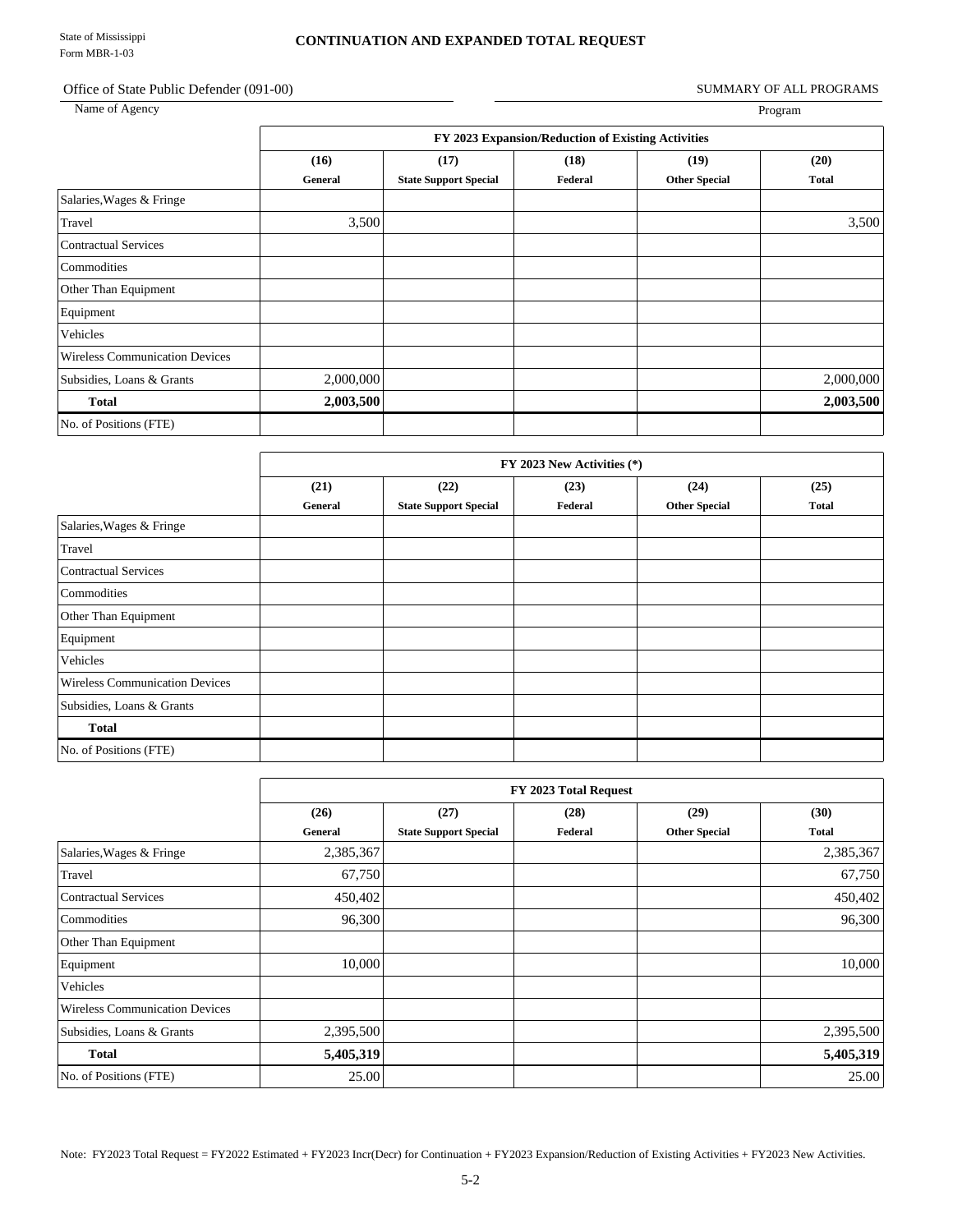#### **SUMMARY OF PROGRAMS FORM MBR-1-03sum**

Office of State Public Defender (091-00)

Name of Agency

#### FUNDING REQUESTED FISCAL YEAR 2023

| <b>PROGRAM</b>                      | <b>GENERAL</b> | ST. SUPP. SPECIAL | FEDERAL | <b>OTHER SPECIAL</b> | <b>TOTAL</b> |
|-------------------------------------|----------------|-------------------|---------|----------------------|--------------|
| 1. Capital Defense                  | 913.801        |                   |         |                      | 913,801      |
| 2. Indigent Appeals                 | 1,049,757      |                   |         |                      | 1,049,757    |
| 3. Public Defender Training         | 512.740        |                   |         |                      | 512,740      |
| 4. Indigent Parental Representation | 566,190        |                   |         |                      | 566,190      |
| 5. State Defender                   | 2,362,831      |                   |         |                      | 2,362,831    |
| Summary of All Programs             | 5,405,319      |                   |         |                      | 5,405,319    |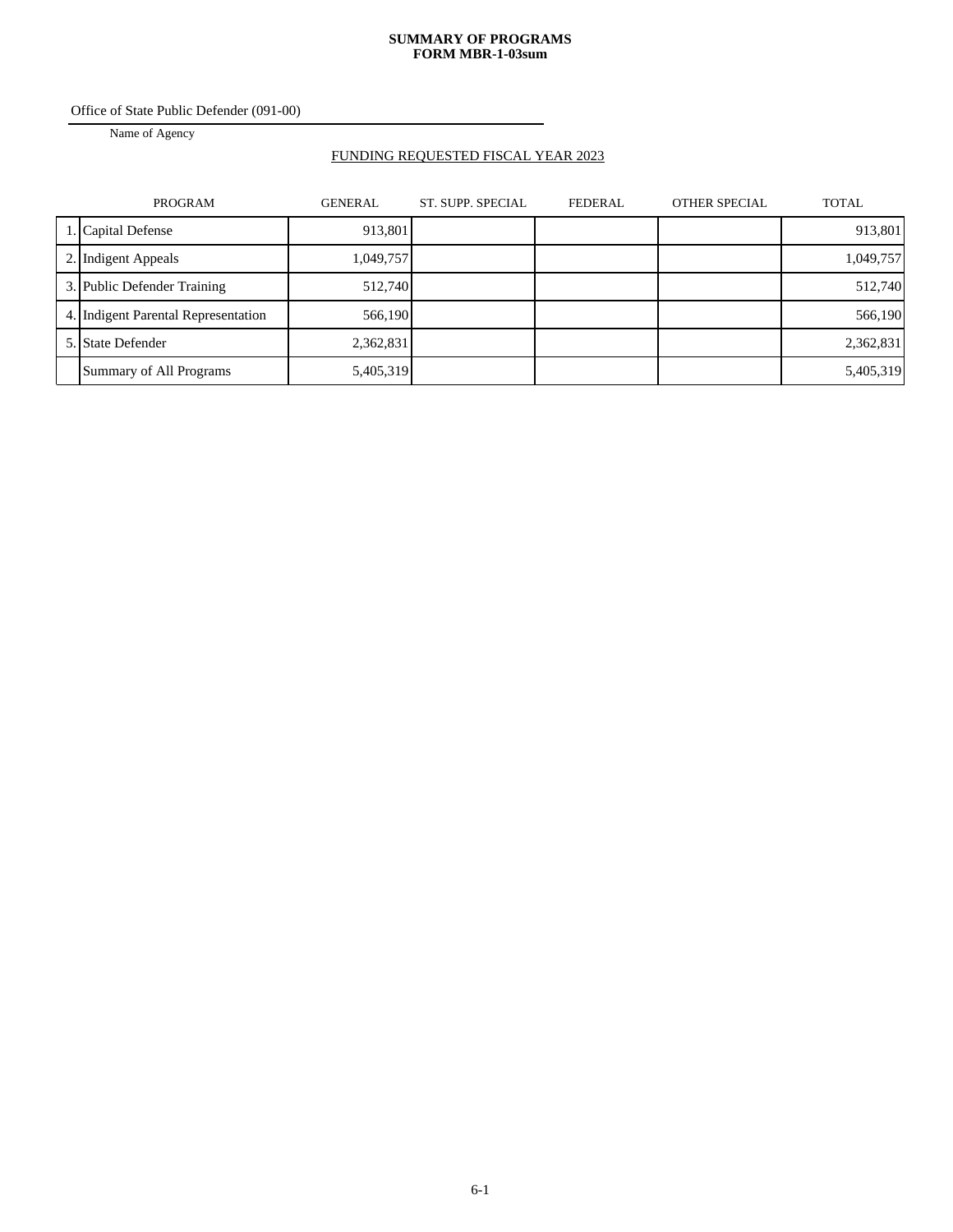Program 1 of 5

#### Office of State Public Defender (091-00) Capital Defense

Name of Agency Program Program

|                                       | FY 2021 Actual |                              |         |                      |              |  |
|---------------------------------------|----------------|------------------------------|---------|----------------------|--------------|--|
|                                       | (1)            | (2)                          | (3)     | (4)                  | (5)          |  |
|                                       | General        | <b>State Support Special</b> | Federal | <b>Other Special</b> | <b>Total</b> |  |
| Salaries, Wages & Fringe              | 730,552        |                              |         |                      | 730,552      |  |
| Travel                                | 24,444         |                              |         |                      | 24,444       |  |
| <b>Contractual Services</b>           | 103,133        |                              |         |                      | 103, 133     |  |
| Commodities                           | 16,316         |                              |         |                      | 16,316       |  |
| Other Than Equipment                  |                |                              |         |                      |              |  |
| Equipment                             | 7,392          |                              |         |                      | 7,392        |  |
| Vehicles                              |                |                              |         |                      |              |  |
| <b>Wireless Communication Devices</b> |                |                              |         |                      |              |  |
| Subsidies, Loans & Grants             |                |                              |         |                      |              |  |
| <b>Total</b>                          | 881,837        |                              |         |                      | 881,837      |  |
| No. of Positions (FTE)                | 8.00           |                              |         |                      | 8.00         |  |

|                                       |         | FY 2022 Estimated            |         |                      |              |  |  |
|---------------------------------------|---------|------------------------------|---------|----------------------|--------------|--|--|
|                                       | (6)     | (7)                          | (8)     | (9)                  | (10)         |  |  |
|                                       | General | <b>State Support Special</b> | Federal | <b>Other Special</b> | <b>Total</b> |  |  |
| Salaries, Wages & Fringe              | 711,820 |                              |         |                      | 711,820      |  |  |
| Travel                                | 40,750  |                              |         |                      | 40,750       |  |  |
| <b>Contractual Services</b>           | 140,000 |                              |         |                      | 140,000      |  |  |
| Commodities                           | 15,000  |                              |         |                      | 15,000       |  |  |
| Other Than Equipment                  |         |                              |         |                      |              |  |  |
| Equipment                             | 2,500   |                              |         |                      | 2,500        |  |  |
| Vehicles                              |         |                              |         |                      |              |  |  |
| <b>Wireless Communication Devices</b> |         |                              |         |                      |              |  |  |
| Subsidies, Loans & Grants             |         |                              |         |                      |              |  |  |
| <b>Total</b>                          | 910,070 |                              |         |                      | 910,070      |  |  |
| No. of Positions (FTE)                | 8.00    |                              |         |                      | 8.00         |  |  |

|                                       | FY 2023 Increase/Decrease for Continuation |                              |         |                      |              |  |
|---------------------------------------|--------------------------------------------|------------------------------|---------|----------------------|--------------|--|
|                                       | (11)                                       | (12)                         | (13)    | (14)                 | (15)         |  |
|                                       | General                                    | <b>State Support Special</b> | Federal | <b>Other Special</b> | <b>Total</b> |  |
| Salaries, Wages & Fringe              | 3,731                                      |                              |         |                      | 3,731        |  |
| Travel                                |                                            |                              |         |                      |              |  |
| <b>Contractual Services</b>           |                                            |                              |         |                      |              |  |
| Commodities                           |                                            |                              |         |                      |              |  |
| Other Than Equipment                  |                                            |                              |         |                      |              |  |
| Equipment                             |                                            |                              |         |                      |              |  |
| Vehicles                              |                                            |                              |         |                      |              |  |
| <b>Wireless Communication Devices</b> |                                            |                              |         |                      |              |  |
| Subsidies, Loans & Grants             |                                            |                              |         |                      |              |  |
| <b>Total</b>                          | 3,731                                      |                              |         |                      | 3,731        |  |
| No. of Positions (FTE)                |                                            |                              |         |                      |              |  |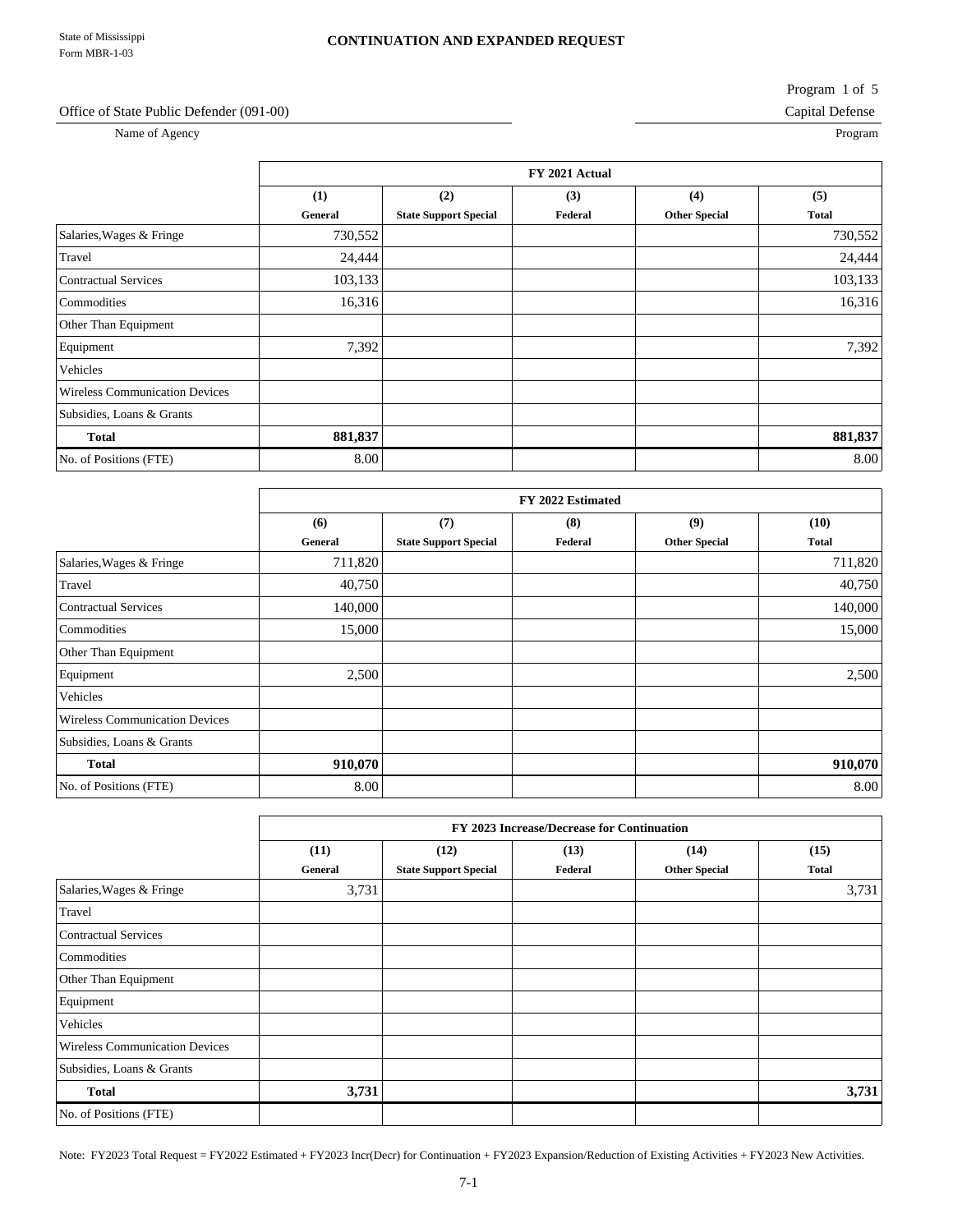Program 1 of 5

#### Office of State Public Defender (091-00) Capital Defense

Name of Agency Program Program

|                                       | FY 2023 Expansion/Reduction of Existing Activities |                              |         |                      |              |  |  |  |
|---------------------------------------|----------------------------------------------------|------------------------------|---------|----------------------|--------------|--|--|--|
|                                       | (16)                                               | (17)                         | (18)    | (19)                 | (20)         |  |  |  |
|                                       | General                                            | <b>State Support Special</b> | Federal | <b>Other Special</b> | <b>Total</b> |  |  |  |
| Salaries, Wages & Fringe              |                                                    |                              |         |                      |              |  |  |  |
| Travel                                |                                                    |                              |         |                      |              |  |  |  |
| <b>Contractual Services</b>           |                                                    |                              |         |                      |              |  |  |  |
| Commodities                           |                                                    |                              |         |                      |              |  |  |  |
| Other Than Equipment                  |                                                    |                              |         |                      |              |  |  |  |
| Equipment                             |                                                    |                              |         |                      |              |  |  |  |
| Vehicles                              |                                                    |                              |         |                      |              |  |  |  |
| <b>Wireless Communication Devices</b> |                                                    |                              |         |                      |              |  |  |  |
| Subsidies, Loans & Grants             |                                                    |                              |         |                      |              |  |  |  |
| <b>Total</b>                          |                                                    |                              |         |                      |              |  |  |  |
| No. of Positions (FTE)                |                                                    |                              |         |                      |              |  |  |  |

|                                       | FY 2023 New Activities (*) |                              |         |                      |              |  |
|---------------------------------------|----------------------------|------------------------------|---------|----------------------|--------------|--|
|                                       | (21)                       | (22)                         | (23)    | (24)                 | (25)         |  |
|                                       | General                    | <b>State Support Special</b> | Federal | <b>Other Special</b> | <b>Total</b> |  |
| Salaries, Wages & Fringe              |                            |                              |         |                      |              |  |
| Travel                                |                            |                              |         |                      |              |  |
| <b>Contractual Services</b>           |                            |                              |         |                      |              |  |
| Commodities                           |                            |                              |         |                      |              |  |
| Other Than Equipment                  |                            |                              |         |                      |              |  |
| Equipment                             |                            |                              |         |                      |              |  |
| Vehicles                              |                            |                              |         |                      |              |  |
| <b>Wireless Communication Devices</b> |                            |                              |         |                      |              |  |
| Subsidies, Loans & Grants             |                            |                              |         |                      |              |  |
| <b>Total</b>                          |                            |                              |         |                      |              |  |
| No. of Positions (FTE)                |                            |                              |         |                      |              |  |

|                                       | FY 2023 Total Request |                              |         |                      |              |  |
|---------------------------------------|-----------------------|------------------------------|---------|----------------------|--------------|--|
|                                       | (26)                  | (27)                         | (28)    | (29)                 | (30)         |  |
|                                       | General               | <b>State Support Special</b> | Federal | <b>Other Special</b> | <b>Total</b> |  |
| Salaries, Wages & Fringe              | 715,551               |                              |         |                      | 715,551      |  |
| Travel                                | 40,750                |                              |         |                      | 40,750       |  |
| <b>Contractual Services</b>           | 140,000               |                              |         |                      | 140,000      |  |
| Commodities                           | 15,000                |                              |         |                      | 15,000       |  |
| Other Than Equipment                  |                       |                              |         |                      |              |  |
| Equipment                             | 2,500                 |                              |         |                      | 2,500        |  |
| Vehicles                              |                       |                              |         |                      |              |  |
| <b>Wireless Communication Devices</b> |                       |                              |         |                      |              |  |
| Subsidies, Loans & Grants             |                       |                              |         |                      |              |  |
| <b>Total</b>                          | 913,801               |                              |         |                      | 913,801      |  |
| No. of Positions (FTE)                | 8.00                  |                              |         |                      | 8.00         |  |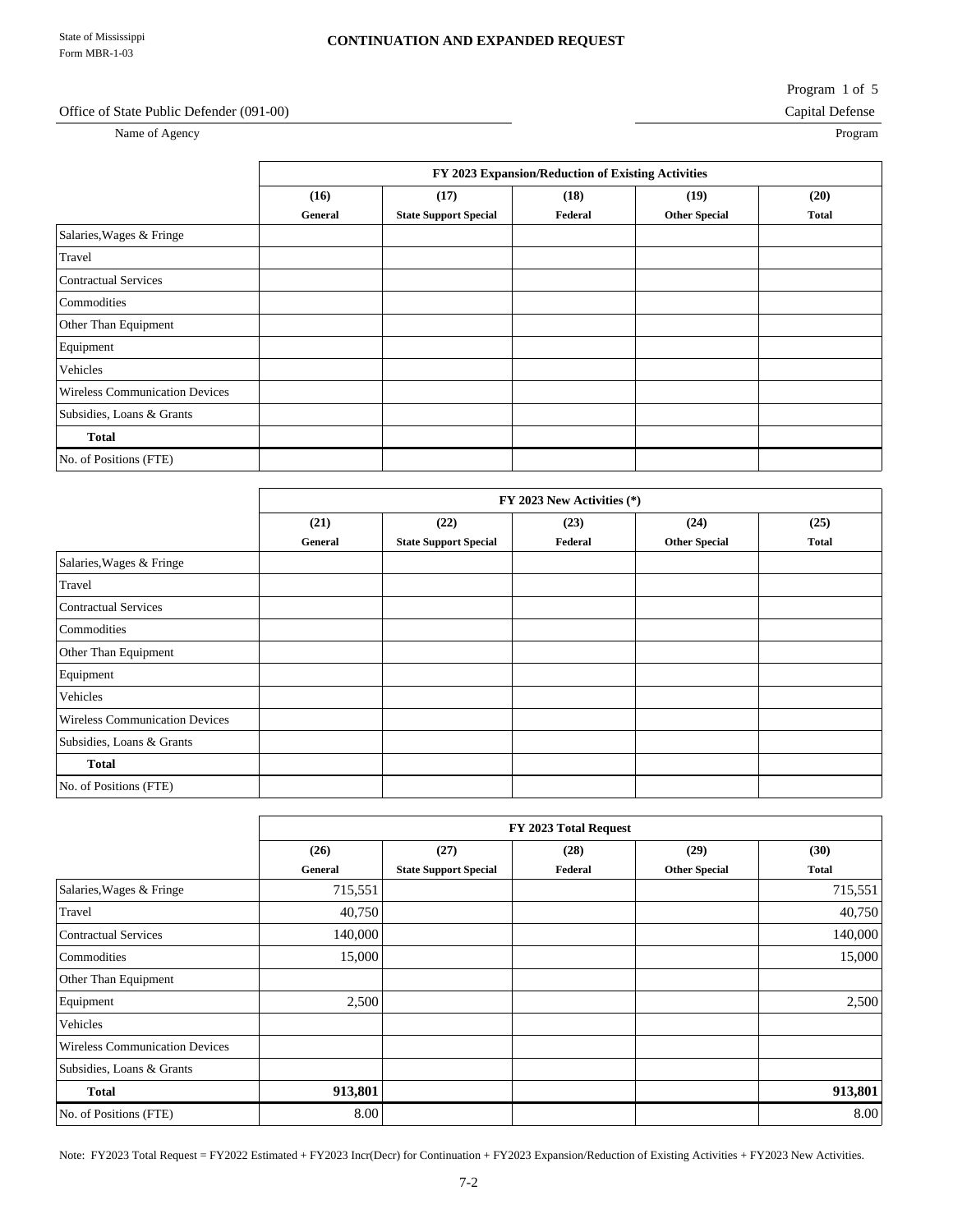Program 2 of 5

#### Office of State Public Defender (091-00) Indigent Appeals

Name of Agency Program Program

|                                       | FY 2021 Actual |                              |         |                      |              |  |
|---------------------------------------|----------------|------------------------------|---------|----------------------|--------------|--|
|                                       | (1)            | (2)                          | (3)     | (4)                  | (5)          |  |
|                                       | General        | <b>State Support Special</b> | Federal | <b>Other Special</b> | <b>Total</b> |  |
| Salaries, Wages & Fringe              | 986,305        |                              |         |                      | 986,305      |  |
| Travel                                | 299            |                              |         |                      | 299          |  |
| <b>Contractual Services</b>           | 17,119         |                              |         |                      | 17,119       |  |
| Commodities                           | 10,898         |                              |         |                      | 10,898       |  |
| Other Than Equipment                  |                |                              |         |                      |              |  |
| Equipment                             | 6,160          |                              |         |                      | 6,160        |  |
| Vehicles                              |                |                              |         |                      |              |  |
| <b>Wireless Communication Devices</b> |                |                              |         |                      |              |  |
| Subsidies, Loans & Grants             |                |                              |         |                      |              |  |
| <b>Total</b>                          | 1,020,781      |                              |         |                      | 1,020,781    |  |
| No. of Positions (FTE)                | 9.00           |                              |         |                      | 9.00         |  |

|                                       | FY 2022 Estimated |                              |         |                      |              |  |
|---------------------------------------|-------------------|------------------------------|---------|----------------------|--------------|--|
|                                       | (6)               | (7)                          | (8)     | (9)                  | (10)         |  |
|                                       | General           | <b>State Support Special</b> | Federal | <b>Other Special</b> | <b>Total</b> |  |
| Salaries, Wages & Fringe              | 977,207           |                              |         |                      | 977,207      |  |
| Travel                                | 2,000             |                              |         |                      | 2,000        |  |
| <b>Contractual Services</b>           | 47,000            |                              |         |                      | 47,000       |  |
| Commodities                           | 3,000             |                              |         |                      | 3,000        |  |
| Other Than Equipment                  |                   |                              |         |                      |              |  |
| Equipment                             | 2,500             |                              |         |                      | 2,500        |  |
| Vehicles                              |                   |                              |         |                      |              |  |
| <b>Wireless Communication Devices</b> |                   |                              |         |                      |              |  |
| Subsidies, Loans & Grants             |                   |                              |         |                      |              |  |
| <b>Total</b>                          | 1,031,707         |                              |         |                      | 1,031,707    |  |
| No. of Positions (FTE)                | 9.00              |                              |         |                      | 9.00         |  |

|                                       | FY 2023 Increase/Decrease for Continuation |                              |         |                      |              |  |
|---------------------------------------|--------------------------------------------|------------------------------|---------|----------------------|--------------|--|
|                                       | (11)                                       | (12)                         | (13)    | (14)                 | (15)         |  |
|                                       | General                                    | <b>State Support Special</b> | Federal | <b>Other Special</b> | <b>Total</b> |  |
| Salaries, Wages & Fringe              | 18,050                                     |                              |         |                      | 18,050       |  |
| Travel                                |                                            |                              |         |                      |              |  |
| <b>Contractual Services</b>           |                                            |                              |         |                      |              |  |
| Commodities                           |                                            |                              |         |                      |              |  |
| Other Than Equipment                  |                                            |                              |         |                      |              |  |
| Equipment                             |                                            |                              |         |                      |              |  |
| Vehicles                              |                                            |                              |         |                      |              |  |
| <b>Wireless Communication Devices</b> |                                            |                              |         |                      |              |  |
| Subsidies, Loans & Grants             |                                            |                              |         |                      |              |  |
| <b>Total</b>                          | 18,050                                     |                              |         |                      | 18,050       |  |
| No. of Positions (FTE)                |                                            |                              |         |                      |              |  |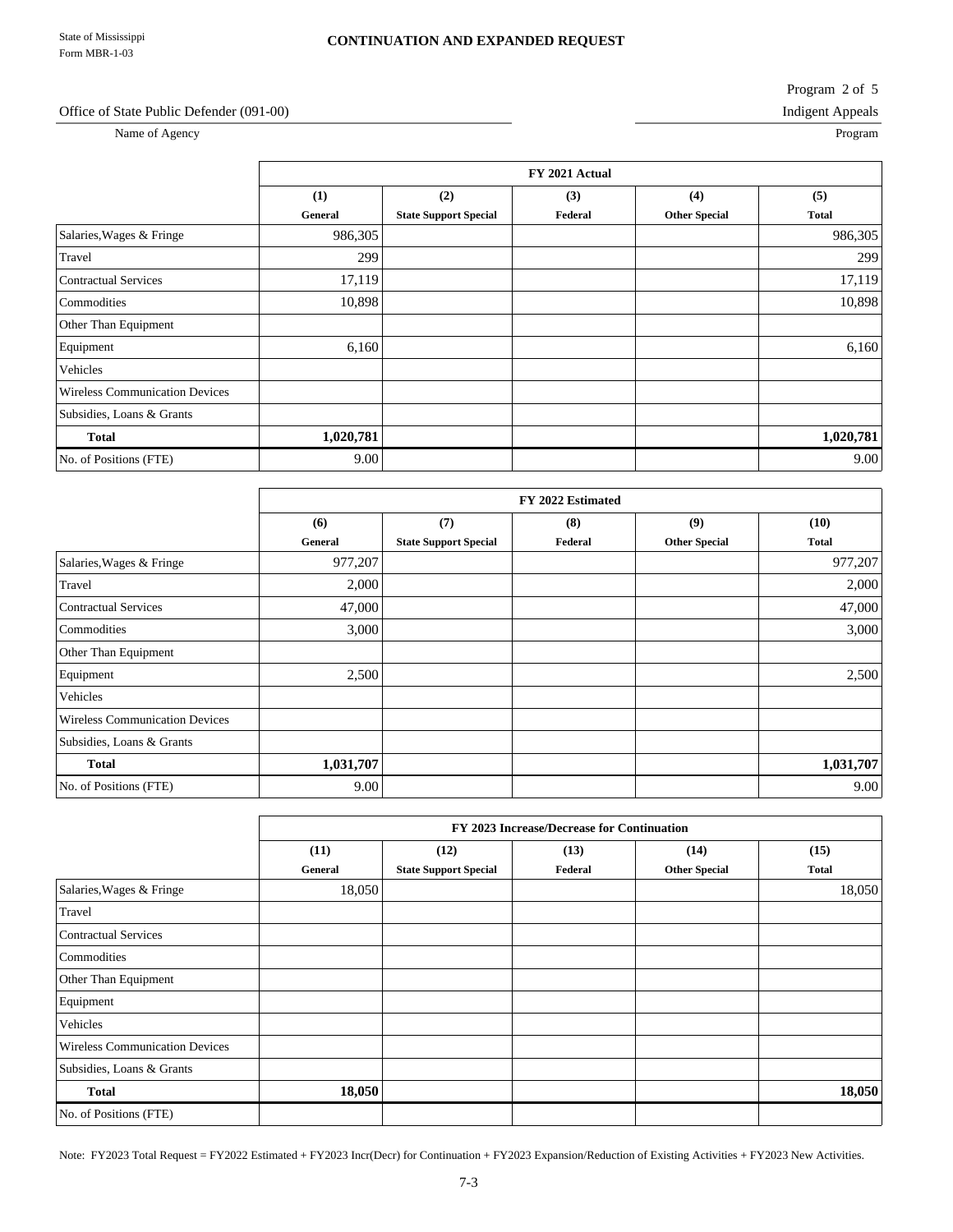Program 2 of 5

#### Office of State Public Defender (091-00) Indigent Appeals

Name of Agency Program Program

|                                       | FY 2023 Expansion/Reduction of Existing Activities |                              |         |                      |              |  |  |
|---------------------------------------|----------------------------------------------------|------------------------------|---------|----------------------|--------------|--|--|
|                                       | (16)                                               | (17)                         | (18)    | (19)                 | (20)         |  |  |
|                                       | General                                            | <b>State Support Special</b> | Federal | <b>Other Special</b> | <b>Total</b> |  |  |
| Salaries, Wages & Fringe              |                                                    |                              |         |                      |              |  |  |
| Travel                                |                                                    |                              |         |                      |              |  |  |
| <b>Contractual Services</b>           |                                                    |                              |         |                      |              |  |  |
| Commodities                           |                                                    |                              |         |                      |              |  |  |
| Other Than Equipment                  |                                                    |                              |         |                      |              |  |  |
| Equipment                             |                                                    |                              |         |                      |              |  |  |
| Vehicles                              |                                                    |                              |         |                      |              |  |  |
| <b>Wireless Communication Devices</b> |                                                    |                              |         |                      |              |  |  |
| Subsidies, Loans & Grants             |                                                    |                              |         |                      |              |  |  |
| <b>Total</b>                          |                                                    |                              |         |                      |              |  |  |
| No. of Positions (FTE)                |                                                    |                              |         |                      |              |  |  |

|                                       | FY 2023 New Activities (*) |                              |         |                      |              |
|---------------------------------------|----------------------------|------------------------------|---------|----------------------|--------------|
|                                       | (21)                       | (22)                         | (23)    | (24)                 | (25)         |
|                                       | General                    | <b>State Support Special</b> | Federal | <b>Other Special</b> | <b>Total</b> |
| Salaries, Wages & Fringe              |                            |                              |         |                      |              |
| Travel                                |                            |                              |         |                      |              |
| <b>Contractual Services</b>           |                            |                              |         |                      |              |
| Commodities                           |                            |                              |         |                      |              |
| Other Than Equipment                  |                            |                              |         |                      |              |
| Equipment                             |                            |                              |         |                      |              |
| Vehicles                              |                            |                              |         |                      |              |
| <b>Wireless Communication Devices</b> |                            |                              |         |                      |              |
| Subsidies, Loans & Grants             |                            |                              |         |                      |              |
| <b>Total</b>                          |                            |                              |         |                      |              |
| No. of Positions (FTE)                |                            |                              |         |                      |              |

|                                       | FY 2023 Total Request |                              |         |                      |              |
|---------------------------------------|-----------------------|------------------------------|---------|----------------------|--------------|
|                                       | (26)                  | (27)                         | (28)    | (29)                 | (30)         |
|                                       | General               | <b>State Support Special</b> | Federal | <b>Other Special</b> | <b>Total</b> |
| Salaries, Wages & Fringe              | 995,257               |                              |         |                      | 995,257      |
| Travel                                | 2,000                 |                              |         |                      | 2,000        |
| <b>Contractual Services</b>           | 47,000                |                              |         |                      | 47,000       |
| Commodities                           | 3,000                 |                              |         |                      | 3,000        |
| Other Than Equipment                  |                       |                              |         |                      |              |
| Equipment                             | 2,500                 |                              |         |                      | 2,500        |
| Vehicles                              |                       |                              |         |                      |              |
| <b>Wireless Communication Devices</b> |                       |                              |         |                      |              |
| Subsidies, Loans & Grants             |                       |                              |         |                      |              |
| <b>Total</b>                          | 1,049,757             |                              |         |                      | 1,049,757    |
| No. of Positions (FTE)                | 9.00                  |                              |         |                      | 9.00         |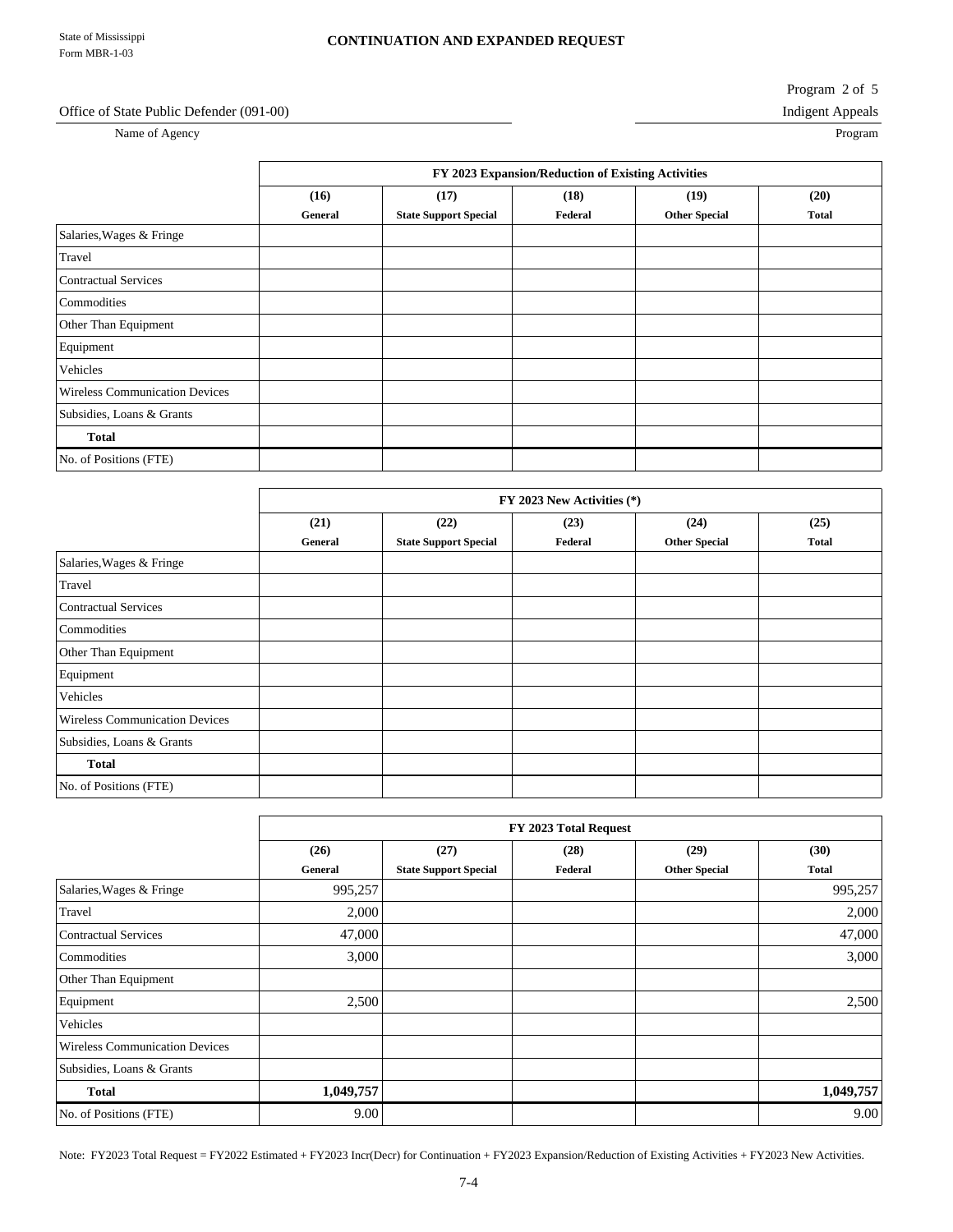#### Program 3 of 5

#### Office of State Public Defender (091-00) Public Defender Training

Name of Agency Program Program

|                                       | FY 2021 Actual |                              |         |                      |              |
|---------------------------------------|----------------|------------------------------|---------|----------------------|--------------|
|                                       | (1)            | (2)                          | (3)     | (4)                  | (5)          |
|                                       | General        | <b>State Support Special</b> | Federal | <b>Other Special</b> | <b>Total</b> |
| Salaries, Wages & Fringe              | 192,247        |                              |         |                      | 192,247      |
| Travel                                |                |                              |         |                      |              |
| <b>Contractual Services</b>           | 112,805        |                              |         |                      | 112,805      |
| Commodities                           | 9,379          |                              |         |                      | 9,379        |
| Other Than Equipment                  |                |                              |         |                      |              |
| Equipment                             | 2,464          |                              |         |                      | 2,464        |
| Vehicles                              |                |                              |         |                      |              |
| <b>Wireless Communication Devices</b> |                |                              |         |                      |              |
| Subsidies, Loans & Grants             |                |                              |         |                      |              |
| <b>Total</b>                          | 316,895        |                              |         |                      | 316,895      |
| No. of Positions (FTE)                | 3.00           |                              |         |                      | 3.00         |

|                                       | FY 2022 Estimated |                              |         |                      |              |
|---------------------------------------|-------------------|------------------------------|---------|----------------------|--------------|
|                                       | (6)               | (7)                          | (8)     | (9)                  | (10)         |
|                                       | General           | <b>State Support Special</b> | Federal | <b>Other Special</b> | <b>Total</b> |
| Salaries, Wages & Fringe              | 212,240           |                              |         |                      | 212,240      |
| Travel                                | 15,000            |                              |         |                      | 15,000       |
| <b>Contractual Services</b>           | 206,000           |                              |         |                      | 206,000      |
| Commodities                           | 77,000            |                              |         |                      | 77,000       |
| Other Than Equipment                  |                   |                              |         |                      |              |
| Equipment                             | 2,500             |                              |         |                      | 2,500        |
| Vehicles                              |                   |                              |         |                      |              |
| <b>Wireless Communication Devices</b> |                   |                              |         |                      |              |
| Subsidies, Loans & Grants             |                   |                              |         |                      |              |
| <b>Total</b>                          | 512,740           |                              |         |                      | 512,740      |
| No. of Positions (FTE)                | 3.00              |                              |         |                      | 3.00         |

|                                       | FY 2023 Increase/Decrease for Continuation |                              |         |                      |              |  |
|---------------------------------------|--------------------------------------------|------------------------------|---------|----------------------|--------------|--|
|                                       | (11)                                       | (12)                         | (13)    | (14)                 | (15)         |  |
|                                       | General                                    | <b>State Support Special</b> | Federal | <b>Other Special</b> | <b>Total</b> |  |
| Salaries, Wages & Fringe              |                                            |                              |         |                      |              |  |
| Travel                                |                                            |                              |         |                      |              |  |
| <b>Contractual Services</b>           |                                            |                              |         |                      |              |  |
| Commodities                           |                                            |                              |         |                      |              |  |
| Other Than Equipment                  |                                            |                              |         |                      |              |  |
| Equipment                             |                                            |                              |         |                      |              |  |
| Vehicles                              |                                            |                              |         |                      |              |  |
| <b>Wireless Communication Devices</b> |                                            |                              |         |                      |              |  |
| Subsidies, Loans & Grants             |                                            |                              |         |                      |              |  |
| <b>Total</b>                          |                                            |                              |         |                      |              |  |
| No. of Positions (FTE)                |                                            |                              |         |                      |              |  |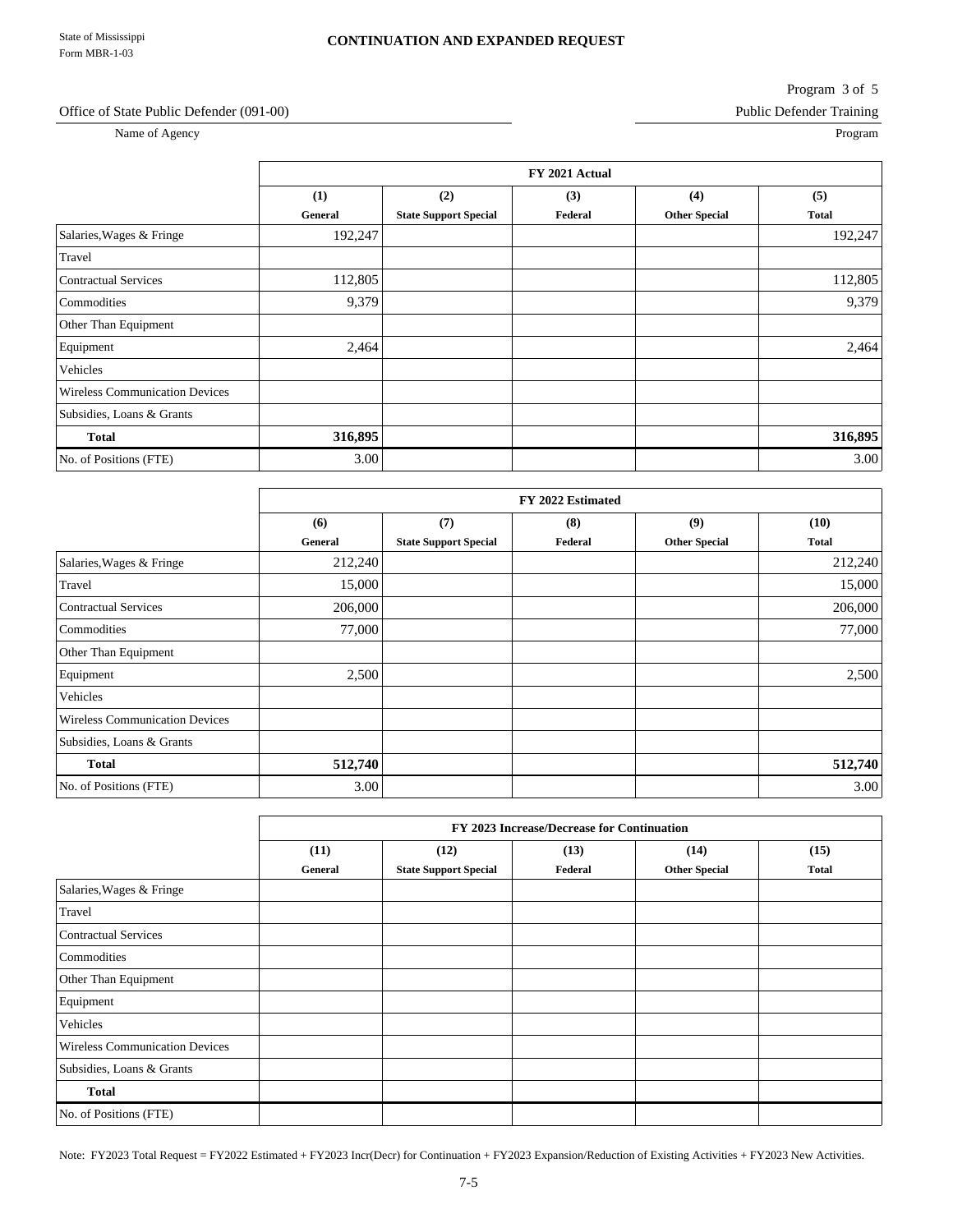#### Program 3 of 5

#### Office of State Public Defender (091-00) Public Defender Training

Name of Agency Program Program

|                                       | FY 2023 Expansion/Reduction of Existing Activities |                              |         |                      |              |  |
|---------------------------------------|----------------------------------------------------|------------------------------|---------|----------------------|--------------|--|
|                                       | (16)                                               | (17)                         | (18)    | (19)                 | (20)         |  |
|                                       | General                                            | <b>State Support Special</b> | Federal | <b>Other Special</b> | <b>Total</b> |  |
| Salaries, Wages & Fringe              |                                                    |                              |         |                      |              |  |
| Travel                                |                                                    |                              |         |                      |              |  |
| <b>Contractual Services</b>           |                                                    |                              |         |                      |              |  |
| Commodities                           |                                                    |                              |         |                      |              |  |
| Other Than Equipment                  |                                                    |                              |         |                      |              |  |
| Equipment                             |                                                    |                              |         |                      |              |  |
| Vehicles                              |                                                    |                              |         |                      |              |  |
| <b>Wireless Communication Devices</b> |                                                    |                              |         |                      |              |  |
| Subsidies, Loans & Grants             |                                                    |                              |         |                      |              |  |
| <b>Total</b>                          |                                                    |                              |         |                      |              |  |
| No. of Positions (FTE)                |                                                    |                              |         |                      |              |  |

|                                       | FY 2023 New Activities (*) |                              |         |                      |              |  |
|---------------------------------------|----------------------------|------------------------------|---------|----------------------|--------------|--|
|                                       | (21)                       | (22)                         | (23)    | (24)                 | (25)         |  |
|                                       | General                    | <b>State Support Special</b> | Federal | <b>Other Special</b> | <b>Total</b> |  |
| Salaries, Wages & Fringe              |                            |                              |         |                      |              |  |
| Travel                                |                            |                              |         |                      |              |  |
| <b>Contractual Services</b>           |                            |                              |         |                      |              |  |
| Commodities                           |                            |                              |         |                      |              |  |
| Other Than Equipment                  |                            |                              |         |                      |              |  |
| Equipment                             |                            |                              |         |                      |              |  |
| Vehicles                              |                            |                              |         |                      |              |  |
| <b>Wireless Communication Devices</b> |                            |                              |         |                      |              |  |
| Subsidies, Loans & Grants             |                            |                              |         |                      |              |  |
| <b>Total</b>                          |                            |                              |         |                      |              |  |
| No. of Positions (FTE)                |                            |                              |         |                      |              |  |

|                                       | FY 2023 Total Request |                              |         |                      |              |
|---------------------------------------|-----------------------|------------------------------|---------|----------------------|--------------|
|                                       | (26)                  | (27)                         | (28)    | (29)                 | (30)         |
|                                       | General               | <b>State Support Special</b> | Federal | <b>Other Special</b> | <b>Total</b> |
| Salaries, Wages & Fringe              | 212,240               |                              |         |                      | 212,240      |
| Travel                                | 15,000                |                              |         |                      | 15,000       |
| <b>Contractual Services</b>           | 206,000               |                              |         |                      | 206,000      |
| Commodities                           | 77,000                |                              |         |                      | 77,000       |
| Other Than Equipment                  |                       |                              |         |                      |              |
| Equipment                             | 2,500                 |                              |         |                      | 2,500        |
| Vehicles                              |                       |                              |         |                      |              |
| <b>Wireless Communication Devices</b> |                       |                              |         |                      |              |
| Subsidies, Loans & Grants             |                       |                              |         |                      |              |
| <b>Total</b>                          | 512,740               |                              |         |                      | 512,740      |
| No. of Positions (FTE)                | 3.00                  |                              |         |                      | 3.00         |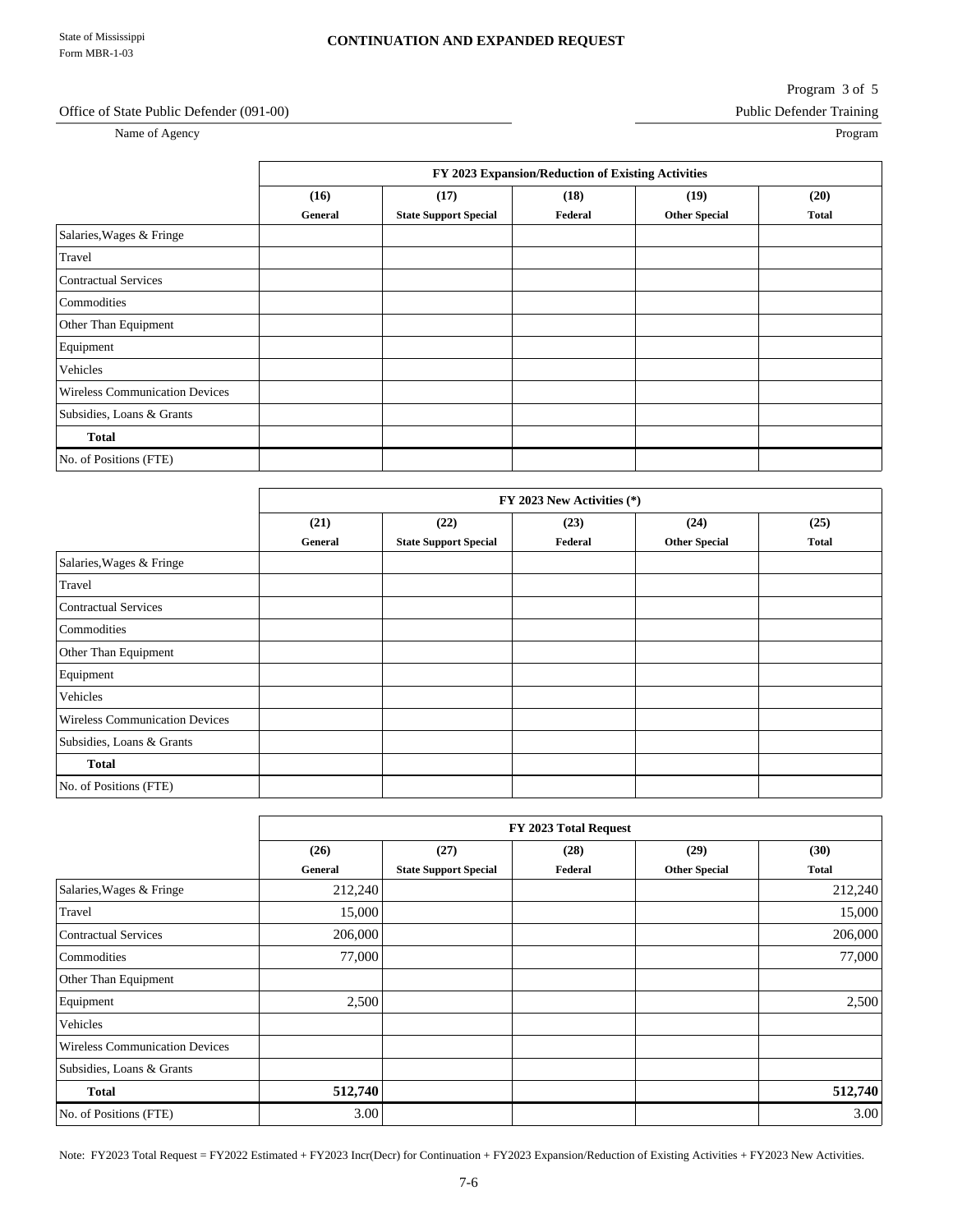#### Program 4 of 5

#### Office of State Public Defender (091-00) Indigent Parental Representation

Name of Agency Program Program

|                                       | FY 2021 Actual |                              |         |                      |              |
|---------------------------------------|----------------|------------------------------|---------|----------------------|--------------|
|                                       | (1)            | (2)                          | (3)     | (4)                  | (5)          |
|                                       | General        | <b>State Support Special</b> | Federal | <b>Other Special</b> | <b>Total</b> |
| Salaries, Wages & Fringe              | 11,930         |                              |         |                      | 11,930       |
| Travel                                |                |                              |         |                      |              |
| <b>Contractual Services</b>           | 9,700          |                              |         |                      | 9,700        |
| Commodities                           |                |                              |         |                      |              |
| Other Than Equipment                  |                |                              |         |                      |              |
| Equipment                             |                |                              |         |                      |              |
| Vehicles                              |                |                              |         |                      |              |
| <b>Wireless Communication Devices</b> |                |                              |         |                      |              |
| Subsidies, Loans & Grants             | 283,250        |                              |         |                      | 283,250      |
| <b>Total</b>                          | 304,880        |                              |         |                      | 304,880      |
| No. of Positions (FTE)                | 2.00           |                              |         |                      | 2.00         |

|                                       | FY 2022 Estimated |                              |         |                      |              |  |
|---------------------------------------|-------------------|------------------------------|---------|----------------------|--------------|--|
|                                       | (6)               | (7)                          | (8)     | (9)                  | (10)         |  |
|                                       | General           | <b>State Support Special</b> | Federal | <b>Other Special</b> | <b>Total</b> |  |
| Salaries, Wages & Fringe              | 140,190           |                              |         |                      | 140,190      |  |
| Travel                                | 5,000             |                              |         |                      | 5,000        |  |
| <b>Contractual Services</b>           | 25,000            |                              |         |                      | 25,000       |  |
| Commodities                           | 500               |                              |         |                      | 500          |  |
| Other Than Equipment                  |                   |                              |         |                      |              |  |
| Equipment                             |                   |                              |         |                      |              |  |
| Vehicles                              |                   |                              |         |                      |              |  |
| <b>Wireless Communication Devices</b> |                   |                              |         |                      |              |  |
| Subsidies, Loans & Grants             | 395,500           |                              |         |                      | 395,500      |  |
| <b>Total</b>                          | 566,190           |                              |         |                      | 566,190      |  |
| No. of Positions (FTE)                | 2.00              |                              |         |                      | 2.00         |  |

|                                       |         |                              | FY 2023 Increase/Decrease for Continuation |                      |              |
|---------------------------------------|---------|------------------------------|--------------------------------------------|----------------------|--------------|
|                                       | (11)    | (12)                         | (13)                                       | (14)                 | (15)         |
|                                       | General | <b>State Support Special</b> | Federal                                    | <b>Other Special</b> | <b>Total</b> |
| Salaries, Wages & Fringe              |         |                              |                                            |                      |              |
| Travel                                |         |                              |                                            |                      |              |
| Contractual Services                  |         |                              |                                            |                      |              |
| Commodities                           |         |                              |                                            |                      |              |
| Other Than Equipment                  |         |                              |                                            |                      |              |
| Equipment                             |         |                              |                                            |                      |              |
| Vehicles                              |         |                              |                                            |                      |              |
| <b>Wireless Communication Devices</b> |         |                              |                                            |                      |              |
| Subsidies, Loans & Grants             |         |                              |                                            |                      |              |
| <b>Total</b>                          |         |                              |                                            |                      |              |
| No. of Positions (FTE)                |         |                              |                                            |                      |              |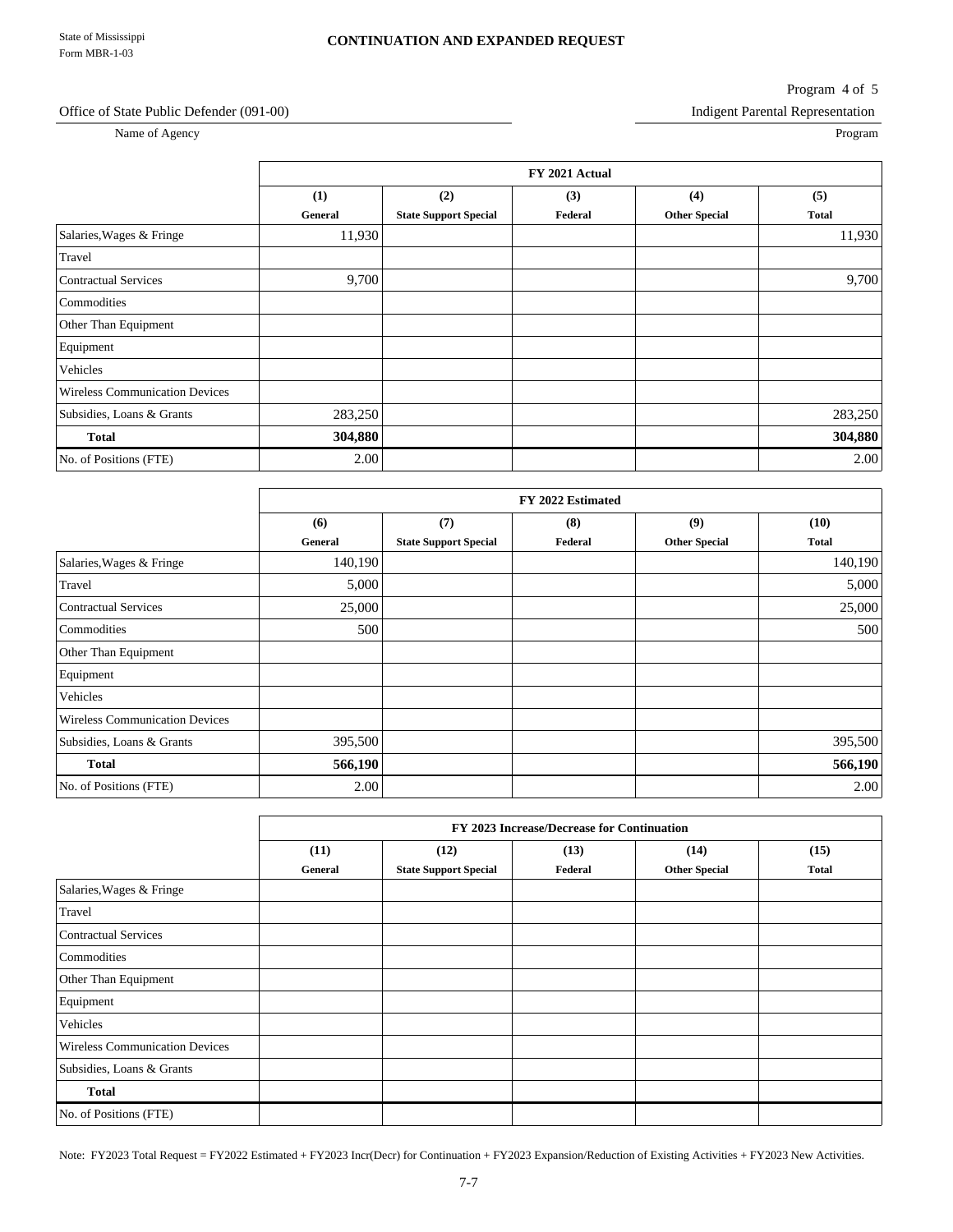#### Program 4 of 5

#### Office of State Public Defender (091-00) Indigent Parental Representation

Name of Agency Program Program

|                                       |         |                              | FY 2023 Expansion/Reduction of Existing Activities |                      |              |
|---------------------------------------|---------|------------------------------|----------------------------------------------------|----------------------|--------------|
|                                       | (16)    | (17)                         | (18)                                               | (19)                 | (20)         |
|                                       | General | <b>State Support Special</b> | Federal                                            | <b>Other Special</b> | <b>Total</b> |
| Salaries, Wages & Fringe              |         |                              |                                                    |                      |              |
| Travel                                |         |                              |                                                    |                      |              |
| <b>Contractual Services</b>           |         |                              |                                                    |                      |              |
| Commodities                           |         |                              |                                                    |                      |              |
| Other Than Equipment                  |         |                              |                                                    |                      |              |
| Equipment                             |         |                              |                                                    |                      |              |
| Vehicles                              |         |                              |                                                    |                      |              |
| <b>Wireless Communication Devices</b> |         |                              |                                                    |                      |              |
| Subsidies, Loans & Grants             |         |                              |                                                    |                      |              |
| <b>Total</b>                          |         |                              |                                                    |                      |              |
| No. of Positions (FTE)                |         |                              |                                                    |                      |              |

|                                       |         |                              | FY 2023 New Activities (*) |                      |              |
|---------------------------------------|---------|------------------------------|----------------------------|----------------------|--------------|
|                                       | (21)    | (22)                         | (23)                       | (24)                 | (25)         |
|                                       | General | <b>State Support Special</b> | Federal                    | <b>Other Special</b> | <b>Total</b> |
| Salaries, Wages & Fringe              |         |                              |                            |                      |              |
| Travel                                |         |                              |                            |                      |              |
| <b>Contractual Services</b>           |         |                              |                            |                      |              |
| Commodities                           |         |                              |                            |                      |              |
| Other Than Equipment                  |         |                              |                            |                      |              |
| Equipment                             |         |                              |                            |                      |              |
| Vehicles                              |         |                              |                            |                      |              |
| <b>Wireless Communication Devices</b> |         |                              |                            |                      |              |
| Subsidies, Loans & Grants             |         |                              |                            |                      |              |
| <b>Total</b>                          |         |                              |                            |                      |              |
| No. of Positions (FTE)                |         |                              |                            |                      |              |

|                                       |         |                              | FY 2023 Total Request |                      |              |
|---------------------------------------|---------|------------------------------|-----------------------|----------------------|--------------|
|                                       | (26)    | (27)                         | (28)                  | (29)                 | (30)         |
|                                       | General | <b>State Support Special</b> | Federal               | <b>Other Special</b> | <b>Total</b> |
| Salaries, Wages & Fringe              | 140,190 |                              |                       |                      | 140,190      |
| Travel                                | 5,000   |                              |                       |                      | 5,000        |
| <b>Contractual Services</b>           | 25,000  |                              |                       |                      | 25,000       |
| Commodities                           | 500     |                              |                       |                      | 500          |
| Other Than Equipment                  |         |                              |                       |                      |              |
| Equipment                             |         |                              |                       |                      |              |
| Vehicles                              |         |                              |                       |                      |              |
| <b>Wireless Communication Devices</b> |         |                              |                       |                      |              |
| Subsidies, Loans & Grants             | 395,500 |                              |                       |                      | 395,500      |
| <b>Total</b>                          | 566,190 |                              |                       |                      | 566,190      |
| No. of Positions (FTE)                | 2.00    |                              |                       |                      | 2.00         |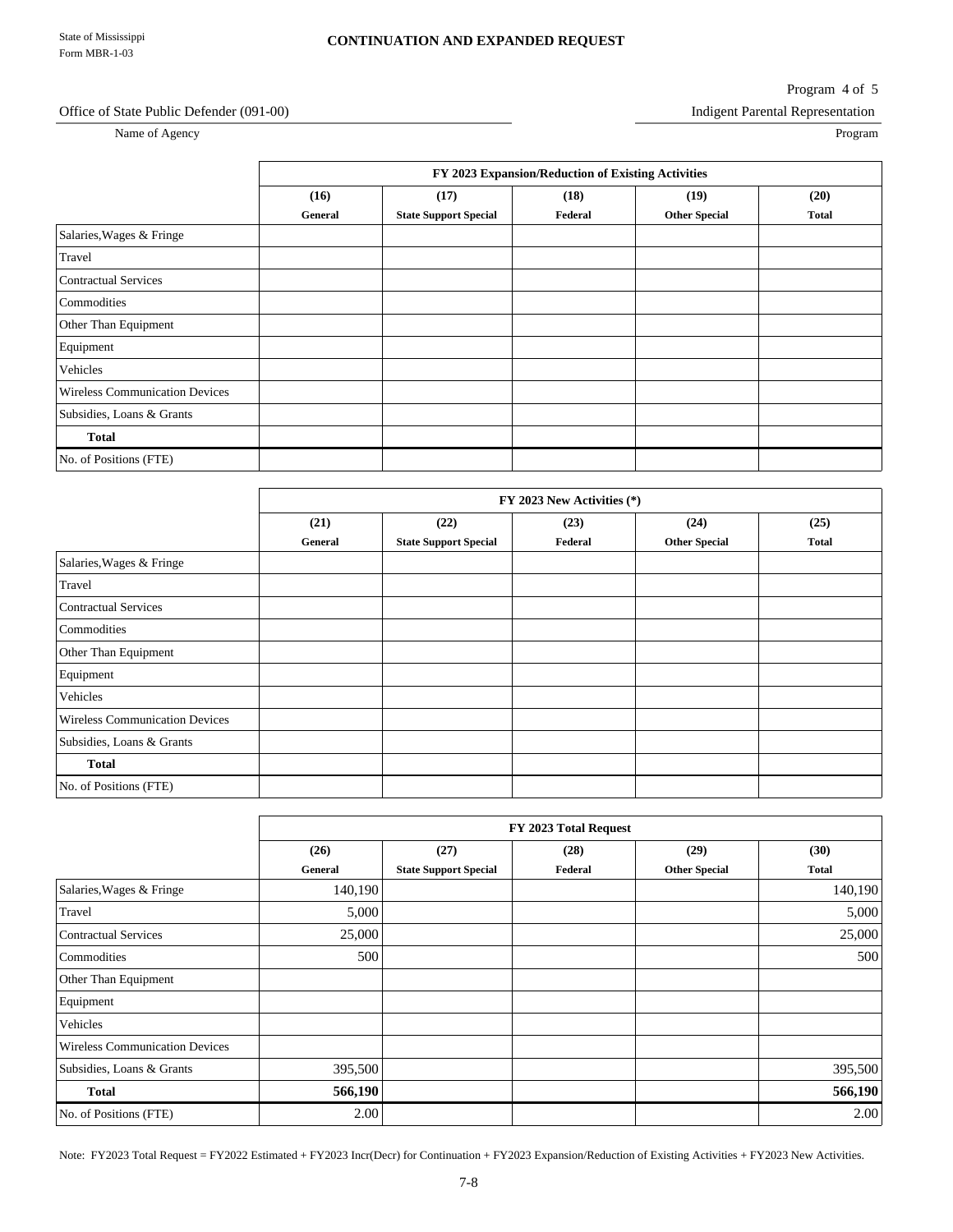Program 5 of 5

#### Office of State Public Defender (091-00) State Defender

Name of Agency Program Program

|                                       |         |                              | FY 2021 Actual |                      |              |
|---------------------------------------|---------|------------------------------|----------------|----------------------|--------------|
|                                       | (1)     | (2)                          | (3)            | (4)                  | (5)          |
|                                       | General | <b>State Support Special</b> | Federal        | <b>Other Special</b> | <b>Total</b> |
| Salaries, Wages & Fringe              | 261,543 |                              |                |                      | 261,543      |
| Travel                                |         |                              |                |                      |              |
| <b>Contractual Services</b>           | 74,023  |                              |                |                      | 74,023       |
| Commodities                           | 5,933   |                              |                |                      | 5,933        |
| Other Than Equipment                  |         |                              |                |                      |              |
| Equipment                             | 10,412  |                              |                |                      | 10,412       |
| Vehicles                              |         |                              |                |                      |              |
| <b>Wireless Communication Devices</b> |         |                              |                |                      |              |
| Subsidies, Loans & Grants             |         |                              |                |                      |              |
| <b>Total</b>                          | 351,911 |                              |                |                      | 351,911      |
| No. of Positions (FTE)                | 3.00    |                              |                |                      | 3.00         |

|                                       |         |                              | FY 2022 Estimated |                      |              |
|---------------------------------------|---------|------------------------------|-------------------|----------------------|--------------|
|                                       | (6)     | (7)                          | (8)               | (9)                  | (10)         |
|                                       | General | <b>State Support Special</b> | Federal           | <b>Other Special</b> | <b>Total</b> |
| Salaries, Wages & Fringe              | 256,629 |                              |                   |                      | 256,629      |
| Travel                                | 1,500   |                              |                   |                      | 1,500        |
| <b>Contractual Services</b>           | 33,162  |                              |                   |                      | 33,162       |
| Commodities                           | 800     |                              |                   |                      | 800          |
| Other Than Equipment                  |         |                              |                   |                      |              |
| Equipment                             | 2,500   |                              |                   |                      | 2,500        |
| Vehicles                              |         |                              |                   |                      |              |
| <b>Wireless Communication Devices</b> |         |                              |                   |                      |              |
| Subsidies, Loans & Grants             |         |                              |                   |                      |              |
| <b>Total</b>                          | 294,591 |                              |                   |                      | 294,591      |
| No. of Positions (FTE)                | 3.00    |                              |                   |                      | 3.00         |

|                                       |         |                              | FY 2023 Increase/Decrease for Continuation |                      |              |
|---------------------------------------|---------|------------------------------|--------------------------------------------|----------------------|--------------|
|                                       | (11)    | (12)                         | (13)                                       | (14)                 | (15)         |
|                                       | General | <b>State Support Special</b> | Federal                                    | <b>Other Special</b> | <b>Total</b> |
| Salaries, Wages & Fringe              | 65,500  |                              |                                            |                      | 65,500       |
| Travel                                |         |                              |                                            |                      |              |
| <b>Contractual Services</b>           | (760)   |                              |                                            |                      | (760)        |
| Commodities                           |         |                              |                                            |                      |              |
| Other Than Equipment                  |         |                              |                                            |                      |              |
| Equipment                             |         |                              |                                            |                      |              |
| Vehicles                              |         |                              |                                            |                      |              |
| <b>Wireless Communication Devices</b> |         |                              |                                            |                      |              |
| Subsidies, Loans & Grants             |         |                              |                                            |                      |              |
| <b>Total</b>                          | 64,740  |                              |                                            |                      | 64,740       |
| No. of Positions (FTE)                |         |                              |                                            |                      |              |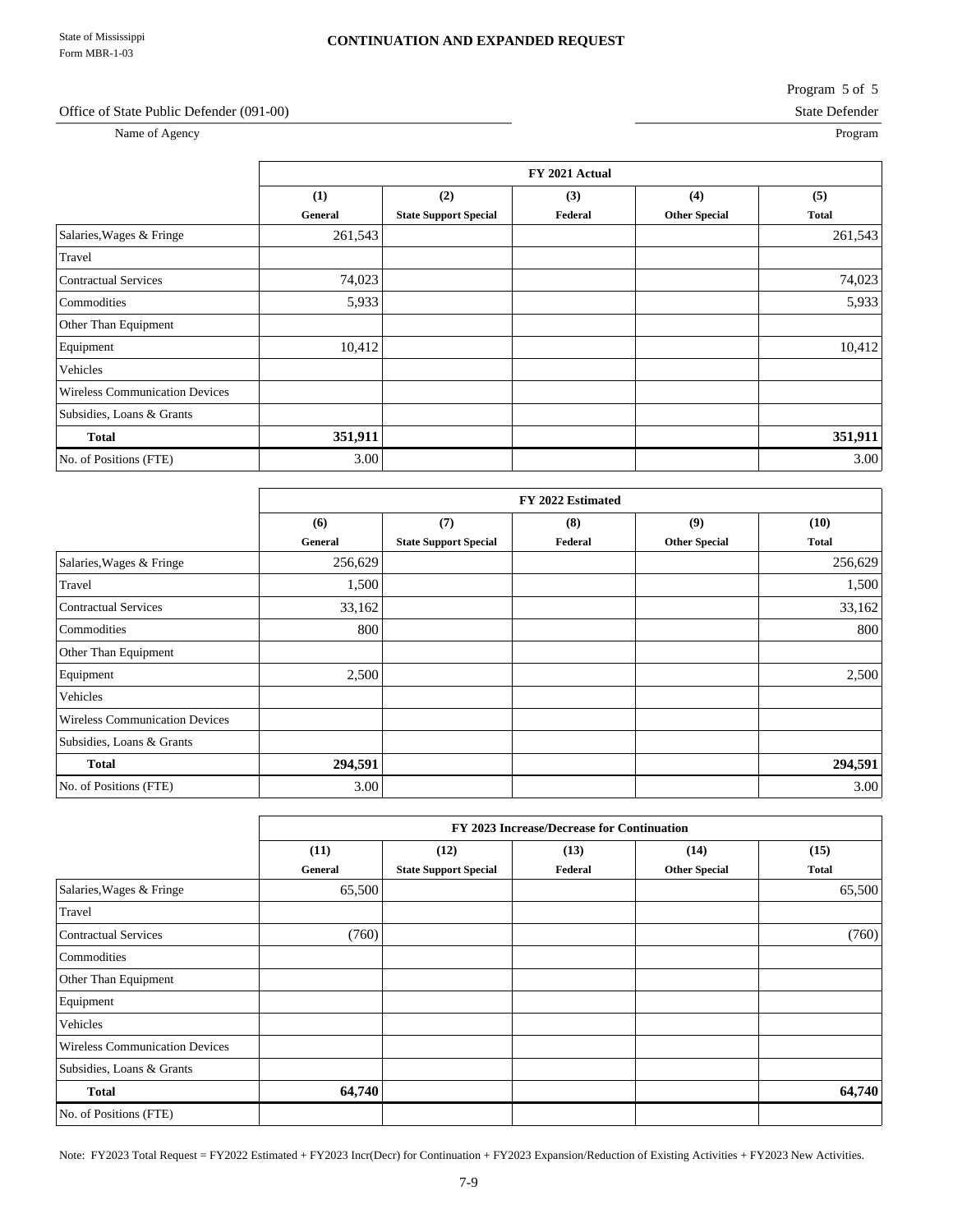Program 5 of 5

#### Office of State Public Defender (091-00) State Defender

Name of Agency Program Program

|                                       |           |                              | FY 2023 Expansion/Reduction of Existing Activities |                      |              |
|---------------------------------------|-----------|------------------------------|----------------------------------------------------|----------------------|--------------|
|                                       | (16)      | (17)                         | (18)                                               | (19)                 | (20)         |
|                                       | General   | <b>State Support Special</b> | Federal                                            | <b>Other Special</b> | <b>Total</b> |
| Salaries, Wages & Fringe              |           |                              |                                                    |                      |              |
| Travel                                | 3,500     |                              |                                                    |                      | 3,500        |
| Contractual Services                  |           |                              |                                                    |                      |              |
| Commodities                           |           |                              |                                                    |                      |              |
| Other Than Equipment                  |           |                              |                                                    |                      |              |
| Equipment                             |           |                              |                                                    |                      |              |
| Vehicles                              |           |                              |                                                    |                      |              |
| <b>Wireless Communication Devices</b> |           |                              |                                                    |                      |              |
| Subsidies, Loans & Grants             | 2,000,000 |                              |                                                    |                      | 2,000,000    |
| <b>Total</b>                          | 2,003,500 |                              |                                                    |                      | 2,003,500    |
| No. of Positions (FTE)                |           |                              |                                                    |                      |              |

|                                       |         |                              | FY 2023 New Activities (*) |                      |              |
|---------------------------------------|---------|------------------------------|----------------------------|----------------------|--------------|
|                                       | (21)    | (22)                         | (23)                       | (24)                 | (25)         |
|                                       | General | <b>State Support Special</b> | Federal                    | <b>Other Special</b> | <b>Total</b> |
| Salaries, Wages & Fringe              |         |                              |                            |                      |              |
| Travel                                |         |                              |                            |                      |              |
| <b>Contractual Services</b>           |         |                              |                            |                      |              |
| Commodities                           |         |                              |                            |                      |              |
| Other Than Equipment                  |         |                              |                            |                      |              |
| Equipment                             |         |                              |                            |                      |              |
| Vehicles                              |         |                              |                            |                      |              |
| <b>Wireless Communication Devices</b> |         |                              |                            |                      |              |
| Subsidies, Loans & Grants             |         |                              |                            |                      |              |
| <b>Total</b>                          |         |                              |                            |                      |              |
| No. of Positions (FTE)                |         |                              |                            |                      |              |

|                                       |           |                              | FY 2023 Total Request |                      |              |
|---------------------------------------|-----------|------------------------------|-----------------------|----------------------|--------------|
|                                       | (26)      | (27)                         | (28)                  | (29)                 | (30)         |
|                                       | General   | <b>State Support Special</b> | Federal               | <b>Other Special</b> | <b>Total</b> |
| Salaries, Wages & Fringe              | 322,129   |                              |                       |                      | 322,129      |
| Travel                                | 5,000     |                              |                       |                      | 5,000        |
| <b>Contractual Services</b>           | 32,402    |                              |                       |                      | 32,402       |
| Commodities                           | 800       |                              |                       |                      | 800          |
| Other Than Equipment                  |           |                              |                       |                      |              |
| Equipment                             | 2,500     |                              |                       |                      | 2,500        |
| Vehicles                              |           |                              |                       |                      |              |
| <b>Wireless Communication Devices</b> |           |                              |                       |                      |              |
| Subsidies, Loans & Grants             | 2,000,000 |                              |                       |                      | 2,000,000    |
| <b>Total</b>                          | 2,362,831 |                              |                       |                      | 2,362,831    |
| No. of Positions (FTE)                | 3.00      |                              |                       |                      | 3.00         |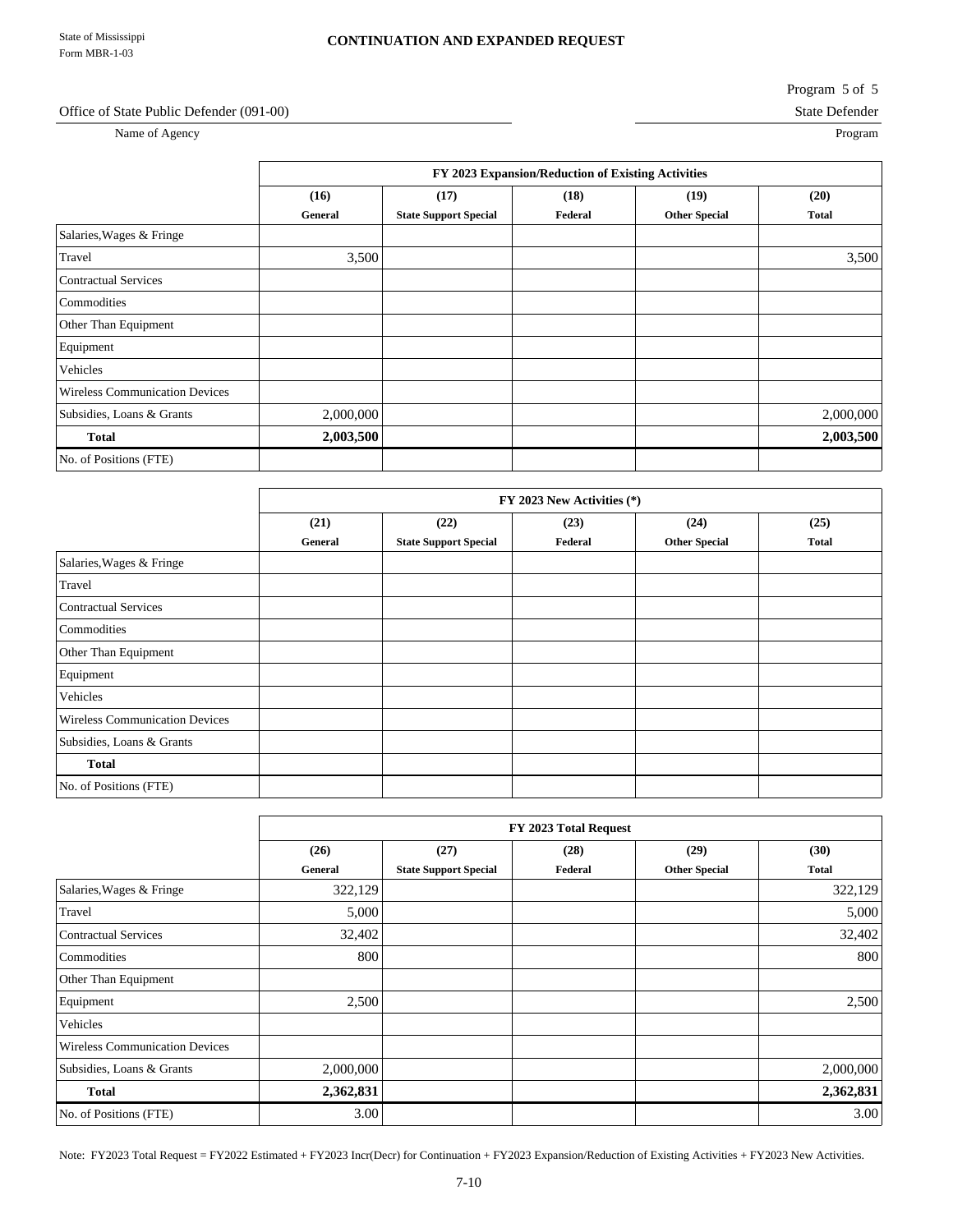#### Office of State Public Defender

1 - Capital Defense

| Name of Agency             | A            | $\, {\bf B}$          | ${\bf C}$     | ${\rm D}$       | E                    | $\mathbf F$   | Program Name |
|----------------------------|--------------|-----------------------|---------------|-----------------|----------------------|---------------|--------------|
|                            | FY 2022      | <b>Escalations By</b> | Non-Recurring | Salary Increase | <b>Total Funding</b> | FY 2023 Total |              |
| <b>EXPENDITURES</b>        | Appropriated | <b>DFA</b>            | Items         | for Years of    | Change               | Request       |              |
| <b>SALARIES</b>            | 711,820      |                       |               | 3,731           | 3,731                | 715,551       |              |
| <b>GENERAL</b>             | 711,820      |                       |               | 3,731           | 3,731                | 715,551       |              |
| ST. SUP. SPECIAL           |              |                       |               |                 |                      |               |              |
| <b>FEDERAL</b>             |              |                       |               |                 |                      |               |              |
| <b>OTHER</b>               |              |                       |               |                 |                      |               |              |
| <b>TRAVEL</b>              | 40,750       |                       |               |                 |                      | 40,750        |              |
| <b>GENERAL</b>             | 40,750       |                       |               |                 |                      | 40,750        |              |
| ST. SUP.SPECIAL            |              |                       |               |                 |                      |               |              |
| <b>FEDERAL</b>             |              |                       |               |                 |                      |               |              |
| <b>OTHER</b>               |              |                       |               |                 |                      |               |              |
| <b>CONTRACTUAL</b>         | 140,000      |                       |               |                 |                      | 140,000       |              |
| <b>GENERAL</b>             | 140,000      |                       |               |                 |                      | 140,000       |              |
| ST. SUP. SPECIAL           |              |                       |               |                 |                      |               |              |
| <b>FEDERAL</b>             |              |                       |               |                 |                      |               |              |
| <b>OTHER</b>               |              |                       |               |                 |                      |               |              |
| <b>COMMODITIES</b>         |              |                       |               |                 |                      |               |              |
|                            | 15,000       |                       |               |                 |                      | 15,000        |              |
| <b>GENERAL</b>             | 15,000       |                       |               |                 |                      | 15,000        |              |
| ST. SUP. SPECIAL           |              |                       |               |                 |                      |               |              |
| <b>FEDERAL</b>             |              |                       |               |                 |                      |               |              |
| <b>OTHER</b>               |              |                       |               |                 |                      |               |              |
| <b>CAPTITAL-OTE</b>        |              |                       |               |                 |                      |               |              |
| <b>GENERAL</b>             |              |                       |               |                 |                      |               |              |
| ST. SUP. SPECIAL           |              |                       |               |                 |                      |               |              |
| <b>FEDERAL</b>             |              |                       |               |                 |                      |               |              |
| <b>OTHER</b>               |              |                       |               |                 |                      |               |              |
| <b>EQUIPMENT</b>           | 2,500        |                       |               |                 |                      | 2,500         |              |
| <b>GENERAL</b>             | 2,500        |                       |               |                 |                      | 2,500         |              |
| ST. SUP. SPECIAL           |              |                       |               |                 |                      |               |              |
| <b>FEDERAL</b>             |              |                       |               |                 |                      |               |              |
| <b>OTHER</b>               |              |                       |               |                 |                      |               |              |
| <b>VEHICLES</b>            |              |                       |               |                 |                      |               |              |
| <b>GENERAL</b>             |              |                       |               |                 |                      |               |              |
| ST. SUP. SPECIAL           |              |                       |               |                 |                      |               |              |
| <b>FEDERAL</b>             |              |                       |               |                 |                      |               |              |
| <b>OTHER</b>               |              |                       |               |                 |                      |               |              |
| <b>WIRELESS DEV</b>        |              |                       |               |                 |                      |               |              |
| <b>GENERAL</b>             |              |                       |               |                 |                      |               |              |
| ST. SUP. SPECIAL           |              |                       |               |                 |                      |               |              |
| <b>FEDERAL</b>             |              |                       |               |                 |                      |               |              |
| <b>OTHER</b>               |              |                       |               |                 |                      |               |              |
| <b>SUBSIDIES</b>           |              |                       |               |                 |                      |               |              |
| <b>GENERAL</b>             |              |                       |               |                 |                      |               |              |
| ST. SUP. SPECIAL           |              |                       |               |                 |                      |               |              |
| <b>FEDERAL</b>             |              |                       |               |                 |                      |               |              |
| <b>OTHER</b>               |              |                       |               |                 |                      |               |              |
| <b>TOTAL</b>               | 910,070      |                       |               | 3,731           | 3,731                | 913,801       |              |
|                            |              |                       |               |                 |                      |               |              |
| <b>FUNDING</b>             |              |                       |               |                 |                      |               |              |
| <b>GENERAL FUNDS</b>       | 910,070      |                       |               | 3,731           | 3,731                | 913,801       |              |
| <b>ST. SUP .SPCL FUNDS</b> |              |                       |               |                 |                      |               |              |
| <b>FEDERAL FUNDS</b>       |              |                       |               |                 |                      |               |              |
|                            |              |                       |               |                 |                      |               |              |
| <b>OTHER SP. FUNDS</b>     |              |                       |               |                 |                      |               |              |
| <b>TOTAL</b>               | 910,070      |                       |               | 3,731           | 3,731                | 913,801       |              |
| <b>POSITIONS</b>           |              |                       |               |                 |                      |               |              |
|                            | 8.00         |                       |               |                 |                      | 8.00          |              |
| <b>GENERAL FTE</b>         |              |                       |               |                 |                      |               |              |
| ST. SUP. SPCL. FTE         |              |                       |               |                 |                      |               |              |
| <b>FEDERAL FTE</b>         |              |                       |               |                 |                      |               |              |
| <b>OTHER SP. FTE</b>       |              |                       |               |                 |                      |               |              |
| <b>TOTAL</b>               | 8.00         |                       |               |                 |                      | 8.00          |              |
|                            |              |                       |               |                 |                      |               |              |
| <b>PRIORITY LEVEL:</b>     |              |                       |               |                 |                      |               |              |
|                            |              |                       |               | $1\vert$        |                      |               |              |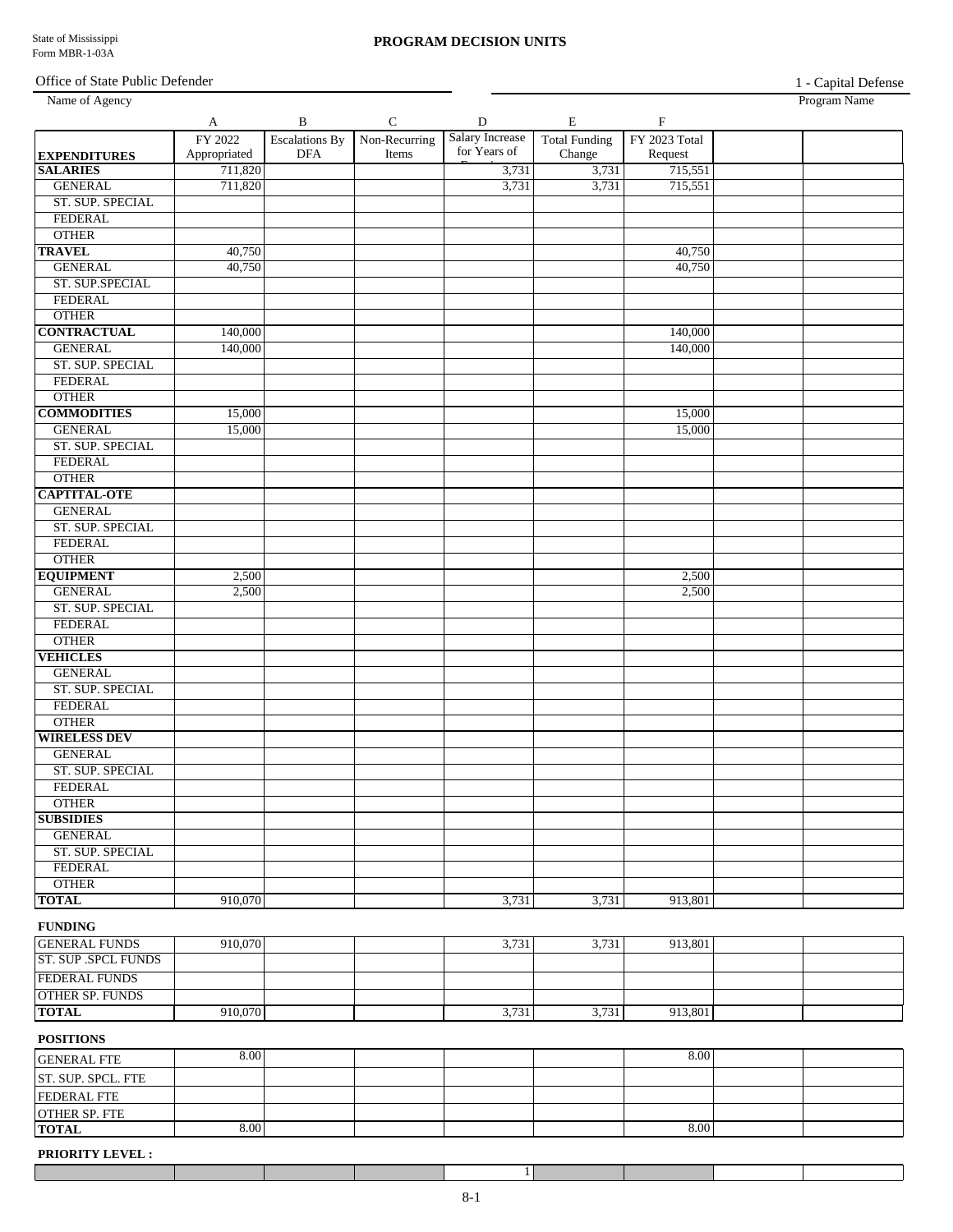#### Office of State Public Defender

| Name of Agency                       |              |                       |               |                        |                      |               | Program Name |
|--------------------------------------|--------------|-----------------------|---------------|------------------------|----------------------|---------------|--------------|
|                                      | A            | $\mathbf{B}$          | $\mathbf C$   | ${\bf D}$              | E                    | $\, {\bf F}$  |              |
|                                      | FY 2022      | <b>Escalations By</b> | Non-Recurring | <b>Salary Increase</b> | <b>Total Funding</b> | FY 2023 Total |              |
| <b>EXPENDITURES</b>                  | Appropriated | <b>DFA</b>            | Items         | for Years of           | Change               | Request       |              |
| <b>SALARIES</b>                      | 977,207      |                       |               | 18,050                 | 18,050               | 995,257       |              |
| <b>GENERAL</b>                       | 977,207      |                       |               | 18,050                 | 18,050               | 995,257       |              |
| ST. SUP. SPECIAL                     |              |                       |               |                        |                      |               |              |
| <b>FEDERAL</b>                       |              |                       |               |                        |                      |               |              |
| <b>OTHER</b>                         |              |                       |               |                        |                      |               |              |
| <b>TRAVEL</b>                        | 2,000        |                       |               |                        |                      | 2,000         |              |
| <b>GENERAL</b>                       | 2,000        |                       |               |                        |                      | 2,000         |              |
| ST. SUP.SPECIAL                      |              |                       |               |                        |                      |               |              |
| <b>FEDERAL</b><br><b>OTHER</b>       |              |                       |               |                        |                      |               |              |
|                                      |              |                       |               |                        |                      |               |              |
| <b>CONTRACTUAL</b><br><b>GENERAL</b> | 47,000       |                       |               |                        |                      | 47,000        |              |
| ST. SUP. SPECIAL                     | 47,000       |                       |               |                        |                      | 47,000        |              |
| <b>FEDERAL</b>                       |              |                       |               |                        |                      |               |              |
| <b>OTHER</b>                         |              |                       |               |                        |                      |               |              |
| <b>COMMODITIES</b>                   | 3,000        |                       |               |                        |                      | 3,000         |              |
| <b>GENERAL</b>                       | 3,000        |                       |               |                        |                      | 3,000         |              |
| ST. SUP. SPECIAL                     |              |                       |               |                        |                      |               |              |
| <b>FEDERAL</b>                       |              |                       |               |                        |                      |               |              |
| <b>OTHER</b>                         |              |                       |               |                        |                      |               |              |
| <b>CAPTITAL-OTE</b>                  |              |                       |               |                        |                      |               |              |
| <b>GENERAL</b>                       |              |                       |               |                        |                      |               |              |
| ST. SUP. SPECIAL                     |              |                       |               |                        |                      |               |              |
| <b>FEDERAL</b>                       |              |                       |               |                        |                      |               |              |
| <b>OTHER</b>                         |              |                       |               |                        |                      |               |              |
| <b>EQUIPMENT</b>                     | 2,500        |                       |               |                        |                      | 2,500         |              |
| <b>GENERAL</b>                       | 2,500        |                       |               |                        |                      | 2,500         |              |
| ST. SUP. SPECIAL                     |              |                       |               |                        |                      |               |              |
| <b>FEDERAL</b>                       |              |                       |               |                        |                      |               |              |
| <b>OTHER</b>                         |              |                       |               |                        |                      |               |              |
| <b>VEHICLES</b>                      |              |                       |               |                        |                      |               |              |
| <b>GENERAL</b>                       |              |                       |               |                        |                      |               |              |
| ST. SUP. SPECIAL                     |              |                       |               |                        |                      |               |              |
| <b>FEDERAL</b>                       |              |                       |               |                        |                      |               |              |
| <b>OTHER</b>                         |              |                       |               |                        |                      |               |              |
| <b>WIRELESS DEV</b>                  |              |                       |               |                        |                      |               |              |
| <b>GENERAL</b>                       |              |                       |               |                        |                      |               |              |
| <b>ST. SUP. SPECIAL</b>              |              |                       |               |                        |                      |               |              |
| <b>FEDERAL</b>                       |              |                       |               |                        |                      |               |              |
| <b>OTHER</b>                         |              |                       |               |                        |                      |               |              |
| <b>SUBSIDIES</b>                     |              |                       |               |                        |                      |               |              |
| <b>GENERAL</b>                       |              |                       |               |                        |                      |               |              |
| ST. SUP. SPECIAL                     |              |                       |               |                        |                      |               |              |
| <b>FEDERAL</b>                       |              |                       |               |                        |                      |               |              |
| <b>OTHER</b>                         |              |                       |               |                        |                      |               |              |
| <b>TOTAL</b>                         | 1,031,707    |                       |               | 18,050                 | 18,050               | 1,049,757     |              |
| <b>FUNDING</b>                       |              |                       |               |                        |                      |               |              |
| <b>GENERAL FUNDS</b>                 | 1,031,707    |                       |               | 18,050                 | 18,050               | 1,049,757     |              |
| <b>ST. SUP .SPCL FUNDS</b>           |              |                       |               |                        |                      |               |              |
| <b>FEDERAL FUNDS</b>                 |              |                       |               |                        |                      |               |              |
| <b>OTHER SP. FUNDS</b>               |              |                       |               |                        |                      |               |              |
| <b>TOTAL</b>                         | 1,031,707    |                       |               | 18,050                 | 18,050               | 1,049,757     |              |
| <b>POSITIONS</b>                     |              |                       |               |                        |                      |               |              |
|                                      | 9.00         |                       |               |                        |                      | 9.00          |              |
| <b>GENERAL FTE</b>                   |              |                       |               |                        |                      |               |              |
| <b>ST. SUP. SPCL. FTE</b>            |              |                       |               |                        |                      |               |              |
| <b>FEDERAL FTE</b>                   |              |                       |               |                        |                      |               |              |
| <b>OTHER SP. FTE</b>                 |              |                       |               |                        |                      |               |              |
| <b>TOTAL</b>                         | 9.00         |                       |               |                        |                      | 9.00          |              |

#### **PRIORITY LEVEL :**

 $\Box$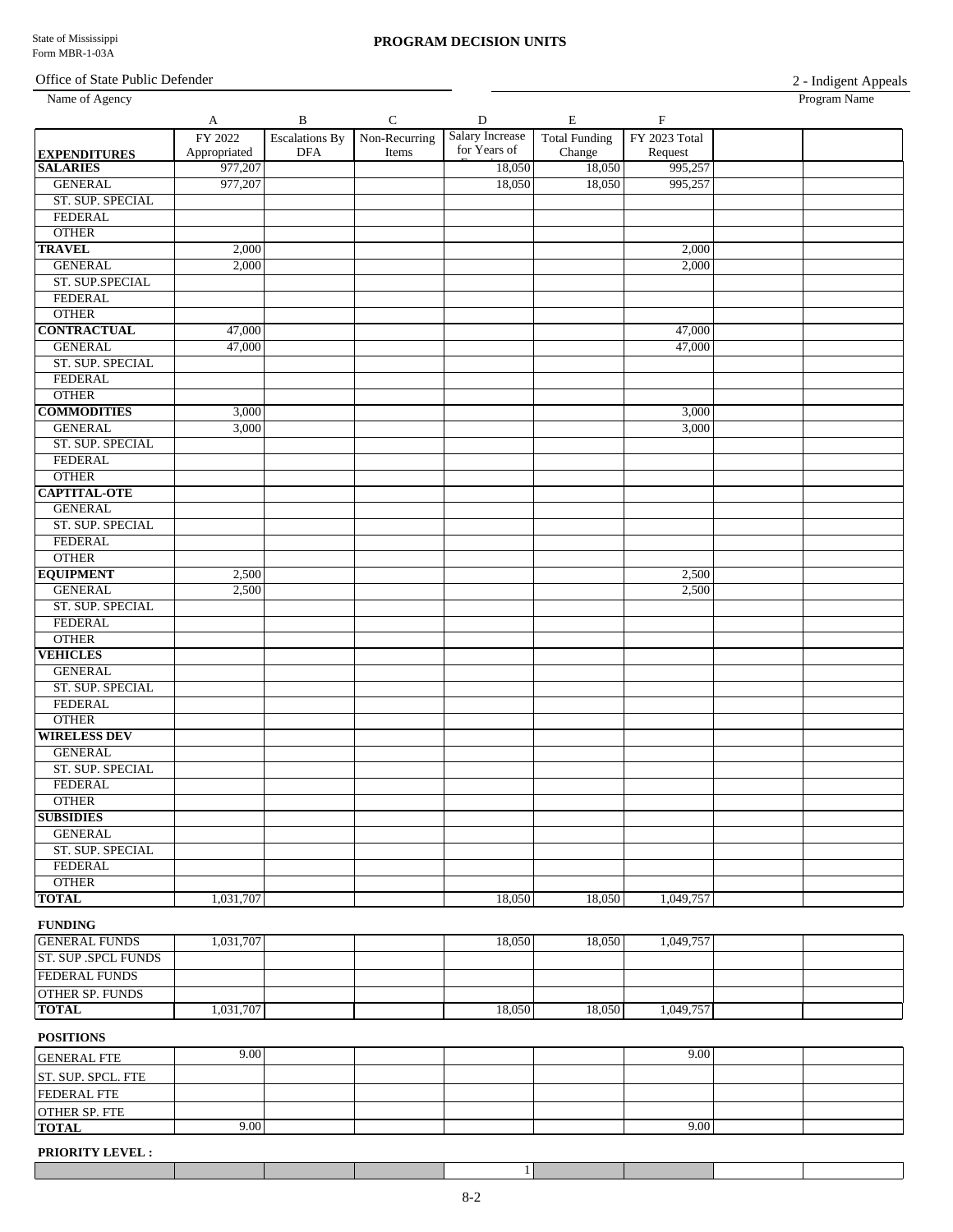Office of State Public Defender

| Name of Agency             |              |                       |               |                      |               |  | Program Name |
|----------------------------|--------------|-----------------------|---------------|----------------------|---------------|--|--------------|
|                            | $\mathbf{A}$ | $\, {\bf B}$          | ${\bf C}$     | $\mathbf D$          | $\mathbf E$   |  |              |
|                            | FY 2022      | <b>Escalations By</b> | Non-Recurring | <b>Total Funding</b> | FY 2023 Total |  |              |
| <b>EXPENDITURES</b>        | Appropriated | <b>DFA</b>            | Items         | Change               | Request       |  |              |
| <b>SALARIES</b>            | 212,240      |                       |               |                      | 212,240       |  |              |
| <b>GENERAL</b>             | 212,240      |                       |               |                      | 212,240       |  |              |
| ST. SUP. SPECIAL           |              |                       |               |                      |               |  |              |
| <b>FEDERAL</b>             |              |                       |               |                      |               |  |              |
| <b>OTHER</b>               |              |                       |               |                      |               |  |              |
| <b>TRAVEL</b>              | 15,000       |                       |               |                      | 15,000        |  |              |
| <b>GENERAL</b>             | 15,000       |                       |               |                      | 15,000        |  |              |
| ST. SUP.SPECIAL            |              |                       |               |                      |               |  |              |
| <b>FEDERAL</b>             |              |                       |               |                      |               |  |              |
| <b>OTHER</b>               |              |                       |               |                      |               |  |              |
| <b>CONTRACTUAL</b>         | 206,000      |                       |               |                      | 206,000       |  |              |
| <b>GENERAL</b>             | 206,000      |                       |               |                      | 206,000       |  |              |
| ST. SUP. SPECIAL           |              |                       |               |                      |               |  |              |
| <b>FEDERAL</b>             |              |                       |               |                      |               |  |              |
| <b>OTHER</b>               |              |                       |               |                      |               |  |              |
| <b>COMMODITIES</b>         | 77,000       |                       |               |                      | 77,000        |  |              |
| <b>GENERAL</b>             | 77,000       |                       |               |                      | 77,000        |  |              |
| ST. SUP. SPECIAL           |              |                       |               |                      |               |  |              |
| <b>FEDERAL</b>             |              |                       |               |                      |               |  |              |
| <b>OTHER</b>               |              |                       |               |                      |               |  |              |
| <b>CAPTITAL-OTE</b>        |              |                       |               |                      |               |  |              |
| <b>GENERAL</b>             |              |                       |               |                      |               |  |              |
| ST. SUP. SPECIAL           |              |                       |               |                      |               |  |              |
| <b>FEDERAL</b>             |              |                       |               |                      |               |  |              |
| <b>OTHER</b>               |              |                       |               |                      |               |  |              |
| <b>EQUIPMENT</b>           | 2,500        |                       |               |                      | 2,500         |  |              |
| <b>GENERAL</b>             | 2,500        |                       |               |                      | 2,500         |  |              |
| ST. SUP. SPECIAL           |              |                       |               |                      |               |  |              |
| <b>FEDERAL</b>             |              |                       |               |                      |               |  |              |
| <b>OTHER</b>               |              |                       |               |                      |               |  |              |
| <b>VEHICLES</b>            |              |                       |               |                      |               |  |              |
| <b>GENERAL</b>             |              |                       |               |                      |               |  |              |
| ST. SUP. SPECIAL           |              |                       |               |                      |               |  |              |
| <b>FEDERAL</b>             |              |                       |               |                      |               |  |              |
| <b>OTHER</b>               |              |                       |               |                      |               |  |              |
| <b>WIRELESS DEV</b>        |              |                       |               |                      |               |  |              |
| <b>GENERAL</b>             |              |                       |               |                      |               |  |              |
| ST. SUP. SPECIAL           |              |                       |               |                      |               |  |              |
| <b>FEDERAL</b>             |              |                       |               |                      |               |  |              |
| <b>OTHER</b>               |              |                       |               |                      |               |  |              |
| <b>SUBSIDIES</b>           |              |                       |               |                      |               |  |              |
| <b>GENERAL</b>             |              |                       |               |                      |               |  |              |
| ST. SUP. SPECIAL           |              |                       |               |                      |               |  |              |
| <b>FEDERAL</b>             |              |                       |               |                      |               |  |              |
| <b>OTHER</b>               |              |                       |               |                      |               |  |              |
| <b>TOTAL</b>               | 512,740      |                       |               |                      | 512,740       |  |              |
|                            |              |                       |               |                      |               |  |              |
| <b>FUNDING</b>             |              |                       |               |                      |               |  |              |
| <b>GENERAL FUNDS</b>       | 512,740      |                       |               |                      | 512,740       |  |              |
| <b>ST. SUP .SPCL FUNDS</b> |              |                       |               |                      |               |  |              |
| <b>FEDERAL FUNDS</b>       |              |                       |               |                      |               |  |              |
| <b>OTHER SP. FUNDS</b>     |              |                       |               |                      |               |  |              |
| <b>TOTAL</b>               | 512,740      |                       |               |                      | 512,740       |  |              |
| <b>POSITIONS</b>           |              |                       |               |                      |               |  |              |
| <b>GENERAL FTE</b>         | 3.00         |                       |               |                      | 3.00          |  |              |
|                            |              |                       |               |                      |               |  |              |
| ST. SUP. SPCL. FTE         |              |                       |               |                      |               |  |              |
| <b>FEDERAL FTE</b>         |              |                       |               |                      |               |  |              |
| <b>OTHER SP. FTE</b>       |              |                       |               |                      |               |  |              |
| <b>TOTAL</b>               | 3.00         |                       |               |                      | 3.00          |  |              |
|                            |              |                       |               |                      |               |  |              |

# **PRIORITY LEVEL :**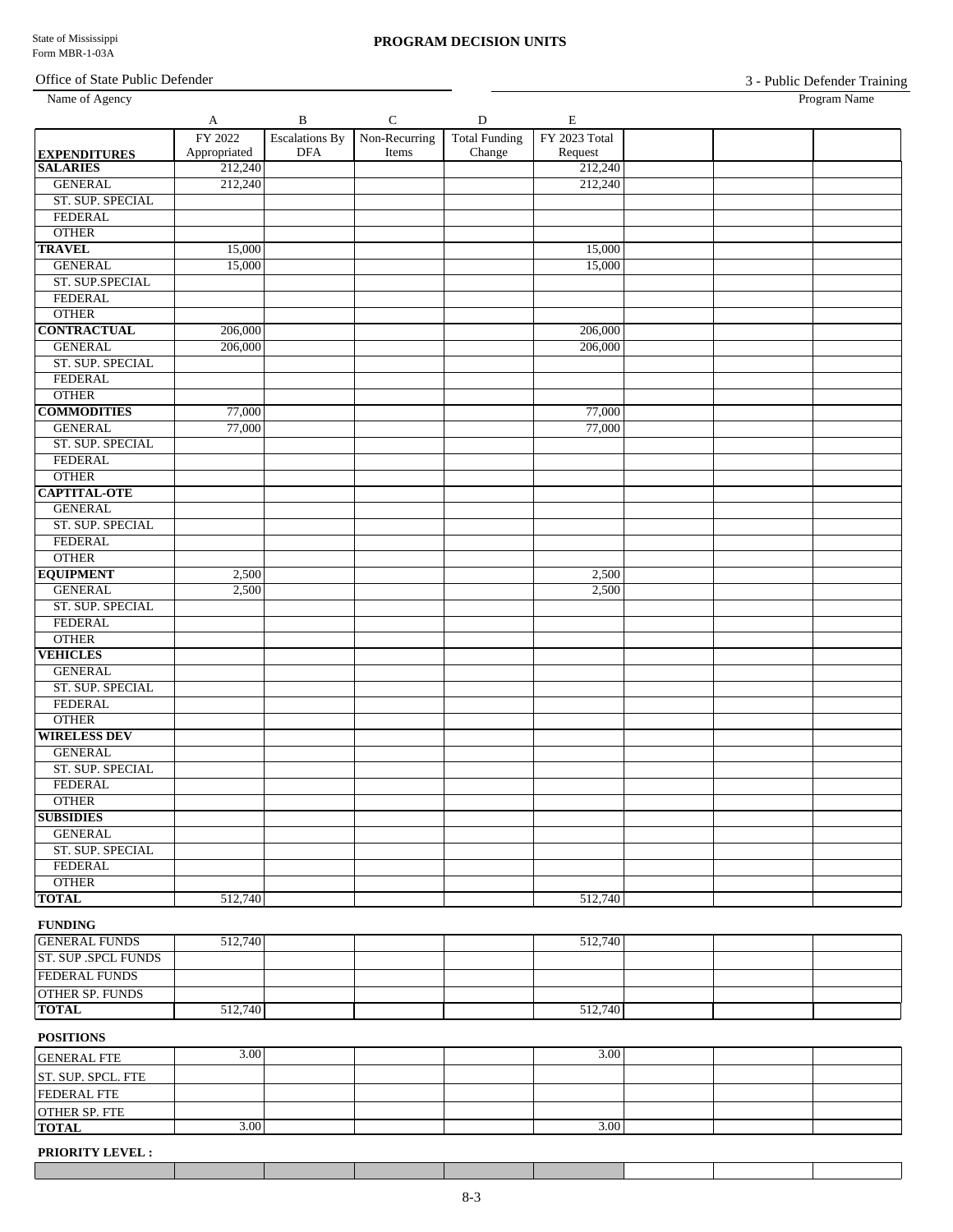#### Office of State Public Defender

4 - Indigent Parental Representation

| Name of Agency                      |              |                       |               |                      |                    |  | Program Name |
|-------------------------------------|--------------|-----------------------|---------------|----------------------|--------------------|--|--------------|
|                                     | A            | $\, {\bf B}$          | ${\bf C}$     | $\mathbf D$          | $\bf E$            |  |              |
|                                     | FY 2022      | <b>Escalations By</b> | Non-Recurring | <b>Total Funding</b> | FY 2023 Total      |  |              |
| <b>EXPENDITURES</b>                 | Appropriated | <b>DFA</b>            | Items         | Change               | Request            |  |              |
| <b>SALARIES</b>                     | 140,190      |                       |               |                      | 140,190            |  |              |
| <b>GENERAL</b>                      | 140,190      |                       |               |                      | 140,190            |  |              |
| ST. SUP. SPECIAL                    |              |                       |               |                      |                    |  |              |
| <b>FEDERAL</b>                      |              |                       |               |                      |                    |  |              |
| <b>OTHER</b>                        |              |                       |               |                      |                    |  |              |
| <b>TRAVEL</b>                       | 5,000        |                       |               |                      | 5,000              |  |              |
| <b>GENERAL</b>                      | 5,000        |                       |               |                      | 5,000              |  |              |
| ST. SUP.SPECIAL                     |              |                       |               |                      |                    |  |              |
| <b>FEDERAL</b>                      |              |                       |               |                      |                    |  |              |
| <b>OTHER</b>                        |              |                       |               |                      |                    |  |              |
| <b>CONTRACTUAL</b>                  | 25,000       |                       |               |                      | 25,000             |  |              |
| <b>GENERAL</b>                      | 25,000       |                       |               |                      | 25,000             |  |              |
| ST. SUP. SPECIAL                    |              |                       |               |                      |                    |  |              |
| <b>FEDERAL</b>                      |              |                       |               |                      |                    |  |              |
| <b>OTHER</b>                        |              |                       |               |                      |                    |  |              |
| <b>COMMODITIES</b>                  | 500          |                       |               |                      | 500                |  |              |
| <b>GENERAL</b>                      | 500          |                       |               |                      | 500                |  |              |
| ST. SUP. SPECIAL                    |              |                       |               |                      |                    |  |              |
| <b>FEDERAL</b>                      |              |                       |               |                      |                    |  |              |
| <b>OTHER</b>                        |              |                       |               |                      |                    |  |              |
| <b>CAPTITAL-OTE</b>                 |              |                       |               |                      |                    |  |              |
| <b>GENERAL</b>                      |              |                       |               |                      |                    |  |              |
| ST. SUP. SPECIAL                    |              |                       |               |                      |                    |  |              |
| <b>FEDERAL</b>                      |              |                       |               |                      |                    |  |              |
| <b>OTHER</b>                        |              |                       |               |                      |                    |  |              |
| <b>EQUIPMENT</b>                    |              |                       |               |                      |                    |  |              |
| <b>GENERAL</b>                      |              |                       |               |                      |                    |  |              |
| ST. SUP. SPECIAL                    |              |                       |               |                      |                    |  |              |
| <b>FEDERAL</b>                      |              |                       |               |                      |                    |  |              |
| <b>OTHER</b>                        |              |                       |               |                      |                    |  |              |
| <b>VEHICLES</b>                     |              |                       |               |                      |                    |  |              |
| <b>GENERAL</b>                      |              |                       |               |                      |                    |  |              |
| ST. SUP. SPECIAL                    |              |                       |               |                      |                    |  |              |
| <b>FEDERAL</b>                      |              |                       |               |                      |                    |  |              |
| <b>OTHER</b><br><b>WIRELESS DEV</b> |              |                       |               |                      |                    |  |              |
| <b>GENERAL</b>                      |              |                       |               |                      |                    |  |              |
| <b>ST. SUP. SPECIAL</b>             |              |                       |               |                      |                    |  |              |
| <b>FEDERAL</b>                      |              |                       |               |                      |                    |  |              |
| <b>OTHER</b>                        |              |                       |               |                      |                    |  |              |
| <b>SUBSIDIES</b>                    | 395,500      |                       |               |                      |                    |  |              |
| <b>GENERAL</b>                      | 395,500      |                       |               |                      | 395,500<br>395,500 |  |              |
| ST. SUP. SPECIAL                    |              |                       |               |                      |                    |  |              |
| <b>FEDERAL</b>                      |              |                       |               |                      |                    |  |              |
| <b>OTHER</b>                        |              |                       |               |                      |                    |  |              |
| <b>TOTAL</b>                        | 566,190      |                       |               |                      | 566,190            |  |              |
|                                     |              |                       |               |                      |                    |  |              |
| <b>FUNDING</b>                      |              |                       |               |                      |                    |  |              |
| <b>GENERAL FUNDS</b>                | 566,190      |                       |               |                      | 566,190            |  |              |
| <b>ST. SUP .SPCL FUNDS</b>          |              |                       |               |                      |                    |  |              |
| <b>FEDERAL FUNDS</b>                |              |                       |               |                      |                    |  |              |
| <b>OTHER SP. FUNDS</b>              |              |                       |               |                      |                    |  |              |
| <b>TOTAL</b>                        | 566,190      |                       |               |                      | 566,190            |  |              |
|                                     |              |                       |               |                      |                    |  |              |
| <b>POSITIONS</b>                    |              |                       |               |                      |                    |  |              |
| <b>GENERAL FTE</b>                  | 2.00         |                       |               |                      | 2.00               |  |              |
| ST. SUP. SPCL. FTE                  |              |                       |               |                      |                    |  |              |
| <b>FEDERAL FTE</b>                  |              |                       |               |                      |                    |  |              |
| <b>OTHER SP. FTE</b>                |              |                       |               |                      |                    |  |              |
| <b>TOTAL</b>                        | 2.00         |                       |               |                      | 2.00               |  |              |
|                                     |              |                       |               |                      |                    |  |              |
| <b>PRIORITY LEVEL:</b>              |              |                       |               |                      |                    |  |              |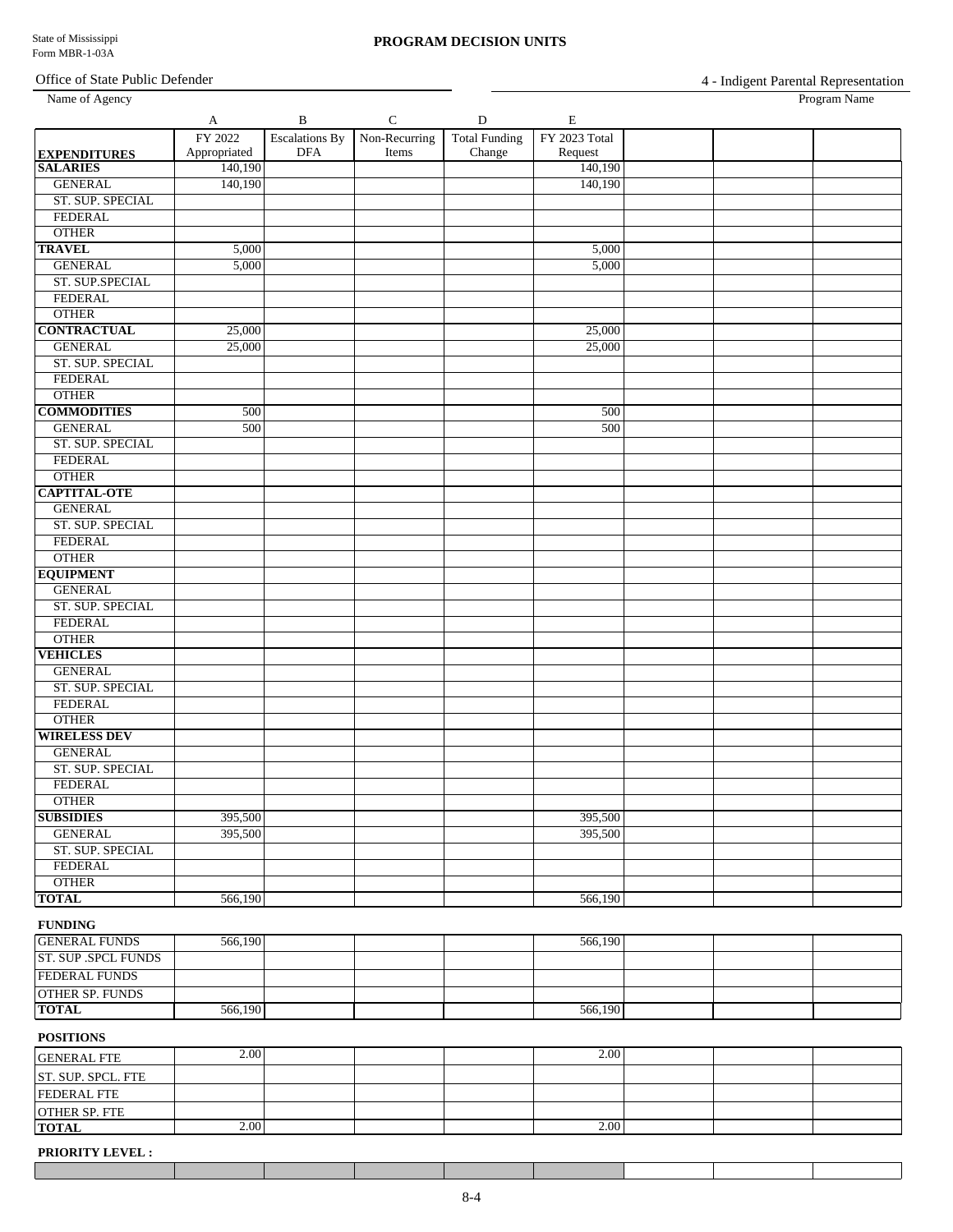Office of State Public Defender

| Name of Agency                     |                         |                                     |                        |                        |                                  |                                |                          | Program Name |
|------------------------------------|-------------------------|-------------------------------------|------------------------|------------------------|----------------------------------|--------------------------------|--------------------------|--------------|
|                                    | A                       | $\, {\bf B}$                        | ${\bf C}$              | D                      | $\,$ E                           | $\rm F$                        | ${\bf G}$                |              |
| <b>EXPENDITURES</b>                | FY 2022<br>Appropriated | <b>Escalations By</b><br><b>DFA</b> | Non-Recurring<br>Items | Add a Data<br>Reserach | <b>Support Local</b><br>Defender | <b>Total Funding</b><br>Change | FY 2023 Total<br>Request |              |
| <b>SALARIES</b>                    | 256,629                 |                                     |                        | 65,500                 |                                  | 65,500                         | 322,129                  |              |
| <b>GENERAL</b>                     | 256,629                 |                                     |                        | 65,500                 |                                  | 65,500                         | 322,129                  |              |
| ST. SUP. SPECIAL                   |                         |                                     |                        |                        |                                  |                                |                          |              |
| <b>FEDERAL</b>                     |                         |                                     |                        |                        |                                  |                                |                          |              |
| <b>OTHER</b>                       |                         |                                     |                        |                        |                                  |                                |                          |              |
| <b>TRAVEL</b>                      | 1,500                   |                                     |                        |                        | 3,500                            | 3,500                          | 5,000                    |              |
| <b>GENERAL</b>                     | 1,500                   |                                     |                        |                        | 3,500                            | 3,500                          | 5,000                    |              |
| ST. SUP.SPECIAL                    |                         |                                     |                        |                        |                                  |                                |                          |              |
| <b>FEDERAL</b>                     |                         |                                     |                        |                        |                                  |                                |                          |              |
| <b>OTHER</b>                       |                         |                                     |                        |                        |                                  |                                |                          |              |
| <b>CONTRACTUAL</b>                 | 33,162                  |                                     | (760)                  |                        |                                  | (760)                          | 32,402                   |              |
| <b>GENERAL</b>                     |                         |                                     |                        |                        |                                  | (760)                          |                          |              |
|                                    | 33,162                  |                                     | (760)                  |                        |                                  |                                | 32,402                   |              |
| ST. SUP. SPECIAL<br><b>FEDERAL</b> |                         |                                     |                        |                        |                                  |                                |                          |              |
|                                    |                         |                                     |                        |                        |                                  |                                |                          |              |
| <b>OTHER</b>                       |                         |                                     |                        |                        |                                  |                                |                          |              |
| <b>COMMODITIES</b>                 | 800                     |                                     |                        |                        |                                  |                                | 800                      |              |
| <b>GENERAL</b>                     | 800                     |                                     |                        |                        |                                  |                                | 800                      |              |
| <b>ST. SUP. SPECIAL</b>            |                         |                                     |                        |                        |                                  |                                |                          |              |
| <b>FEDERAL</b>                     |                         |                                     |                        |                        |                                  |                                |                          |              |
| <b>OTHER</b>                       |                         |                                     |                        |                        |                                  |                                |                          |              |
| <b>CAPTITAL-OTE</b>                |                         |                                     |                        |                        |                                  |                                |                          |              |
| <b>GENERAL</b>                     |                         |                                     |                        |                        |                                  |                                |                          |              |
| ST. SUP. SPECIAL                   |                         |                                     |                        |                        |                                  |                                |                          |              |
| <b>FEDERAL</b>                     |                         |                                     |                        |                        |                                  |                                |                          |              |
| <b>OTHER</b>                       |                         |                                     |                        |                        |                                  |                                |                          |              |
| <b>EQUIPMENT</b>                   | 2,500                   |                                     |                        |                        |                                  |                                | 2,500                    |              |
| <b>GENERAL</b>                     | 2,500                   |                                     |                        |                        |                                  |                                | 2,500                    |              |
| ST. SUP. SPECIAL                   |                         |                                     |                        |                        |                                  |                                |                          |              |
| <b>FEDERAL</b>                     |                         |                                     |                        |                        |                                  |                                |                          |              |
| <b>OTHER</b>                       |                         |                                     |                        |                        |                                  |                                |                          |              |
| <b>VEHICLES</b>                    |                         |                                     |                        |                        |                                  |                                |                          |              |
| <b>GENERAL</b>                     |                         |                                     |                        |                        |                                  |                                |                          |              |
| ST. SUP. SPECIAL                   |                         |                                     |                        |                        |                                  |                                |                          |              |
| <b>FEDERAL</b>                     |                         |                                     |                        |                        |                                  |                                |                          |              |
| <b>OTHER</b>                       |                         |                                     |                        |                        |                                  |                                |                          |              |
| <b>WIRELESS DEV</b>                |                         |                                     |                        |                        |                                  |                                |                          |              |
| <b>GENERAL</b>                     |                         |                                     |                        |                        |                                  |                                |                          |              |
| ST. SUP. SPECIAL                   |                         |                                     |                        |                        |                                  |                                |                          |              |
| <b>FEDERAL</b>                     |                         |                                     |                        |                        |                                  |                                |                          |              |
| <b>OTHER</b>                       |                         |                                     |                        |                        |                                  |                                |                          |              |
| <b>SUBSIDIES</b>                   |                         |                                     |                        |                        | 2,000,000                        | 2,000,000                      | 2,000,000                |              |
| <b>GENERAL</b>                     |                         |                                     |                        |                        | 2,000,000                        | 2,000,000                      | 2,000,000                |              |
| ST. SUP. SPECIAL                   |                         |                                     |                        |                        |                                  |                                |                          |              |
| <b>FEDERAL</b>                     |                         |                                     |                        |                        |                                  |                                |                          |              |
| <b>OTHER</b>                       |                         |                                     |                        |                        |                                  |                                |                          |              |
| <b>TOTAL</b>                       | 294,591                 |                                     | (760)                  | 65,500                 | 2,003,500                        | 2,068,240                      | 2,362,831                |              |
|                                    |                         |                                     |                        |                        |                                  |                                |                          |              |
| <b>FUNDING</b>                     |                         |                                     |                        |                        |                                  |                                |                          |              |
| <b>GENERAL FUNDS</b>               | 294,591                 |                                     | (760)                  | 65,500                 | 2,003,500                        | 2,068,240                      | 2,362,831                |              |
| <b>ST. SUP .SPCL FUNDS</b>         |                         |                                     |                        |                        |                                  |                                |                          |              |
| <b>FEDERAL FUNDS</b>               |                         |                                     |                        |                        |                                  |                                |                          |              |
| <b>OTHER SP. FUNDS</b>             |                         |                                     |                        |                        |                                  |                                |                          |              |
| <b>TOTAL</b>                       | 294,591                 |                                     | (760)                  | 65,500                 | 2,003,500                        | 2,068,240                      | 2,362,831                |              |
| <b>POSITIONS</b>                   |                         |                                     |                        |                        |                                  |                                |                          |              |
| <b>GENERAL FTE</b>                 | 3.00                    |                                     |                        |                        |                                  |                                | 3.00                     |              |
|                                    |                         |                                     |                        |                        |                                  |                                |                          |              |
| ST. SUP. SPCL. FTE                 |                         |                                     |                        |                        |                                  |                                |                          |              |
| <b>FEDERAL FTE</b>                 |                         |                                     |                        |                        |                                  |                                |                          |              |
| <b>OTHER SP. FTE</b>               |                         |                                     |                        |                        |                                  |                                |                          |              |
| <b>TOTAL</b>                       | 3.00                    |                                     |                        |                        |                                  |                                | 3.00                     |              |
|                                    |                         |                                     |                        |                        |                                  |                                |                          |              |

#### **PRIORITY LEVEL :**

 $\Box$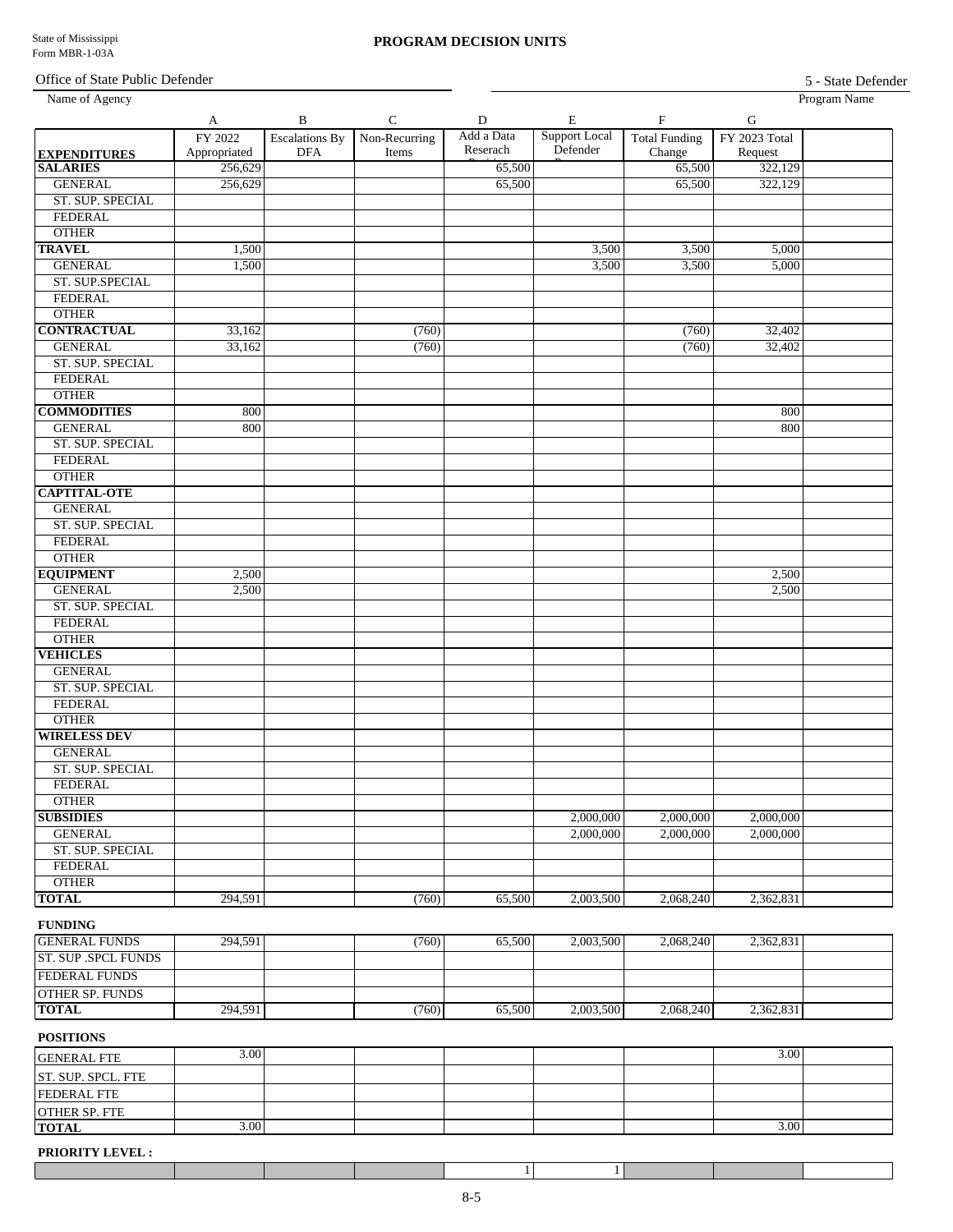(To Accompany Form MBR-1-03) Program Data Collected in Accordance with the Mississippi Performance Budget and Strategic Planning Act of 1994

| Office of State Public Defender | Capital Defense |
|---------------------------------|-----------------|
| Name of Agency                  | Program Name    |

I. Program Description:

Capital Defense Counsel provides legal representation to indigent persons charged with death penalty eligible offenses in the state courts of Mississippi, and tracks all such cases.

II. Program Objective:

The objective is to reduce the cost of death penalty litigation on the counties while providing high quality legal representation for persons charged with death penalty eligible offenses.

- III. Current program activities as supported by the funding in Columns 6-15 (FY 2022 & FY 2023Increase/Decrease for continuations) of MBR-1-03 and designated Budget Unit Decisions columns of MBR-1-03-A:
- (D) Salary Increase for Years of Experience:

The salaries of the attorneys within the Office are aligned to that paid to District Attorneys and their staff per MS Code 99- 18-9. Individual salaries are required to be increased when an attorney reaches the next tier of years of experience.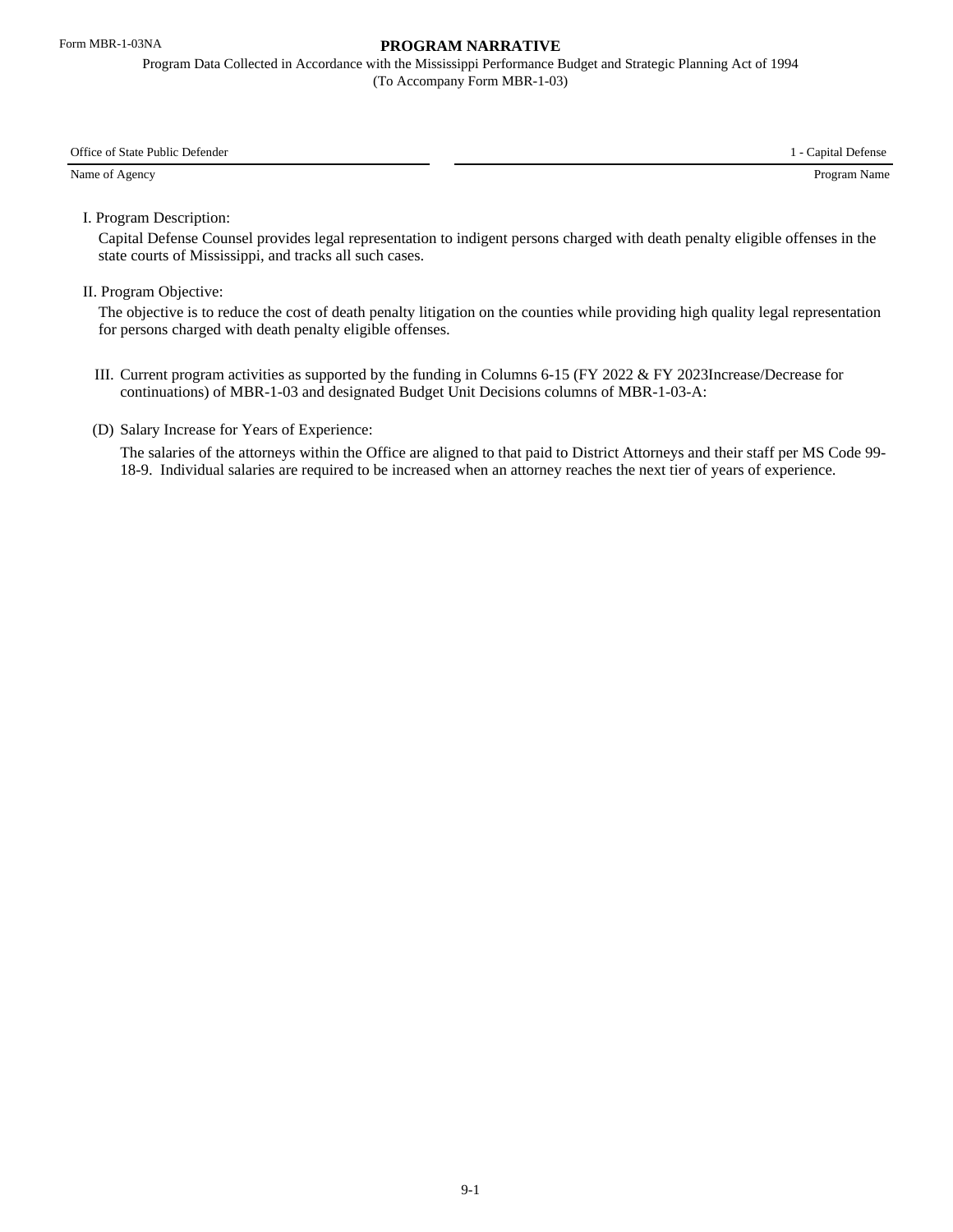(To Accompany Form MBR-1-03) Program Data Collected in Accordance with the Mississippi Performance Budget and Strategic Planning Act of 1994

Office of State Public Defender 2 - Indigent Appeals

Name of Agency Program Name

I. Program Description:

Indigent Appeals is charged with providing legal representation to indigent persons in direct appeals of felony convictions.

II. Program Objective:

The objective is to represent indigent criminal defendants on appeal and to provide assistance to trial level public defenders.

- III. Current program activities as supported by the funding in Columns 6-15 (FY 2022 & FY 2023Increase/Decrease for continuations) of MBR-1-03 and designated Budget Unit Decisions columns of MBR-1-03-A:
- (D) Salary Increase for Years of Experience:

The salaries of the attorneys within the Office are aligned to that paid to District Attorneys and their staff per MS Code 99- 40-1. Individual salaries are required to be increased when an attorney reaches the next tier of years of experience.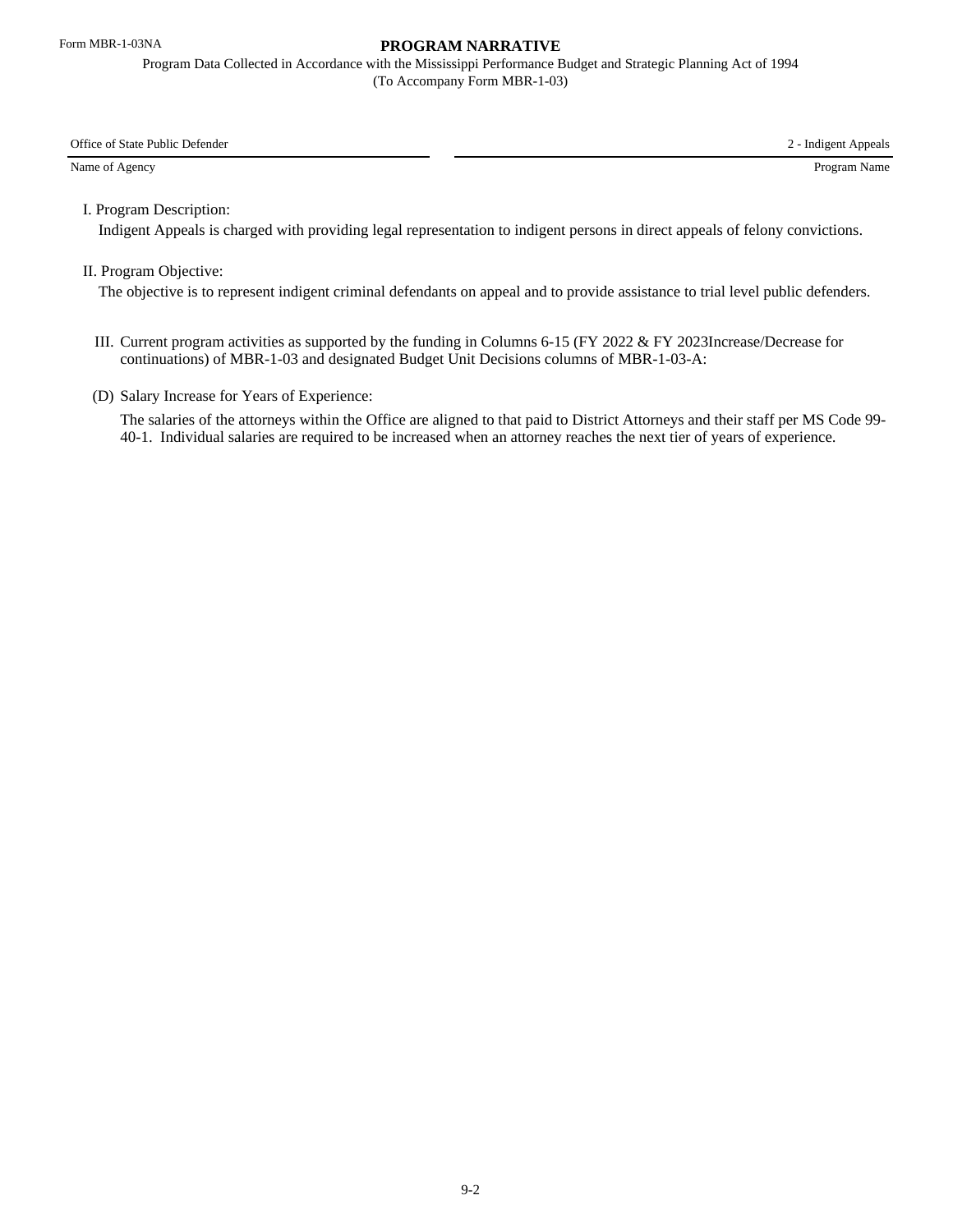(To Accompany Form MBR-1-03) Program Data Collected in Accordance with the Mississippi Performance Budget and Strategic Planning Act of 1994

Office of State Public Defender 3 - Public Defender Training

Name of Agency Program Name

I. Program Description:

The Training Division of the Office is charged with providing continuing professional legal education to Public Defenders in Mississippi.

#### II. Program Objective:

The objective is to provide training opportunities for Mississippi's Public Defenders.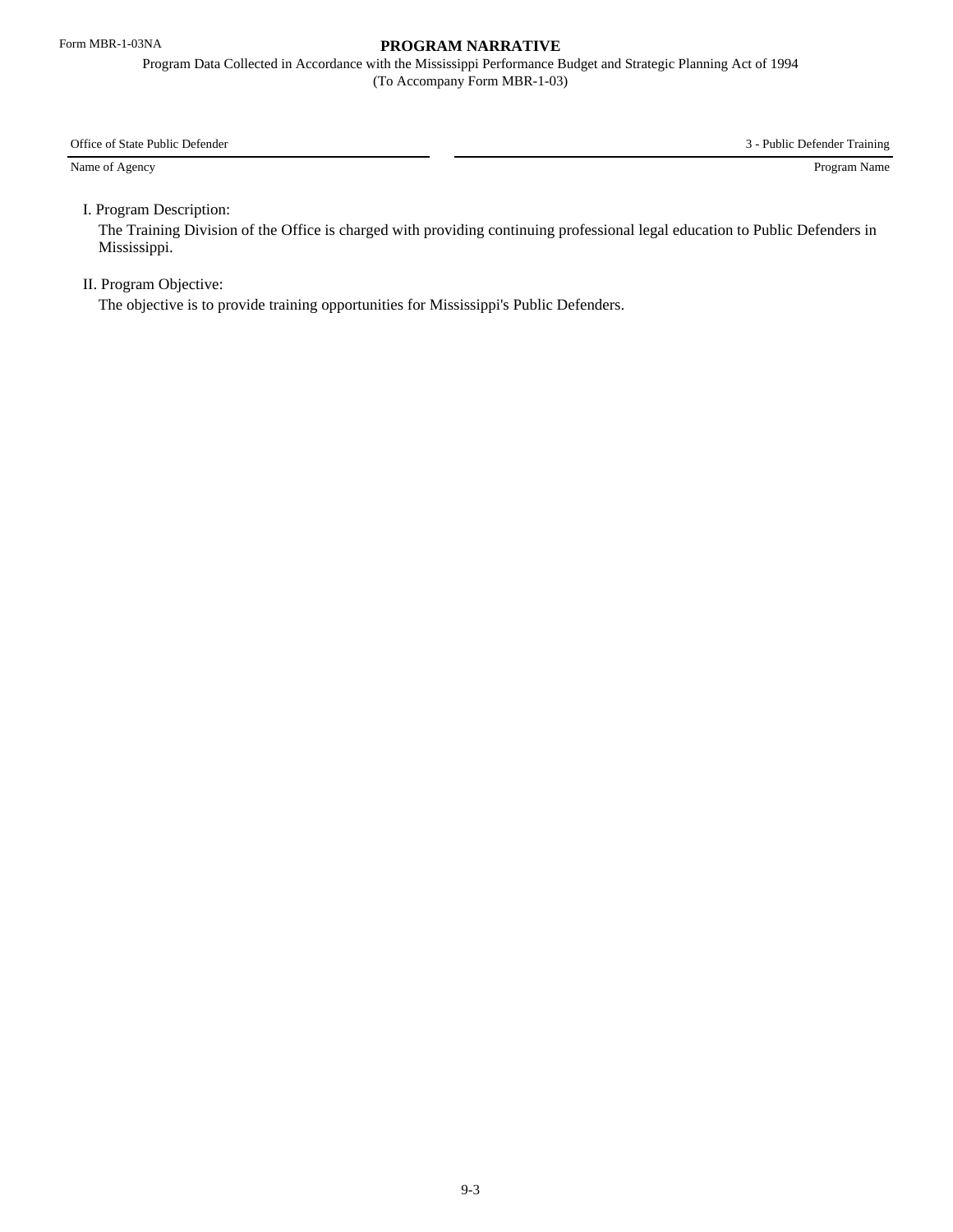(To Accompany Form MBR-1-03) Program Data Collected in Accordance with the Mississippi Performance Budget and Strategic Planning Act of 1994

Office of State Public Defender 4 - Indigent Parental Representation 4 - Indigent Parental Representation

Name of Agency Program Name (Program Name of Agency Program Name of Agency Program Name

#### I. Program Description:

Fund and train lawyers to represent parents in Youth Court abuse and neglect and Termination of Parental Right cases to ensure the fundamental rights of parents are respected and facilitate the expedient movement of children in the system.

II. Program Objective:

Provide funding for direct representation and training and certification of lawyers and Youth Court parent representation.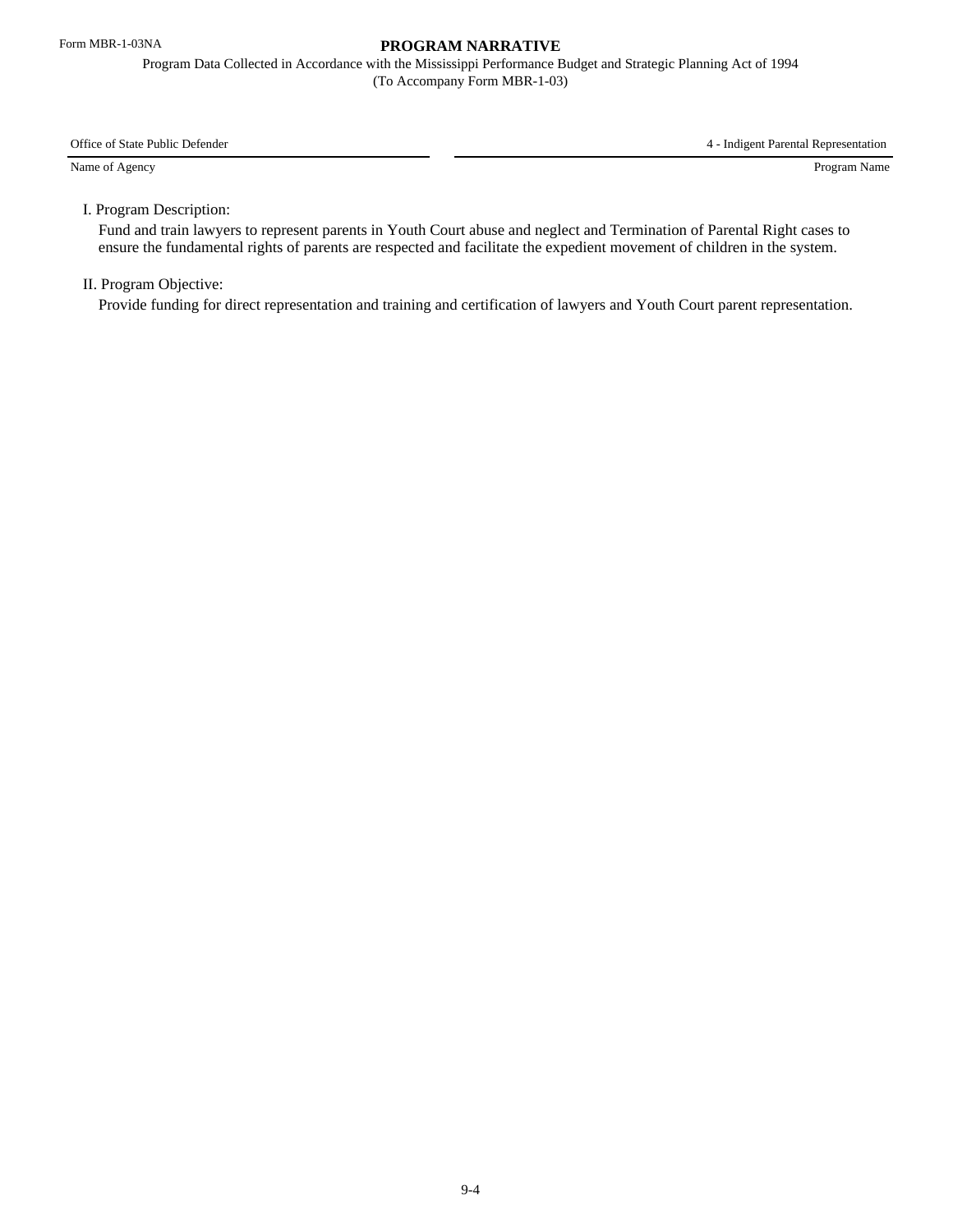(To Accompany Form MBR-1-03) Program Data Collected in Accordance with the Mississippi Performance Budget and Strategic Planning Act of 1994

Office of State Public Defender 5 - State Defender

Name of Agency Program Name

I. Program Description:

Develop a statewide Public Defender system and administer capital defense, indigent appeals, and training divisions. This program was approved to begin in FY18.

II. Program Objective:

Collect and analyze relevant data to allow policy makers at the state and local level make the most efficient use of public funds in delivering constitutionally mandated services.

- III. Current program activities as supported by the funding in Columns 6-15 (FY 2022 & FY 2023Increase/Decrease for continuations) of MBR-1-03 and designated Budget Unit Decisions columns of MBR-1-03-A:
- (C) Non-Recurring:

DFA has projected a decrease in its MMRS fees as the agency's grants have decreased.

(D) Add a Data Reserach Position:

OSPD utilized VISTA assistance in FY21 and FY22 to meet its charge to use data to manage existing programs and meet mandated obligations. We are requesting that the Office receive funding to fill a full-time position to replace this VISTA assistance.

- IV. Additional program activities that will result from increased funding requested in Columns 16-25 (MBR-1-03) and specified Budget Decision Unit Columns (MBR-1-03-A):
- (E) Support Local Defender Programs:

The creation of the local defender support program will begin with 3 pilot projects as detailed in the Budget Narrative. The counties will match the \$2,000,000 with 1,300,000 to fully fund the 3 projects. This request includes an additional \$3,500 in travel for the State Public Defender to visit all sites.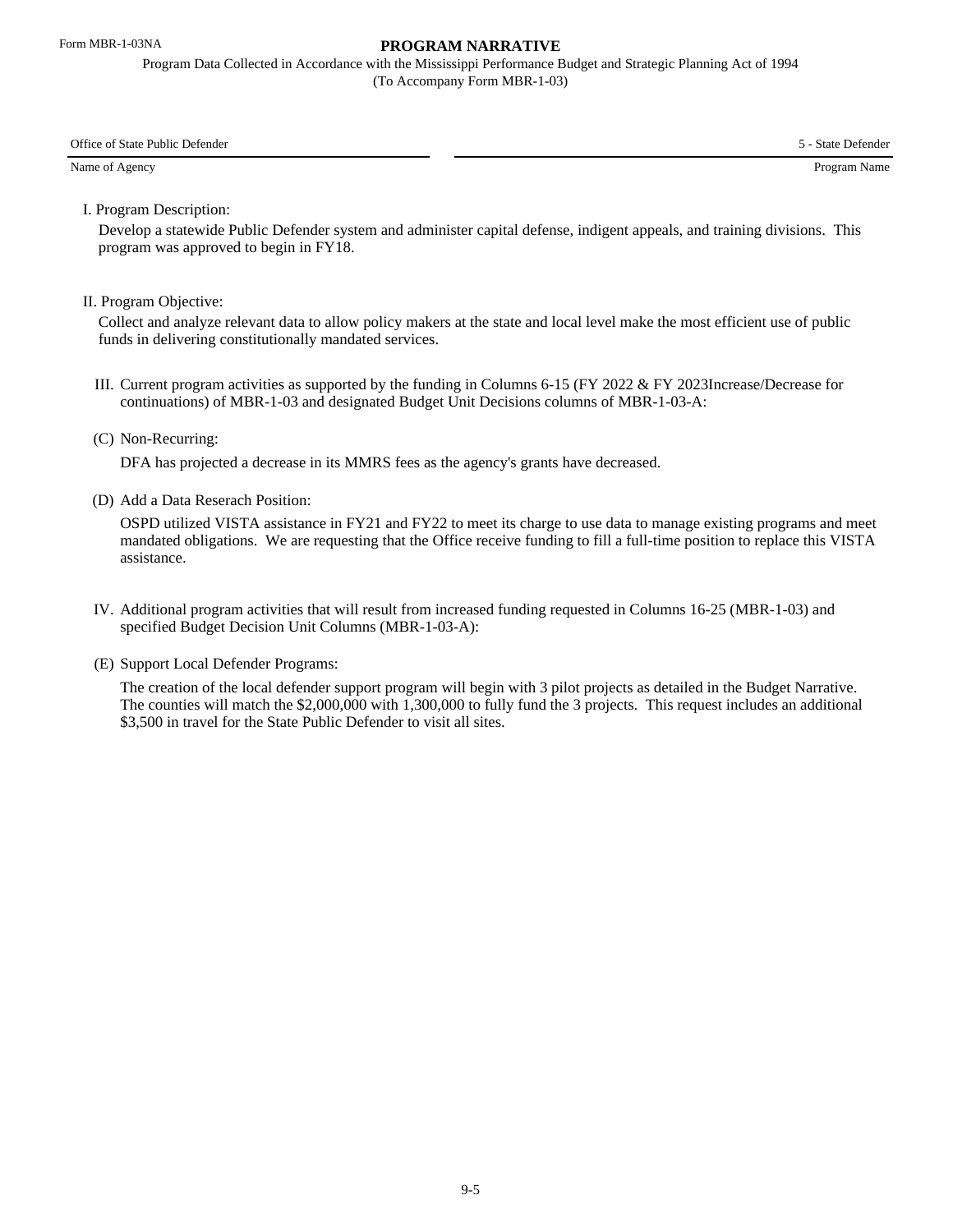Program Data Collected in Accordance with the Mississippi Performance Budget and Strategic Planning Act of 1994

| Office of State Public Defender (091-00) | Capital Defense |
|------------------------------------------|-----------------|
| Name of Agency                           | PROGRAM NAME    |

PROGRAM OUTPUTS: (This is the measure of the process necessary to carry on the goals and objectives of this program. This is the volume produced, i.e., how many people served, how many documents generated.)

|                                                                 | FY 2021<br>APPRO | FY 2021 | FY 2022<br>ACTUAL ESTIMATED | FY 2023<br>PROJECTED |
|-----------------------------------------------------------------|------------------|---------|-----------------------------|----------------------|
| 1 Number of cases opened                                        | 12.00            | 4.00    | 12.00                       | 12.00                |
| 2 Average of Reversals due to Ineffective Assistance of Counsel | 8.10             | 8.10    | 8.10                        | 7.90                 |

PROGRAM EFFICIENCIES: (This is the measure of the cost, unit cost or productivity associated with a given outcome or output. This measure indicates linkage between services and funding, i.e., cost per investigation, cost per student or number of days to complete investigation.)

|                        | FY 2021   | FY 2021    | FY 2022                    | FY 2023   |
|------------------------|-----------|------------|----------------------------|-----------|
|                        | APPRO     |            | ACTUAL ESTIMATED PROJECTED |           |
| 1 Cost per case opened | 77.858.00 | 209,705.00 | 76.052.00                  | 76.685.00 |

|                                                                                                        | FY 2021<br>APPRO | FY 2021<br>ACTUAL | FY 2022<br>ESTIMATED | FY 2023<br>PROJECTED |
|--------------------------------------------------------------------------------------------------------|------------------|-------------------|----------------------|----------------------|
| 1 Percentage of trial cases opened less than one year                                                  | 75.00            | 37.50             | 75.00                | 75.00                |
| 2 Percentage Change in Running Average of Reversals due to Ineffective<br><b>Assistance of Counsel</b> | (0.10)           | 0.10              | 0.10                 | 0.10                 |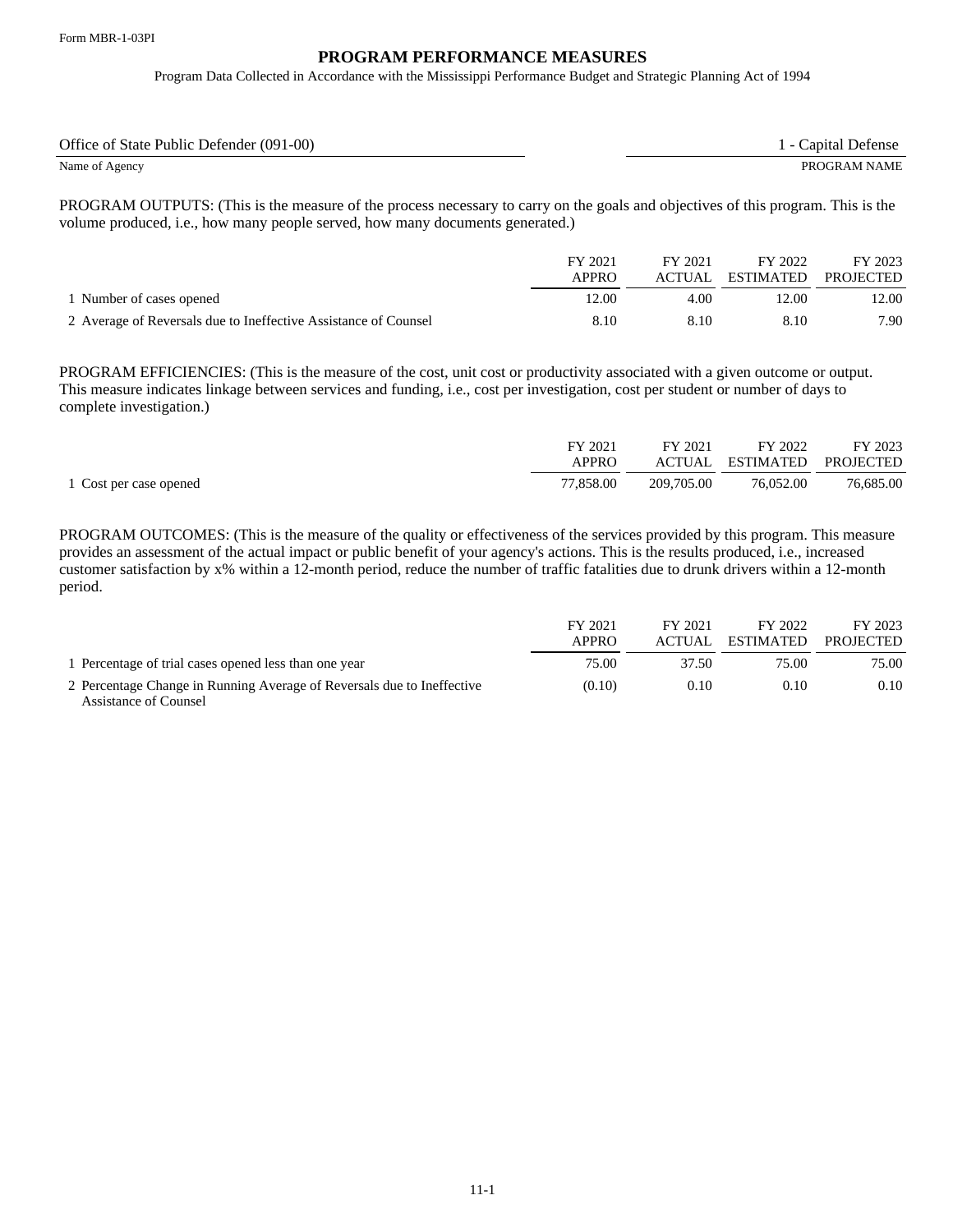Program Data Collected in Accordance with the Mississippi Performance Budget and Strategic Planning Act of 1994

| Office of State Public Defender (091-00) | - Indigent Appeals |
|------------------------------------------|--------------------|
| Name of Agency                           | PROGRAM NAME       |

PROGRAM OUTPUTS: (This is the measure of the process necessary to carry on the goals and objectives of this program. This is the volume produced, i.e., how many people served, how many documents generated.)

|                        | FY 2021<br>APPRO | FY 2021 | FY 2022<br>ACTUAL ESTIMATED | FY 2023<br>PROJECTED |
|------------------------|------------------|---------|-----------------------------|----------------------|
| Number of Briefs Filed | 120.00           | 56.00   | 120.00                      | 120.00               |

PROGRAM EFFICIENCIES: (This is the measure of the cost, unit cost or productivity associated with a given outcome or output. This measure indicates linkage between services and funding, i.e., cost per investigation, cost per student or number of days to complete investigation.)

|                                              | FY 2021<br>APPRO | FY 2021   | FY 2022<br>ACTUAL ESTIMATED PROJECTED | FY 2023  |
|----------------------------------------------|------------------|-----------|---------------------------------------|----------|
| 1 Average Cost of Case Based on Briefs Filed | 8.393.00         | 17.985.00 | 8.598.00                              | 8.724.00 |

|                                                                  | FY 2021<br>APPRO | FY 2021<br><b>ACTUAL</b> | FY 2022<br>ESTIMATED | FY 2023<br><b>PROJECTED</b> |
|------------------------------------------------------------------|------------------|--------------------------|----------------------|-----------------------------|
| 1 File Briefs within 2 Months of Receipt of Case 80% of the Time | 80.00            | 45.00                    | 80.00                | 80.00                       |
| 2 Maintain Average of 50 days or Less to File Briefs             | 48.00            | 63.00                    | 49.00                | 49.00                       |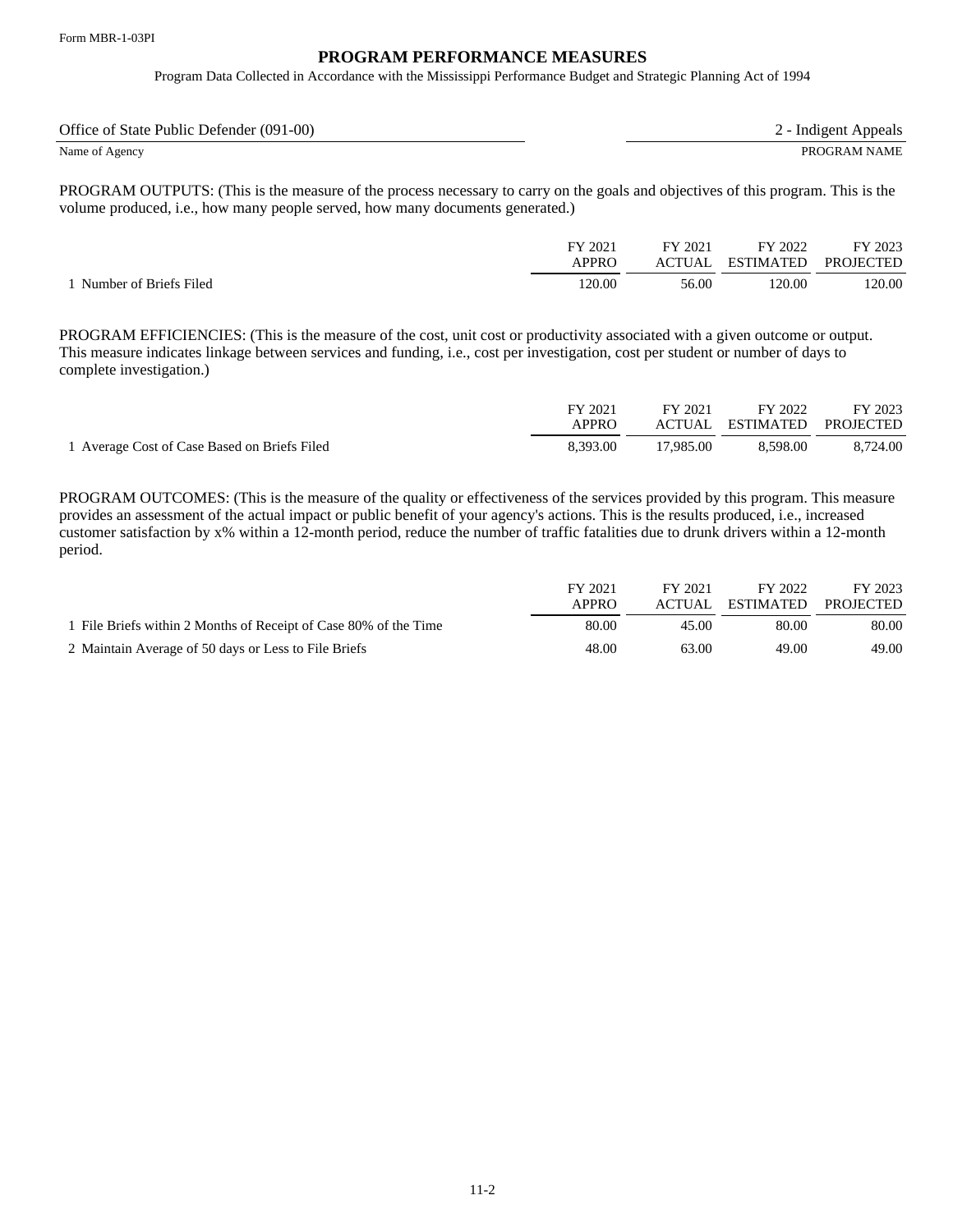Program Data Collected in Accordance with the Mississippi Performance Budget and Strategic Planning Act of 1994

| Office of State Public Defender (091-00) | s - Public Defender Training |
|------------------------------------------|------------------------------|
| Name of Agency                           | PROGRAM NAME                 |

PROGRAM OUTPUTS: (This is the measure of the process necessary to carry on the goals and objectives of this program. This is the volume produced, i.e., how many people served, how many documents generated.)

|                                               | FY 2021<br>APPRO | FY 2021 | FY 2022<br>ACTUAL ESTIMATED PROJECTED | FY 2023 |
|-----------------------------------------------|------------------|---------|---------------------------------------|---------|
|                                               |                  |         |                                       |         |
| 1 Number of Training Seminars to be Conducted | 8.00             | 10.00   | 8.00                                  | 8.00    |

PROGRAM EFFICIENCIES: (This is the measure of the cost, unit cost or productivity associated with a given outcome or output. This measure indicates linkage between services and funding, i.e., cost per investigation, cost per student or number of days to complete investigation.)

|                                                                                                                               | FY 2021<br><b>APPRO</b> | FY 2021 | FY 2022<br>ACTUAL ESTIMATED PROJECTED | FY 2023 |
|-------------------------------------------------------------------------------------------------------------------------------|-------------------------|---------|---------------------------------------|---------|
| 1 The efficiencies are measured by the cost to conduct training. The cost shown<br>is direct training expense per participant | 350.00                  | 10.00   | 350.00                                | 350.00  |

|                                                                                  | FY 2021<br>APPRO | FY 2021 | FY 2022<br>ACTUAL ESTIMATED | FY 2023<br><b>PROJECTED</b> |
|----------------------------------------------------------------------------------|------------------|---------|-----------------------------|-----------------------------|
| Successfully conduct training. (The training goal is to receive a rating of good | 95.00            | 93.00   | 95.00                       | 95.00                       |
| to excellent for 95% of the evaluations completed.)                              |                  |         |                             |                             |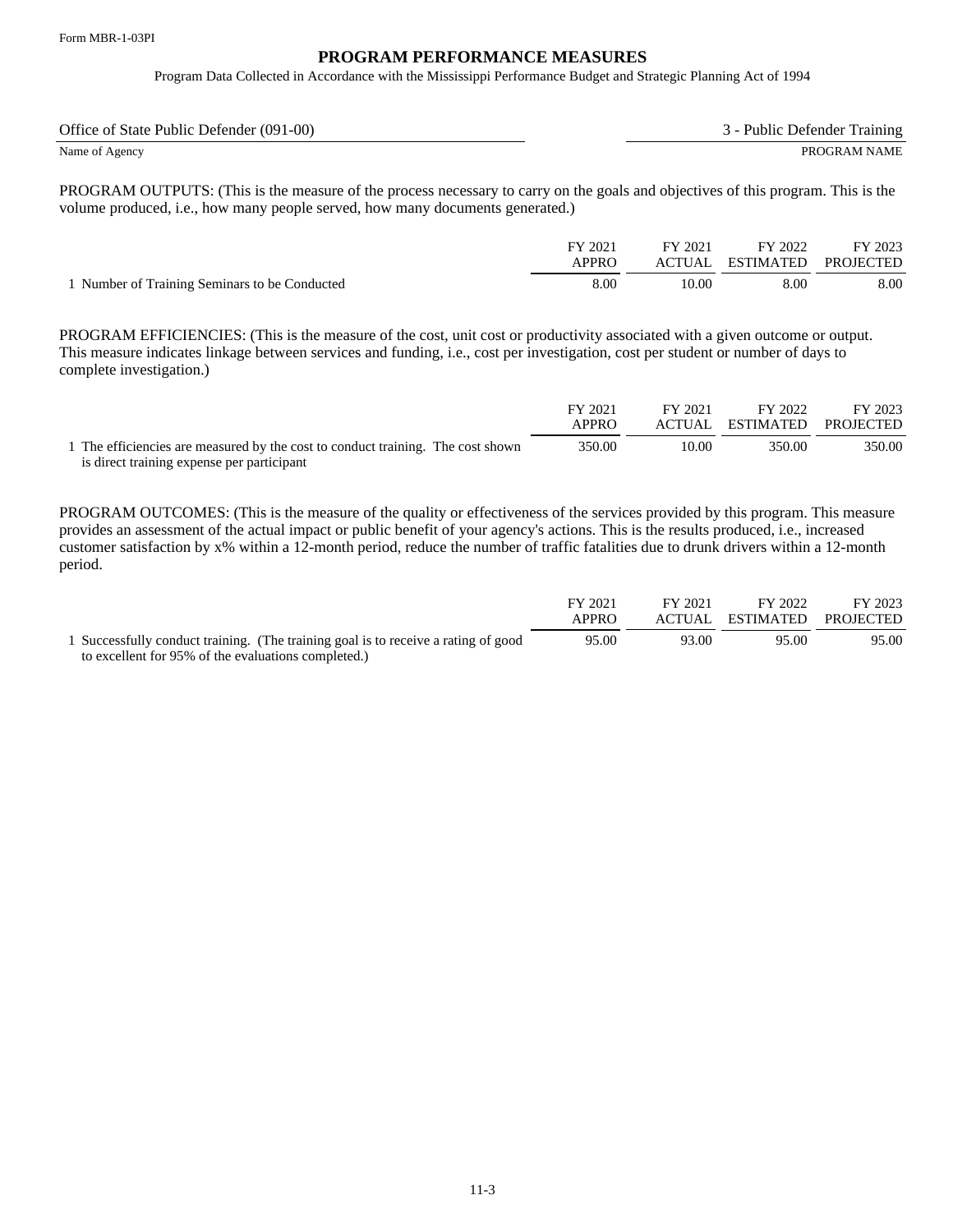Program Data Collected in Accordance with the Mississippi Performance Budget and Strategic Planning Act of 1994

| Office of State Public Defender (091-00) | 4 - Indigent Parental Representation |
|------------------------------------------|--------------------------------------|
| Name of Agency                           | PROGRAM NAME                         |

PROGRAM OUTPUTS: (This is the measure of the process necessary to carry on the goals and objectives of this program. This is the volume produced, i.e., how many people served, how many documents generated.)

|                                      | FY 2021<br>APPRO | FY 2021<br>ACTUAL | FY 2022<br>ESTIMATED | FY 2023<br><b>PROJECTED</b> |
|--------------------------------------|------------------|-------------------|----------------------|-----------------------------|
| 1 Number of Parents Represented      | 350.00           | 375.00            | 500.00               | 600.00                      |
| 2 Number of Parent Defenders Trained | 60.00            | 56.00             | 60.00                | 60.00                       |

PROGRAM EFFICIENCIES: (This is the measure of the cost, unit cost or productivity associated with a given outcome or output. This measure indicates linkage between services and funding, i.e., cost per investigation, cost per student or number of days to complete investigation.)

|                                         | FY 2021<br><b>APPRO</b> | FY 2021 | FY 2022<br>ACTUAL ESTIMATED | FY 2023<br>PROJECTED |
|-----------------------------------------|-------------------------|---------|-----------------------------|----------------------|
| 1 Cost of Program Per Parent Served     | 1.085.00                | 890.00  | 1.250.00                    | 1.250.00             |
| 2 Cost of Training Per Defender Trained | 372.00                  | 130.00  | 372.00                      | 372.00               |

|                                                                        | FY 2021<br>APPRO | FY 2021 | FY 2022<br>ACTUAL ESTIMATED | FY 2023<br>PROJECTED |
|------------------------------------------------------------------------|------------------|---------|-----------------------------|----------------------|
| 1 Percentage Change in Number of Children in Care in Targeted Counties | 8.00             | 9.00    | 8.00                        | 8.00                 |
| Compared to Statewide Change                                           |                  |         |                             |                      |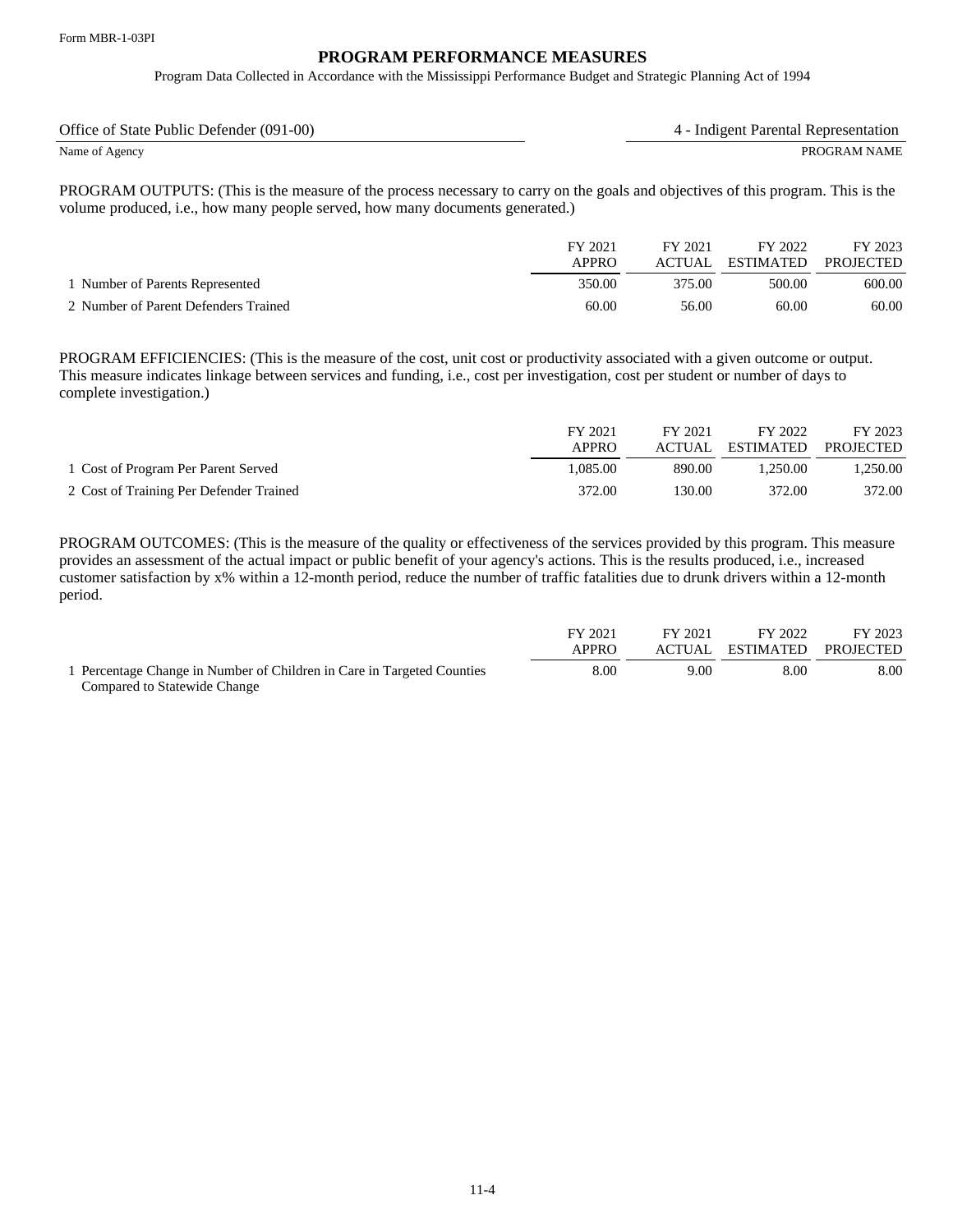Program Data Collected in Accordance with the Mississippi Performance Budget and Strategic Planning Act of 1994

| Office of State Public Defender (091-00) | 5 - State Defender |
|------------------------------------------|--------------------|
| Name of Agency                           | PROGRAM NAME       |

PROGRAM OUTPUTS: (This is the measure of the process necessary to carry on the goals and objectives of this program. This is the volume produced, i.e., how many people served, how many documents generated.)

|                                                                                                                     | FY 2021<br>APPRO | FY 2021<br><b>ACTUAL</b> | FY 2022<br>ESTIMATED | FY 2023<br><b>PROJECTED</b> |
|---------------------------------------------------------------------------------------------------------------------|------------------|--------------------------|----------------------|-----------------------------|
| 1 Conduct Annual Performance Evaluations of Each Employee in the Agency<br>(%)                                      | 100.00           | 100.00                   | 100.00               | 100.00                      |
| 2 Produce Quarterly Reports of the Activities and Expenditures of the Agency                                        | 4.00             | 4.00                     | 4.00                 | 4.00                        |
| 3 Produce Not Less than One Report per Year Analyzing a Justice System Issue<br>impacting Indigent Defense Services | 2.00             | 2.00                     | 2.00                 | 2.00                        |

PROGRAM EFFICIENCIES: (This is the measure of the cost, unit cost or productivity associated with a given outcome or output. This measure indicates linkage between services and funding, i.e., cost per investigation, cost per student or number of days to complete investigation.)

|                                                           | FY 2021<br>APPRO | FY 2021 | FY 2022<br>ACTUAL ESTIMATED PROJECTED | FY 2023 |
|-----------------------------------------------------------|------------------|---------|---------------------------------------|---------|
| 1 Limit Cost of Program to Less than 10% of Agency Budget | 8.90             | 16.60   | 8.50                                  | 4.60    |

|                              | FY 2021<br>APPRO | FY 2021 | FY 2022<br>ACTUAL ESTIMATED PROJECTED | FY 2023 |
|------------------------------|------------------|---------|---------------------------------------|---------|
| 1 Limit Staff Turnover to 5% | 4.50             | 20.00   | 4.50                                  | 4.50    |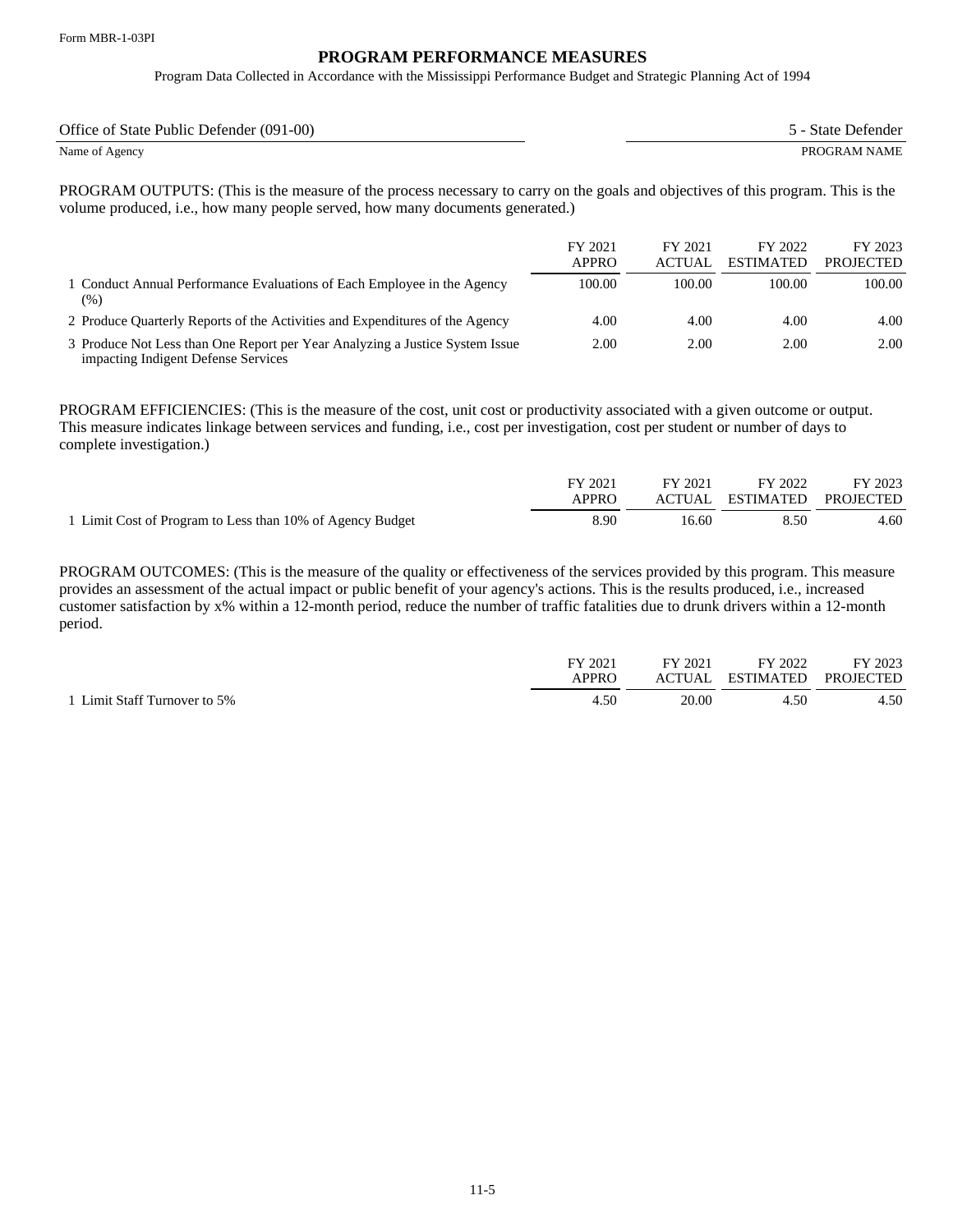#### Form MBR1-03PC **PROGRAM 3% GENERAL FUND REDUCTION AND NARRATIVE EXPLANATION**

Office of State Public Defender (091-00)

|                               |                                                                                                                   |                    | <b>Fiscal Year 2022 Funding</b> |                                         |                                      |
|-------------------------------|-------------------------------------------------------------------------------------------------------------------|--------------------|---------------------------------|-----------------------------------------|--------------------------------------|
|                               |                                                                                                                   | <b>Total Funds</b> | <b>Reduced Amount</b>           | <b>Reduced Funding</b><br><b>Amount</b> | FY 2022 GF PERCENT<br><b>REDUCED</b> |
|                               | Program Name: (1) Capital Defense                                                                                 |                    |                                 |                                         |                                      |
|                               | General                                                                                                           | 910,070            |                                 | 910,070                                 |                                      |
|                               | <b>State Support Special</b>                                                                                      |                    |                                 |                                         |                                      |
|                               | Federal                                                                                                           |                    |                                 |                                         |                                      |
|                               | Other Special                                                                                                     |                    |                                 |                                         |                                      |
|                               | <b>TOTAL</b>                                                                                                      | 910,070            |                                 | 910,070                                 |                                      |
| <b>Narrative Explanation:</b> |                                                                                                                   |                    |                                 |                                         |                                      |
|                               | Program Name: (2) Indigent Appeals                                                                                |                    |                                 |                                         |                                      |
|                               | General                                                                                                           | 1,031,707          |                                 | 1,031,707                               |                                      |
|                               | <b>State Support Special</b>                                                                                      |                    |                                 |                                         |                                      |
|                               | Federal                                                                                                           |                    |                                 |                                         |                                      |
|                               | Other Special                                                                                                     |                    |                                 |                                         |                                      |
|                               | <b>TOTAL</b>                                                                                                      | 1,031,707          |                                 | 1,031,707                               |                                      |
|                               | Program Name: (3) Public Defender Training                                                                        |                    |                                 |                                         |                                      |
|                               | General                                                                                                           | 512,740            |                                 | 512,740                                 |                                      |
|                               | <b>State Support Special</b>                                                                                      |                    |                                 |                                         |                                      |
|                               | Federal                                                                                                           |                    |                                 |                                         |                                      |
|                               | Other Special                                                                                                     |                    |                                 |                                         |                                      |
|                               | <b>TOTAL</b>                                                                                                      | 512,740            |                                 | 512,740                                 |                                      |
| <b>Narrative Explanation:</b> | Program Name: (4) Indigent Parental Representation                                                                |                    |                                 |                                         |                                      |
|                               | General                                                                                                           | 566,190            | (99, 459)                       | 466,731                                 | (17.57%)                             |
|                               | <b>State Support Special</b>                                                                                      |                    |                                 |                                         |                                      |
|                               | Federal                                                                                                           |                    |                                 |                                         |                                      |
|                               | Other Special                                                                                                     |                    |                                 |                                         |                                      |
|                               | <b>TOTAL</b>                                                                                                      | 566,190            | (99, 459)                       | 466,731                                 |                                      |
| <b>Narrative Explanation:</b> | Any reduction in General Funds will be absorbed by reducing aid provided to counties for parental representation. |                    |                                 |                                         |                                      |
|                               | Program Name: (5) State Defender                                                                                  |                    |                                 |                                         |                                      |
|                               | General                                                                                                           | 294,591            |                                 | 294,591                                 |                                      |
|                               | <b>State Support Special</b>                                                                                      |                    |                                 |                                         |                                      |
|                               | Federal                                                                                                           |                    |                                 |                                         |                                      |
|                               | Other Special                                                                                                     |                    |                                 |                                         |                                      |
|                               | <b>TOTAL</b>                                                                                                      | 294,591            |                                 | 294,591                                 |                                      |

**Narrative Explanation:**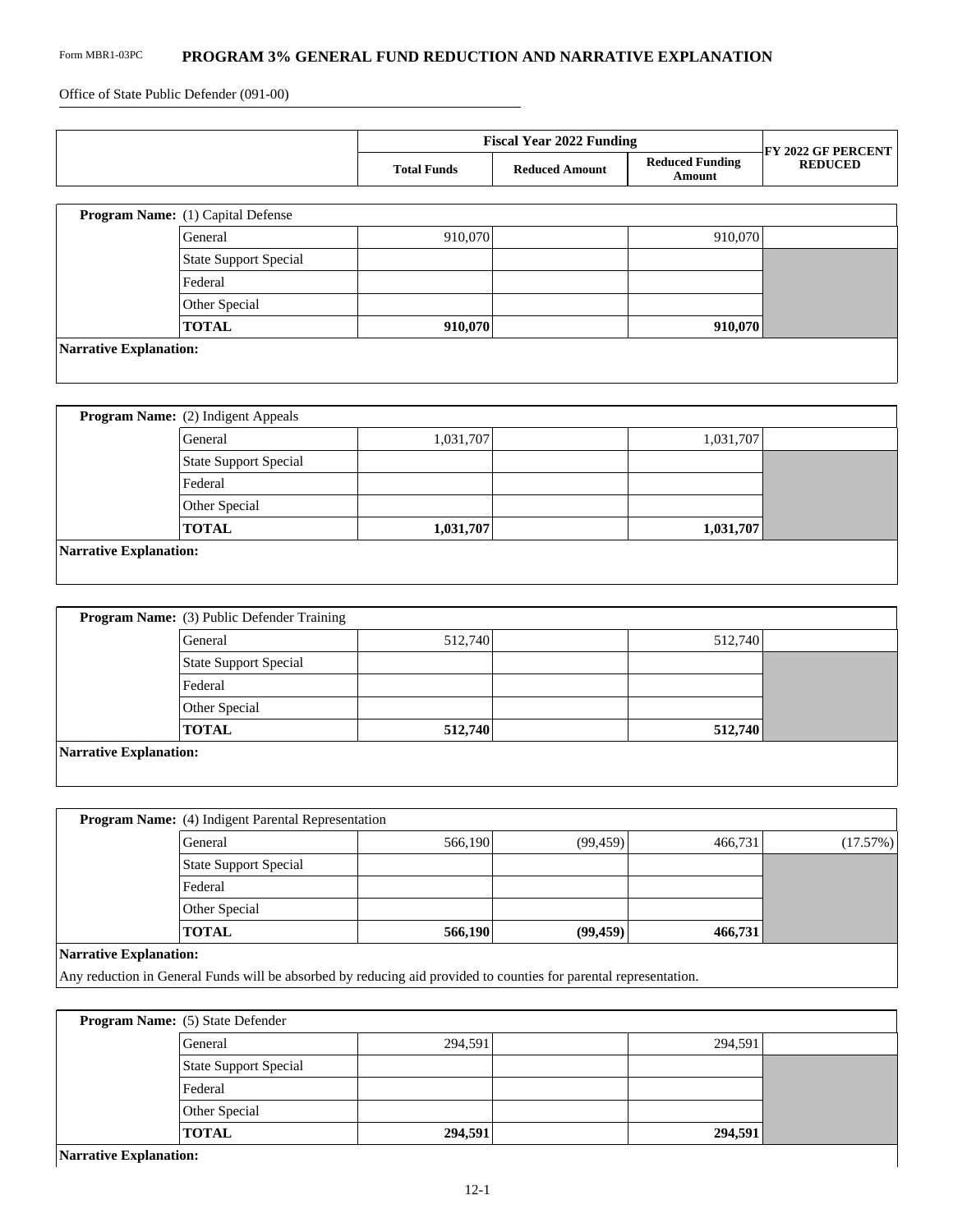#### Form MBR1-03PC **PROGRAM 3% GENERAL FUND REDUCTION AND NARRATIVE EXPLANATION**

Office of State Public Defender (091-00)

| <b>Fiscal Year 2022 Funding</b> | FY 2022 GF PERCENT    |                                  |                |
|---------------------------------|-----------------------|----------------------------------|----------------|
| <b>Total Funds</b>              | <b>Reduced Amount</b> | <b>Reduced Funding</b><br>Amount | <b>REDUCED</b> |
|                                 |                       |                                  |                |

| <b>Program Name:</b> (99) Summary of All Programs |           |           |           |            |
|---------------------------------------------------|-----------|-----------|-----------|------------|
| General                                           | 3,315,298 | (99, 459) | 3,215,839 | $(3.00\%)$ |
| <b>State Support Special</b>                      |           |           |           |            |
| Federal                                           |           |           |           |            |
| Other Special                                     |           |           |           |            |
| <b>TOTAL</b>                                      | 3,315,298 | (99, 459) | 3,215,839 |            |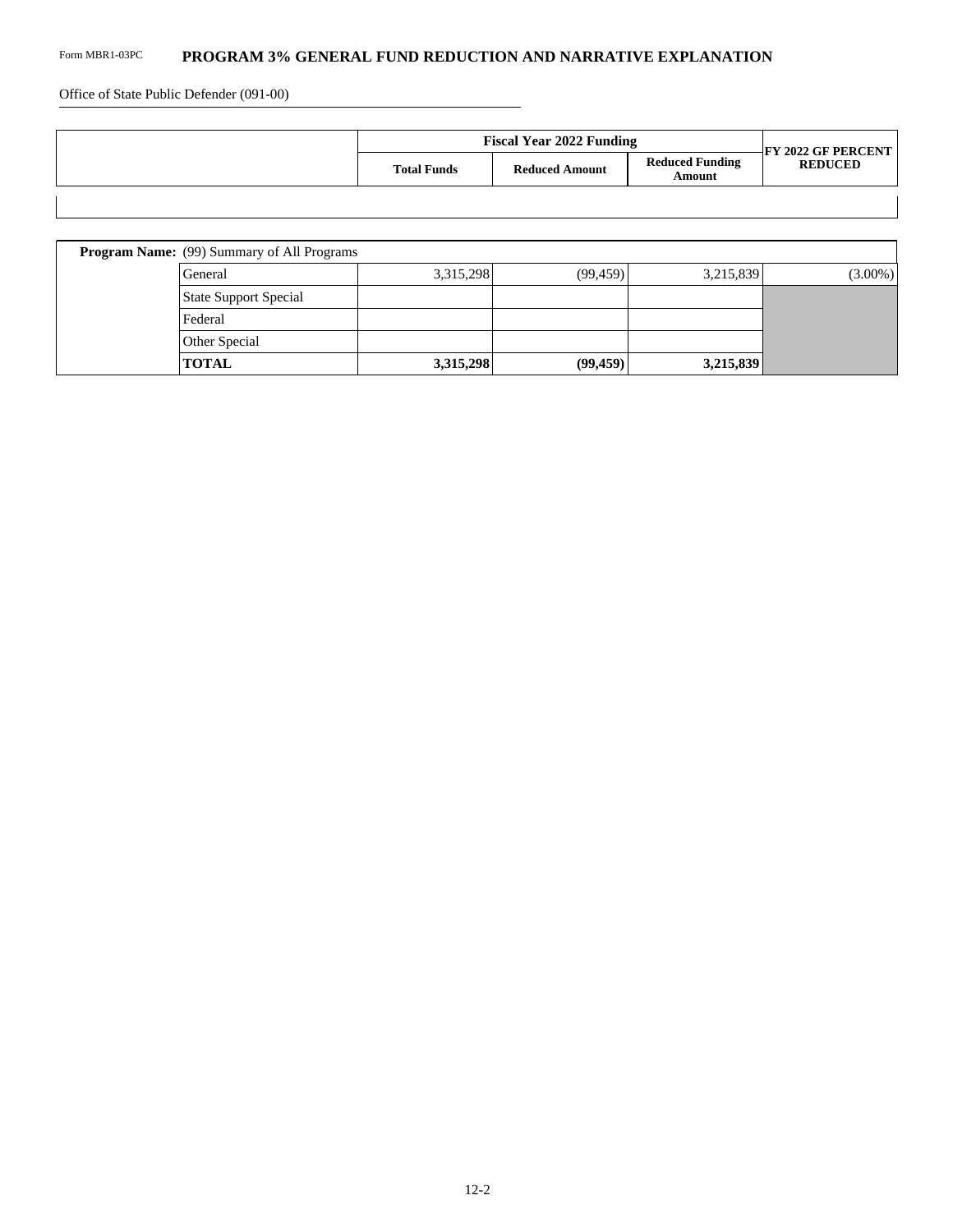#### **SCHEDULE B CONTRACTUAL SERVICES**

Office of State Public Defender (091-00)

| <b>MINOR OBJECT OF EXPENDITURE</b>                         | (1)<br><b>Actual Expenses</b><br><b>FY Ending</b><br>June 30, 2021 | (2)<br><b>Estimated Expenses</b><br><b>FY Ending</b><br>June 30, 2022 | (3)<br><b>Requested for</b><br><b>FY Ending</b><br>June 30, 2023 |
|------------------------------------------------------------|--------------------------------------------------------------------|-----------------------------------------------------------------------|------------------------------------------------------------------|
|                                                            |                                                                    |                                                                       |                                                                  |
| A. Tuition, Rewards & Awards (61050xxx-61080xxx)           |                                                                    |                                                                       |                                                                  |
| 61050000 Tuition                                           |                                                                    |                                                                       |                                                                  |
| 61060000 Employee Training                                 | 9,370                                                              | 15,000                                                                | 15,000                                                           |
| 61070000 Travel Related Reg                                |                                                                    |                                                                       |                                                                  |
| 61080000 Rewards & Awards                                  |                                                                    |                                                                       |                                                                  |
| <b>Total</b>                                               | 9,370                                                              | 15,000                                                                | 15,000                                                           |
| B. Transportation & Utilities (61100xxx-61200xxx)          |                                                                    |                                                                       |                                                                  |
| 61100000 Transport of Goods                                |                                                                    |                                                                       |                                                                  |
| 61110000 Postal Services                                   | 1,021                                                              | 4,000                                                                 | 4,000                                                            |
| 61200000 Utilities                                         |                                                                    |                                                                       |                                                                  |
| <b>Total</b>                                               | 1,021                                                              | 4,000                                                                 | 4,000                                                            |
| C. Public Information (61300xxx-6131xxxx)                  |                                                                    |                                                                       |                                                                  |
| 61300000 Advert & Public Info                              |                                                                    |                                                                       |                                                                  |
| 61310000 Promotional Expenses                              |                                                                    |                                                                       |                                                                  |
| <b>Total</b>                                               |                                                                    |                                                                       |                                                                  |
| D. Rents (61400xxx-61490xxx)                               |                                                                    |                                                                       |                                                                  |
| 61400000 Building and Floor Space Rental                   |                                                                    |                                                                       |                                                                  |
| 61420000 Equipment Rental                                  | 10,925                                                             | 16,500                                                                | 16,500                                                           |
| 61430000 Capitol Facilities Rental                         |                                                                    |                                                                       |                                                                  |
| 61450000 Conference Rooms, Exhibits and Display Rentals    |                                                                    | 2,222                                                                 | 2,222                                                            |
| 61490000 Other Rentals                                     |                                                                    |                                                                       |                                                                  |
| <b>Total</b>                                               | 10,925                                                             | 18,722                                                                | 18,722                                                           |
| E. Repairs & Service (61500xxx)                            |                                                                    |                                                                       |                                                                  |
| 61500000 Repair and Maintenance Services                   |                                                                    |                                                                       |                                                                  |
| <b>Total</b>                                               |                                                                    |                                                                       |                                                                  |
| F. Fees, Professional & Other Services (6161xxxx-61699xxx) |                                                                    |                                                                       |                                                                  |
| 61600000 Inter-Agency Fees                                 | 1,940                                                              | 940                                                                   | 180                                                              |
| 6161xxxx Contract Worker Expenses                          | 43,521                                                             | 90,000                                                                | 90,000                                                           |
| 61660000 Accounting and Financial Services                 |                                                                    |                                                                       |                                                                  |
| 61670000 Legal and Related Services                        | 131,900                                                            | 69,000                                                                | 69,000                                                           |
| 61680000 Medical Services                                  |                                                                    |                                                                       |                                                                  |
| 61690000 Fees and Services                                 | 4,803                                                              | 35,000                                                                | 35,000                                                           |
| 61695000 Prof Fees-Trav-1099                               | 750                                                                |                                                                       |                                                                  |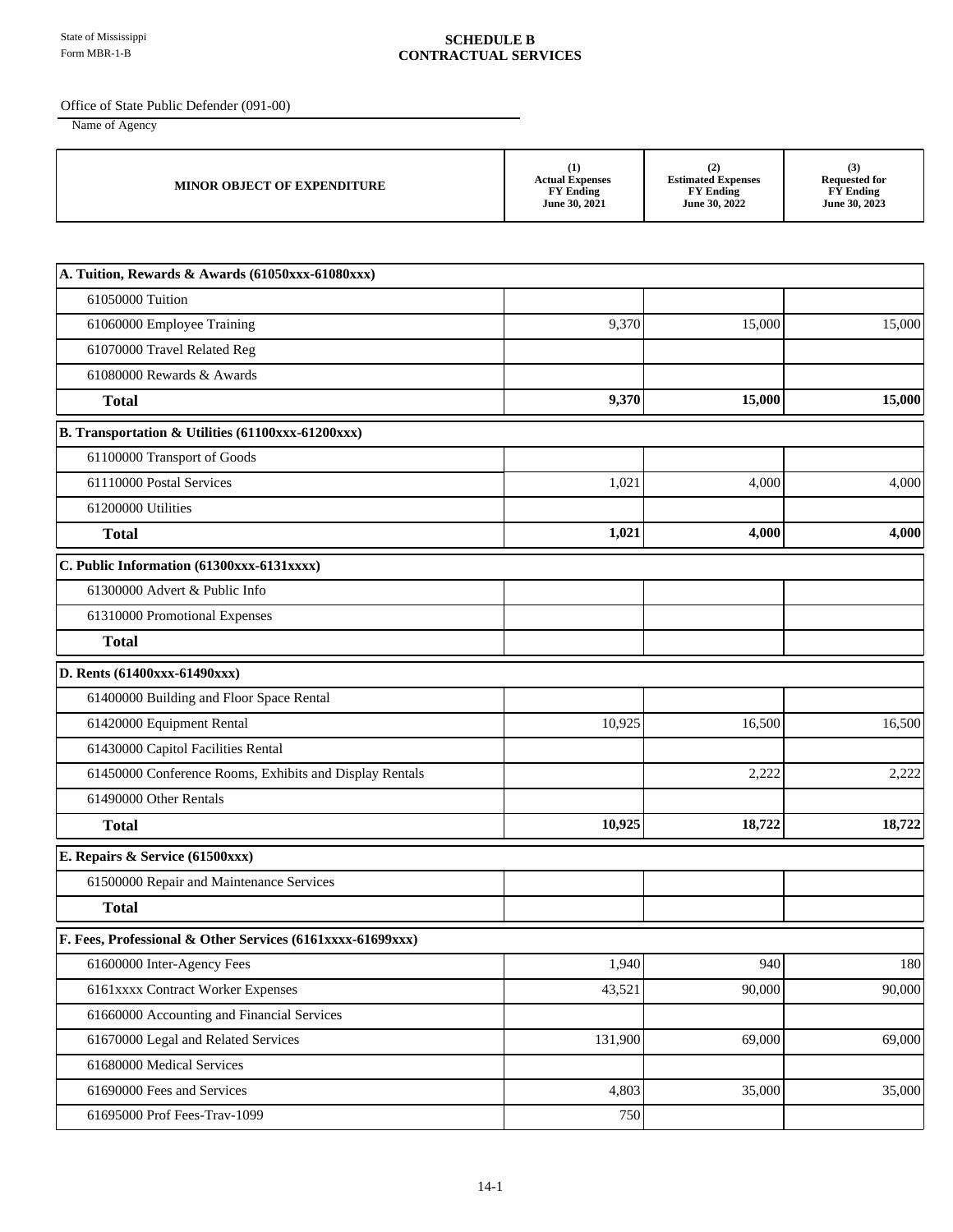#### **SCHEDULE B CONTRACTUAL SERVICES**

Office of State Public Defender (091-00)

| <b>MINOR OBJECT OF EXPENDITURE</b>                          | (1)<br><b>Actual Expenses</b><br><b>FY Ending</b><br>June 30, 2021 | (2)<br><b>Estimated Expenses</b><br><b>FY Ending</b><br>June 30, 2022 | (3)<br><b>Requested for</b><br><b>FY Ending</b><br>June 30, 2023 |
|-------------------------------------------------------------|--------------------------------------------------------------------|-----------------------------------------------------------------------|------------------------------------------------------------------|
| 61696000 Prof Fee-Trv-No 1099                               | 1,940                                                              | 95,000                                                                | 95,000                                                           |
| <b>Total</b>                                                | 184,854                                                            | 289,940                                                               | 289,180                                                          |
| G. Other Contractual Services (61700xxx-61790xxx, 61900xxx) |                                                                    |                                                                       |                                                                  |
| 61700000 Insurance Fees and Services                        | 6,965                                                              | 7,000                                                                 | 7,000                                                            |
| 61705000 Banking and Credit Card Fees                       |                                                                    |                                                                       |                                                                  |
| 61710000 Membership Dues                                    | 9,655                                                              | 10,000                                                                | 10,000                                                           |
| 61715000 Trade Subscriptions                                | 36,657                                                             | 49,000                                                                | 49,000                                                           |
| 61730000 Ldry, Dry Clean, Towel                             |                                                                    |                                                                       |                                                                  |
| 61735000 Salvage, Demo, Removal                             |                                                                    |                                                                       |                                                                  |
| 61900000 Procurement Card - Contractual Purchases           | 12,670                                                             | 15,000                                                                | 15,000                                                           |
| <b>Total</b>                                                | 65,947                                                             | 81,000                                                                | 81,000                                                           |
| H. Information Technology (61800xxx-61890xxx)               |                                                                    |                                                                       |                                                                  |
| 61800000 Basic Telephone Monthly - Outside Vendor           |                                                                    |                                                                       |                                                                  |
| 61803000 Long Distance Charges - Outside Vendor             |                                                                    |                                                                       |                                                                  |
| 61806000 Data Line and Network Charges - Outside Vendor     |                                                                    |                                                                       |                                                                  |
| 61818000 Cellular Usage Time - Outside Vendor               | 134                                                                | 1,000                                                                 | 1,000                                                            |
| 61821000 Wireless Data Transmission-not cell-Outside Vendor |                                                                    |                                                                       |                                                                  |
| 61824000 Satellite Voice Transmission Services - Out Vendor |                                                                    |                                                                       |                                                                  |
| 61830000 IT Professional Fees - Outside Vendor              | 19,552                                                             | 20,000                                                                | 20,000                                                           |
| 61833000 IS Training and Education - Outside Vendor         |                                                                    |                                                                       |                                                                  |
| 61836000 Outsourced IT Solutions - Outside Vendor           |                                                                    |                                                                       |                                                                  |
| 61839000 Software Acq, Installation & Maint - Out Vendor    | 15,776                                                             | 20,000                                                                | 20,000                                                           |
| 61842000 Rental of IT Equipment - Outside Vendor            |                                                                    |                                                                       |                                                                  |
| 61845000 Off-site Storage of IS Software & Data -Out Vendor |                                                                    |                                                                       |                                                                  |
| 61848000 Maintenance & Repair of IT Equipment-Outside Vend  |                                                                    |                                                                       |                                                                  |
| 61850000 Payments to ITS                                    | 29                                                                 |                                                                       |                                                                  |
| <b>Total</b>                                                | 35,491                                                             | 41,000                                                                | 41,000                                                           |
| I. Other (61910xxx-61990xxx)                                |                                                                    |                                                                       |                                                                  |
| 61910000 Petty Cash Expense - Contractual                   | 1,035                                                              | 1,500                                                                 | 1,500                                                            |
| 61920000 Travel Related Contractual Reimbursements          |                                                                    |                                                                       |                                                                  |
| 61950000 Prior Year Exp - Contract Worker Travel            |                                                                    |                                                                       |                                                                  |
| 61955000 Prior Year Exp - Contract Worker Matching Amts     |                                                                    |                                                                       |                                                                  |
| 61960000 Prior Year Expense - Contractual                   | 4,514                                                              |                                                                       |                                                                  |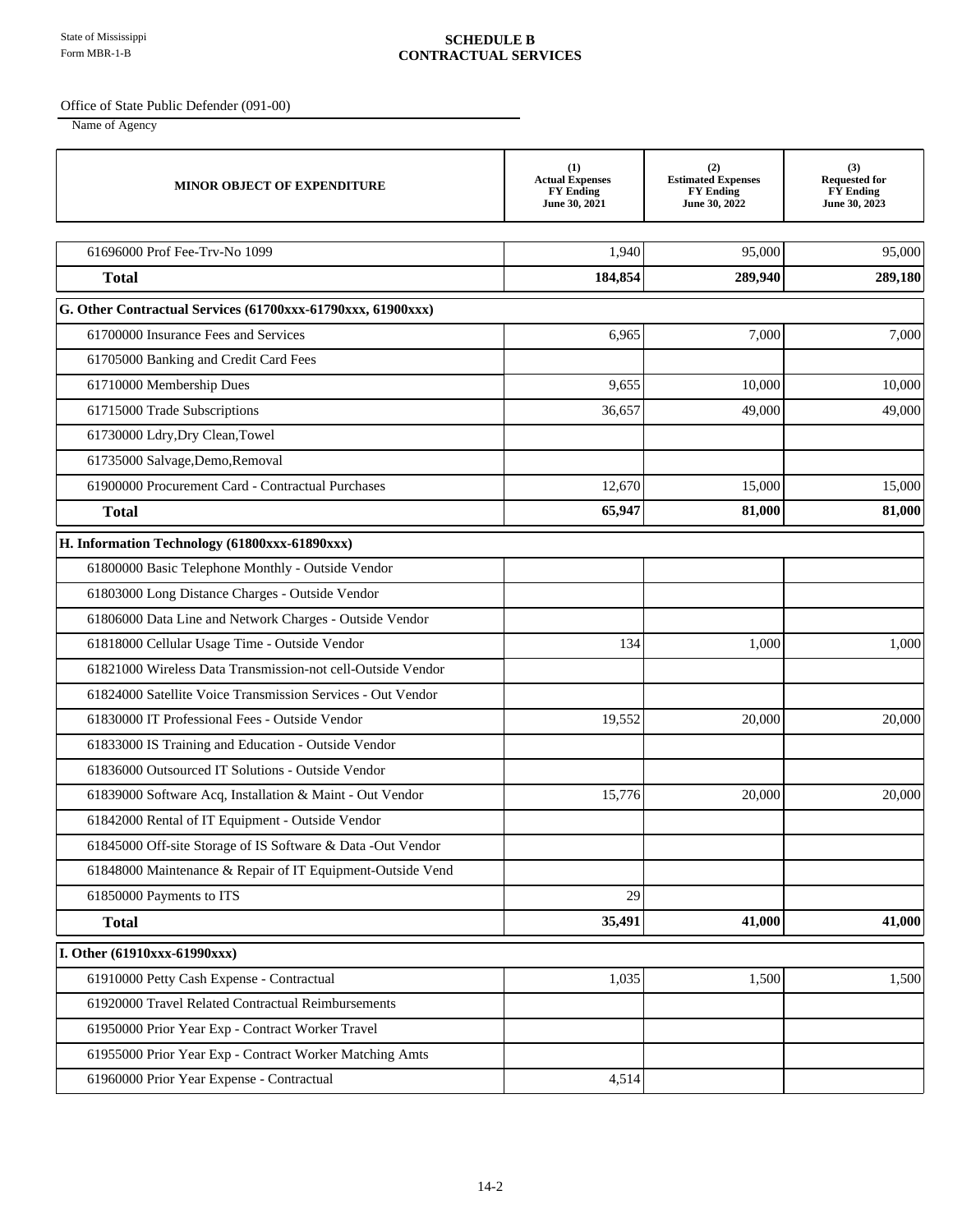#### **SCHEDULE B CONTRACTUAL SERVICES**

Office of State Public Defender (091-00)

| <b>MINOR OBJECT OF EXPENDITURE</b>               | (1)<br><b>Actual Expenses</b><br><b>FY Ending</b><br>June 30, 2021 | (2)<br><b>Estimated Expenses</b><br><b>FY Ending</b><br>June 30, 2022 | (3)<br><b>Requested for</b><br><b>FY Ending</b><br>June 30, 2023 |
|--------------------------------------------------|--------------------------------------------------------------------|-----------------------------------------------------------------------|------------------------------------------------------------------|
| 61965000 Prior Year Expense - Contractual - 1099 | 3,623                                                              |                                                                       |                                                                  |
| <b>Total</b>                                     | 9,172                                                              | 1,500                                                                 | 1,500                                                            |
| <b>Grand Total</b>                               |                                                                    |                                                                       |                                                                  |
| (Enter on Line 1-B of Form MBR-1)                | 316,780                                                            | 451,162                                                               | 450,402                                                          |
| <b>Funding Summary:</b>                          |                                                                    |                                                                       |                                                                  |
| <b>General Funds</b>                             | 316,780                                                            | 451,162                                                               | 450,402                                                          |
| <b>State Support Special Funds</b>               |                                                                    |                                                                       |                                                                  |
| <b>Federal Funds</b>                             |                                                                    |                                                                       |                                                                  |
| Other Special Funds                              |                                                                    |                                                                       |                                                                  |
| <b>Total Funds</b>                               | 316,780                                                            | 451,162                                                               | 450,402                                                          |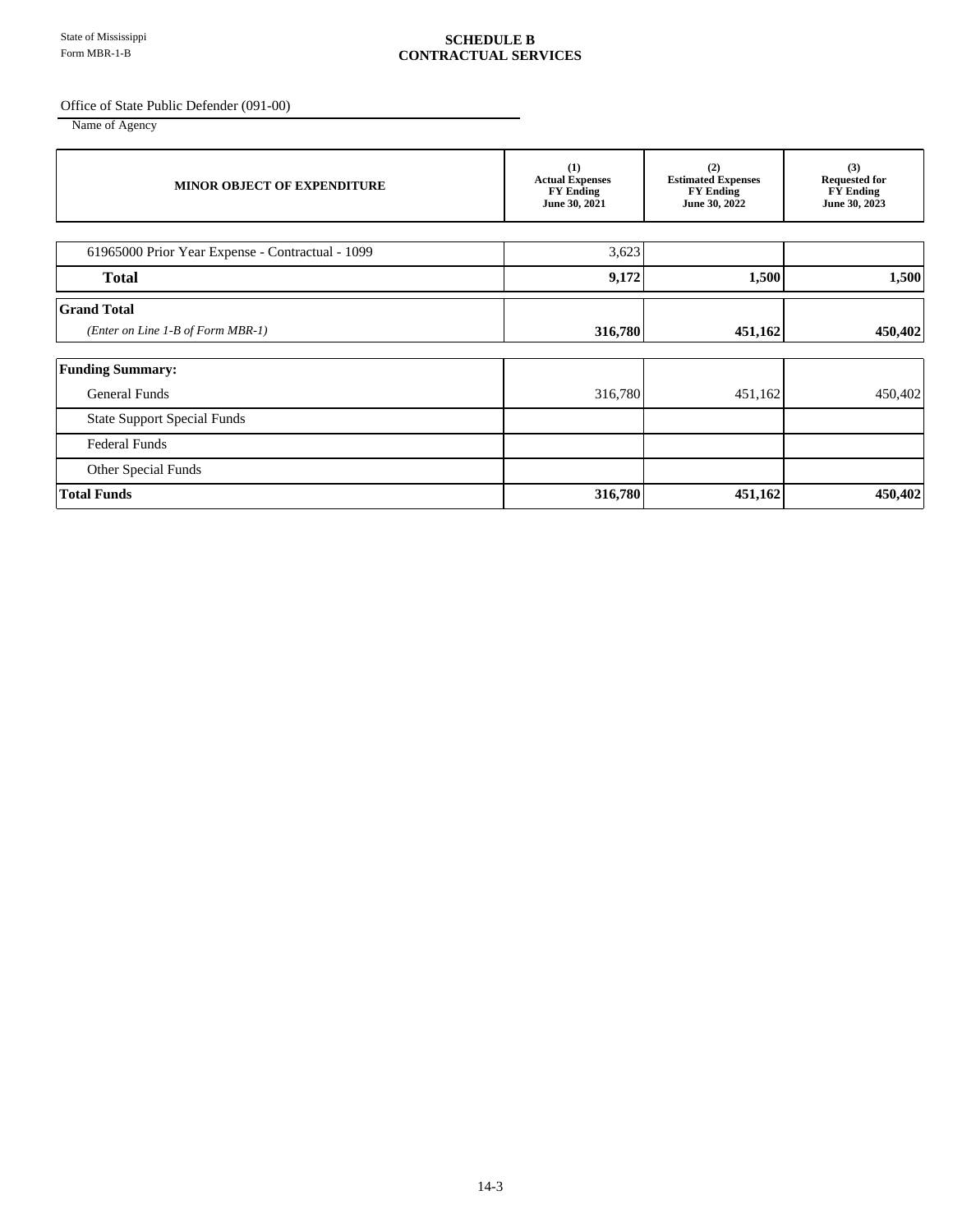#### **SCHEDULE C COMMODITIES**

Office of State Public Defender (091-00)

| <b>MINOR OBJECT OF EXPENDITURE</b>                                                                                                                                                                                  | (1)<br><b>Actual Expenses</b><br><b>FY Ending</b><br>June 30, 2021 | (2)<br><b>Estimated Expenses</b><br><b>FY Ending</b><br>June 30, 2022 | (3)<br><b>Requested for</b><br><b>FY Ending</b><br>June 30, 2023 |
|---------------------------------------------------------------------------------------------------------------------------------------------------------------------------------------------------------------------|--------------------------------------------------------------------|-----------------------------------------------------------------------|------------------------------------------------------------------|
|                                                                                                                                                                                                                     |                                                                    |                                                                       |                                                                  |
| A. Maintenance & Constr. Materials & Supplies (62000xxx, 62015xxx)                                                                                                                                                  |                                                                    |                                                                       |                                                                  |
| 62015000 Building and Construction Materials and Supplies                                                                                                                                                           |                                                                    |                                                                       |                                                                  |
| <b>Total</b>                                                                                                                                                                                                        |                                                                    |                                                                       |                                                                  |
| B. Printing & Office Supplies & Materials (62010xxx, 62085xxx, 62100xxx, 62125xxx, 62400xxx)                                                                                                                        |                                                                    |                                                                       |                                                                  |
| 62010000 Books, Periodicals, Maps & Instructional Materials                                                                                                                                                         |                                                                    |                                                                       |                                                                  |
| 62085000 Office Supplies and Materials                                                                                                                                                                              |                                                                    |                                                                       |                                                                  |
| 62100000 Printing Costs and Supplies                                                                                                                                                                                |                                                                    |                                                                       |                                                                  |
| 62400000 Furniture and Equipment                                                                                                                                                                                    | 13,043                                                             |                                                                       |                                                                  |
| <b>Total</b>                                                                                                                                                                                                        | 13,043                                                             |                                                                       |                                                                  |
| C. Equipment Repair Parts, Supplies & Acces. (6205xxxx, 62072xxx, 62110xxx, 62115xxx, 62120xxx, 62130xxx)                                                                                                           |                                                                    |                                                                       |                                                                  |
| 62050000 Fuel                                                                                                                                                                                                       |                                                                    |                                                                       |                                                                  |
| 62055000 Fuel Card Repairs and Maintenance                                                                                                                                                                          |                                                                    |                                                                       |                                                                  |
| 62072000 Shop Supplies                                                                                                                                                                                              |                                                                    |                                                                       |                                                                  |
| 62110000 Parts & Access - Heating, Cooling, Plumbing, Elect                                                                                                                                                         |                                                                    |                                                                       |                                                                  |
| 62115000 Parts & Access - Office, IT, and Other Equip                                                                                                                                                               | 11,257                                                             | 1,500                                                                 | 1,500                                                            |
| 62120000 Parts & Access - Vehicles, Buses, Planes, etc.                                                                                                                                                             |                                                                    |                                                                       |                                                                  |
| 62130000 Tires and Tubes                                                                                                                                                                                            |                                                                    |                                                                       |                                                                  |
| <b>Total</b>                                                                                                                                                                                                        | 11,257                                                             | 1,500                                                                 | 1,500                                                            |
| D. Professional & Sci. Supplies and Materials (62025xxx, 62030xxx, 62070xxx, 62095xxx, 62105xxx, 6212xxxx)                                                                                                          |                                                                    |                                                                       |                                                                  |
| 62025000 Educational Supplies                                                                                                                                                                                       |                                                                    |                                                                       |                                                                  |
| 62070000 Lab and Medical Supplies                                                                                                                                                                                   |                                                                    |                                                                       |                                                                  |
| 62095000 Photographic Supplies and Processing                                                                                                                                                                       |                                                                    |                                                                       |                                                                  |
| 62105000 Promotional Materials                                                                                                                                                                                      | 4,361                                                              |                                                                       |                                                                  |
| <b>Total</b>                                                                                                                                                                                                        | 4,361                                                              |                                                                       |                                                                  |
| E. Other Supplies & Materials (62005xxx, 62015xxx, 62020xxx, 62035xxx, 62040xxx, 62045xxx, 62060xxx, 62065xxx, 62075xxx-62080xxx,<br>62090xxx, 62115xxx, 62135xxx, 62140xxx, 62405xxx, 62415xxx, 62500xxx-62999xxx) |                                                                    |                                                                       |                                                                  |
| 62020000 Decals and Signs - Other Than Construction                                                                                                                                                                 |                                                                    |                                                                       |                                                                  |
| 62040000 Food for Business Meetings                                                                                                                                                                                 | 614                                                                | 75,000                                                                | 75,000                                                           |
| 62045000 Food for Persons                                                                                                                                                                                           |                                                                    |                                                                       |                                                                  |
| 62060000 Janitorial and Cleaning Supplies                                                                                                                                                                           |                                                                    |                                                                       |                                                                  |
| 62078000 Other Miscellaneous Supplies                                                                                                                                                                               |                                                                    | 800                                                                   | 800                                                              |
| 62135000 Uniforms and Apparel                                                                                                                                                                                       |                                                                    |                                                                       |                                                                  |
| 62405000 Vehicle Equipment                                                                                                                                                                                          |                                                                    |                                                                       |                                                                  |
| 62415000 Computers and Computer Equipment                                                                                                                                                                           | 500                                                                |                                                                       |                                                                  |
| 62900000 Procurement Card - Commodity Purchases                                                                                                                                                                     | 8,565                                                              | 8,000                                                                 | 8,000                                                            |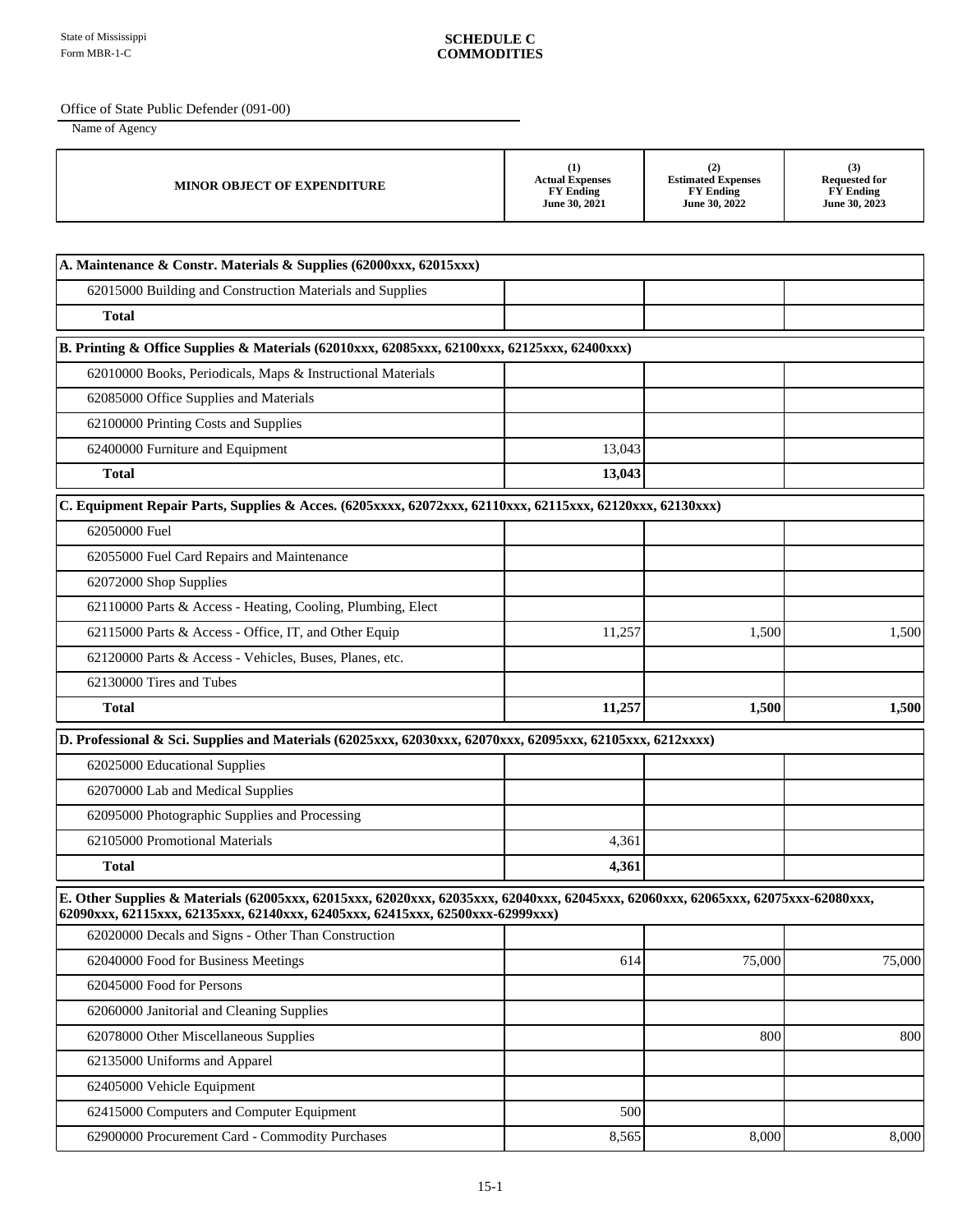#### Office of State Public Defender (091-00)

| <b>MINOR OBJECT OF EXPENDITURE</b>             | (1)<br><b>Actual Expenses</b><br><b>FY Ending</b><br>June 30, 2021 | (2)<br><b>Estimated Expenses</b><br><b>FY Ending</b><br>June 30, 2022 | (3)<br><b>Requested for</b><br><b>FY Ending</b><br>June 30, 2023 |
|------------------------------------------------|--------------------------------------------------------------------|-----------------------------------------------------------------------|------------------------------------------------------------------|
| 62910000 Petty Cash Expenses - Commodities     | 928                                                                | 1,000                                                                 | 1,000                                                            |
| 62920000 Reimbursable Travel - Commodities     | 3,258                                                              | 10,000                                                                | 10,000                                                           |
| 62930000 Intergovernmental Commodity Purchases |                                                                    |                                                                       |                                                                  |
| 62960000 Prior Year Expense - Commodities      |                                                                    |                                                                       |                                                                  |
| 62999000 Commodities - No PO Required          |                                                                    |                                                                       |                                                                  |
| <b>Total</b>                                   | 13,865                                                             | 94,800                                                                | 94,800                                                           |
| <b>Grand Total</b>                             |                                                                    |                                                                       |                                                                  |
| (Enter on Line 1-C of Form MBR-1)              | 42,526                                                             | 96,300                                                                | 96,300                                                           |
| <b>Funding Summary:</b>                        |                                                                    |                                                                       |                                                                  |
| <b>General Funds</b>                           | 42,526                                                             | 96,300                                                                | 96,300                                                           |
| <b>State Support Special Funds</b>             |                                                                    |                                                                       |                                                                  |
| <b>Federal Funds</b>                           |                                                                    |                                                                       |                                                                  |
| Other Special Funds                            |                                                                    |                                                                       |                                                                  |
| <b>Total Funds</b>                             | 42,526                                                             | 96,300                                                                | 96,300                                                           |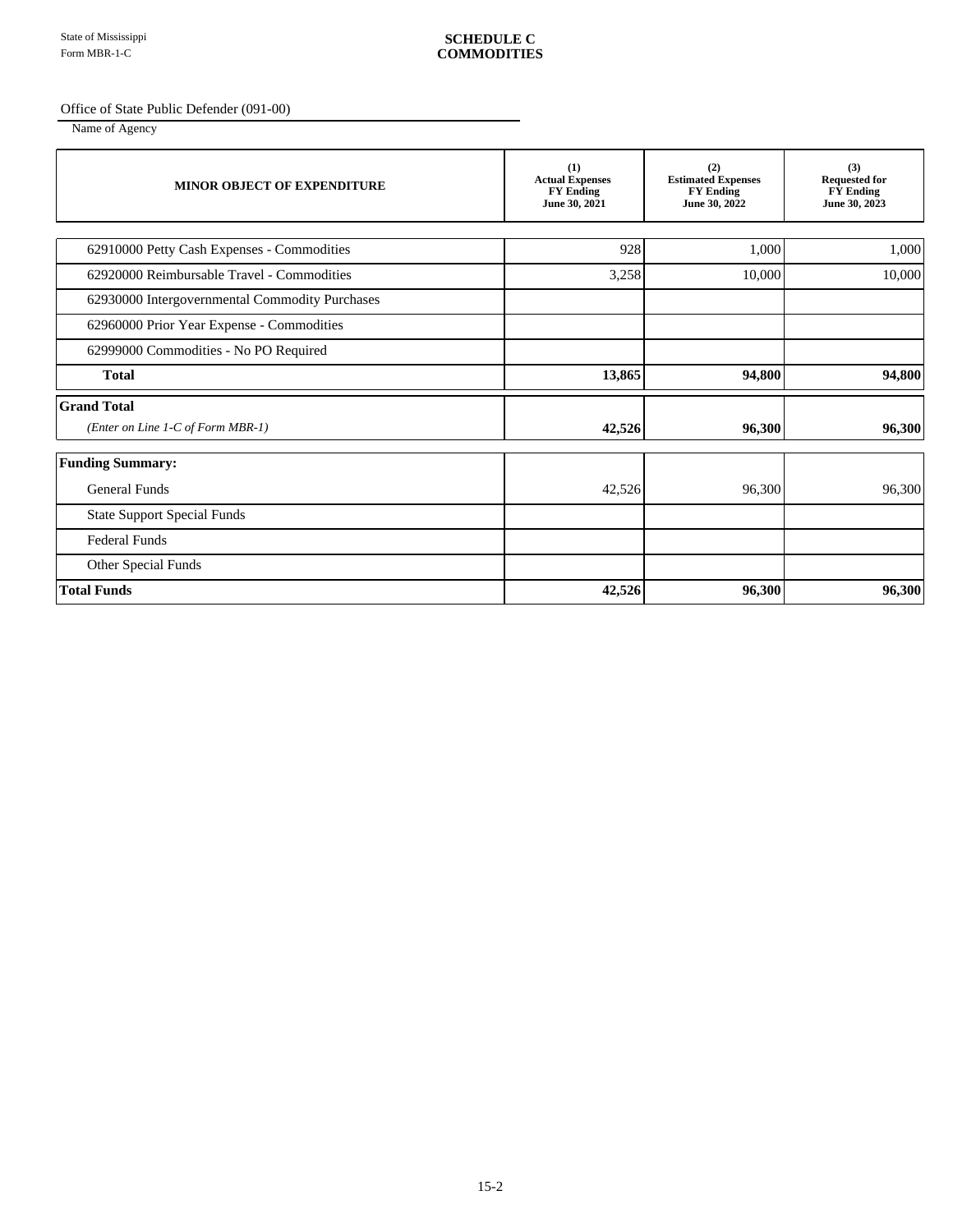#### **SCHEDULE D-2 CAPITAL OUTLAY EQUIPMENT**

Office of State Public Defender (091-00)

|                          | Act. FY Ending June 30, 2021 |                   | Est. FY Ending June 30, 2022 |                   | Rea. FY Ending June 30, 2023 |                   |
|--------------------------|------------------------------|-------------------|------------------------------|-------------------|------------------------------|-------------------|
| <b>EQUIPMENT BY ITEM</b> | No. of<br><b>Units</b>       | <b>Total Cost</b> | No. of<br><b>Units</b>       | <b>Total Cost</b> | No. of<br><b>Units</b>       | <b>Total Cost</b> |

| D. IT/IS Equipment (DP & Telecommunications) (63200xxx) |    |        |        |        |        |        |  |
|---------------------------------------------------------|----|--------|--------|--------|--------|--------|--|
| laptop                                                  | 15 | 18,479 | 7      | 7,500  | 7      | 7,500  |  |
| server                                                  |    | 7,949  |        |        |        |        |  |
| Printers, Scanners and IT Replacements                  |    |        | 3      | 2,500  | 3      | 2,500  |  |
| <b>Total</b>                                            |    | 26,428 |        | 10,000 |        | 10,000 |  |
| <b>Grand Total</b>                                      |    |        |        |        |        |        |  |
| (Enter on Line 1-D-2 of Form MBR-1)                     |    | 26,428 |        | 10,000 |        | 10,000 |  |
| <b>Funding Summary:</b>                                 |    |        |        |        |        |        |  |
| <b>General Funds</b>                                    |    | 26,428 | 10,000 |        | 10,000 |        |  |
| <b>State Support Special Funds</b>                      |    |        |        |        |        |        |  |
| <b>Federal Funds</b>                                    |    |        |        |        |        |        |  |
| Other Special Funds                                     |    |        |        |        |        |        |  |
| <b>Total Funds</b>                                      |    | 26,428 |        | 10,000 |        | 10,000 |  |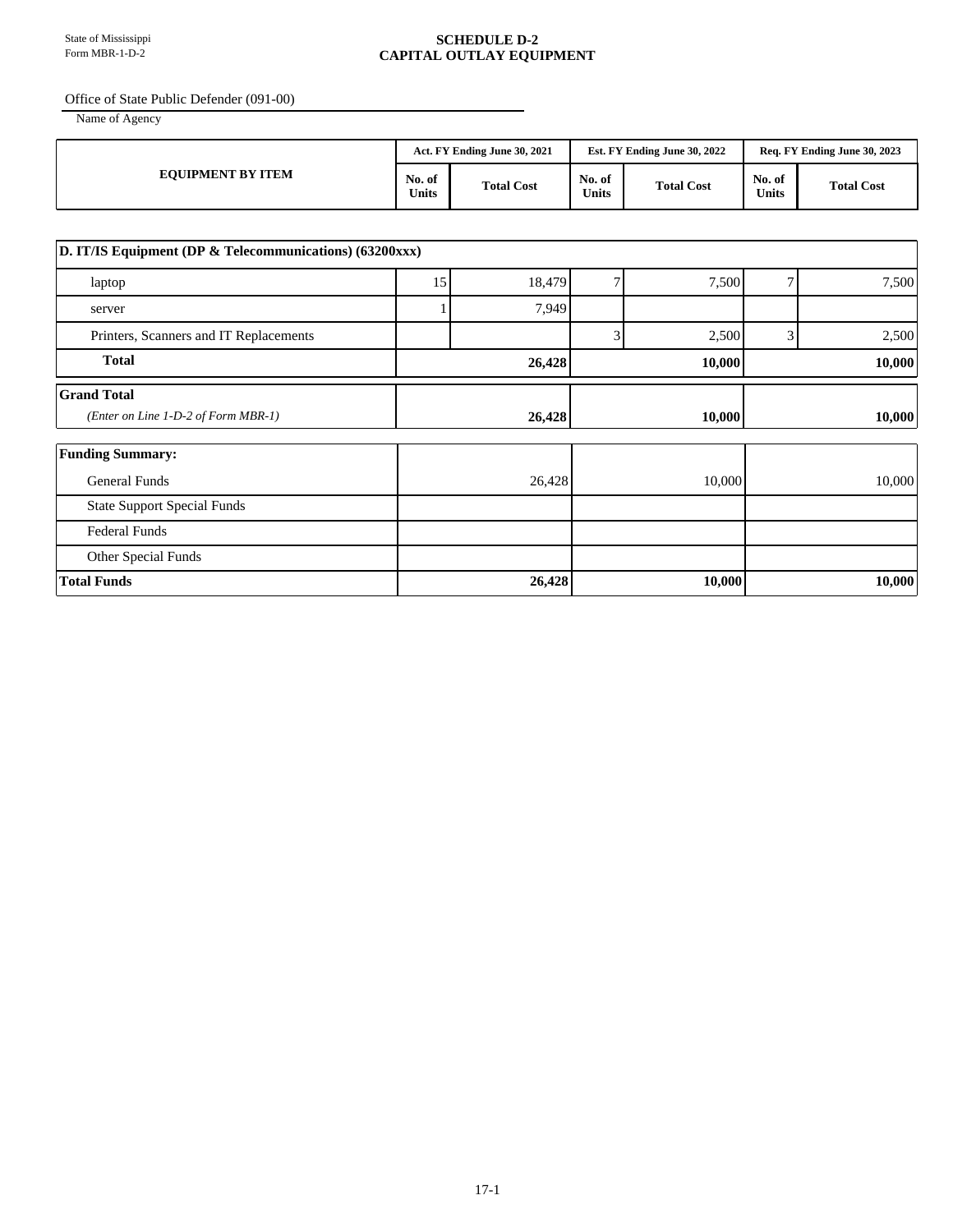#### **SCHEDULE E SUBSIDIES, LOANS & GRANTS**

Office of State Public Defender (091-00)

| <b>MINOR OBJECT OF EXPENDITURE</b> | (1)                    | (2)                       | (3)                  |
|------------------------------------|------------------------|---------------------------|----------------------|
|                                    | <b>Actual Expenses</b> | <b>Estimated Expenses</b> | <b>Requested for</b> |
|                                    | <b>FY Ending</b>       | <b>FY Ending</b>          | <b>FY Ending</b>     |
|                                    | June 30, 2021          | June 30, 2022             | June 30, 2023        |

| A. School Grants to Counties & Municipalities (67020xxx, 67300xxx-67650xxx)                     |         |         |           |
|-------------------------------------------------------------------------------------------------|---------|---------|-----------|
| Lee County                                                                                      | 16,500  |         |           |
| 67085000 Oher Assistance Desoto County                                                          | 35,000  |         |           |
| 67085000 Oher Assistance Hancock County                                                         | 35,000  |         |           |
| 67085000 Oher Assistance Union County                                                           | 1,000   |         |           |
| 67085000 Oher Assistance Various Counties, Courts and Organizaitons<br>to Support Legal Defense |         | 245,500 | 2,245,500 |
| 67085000 Other Assistance Adams County                                                          | 9.000   |         |           |
| 67085000-Other Assistance Lee County Chancery Clerk                                             | 36,750  |         |           |
| <b>Total</b>                                                                                    | 133,250 | 245,500 | 2,245,500 |
| C. Grants to Non-Government Instns & Inds (67152xxx)                                            |         |         |           |
| 67085000 - Other Assistance MS Center for Legal Services                                        | 150,000 | 150,000 | 150,000   |
| <b>Total</b>                                                                                    | 150,000 | 150,000 | 150,000   |
| <b>Grand Total</b>                                                                              |         |         |           |
| (Enter on Line 1-E of Form MBR-1)                                                               | 283,250 | 395,500 | 2,395,500 |
| <b>Funding Summary:</b>                                                                         |         |         |           |
| <b>General Funds</b>                                                                            | 283,250 | 395,500 | 2,395,500 |
| <b>State Support Special Funds</b>                                                              |         |         |           |
| <b>Federal Funds</b>                                                                            |         |         |           |
| Other Special Funds                                                                             |         |         |           |
| <b>Total Funds</b>                                                                              | 283,250 | 395,500 | 2,395,500 |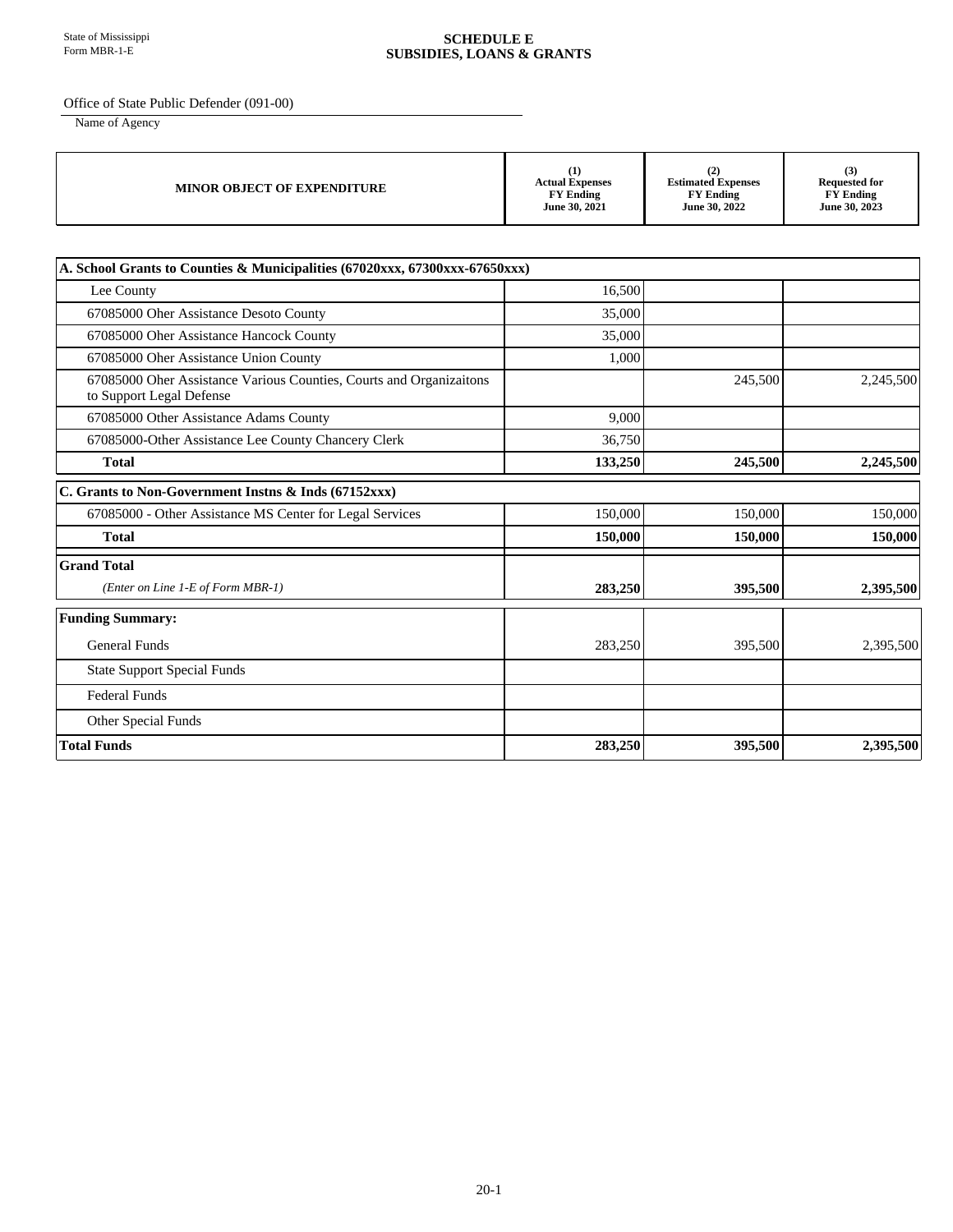# **Budget Narrative**

When the Office of State Public Defender was established July 1, 2011, its mission was to centralize administration of the existing programs - providing indigent defense in death penalty eligible cases at trial and appeal, non-death cases on appeal and training of all public defenders - and to "coordinate the collection and dissemination of statistical data … [and] develop plans and proposals for further development of a statewide public defender system." Miss. Code § 99-18-1(7). In 2016 the mission was again expanded to include training for all youth court defenders and direct representation for parents in the child welfare system.

This budget request seeks adequate staffing to perform the basic functions of this agency as well as taking the next step in improving our statewide public defense delivery system. The agency was established in 2011 with 25 PINs. The agency began the current year with 20 fulltime staff. OSPD cannot ensure constitutionally mandated services to some of Mississippi's most vulnerable people without a fulltime Data Researcher. Additional staffing may be needed in SFY 2024 to ensure efficient oversight of the local support program expansions proposed below.

# DATA RESEARCH

OSPD is charged with using data to manage its existing programs and to develop new ways for Mississippi to meet the constitutionally mandated obligation to protect the indigent accused across the legal system. OSPD has worked with the Public Defender Taskforce, PEER, national organizations and local research experts to gather and analyze relevant criminal justice system data. In June 2019 we began contracting with an entry level data researcher to enhance this effort. Through one of our national partners, we have secured a VISTA to assist in the current fiscal year. We are seeking an increase in salary to stabilize this function. Collecting and analyzing relevant data allows policy makers at the state and local level make the most efficient use of public funds in delivering constitutionally mandated services. We are proposing funding at \$50,000; plus 31% benefits or approximately \$65,500.

# SUPPORT FOR LOCAL DEFENDER PROGRAMS

The Mississippi Public Defender Task Force – made up of judges, prosecutors, defense lawyers and a representative of county supervisors - in March 2018 released an independent report on Mississippi counties compliance with the federal and state constitutional mandates. The report, funded by the United States Department of Justice, made several recommendations. The Task Force took that study and developed recommendations for the Legislature to use to create state level oversight and accountability of the indigent defense system.

The central Task Force recommendation was the creation of a District Defender Office in each circuit court district. The District Defender would be a state funded position and assistants and support staff would be county employees. This proposal was a compromise with most of the Task Force preferring a primarily state funded system more like the defender system in Arkansas. That system would have been equivalent to our District Attorney model where the state is primary funder of prosecution at the felony level. The compromise was offered for funding purposes.

OSPD supports the compromise approach however further study and our experience in developing the Parent Defense delivery programs for child welfare cases has led us to a slightly different approach that leaves in tack the current law regarding establishment of local defender offices and does not create any new state offices. In formulating this proposal OSPD adopted the *Seven Guiding Principles*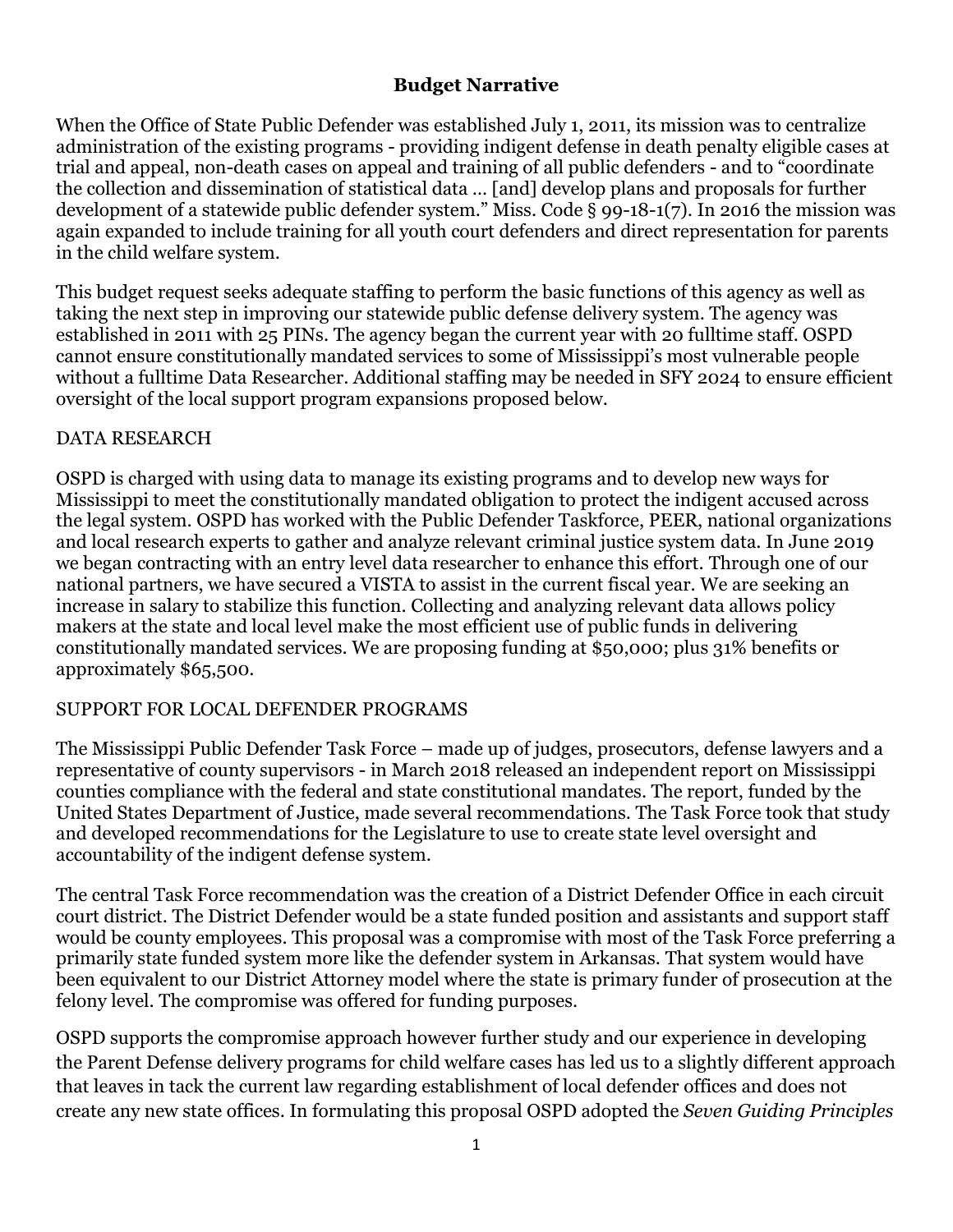*for an Indigent Defense Delivery System in Mississippi*. Mississippi Public Defender Taskforce, Final Report at p. 21, except for deleting the district defender offices.

Based on our experience in developing parent defense programs across the state we believe that the most effective and efficient way to begin to address the deficiencies identified in the independent study of our indigent defense delivery systems by the Sixth Amendment Center is for OSPD to partner with local governments to develop evidence-based indigent defense delivery systems in their jurisdictions.<sup>1</sup>

State funding will be focused on ensuring reasonable caseloads, compensation equity and adequate support services to facilitate early involvement with cases and continuity of representation throughout the process. To ensure measurable efficiency and be accountable for public funds each program will have to provide reliable data.

To qualify for state assistance the local provider will have to be established consistent with state statute and comply with court rules. The provider must agree to adhere to standards promulgated by OSPD as recommended by the Sixth Amendment Center (6AC) report, *The Right to Counsel in Mississippi, Evaluation of Adult Felony Trial Level Indigent Defense Services* (March 2018) and found in the *Guiding Principles*.

Standards will cover collecting and sharing data; early appearance and continuity of representation; staffing qualifications and performance reviews; client communication as well as training requirements for all staff. *6AC Report* at p. 109.

Caseload limits will be based on the [OSPD 2016 study](http://www.ospd.ms.gov/Task%20Force/ASSESSMENT%20OF%20CASELOADS%20IN%20STATE%20AND%20LOCAL%20INDIGENT%20DEFENSE%20SYSTEMS%20IN%20MISSISSIPPI%20-%20Dec%202016.pdf) and/or the National Advisory Commission on Criminal Justice Standards and Goals recommendations referenced in the 6AC report and our study. Pay parity guidelines are based on the District Attorney Budget Request and DA enabling legislation. Needs assessment for support services are based on the May 2020 paper from the National Association for Public Defense with comparison to staffing in Mississippi DA offices and follows *Guiding Principle 5*.

A critical shortcoming of the current system that was exposed in the pandemic was the need for social workers connected to defender programs. Outside of the capital offices there are no social workers currently working in any public defender office in Mississippi although they are beginning to be introduced to parent defense programs.<sup>2</sup>

<sup>1</sup> Moving forward parent defense projects will be included in supported local defender programs. This decision is based on both our experience and research. For more detail see the Children's Bureau memorandum addressing the "why and how" of delivering high quality legal representation for parents at all stages of the child welfare system. *U.S. Dept. of Health & Human Services, Admin For Children & Fam., Information Memorandum: High Quality Legal Representation for All Parties in Child Welfare Proceedings, ACYF-CB-IM-17-02 (Jan. 17, 2017).*

<sup>2</sup> There is strong evidence supporting this model. Gerber et al, *Effects of an interdisciplinary approach to parental representation in child welfare, Children and Youth Services Review*, 102 (2019) 42-55, [www.elsevier.com/locate/childyouth;](http://www.elsevier.com/locate/childyouth) Courtney, M. E., & Hook, J. L. (2012). *Evaluation of the impact of enhanced parental legal representation on the timing of permanency outcomes for children in foster care*. Children and Youth Services Review, 34(7), 1337-1343. This model has been utilized for many years in Washington and Colorado. OSPD has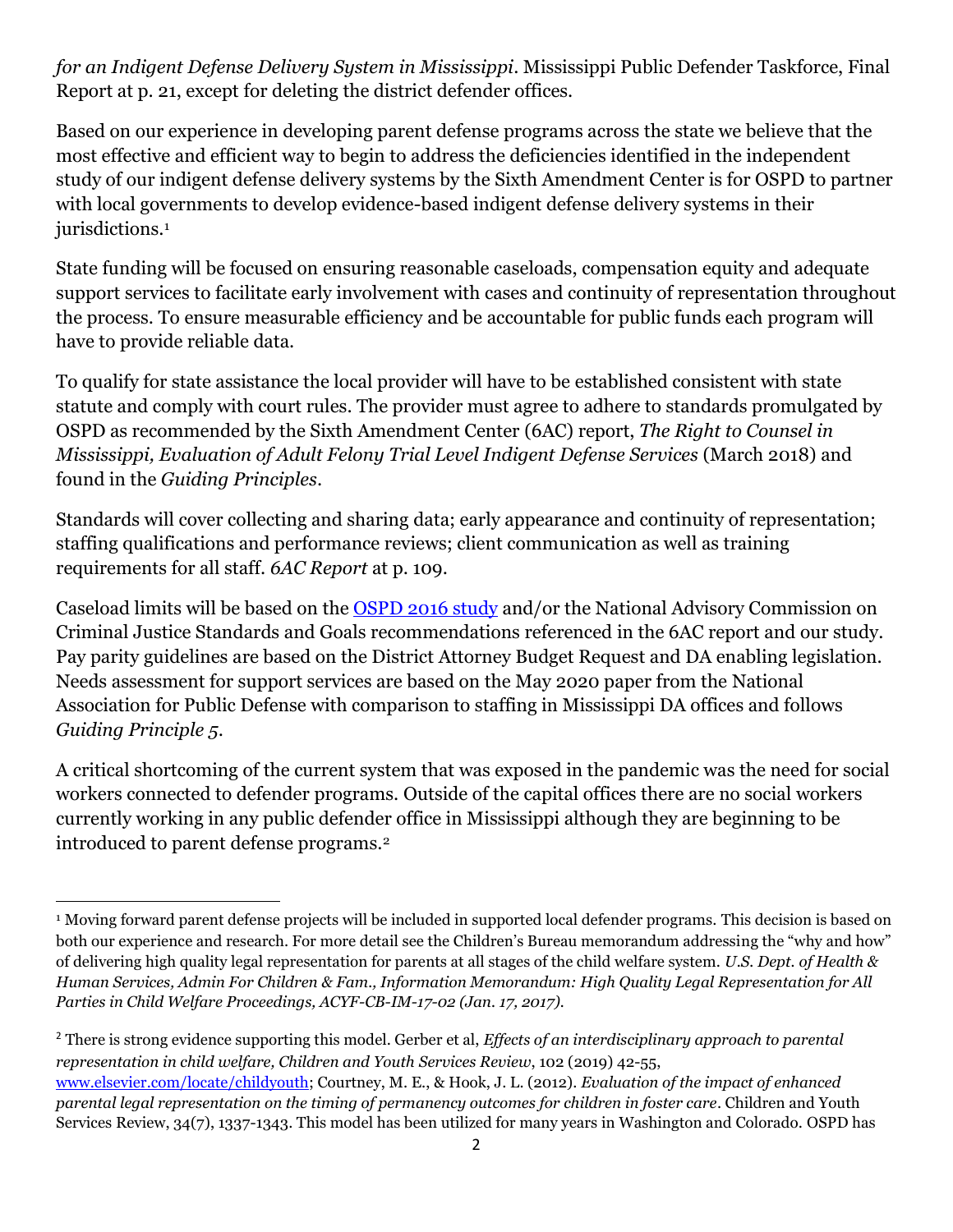Social workers are essential to delivering competent criminal defense under current constitutional standards. Social workers assist with successful release from pre-trial incarceration, successful reentry, and sentencing advocacy. Perhaps the most important need for social workers in defender offices is in addressing the far too frequent client suffering from serious mental illness. Social workers perform essential functions that they are uniquely qualified to provide while reducing time and thus costs of attorneys and long-term in reductions in unnecessary or inappropriate incarceration and the costs associated with that. *[The Stepping up Initiative, National Association of Counties.](https://stepuptogether.org/)*

OSPD recommends establishing a compensation grid like the DA offices with slight modifications to account for function differences including county rather than district-wide offices and "lower" court caseloads. Compensation would be no greater than DA or comparable ADA, investigator or victim assistance coordinator which will be comparable to a defense social worker. Secretary/paralegal compensation should be equal to local DA office positions.

Chief Defender \$115,000 up to DA salary (per existing statute)

Felony Defender  $3$  – ten or more years of experience – \$100,000 to \$110,000

Felony Defender 2 – five to ten years of experience – \$90,000 to \$100,000

Felony Defender  $1 -$ zero to five years of experience  $-$  \$85,000 to \$95,000

Misdemeanor Defender 2 – five or more years of experience - \$85,000 - \$100,000

Misdemeanor Defender 1 – zero to five years of experience - \$75,000 - \$85,000

Youth Court Defender 2 – five or more years of experience - \$85,000 - \$100,000

Youth Court Defender 1 – zero to five years of experience - \$75,000 - \$85,000

Investigator/MSW - \$45,000 to \$59,500

Phase 1 would establish three pilot projects, one in each supreme court district. OSPD will recommend one of two models, either a "multicounty" model or a "neighborhood defender" model. The overarching goal of this proposal is to improve services to indigent people accused of wrongdoing by the government without increasing cost to counties and municipalities.

In addition to felony attorneys each model would include an attorney specializing in youth court defense, an investigator and social worker. The neighborhood defender model would include misdemeanor representation. Currently no defender systems include felony and youth court or felony and misdemeanor representation in the same office/project.

Possible pilot sites are a multicounty defender in Lamar, Marion and Pearl River counties; a multicounty defender in Clay, Lowndes and Oktibbeha counties or centered in Lee County; and a neighborhood defender in Jackson. Each office would have 5-6 FT attorneys, 2 FTE administrative

adopted Social Worker Practice Standards as was done with attorney practice. We looked to the standards adopted by the Washington State Office of Public Defense in 2008 and working with MDCPS have adapted those to Mississippi.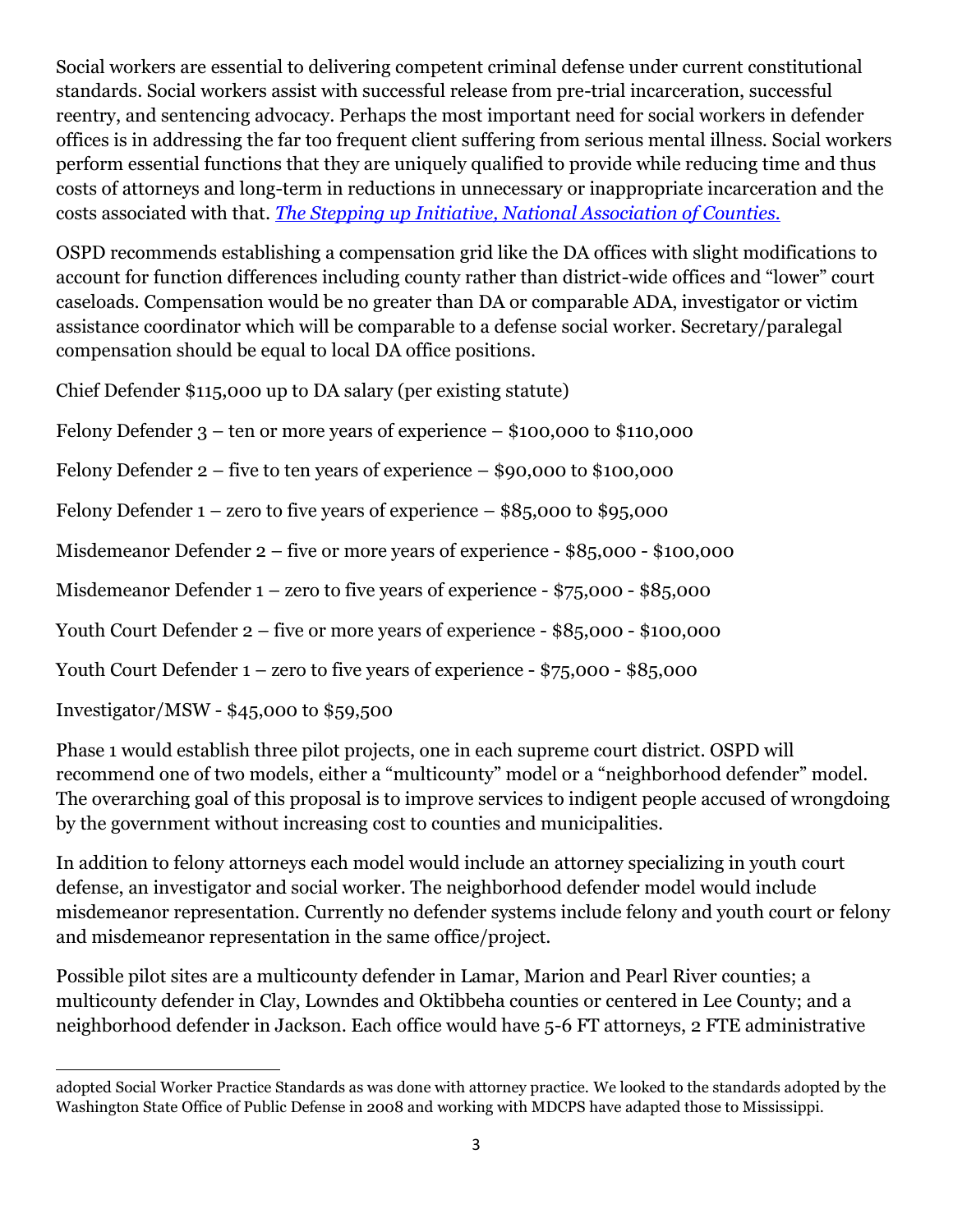positions, 1 FT investigator and 1 FT social worker. If private funding is available, the neighborhood defender would include a FT attorney providing civil legal services.

To qualify for state fiscal support under the multi-county defender model counties would have to establish a defender office as a primary delivery provider (25-32-1 through 25-32-19) and include meaningful participation of the private bar. Private counsel services could be on individual cases compensated at an hourly rate (99-15-15 through 99-15-21) or on a part-time contract basis accepting multiple cases as is done in most counties currently. However, contracts must include time expectations and caseload limits. (*Right to Counsel in Mississippi* Recommendation #3)

Participating counties would need to enter interlocal agreements to establish the office. (25-32-1) Agreements must include salary ranges and the counties would need to provide office space comparable to that provided to the local district attorney. Each office would have an expense account for ordinary expenses. (25-32-7) The office chief defender and outside contractors would be selected by the senior circuit judge on recommendations of the local bar. (25-32-3)

Why a neighborhood defender in Jackson? A trip to Jackson municipal court dramatically demonstrates the need for a different way. Routinely people are called before the court for felony initial appearances and misdemeanor arraignments simultaneously. The city public defender stands with the person on the misdemeanors and the county public defender on the felony. Data shows that the people in city court also often have matters in youth court.

The neighborhood defender model first used in New York and more recently introduced in Detroit, which also includes civil legal services, has proven to be highly successful in more efficiently delivering criminal defense and resolving issues that contribute to failure to appear and recidivism.

No county will be expected to contribute more to cost than they are currently spending. The total cost of fully funding three projects would be approximately \$3.3 million. At least \$1.3 million would be in county or private funds. The state cost for the three projects would not exceed \$2,000,000. This request is in **Subsidies, Loans & Grants**.

# **SUMMARY**

The core functions of OSPD – Capital Defense and Indigent Appeals – will continue to provide direct services at essentially the same funding level as FY 2022.

Over the past ten years the Capital Defense Division has reduced staffing and cost based on efficiencies from the merger and reductions in the average number of death penalty prosecutions. The division continues to handle all direct appeal death penalty cases and more than 90% of trial level death penalty prosecutions.

Following a workload assessment at the beginning of FY 19 the staff of the Indigent Appeals Division was also reduced. The division continues to handle all indigent felony appeals where there is not a conflict. There will be internal adjustments to ensure the quality and timeliness of services is not reduced but staff will remain at the FY 22 level.

Level funding is also sought for the Training Division and Parent Defense Program. The current appropriation for parent defense covers subsidies for five fulltime attorneys handling cases in up to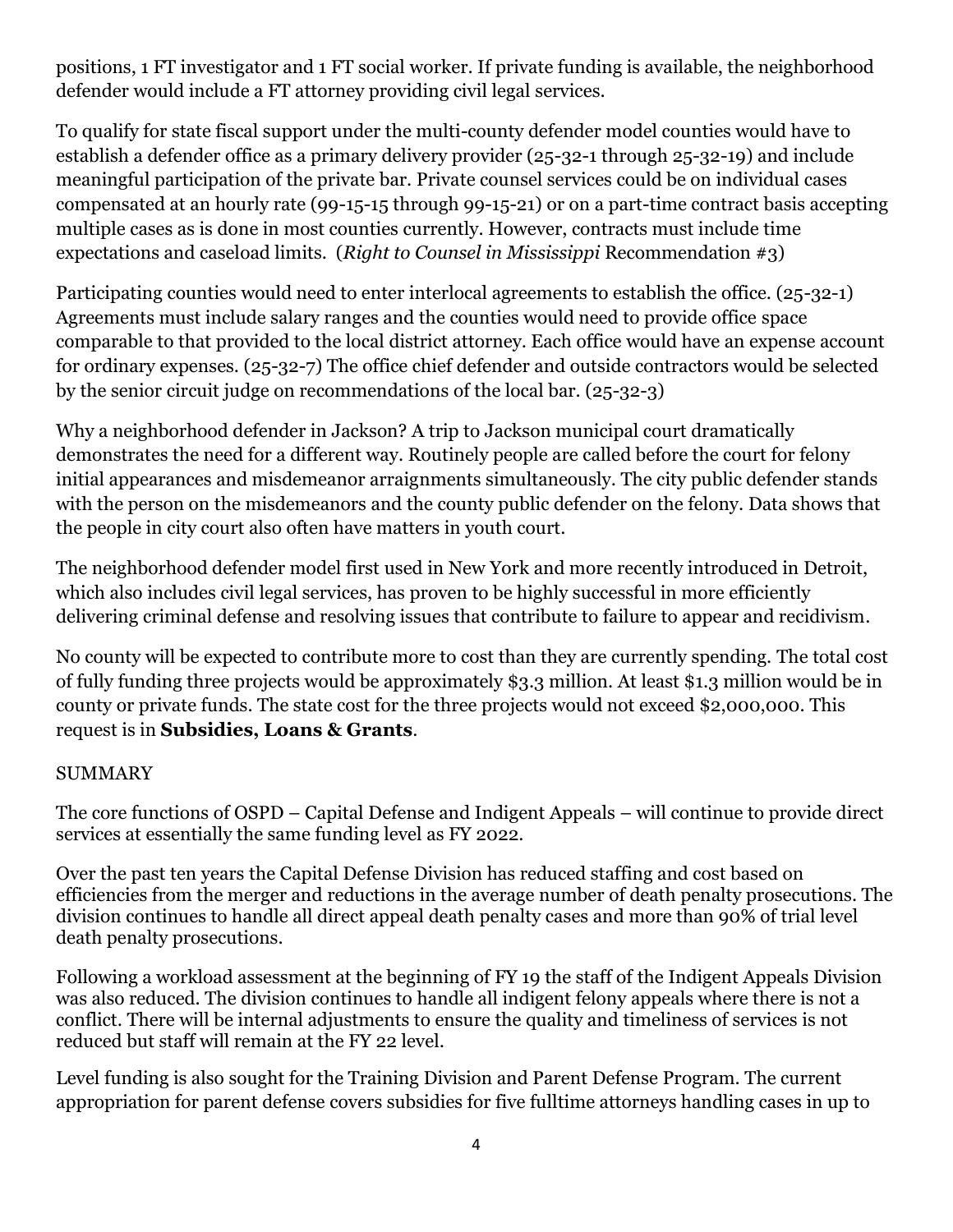ten counties and seven part-time attorneys covering nine counties. One county (Lee) has access to a part-time social worker funded by a private grant.

Salary range for fulltime attorneys with subsidies is \$50,000 - \$75,000.

Total contract cost for part-time attorneys ranges from \$6,000 to \$39,000.

PERSONAL SERVICES – The proposed increase in the salary category is to fill the data researcher position and fund statutorily authorized pay raises for attorneys.

| Miss. Code Sections 99-18-9 and 99-40-1 authorize a salary for staff attorneys at OSPD at the equivalent of assistant district attorneys. |                                                                                                                                           |    |                 |     |                                    |    |                        |          |                 |
|-------------------------------------------------------------------------------------------------------------------------------------------|-------------------------------------------------------------------------------------------------------------------------------------------|----|-----------------|-----|------------------------------------|----|------------------------|----------|-----------------|
|                                                                                                                                           | Miss. Code Section 25-3-35 sets DA salary at \$125,900, ADA with 15+ years of experience at 90%, 5-15 years at 85%, up to 5 years at 80%. |    |                 |     |                                    |    |                        |          |                 |
|                                                                                                                                           |                                                                                                                                           |    |                 |     |                                    |    |                        |          |                 |
|                                                                                                                                           |                                                                                                                                           |    |                 |     | <b>SALARY AUTHORIZED BY</b>        |    | <b>PROPOSED SALARY</b> |          | Salary Increase |
| <b>ATTORNEY</b>                                                                                                                           | <b>BAR ADMISSION DATE</b>                                                                                                                 |    |                 |     | CURRENT SALARY STATUTE on 7/1/2022 |    | <b>FOR FY 2023</b>     | for FY23 |                 |
| <b>Hunter Aikens</b>                                                                                                                      | 10/11/2006                                                                                                                                | \$ | $107,015.00$ \$ |     | 113,310.00                         | Ŝ  | 110,000.00             | Ś.       | 2,985.00        |
| Zakia Butler                                                                                                                              | 9/27/2018                                                                                                                                 | \$ | 95,000.00       | Ŝ.  | 100,720.00                         | S. | 97,500.00              | Ŝ.       | 2,500.00        |
| Justin Cook                                                                                                                               | 10/10/2007                                                                                                                                | \$ | 107,015.00      | Ŝ.  | $113,310.00$ \$                    |    | 110,000.00             | Ś.       | 2,985.00        |
| Dan Hinchcliff                                                                                                                            | 8/15/1978                                                                                                                                 | \$ | 107,015.00      | \$  | $113,310.00$ \$                    |    | 110,000.00             | Ś.       | 2,985.00        |
| Ramiro Orozco                                                                                                                             | 9/29/2004                                                                                                                                 | \$ | $107,015.00$ \$ |     | $113,310.00$ \$                    |    | 110,000.00             | Ŝ.       | 2,985.00        |
| <b>Greg Spore</b>                                                                                                                         | 4/26/2011                                                                                                                                 | \$ | 107,015.00      | Ŝ.  | 107,015.00                         | S. | 107,015.00             | Ś.       |                 |
| Mollie McMillin                                                                                                                           | 10/10/2007                                                                                                                                | \$ | 107,015.00      | \$. | $113,310.00$ \$                    |    | 110,000.00             | \$       | 2,985.00        |
| Sub-Total Salary Increases                                                                                                                |                                                                                                                                           | Ś. | 737,090.00      | Ŝ.  | 774,285.00                         | Ŝ. | 754,515.00             | Ś.       | 17,425.00       |
|                                                                                                                                           |                                                                                                                                           |    |                 |     |                                    |    |                        |          |                 |
| Fringe                                                                                                                                    |                                                                                                                                           |    |                 |     |                                    |    |                        | \$       | 4,356.25        |
|                                                                                                                                           |                                                                                                                                           |    |                 |     |                                    |    |                        |          |                 |
| <b>Total for Salary Increases</b>                                                                                                         |                                                                                                                                           |    |                 |     |                                    |    |                        | \$       | 21,781.25       |
|                                                                                                                                           |                                                                                                                                           |    |                 |     |                                    |    |                        |          |                 |
| Salary and Fringe for Data Research Position                                                                                              |                                                                                                                                           |    |                 |     |                                    |    |                        |          | 65,500.00       |
|                                                                                                                                           |                                                                                                                                           |    |                 |     |                                    |    |                        |          |                 |
| <b>Total Salary Increases Requested</b>                                                                                                   |                                                                                                                                           |    |                 |     |                                    |    |                        | \$       | 87,281.25       |

TRAVEL – There will be a need for a slight increase in administrative travel to help establish and evaluate new local programs.

SUBSIDIES, LOANS & GRANTS – The new funding is to implement Phase 1 of the statewide public defense projects.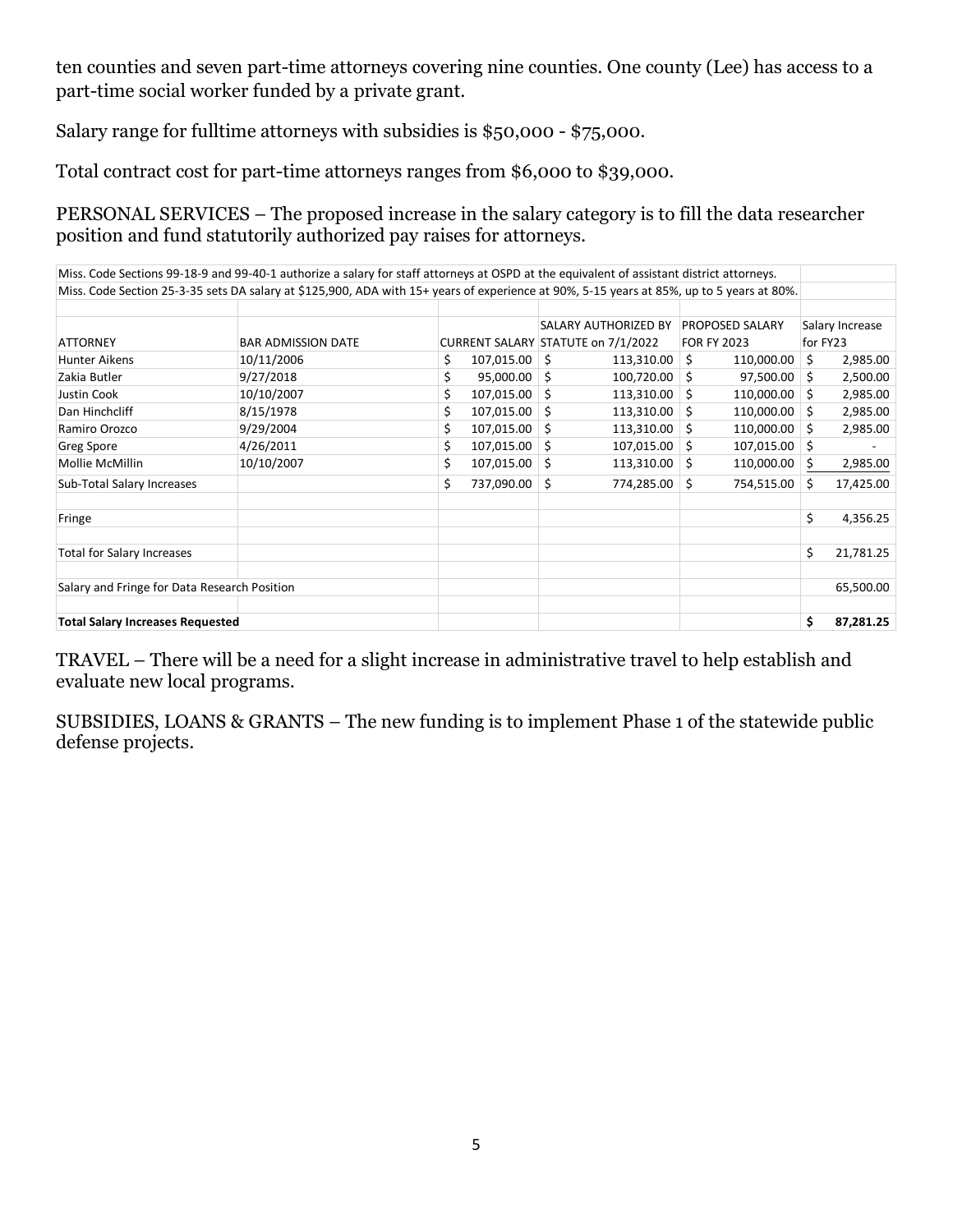#### **OUT-OF-STATE TRAVEL FISCAL YEAR 2023**

#### Office of State Public Defender (091-00)

#### Name of Agency

Note: All expenditures recorded on this form must be totaled and said total must agree with the out-of-state travel amount indicated for FY 2021 on Form Mbr-1, line 1.A.2.b.

| <b>Employee's Name</b> | <b>Destination</b>        | <b>Purpose</b>                  | <b>Travel Cost</b> | <b>Funding Source</b> |
|------------------------|---------------------------|---------------------------------|--------------------|-----------------------|
| Monica Lee             | St. Louis, MO/Chicago, IL | <b>Client Family Interviews</b> | 765                | General               |
| Sonya Neal             | St. Louis, MO/Chicago, IL | <b>Client Family Interviews</b> | 630                | General               |
|                        |                           | <b>Total Out of State Cost</b>  | \$1,395            |                       |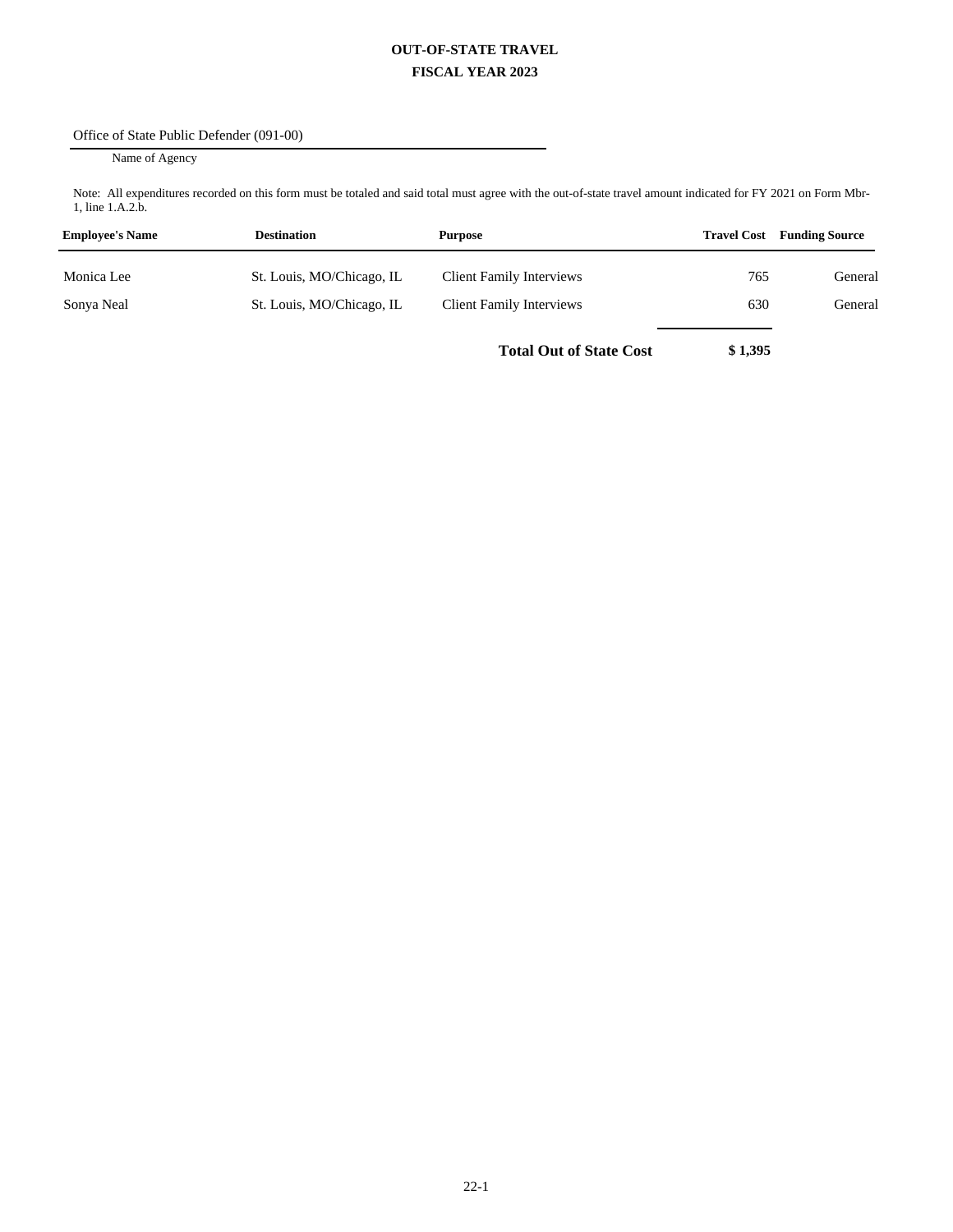#### **FEES, PROFESSIONAL AND OTHER SERVICES**

Office of State Public Defender (091-00)

| TYPE OF FEE AND NAME OF VENDOR                               | <b>Retired</b><br>w/<br><b>PERS</b> | (1)<br><b>Actual Expenses</b><br><b>FY Ending</b><br>June 30, 2021 | (2)<br><b>Estimated Expenses</b><br><b>FY Ending</b><br>June 30, 2022 | (3)<br><b>Requested Expenses</b><br><b>FY Ending</b><br>June 30, 2023 | <b>Fund Source</b> |
|--------------------------------------------------------------|-------------------------------------|--------------------------------------------------------------------|-----------------------------------------------------------------------|-----------------------------------------------------------------------|--------------------|
| 61600000 Inter-Agency Fees                                   |                                     |                                                                    |                                                                       |                                                                       |                    |
| 61600000/Inter-agency Fees-AG                                |                                     |                                                                    |                                                                       |                                                                       |                    |
| Comp. Rate:                                                  |                                     |                                                                    |                                                                       |                                                                       |                    |
| 61600000/Inter-agency Fees-DFA                               |                                     |                                                                    |                                                                       |                                                                       |                    |
| Comp. Rate: \$485/Quarter NOTE: The Office is now 100% GF    |                                     | 1,940                                                              | 940                                                                   | 180                                                                   | General            |
| 61600000/Inter-agency Fees-OSA                               |                                     |                                                                    |                                                                       |                                                                       |                    |
| Comp. Rate:                                                  |                                     |                                                                    |                                                                       |                                                                       |                    |
| 61600000/Inter-agency Fees-SPB                               |                                     |                                                                    |                                                                       |                                                                       |                    |
| Comp. Rate:                                                  |                                     |                                                                    |                                                                       |                                                                       |                    |
| Total 61600000 Inter-Agency Fees                             |                                     | 1,940                                                              | 940                                                                   | 180                                                                   |                    |
| 6161xxxx Contract Worker Expenses                            |                                     |                                                                    |                                                                       |                                                                       |                    |
| 61610000/Contract Worker Payroll - Alison Steiner            |                                     |                                                                    |                                                                       |                                                                       |                    |
| Comp. Rate: \$56/hour                                        | Y                                   | 3,091                                                              |                                                                       |                                                                       | General            |
| 61610000/Contract Worker Payroll - Brenda Locke              |                                     |                                                                    |                                                                       |                                                                       |                    |
| Comp. Rate: \$50/hour                                        | Y                                   | 31,963                                                             |                                                                       |                                                                       | General            |
| 61615000/Contract Worker Travel                              |                                     |                                                                    |                                                                       |                                                                       |                    |
| Comp. Rate:                                                  |                                     |                                                                    |                                                                       |                                                                       |                    |
| 61625000/Contract Worker - Payroll Fringe                    |                                     |                                                                    |                                                                       |                                                                       |                    |
| Comp. Rate: 25.05%                                           | Y                                   | 8,467                                                              |                                                                       |                                                                       | General            |
| Contract Workers As Needed/Attorneys                         |                                     |                                                                    |                                                                       |                                                                       |                    |
| Comp. Rate: \$50/Hour and Fringe                             | N                                   |                                                                    | 90,000                                                                | 90,000                                                                | General            |
| <b>Total 6161xxxx Contract Worker Expenses</b>               |                                     | 43,521                                                             | 90,000                                                                | 90,000                                                                |                    |
| 61670000 Legal and Related Services                          |                                     |                                                                    |                                                                       |                                                                       |                    |
| Chad King/Parent Rep Attorney                                |                                     |                                                                    |                                                                       |                                                                       |                    |
| Comp. Rate: \$50/hour                                        | $\mathbf N$                         | 37,200                                                             |                                                                       |                                                                       | General            |
| Clinical & Forensic Neuro/Expert Witness Neuropsychology     |                                     |                                                                    |                                                                       |                                                                       |                    |
| Comp. Rate: \$300/Hour                                       | N                                   | 10,000                                                             |                                                                       |                                                                       | General            |
| David Reschly/Expert Witness                                 |                                     |                                                                    |                                                                       |                                                                       |                    |
| Comp. Rate: \$200/Hour                                       | N                                   | 5,000                                                              |                                                                       |                                                                       | General            |
| Forensic Analytical Science/Forensic Analytical Crime Review |                                     |                                                                    |                                                                       |                                                                       |                    |
| Comp. Rate: \$400/Hour                                       | N                                   | 10,000                                                             |                                                                       |                                                                       | General            |
| Investigative Consulting/Expert Witness                      |                                     |                                                                    |                                                                       |                                                                       |                    |
| Comp. Rate: \$70/Hour                                        | N                                   | 5,000                                                              |                                                                       |                                                                       | General            |
| James Aiken/Expert Witness                                   |                                     |                                                                    |                                                                       |                                                                       |                    |
| Comp. Rate: \$175/Hour                                       | N                                   | 5,000                                                              |                                                                       |                                                                       | General            |
| James Lauridson, MD/Expert Witness - Forensic Pathology      |                                     |                                                                    |                                                                       |                                                                       |                    |
| Comp. Rate: \$400?Hour                                       | N                                   | 5,000                                                              |                                                                       |                                                                       | General            |
| John Owen Recovery Consulting/Expert Witness                 |                                     |                                                                    |                                                                       |                                                                       |                    |
| Comp. Rate: \$200/Hour                                       | N                                   | 200                                                                |                                                                       |                                                                       | General            |
| Kelly G. Williams/Parent Rep Attorney                        |                                     |                                                                    |                                                                       |                                                                       |                    |
| Comp. Rate: \$50/hour                                        | N                                   | 27,500                                                             |                                                                       |                                                                       | General            |
| Legal Services as Needed/Settlement Atty Fee                 |                                     |                                                                    |                                                                       |                                                                       |                    |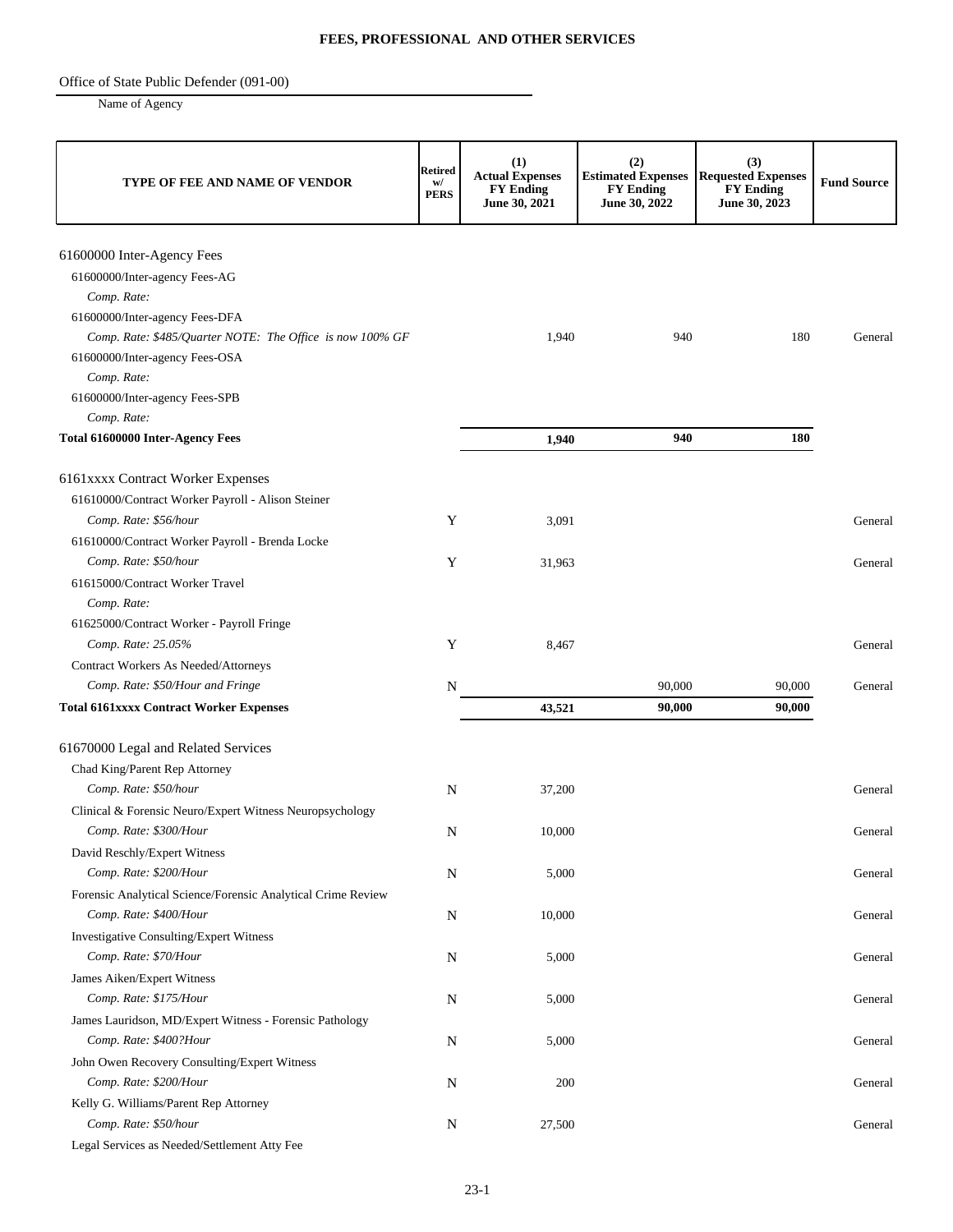#### **FEES, PROFESSIONAL AND OTHER SERVICES**

#### Office of State Public Defender (091-00)

| TYPE OF FEE AND NAME OF VENDOR                                   | <b>Retired</b><br>w/<br><b>PERS</b> | (1)<br><b>Actual Expenses</b><br><b>FY Ending</b><br>June 30, 2021 | (2)<br><b>Estimated Expenses</b><br><b>FY Ending</b><br>June 30, 2022 | (3)<br><b>Requested Expenses</b><br><b>FY Ending</b><br>June 30, 2023 | <b>Fund Source</b> |
|------------------------------------------------------------------|-------------------------------------|--------------------------------------------------------------------|-----------------------------------------------------------------------|-----------------------------------------------------------------------|--------------------|
| Comp. Rate: \$2500/Case or as set by Court                       | $\mathbf N$                         |                                                                    | 24,000                                                                | 24,000                                                                | General            |
| Nathan McIntosh, MD/Expert Witness                               |                                     |                                                                    |                                                                       |                                                                       |                    |
| Comp. Rate: \$400/Hour                                           | N                                   | 5,000                                                              |                                                                       |                                                                       | General            |
| Peter J. Dehnel/Expert Witness                                   |                                     |                                                                    |                                                                       |                                                                       |                    |
| Comp. Rate: \$250/Hour                                           | N                                   | 7,000                                                              |                                                                       |                                                                       | General            |
| Schwartz-Watts/Expert Witness                                    |                                     |                                                                    |                                                                       |                                                                       |                    |
| Comp. Rate: \$350/Hour                                           | N                                   | 5,000                                                              |                                                                       |                                                                       | General            |
| Tora Brawley/Expert Witness                                      |                                     |                                                                    |                                                                       |                                                                       |                    |
| Comp. Rate: \$5000/one time fee                                  | N                                   | 5,000                                                              |                                                                       |                                                                       | General            |
| Various as Needed/Experts and Outside Counsel                    |                                     |                                                                    |                                                                       |                                                                       |                    |
| Comp. Rate: \$65-\$400/Hour depending on service                 | N                                   |                                                                    | 45,000                                                                | 45,000                                                                | General            |
| William Criss Lott, Ph.D./Expert Witness                         |                                     |                                                                    |                                                                       |                                                                       |                    |
| Comp. Rate: \$2,500/Evalution                                    | N                                   | 5,000                                                              |                                                                       |                                                                       | General            |
| <b>Total 61670000 Legal and Related Services</b>                 |                                     | 131,900                                                            | 69,000                                                                | 69,000                                                                |                    |
|                                                                  |                                     |                                                                    |                                                                       |                                                                       |                    |
| 61690000 Fees and Services                                       |                                     |                                                                    |                                                                       |                                                                       |                    |
| Cornerstone Consulting Group/Fiscal and Budget Support as Needed |                                     |                                                                    |                                                                       |                                                                       |                    |
| Comp. Rate: \$85-\$87/hour                                       | $\mathbf N$                         | 2,508                                                              | 2,500                                                                 | 2,500                                                                 | General            |
| Matthew John Taylor/Video Creation                               |                                     |                                                                    |                                                                       |                                                                       |                    |
| Comp. Rate: \$500/one time fee                                   | N                                   | 500                                                                |                                                                       |                                                                       | General            |
| Shannon Cumberbatch/Workshop Presenter                           |                                     |                                                                    |                                                                       |                                                                       |                    |
| Comp. Rate: \$1,785/one time fee                                 | $\mathbf N$                         | 1,795                                                              |                                                                       |                                                                       | General            |
| Various/ Workshop Presenters, Data Researchers and Training      |                                     |                                                                    |                                                                       |                                                                       |                    |
| Comp. Rate: Fees range from \$50 an hour to \$5,000 one time fee | N                                   |                                                                    | 32,500                                                                | 32,500                                                                | General            |
| <b>Total 61690000 Fees and Services</b>                          |                                     | 4,803                                                              | 35,000                                                                | 35,000                                                                |                    |
| 61695000 Prof Fees-Tray-1099                                     |                                     |                                                                    |                                                                       |                                                                       |                    |
| Michael L. Perlin/Speaker                                        |                                     |                                                                    |                                                                       |                                                                       |                    |
| Comp. Rate: \$750/each                                           | N                                   | 750                                                                |                                                                       |                                                                       | General            |
| <b>Total 61695000 Prof Fees-Trav-1099</b>                        |                                     | 750                                                                |                                                                       |                                                                       |                    |
|                                                                  |                                     |                                                                    |                                                                       |                                                                       |                    |
| 61696000 Prof Fee-Trv-No 1099                                    |                                     |                                                                    |                                                                       |                                                                       |                    |
| Cellular South/Wireless                                          |                                     |                                                                    |                                                                       |                                                                       |                    |
| Comp. Rate: \$94/one time fee                                    | N                                   | 94                                                                 |                                                                       |                                                                       | General            |
| Enterprise/Contractor Travel                                     |                                     |                                                                    |                                                                       |                                                                       |                    |
| Comp. Rate: \$33.50-35.00/day car rental                         | N                                   | 897                                                                |                                                                       |                                                                       | General            |
| Intern Travel/Assistance                                         |                                     |                                                                    |                                                                       |                                                                       |                    |
| Comp. Rate: Actual Travel Expenses (mileage, hotels, etc.)       | N                                   | 828                                                                |                                                                       |                                                                       | General            |
| Jacquelyn Wilson/Intern Travel                                   |                                     |                                                                    |                                                                       |                                                                       |                    |
| Comp. Rate: Actual Travel Expenses (mileage, hotels, etc.)       | N                                   | 40                                                                 |                                                                       |                                                                       | General            |
| Locke Brenda C/Contract Legal Travel Expense                     |                                     |                                                                    |                                                                       |                                                                       |                    |
| Comp. Rate: Actual Travel Expenses (mileage, hotels, etc.)       | $\mathbf N$                         | 81                                                                 |                                                                       |                                                                       | General            |
| Various Attendees at Training Events/Expense Reimbursements      |                                     |                                                                    |                                                                       |                                                                       |                    |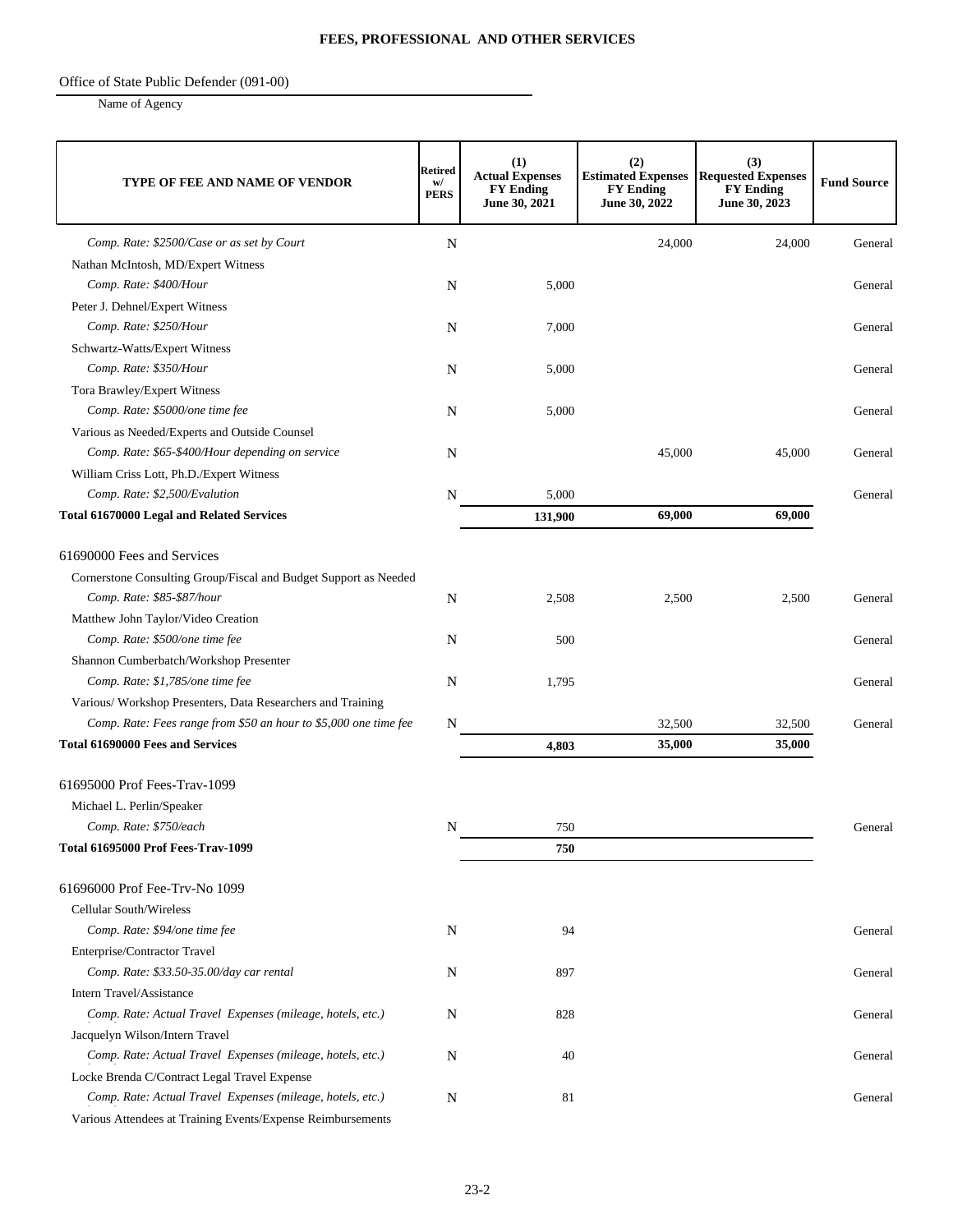#### **FEES, PROFESSIONAL AND OTHER SERVICES**

Office of State Public Defender (091-00)

| <b>TYPE OF FEE AND NAME OF VENDOR</b>                      | <b>Retired</b><br>w/<br><b>PERS</b> | (1)<br><b>Actual Expenses</b><br><b>FY Ending</b><br>June 30, 2021 | (2)<br><b>Estimated Expenses</b><br><b>FY Ending</b><br>June 30, 2022 | (3)<br><b>Requested Expenses</b><br><b>FY Ending</b><br>June 30, 2023 | <b>Fund Source</b> |
|------------------------------------------------------------|-------------------------------------|--------------------------------------------------------------------|-----------------------------------------------------------------------|-----------------------------------------------------------------------|--------------------|
| Comp. Rate: Actual Travel Expenses (mileage, hotels, etc.) | N                                   |                                                                    | 95,000                                                                | 95,000                                                                | General            |
| <b>Total 61696000 Prof Fee-Trv-No 1099</b>                 |                                     | 1.940                                                              | 95,000                                                                | 95,000                                                                |                    |
| <b>GRAND TOTAL</b>                                         |                                     | 184,854                                                            | 289,940                                                               | 289,180                                                               |                    |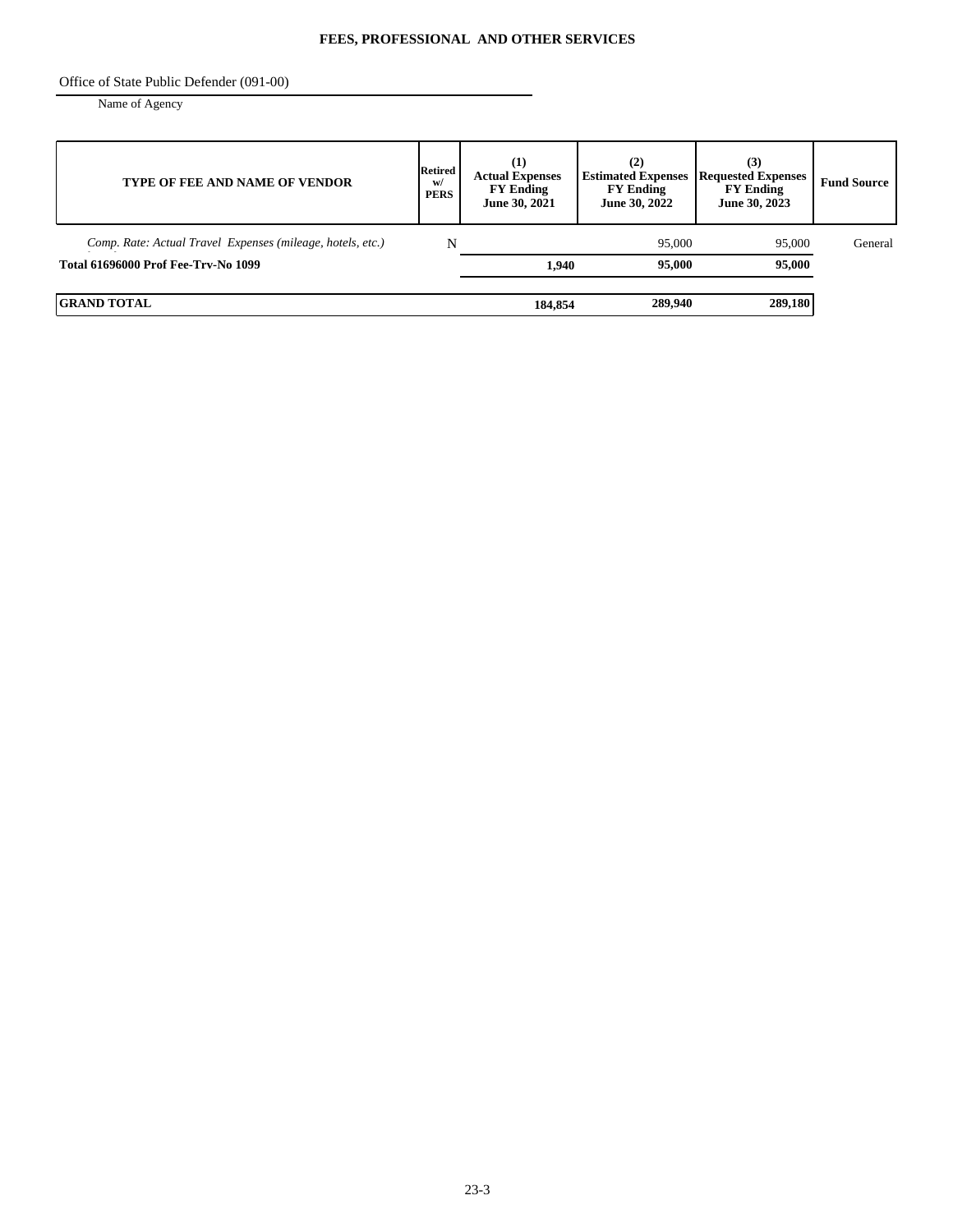#### **PRIORITY OF DECISION UNITS FISCAL YEAR 2023**

Office of State Public Defender (091-00)

|             | Program                      | <b>Decision Unit</b>                    | Object               | Amount    |
|-------------|------------------------------|-----------------------------------------|----------------------|-----------|
| Priority #1 |                              |                                         |                      |           |
|             | Program #1: Capital Defense  |                                         |                      |           |
|             |                              | Salary Increase for Years of Experience |                      |           |
|             |                              |                                         | Salaries             | 3,731     |
|             |                              |                                         | <b>Totals</b>        | 3,731     |
|             |                              |                                         | <b>General Funds</b> | 3,731     |
|             | Program #2: Indigent Appeals |                                         |                      |           |
|             |                              | Salary Increase for Years of Experience |                      |           |
|             |                              |                                         | Salaries             | 18,050    |
|             |                              |                                         | <b>Totals</b>        | 18,050    |
|             |                              |                                         | <b>General Funds</b> | 18,050    |
|             | Program # 5: State Defender  |                                         |                      |           |
|             |                              | Add a Data Reserach Position            |                      |           |
|             |                              |                                         | Salaries             | 65,500    |
|             |                              |                                         | <b>Totals</b>        | 65,500    |
|             |                              |                                         | <b>General Funds</b> | 65,500    |
|             |                              | <b>Support Local Defender Programs</b>  |                      |           |
|             |                              |                                         | Travel               | 3,500     |
|             |                              |                                         | Subsidies            | 2,000,000 |
|             |                              |                                         | <b>Totals</b>        | 2,003,500 |
|             |                              |                                         | General Funds        | 2,003,500 |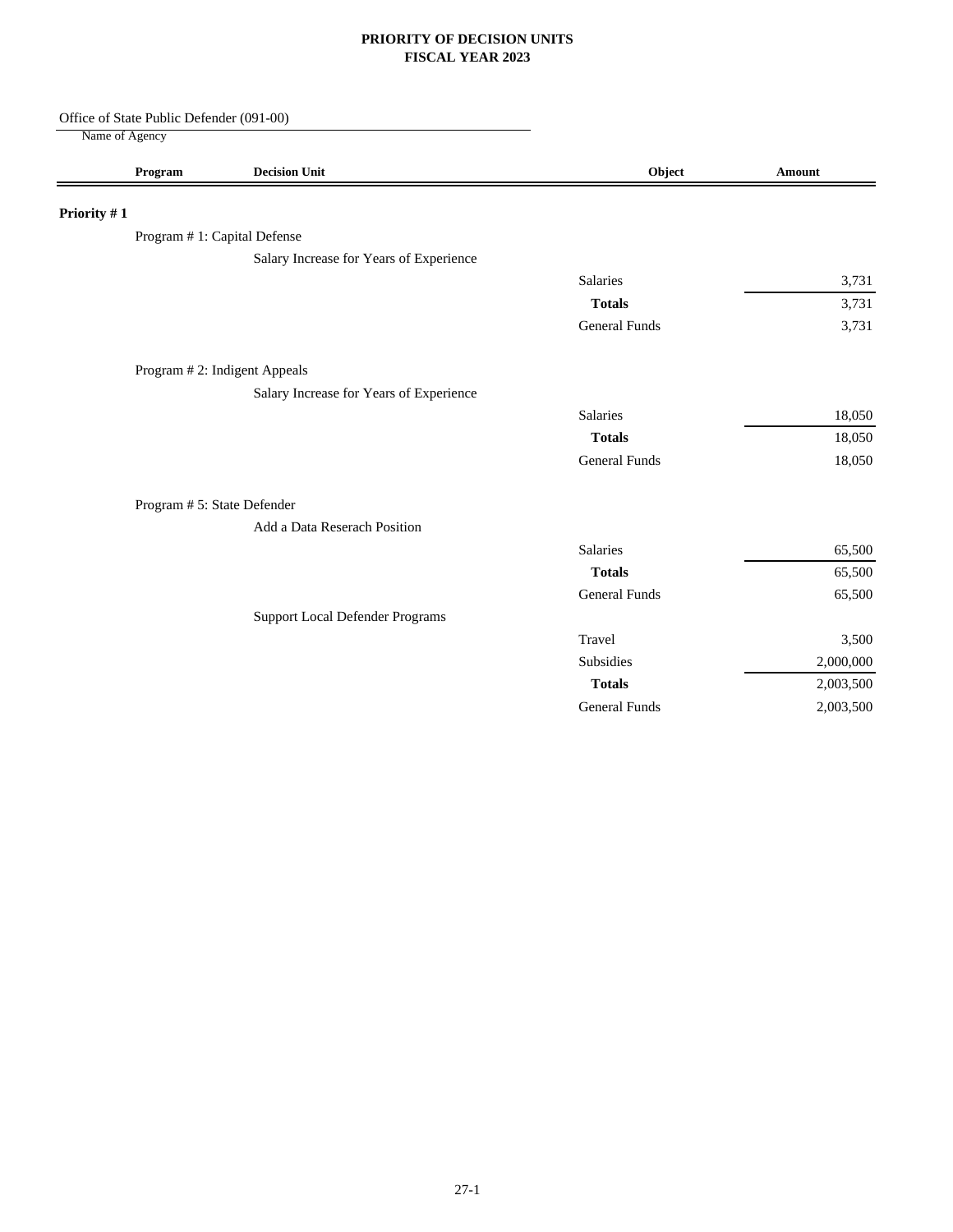### **Summary of 3% General Fund Program Reduction to FY 2022 Appropriated Funding by Major Object**

Office of State Public Defender (091-00)

| <b>Major Object</b>          | <b>FY2022 General</b><br><b>Fund Reduction</b> | <b>STATE SUPPORT</b><br><b>SPECIAL FUNDS</b> | <b>EFFECT ON FY2022 EFFECT ON FY2022 EFFECT ON FY2022</b><br><b>FEDERAL</b><br><b>FUNDS</b> | <b>OTHER SPECIAL</b><br><b>FUNDS</b> | TOTAL 3%<br><b>REDUCTIONS</b> |
|------------------------------|------------------------------------------------|----------------------------------------------|---------------------------------------------------------------------------------------------|--------------------------------------|-------------------------------|
| SALARIES, WAGES, FRINGE      |                                                |                                              |                                                                                             |                                      |                               |
| <b>TRAVEL</b>                |                                                |                                              |                                                                                             |                                      |                               |
| <b>CONTRACTUAL</b>           |                                                |                                              |                                                                                             |                                      |                               |
| <b>COMMODITIES</b>           |                                                |                                              |                                                                                             |                                      |                               |
| <b>OTHER THAN EQUIPMENT</b>  |                                                |                                              |                                                                                             |                                      |                               |
| <b>EQUIPMENT</b>             |                                                |                                              |                                                                                             |                                      |                               |
| <b>VEHICLES</b>              |                                                |                                              |                                                                                             |                                      |                               |
| WIRELESS COMM. DEVS.         |                                                |                                              |                                                                                             |                                      |                               |
| <b>SUBSIDIES, LOANS, ETC</b> | (99, 459)                                      |                                              |                                                                                             |                                      | (99, 459)                     |
| <b>TOTALS</b>                | (99, 459)                                      |                                              |                                                                                             |                                      | (99, 459)                     |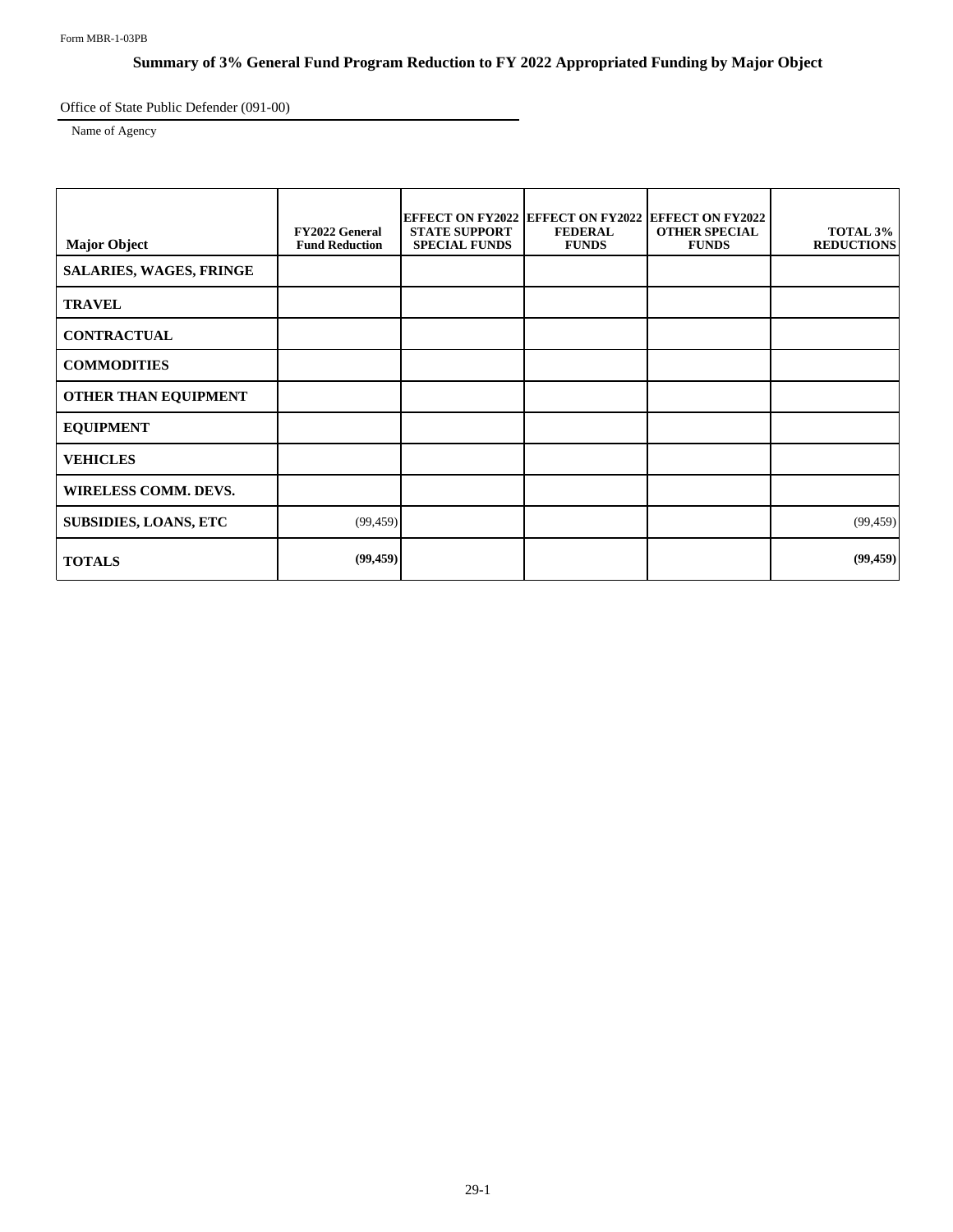# Office of State Public Defender